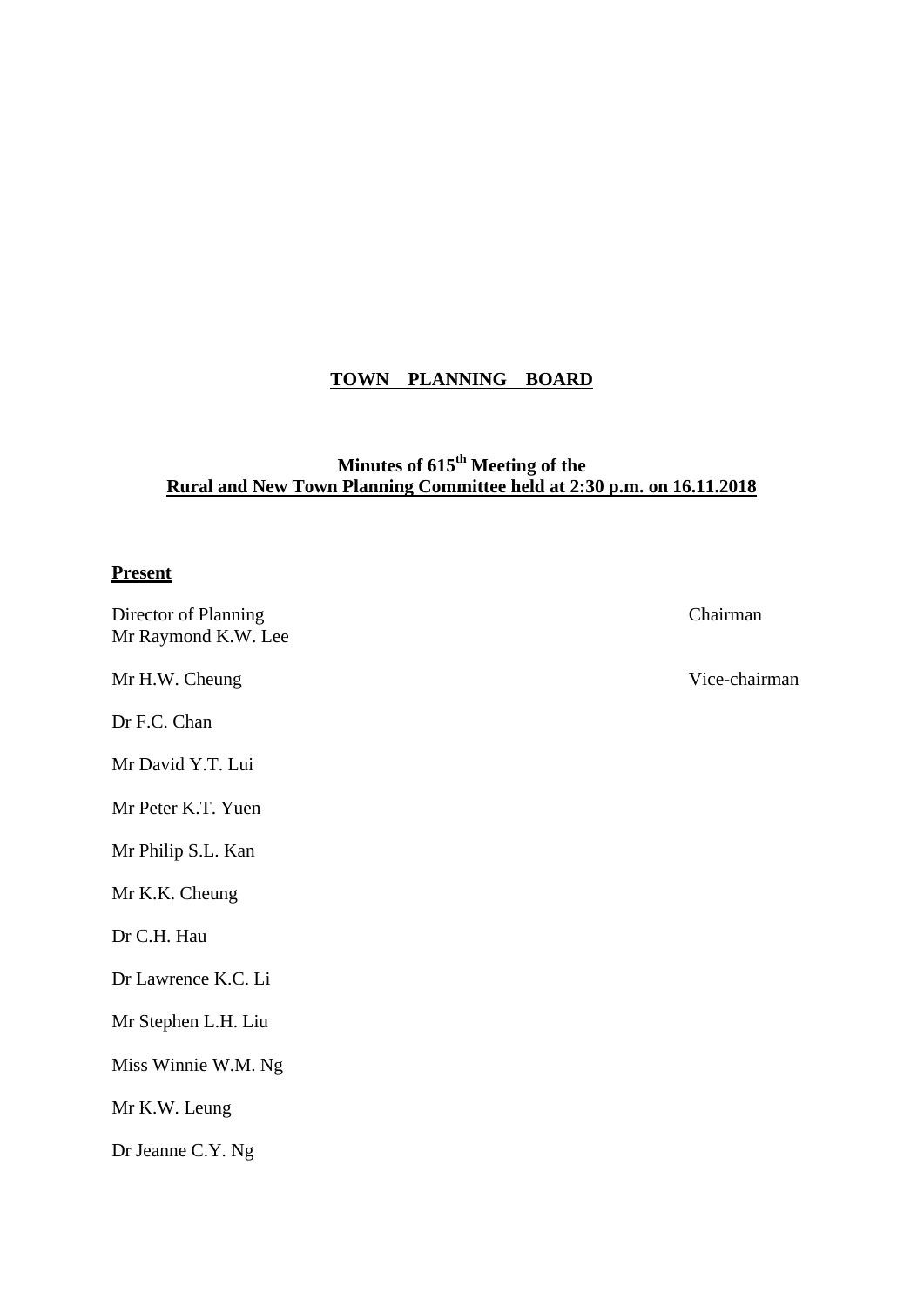Chief Traffic Engineer/New Territories West, Transport Department Mr Patrick K.H. Ho

Chief Engineer (Works), Home Affairs Department Mr Martin W.C. Kwan

Principal Environmental Protection Officer (Strategic Assessment), Environmental Protection Department Mr Terence S.W. Tsang

Assistant Director/Regional 3, Lands Department Mr Edwin W.K. Chan

Deputy Director of Planning/District Secretary Ms Jacinta K.C. Woo

# **Absent with Apologies**

Mr Ivan C.S. Fu

Mr L.T. Kwok

Mr Ricky W.Y. Yu

# **In Attendance**

Chief Town Planner/Town Planning Board Mr Kevin C.P. Ng

Town Planner/Town Planning Board Miss Gloria Y.L. Sze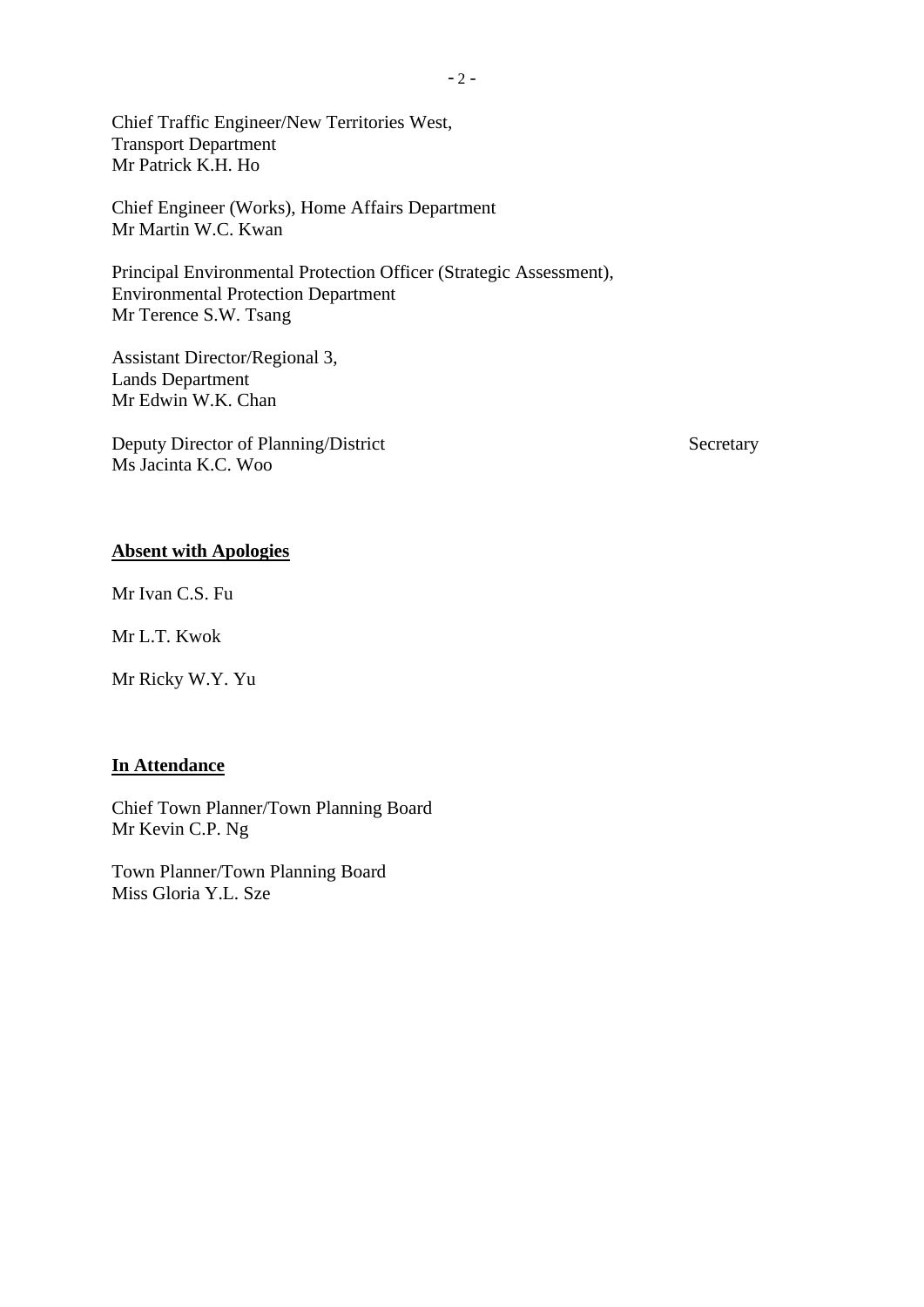# **Agenda Item 1**

Confirmation of the Draft Minutes of the  $614<sup>th</sup>$  RNTPC Meeting held on 2.11.2018 [Open Meeting]

1. The draft minutes of the  $614<sup>th</sup>$  RNTPC meeting held on 2.11.2018 were confirmed without amendments.

# **Agenda Item 2**

**Matters Arising** [Open Meeting]

2. The Secretary reported that there were no matters arising.

# **Fanling, Sheung Shui and Yuen Long East District**

# **Agenda Item 3**

Section 12A Application

# [Open Meeting]

| $Y/NE-KTS/12$ | Application for Amendment to the Approved Kwu Tung South Outline        |
|---------------|-------------------------------------------------------------------------|
|               | Zoning Plan No. S/NE-KTS/16, To Rezone the Application Site from        |
|               | "Comprehensive Development Area", "Recreation", "Government,            |
|               | Institution or Community" and an area shown as 'Road' to                |
|               | "Comprehensive Development Area (1)", Lots 884 RP, 887 S.C RP           |
|               | (Part), 888, 889 (Part), 891, 892, 893, 894, 895, 896, 897 RP (Part),   |
|               | 898 RP, 899, 900, 901 S.A RP, 901 RP, 929 S.C RP (Part), 930 RP,        |
|               | 931 (Part), 934 (Part), 935 S.A (Part) and 936 RP (Part) in D.D. 92 and |
|               | Adjoining Government Land, Sheung Shui                                  |
|               | (RNTPC Paper No. Y/NE-KTS/12)                                           |

3. The Secretary reported that the application was submitted by Base One Limited, which was a subsidiary of Sun Hung Kai Properties Limited (SHK), with Llewelyn-Davies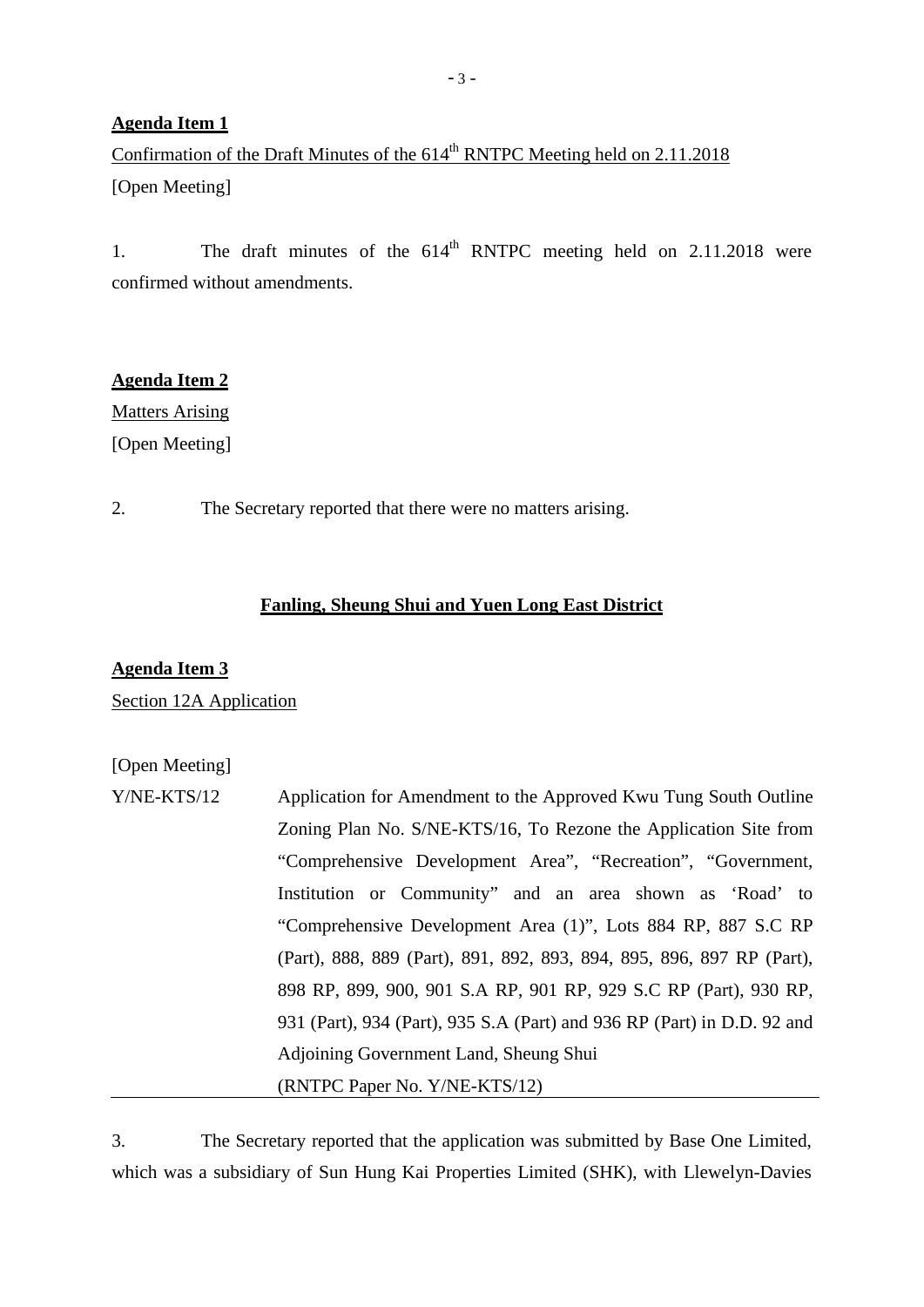Hong Kong Limited (LD), CYS Associates (Hong Kong) Limited (CYS) and MVA Hong Kong Limited (MVA) as three of the consultants of the applicant. The following Members had declared interests on the item:

| Mr Ivan C.S. Fu     |                | having current business dealings with SHK and<br>MVA;                                                                    |
|---------------------|----------------|--------------------------------------------------------------------------------------------------------------------------|
| Miss Winnie W.M. Ng |                | being a Director of the Kowloon Motor Bus<br>(1933) Company Limited (KMB) and SHK was<br>one of the shareholders of KMB; |
| Mr Stephen L.H. Liu |                | having past business dealings with SHK, LD and<br>CYS;                                                                   |
| Mr K.K. Cheung      | $\blacksquare$ | his firm having current business dealings with<br>SHK; and                                                               |
| Mr Ricky W.Y. Yu    | $ -$           | his firm having current business dealings with<br>LD.                                                                    |

4. The Committee noted that the applicant had requested deferment of consideration of the application and Messrs Ivan C.S. Fu and Ricky W.Y. Yu had tendered apologies for being unable to attend the meeting. The Committee also noted that Miss Winnie W.M. Ng and Mr K.K. Cheung had not yet arrived to join the meeting. The Committee agreed that Mr Stephen L.H. Liu could stay in the meeting as he had no involvement in the application.

5. The Committee noted that the applicant's representative requested on 2.11.2018 deferment of the consideration of the application for two months in order to allow time to prepare further information to address departmental comments. It was the first time that the applicant requested deferment of the application.

6. After deliberation, the Committee decided to defer a decision on the application as requested by the applicant pending the submission of further information from the applicant. The Committee agreed that the application should be submitted for its consideration within three months from the date of receipt of further information from the applicant. If the further information submitted by the applicant was not substantial and could be processed within a shorter time, the application could be submitted to an earlier meeting for the Committee's consideration. The Committee also agreed to advise the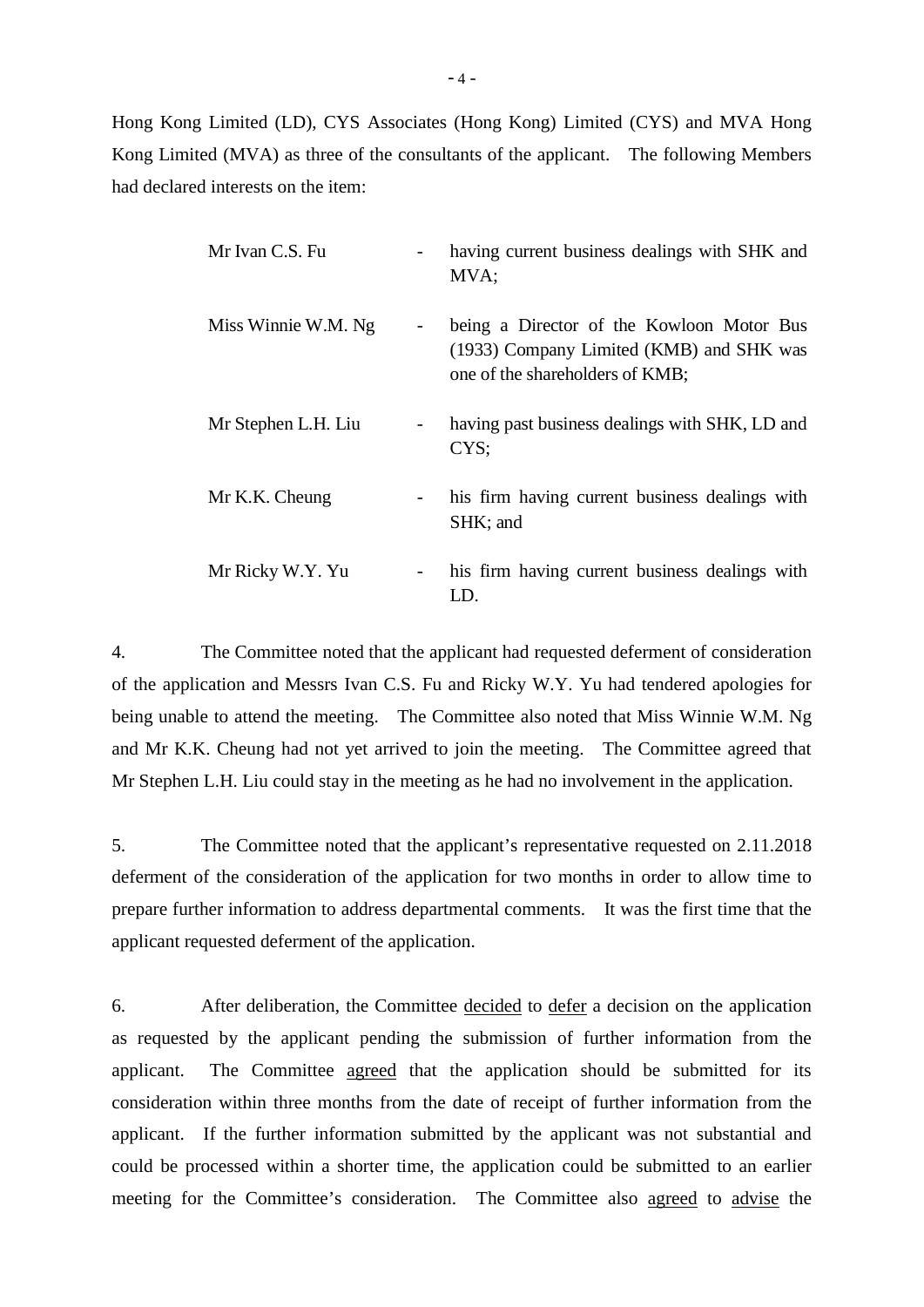applicant that two months were allowed for preparation of the submission of further information and no further deferment would be granted unless under very special circumstances.

## **Sai Kung and Islands District**

#### **Agenda Item 4**

Section 16 Application

[Open Meeting]

A/SK-HC/286 Proposed Excavation of Land for Slope Stabilization (Soil Nail) Works to Enable the Redevelopment of a Permitted House (New Territories Exempted House) in "Conservation Area" and "Village Type Development" Zones, Government Land Adjoining Lot 714 in D.D. 247, Tai Lam Wu, Sai Kung (RNTPC Paper No. A/SK-HC/286B)

7. The Committee noted that the applicant's representative requested on 30.10.2018 deferment of the consideration of the application for two months in order to allow time to prepare further information to address departmental comments. It was the third time that the applicant requested deferment of the application. Since the last deferment, the applicant had submitted further information including revised soil nails location plan, revised landscape master plan, tree preservation proposal and responses to comments.

8. After deliberation, the Committee decided to defer a decision on the application as requested by the applicant pending the submission of further information from the applicant. The Committee agreed that the application should be submitted for its consideration within two months from the date of receipt of further information from the applicant. If the further information submitted by the applicant was not substantial and could be processed within a shorter time, the application could be submitted to an earlier meeting for the Committee's consideration. The Committee also agreed to advise the applicant that two months were allowed for preparation of the submission of further information. Since it was the third deferment and a total of six months had been allowed for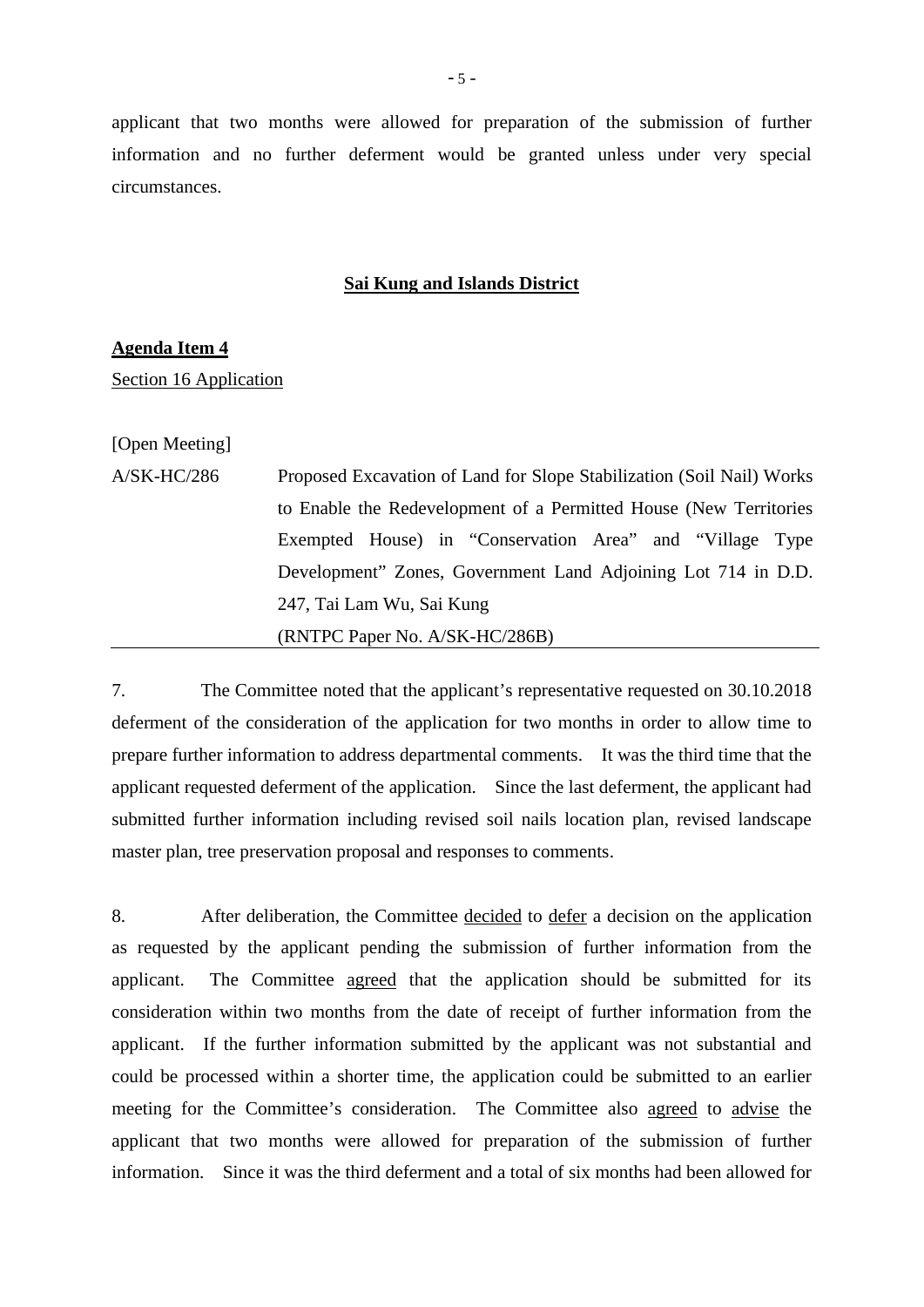preparation of submission of further information, no further deferment would be granted unless under very special circumstances.

#### **Agenda Item 5**

Section 16 Application

# [Open Meeting]

A/SK-SKT/20 Proposed Temporary Minor Relaxation of Gross Floor Area Restrictions for a Period of 3 Years to Enable the Permitted Shop and Services Use in "Other Specified Uses" annotated "Commercial Development (with Multi-storey Vehicle Park)" Zone, Lot 1140 in D.D. 215, 1A Chui Tong Road, Sai Kung (RNTPC Paper No. A/SK-SKT/20B)

9. The Secretary reported that the application was submitted by Albury Garden Investment Limited. Mr K.K. Cheung had declared interest on the item as his firm was having current business dealings with the applicant.

10. The Committee noted that the applicant had requested deferment of consideration of the application and Mr K.K. Cheung had not yet arrived to join the meeting.

11. The Committee noted that the applicant's representative requested on 31.10.2018 deferment of the consideration of the application for two months in order to allow time to prepare further information to address departmental comments. It was the third time that the applicant requested deferment of the application. Since the last deferment, the applicant had submitted further information including responses to comments with supplementary information on parking provisions.

12. After deliberation, the Committee decided to defer a decision on the application as requested by the applicant pending the submission of further information from the applicant. The Committee agreed that the application should be submitted for its consideration within two months from the date of receipt of further information from the applicant. If the further information submitted by the applicant was not substantial and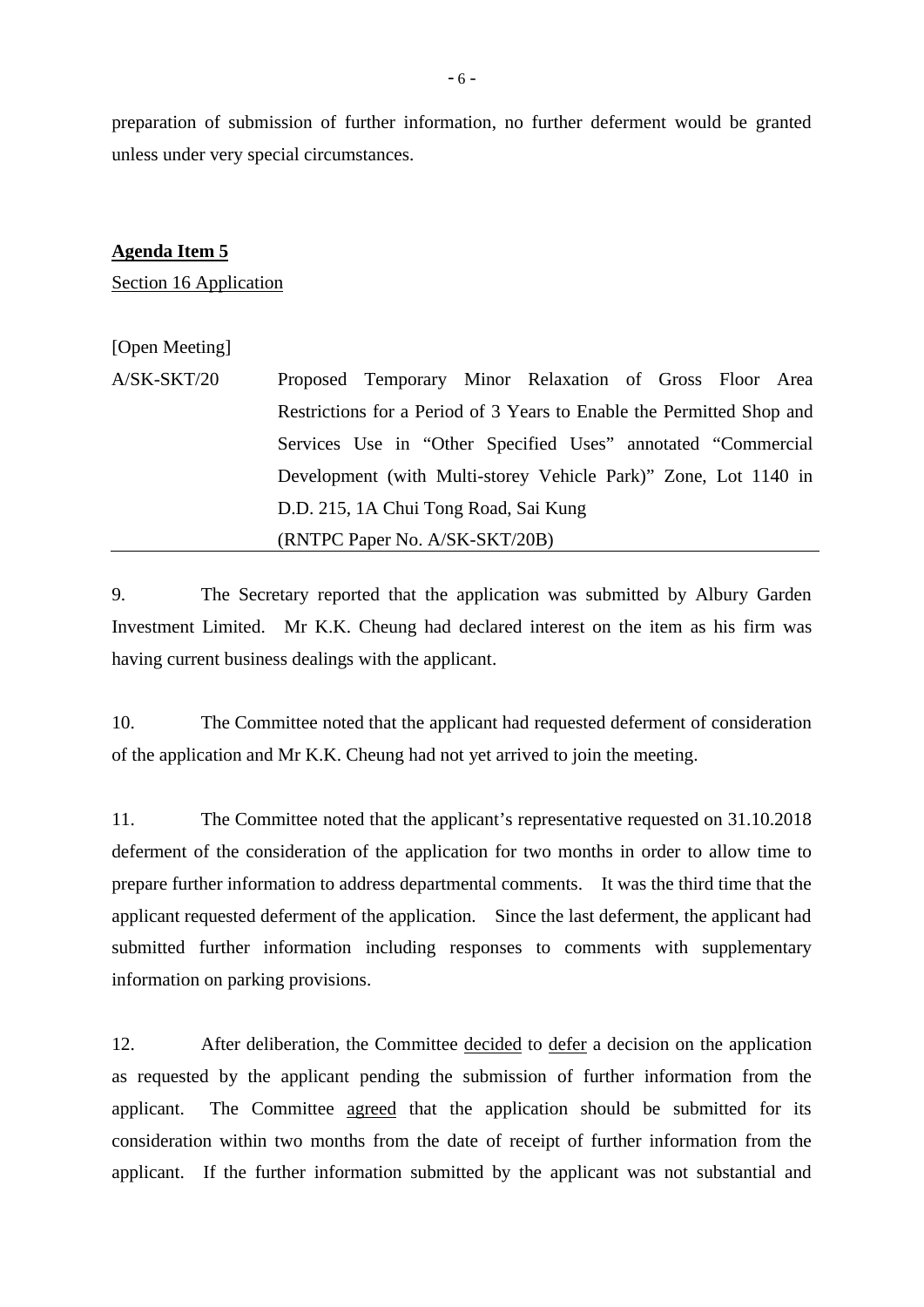could be processed within a shorter time, the application could be submitted to an earlier meeting for the Committee's consideration. The Committee also agreed to advise the applicant that two months were allowed for preparation of the submission of further information. Since it was the third deferment and a total of six months had been allowed for preparation of submission of further information, no further deferment would be granted unless under very special circumstances.

#### **Agenda Item 6**

Section 16 Application

[Open Meeting]

A/TKO/115 Proposed Public Utility Installation (Sewage Pumping Station) in "Green Belt" Zone, Government Land in D.D. 248, Au Tau, Sai Kung (RNTPC Paper No. A/TKO/115)

13. The Secretary reported that the application site was located in Tseung Kwan O, and the application was submitted by the Drainage Services Department (DSD), with Black & Veatch Hong Kong Limited (B&V) as the consultant of the applicant. The following Members had declared interests on the item:

| Dr C.H. Hau    | $\sim$     | conducting contract research projects with DSD;                                                                                     |
|----------------|------------|-------------------------------------------------------------------------------------------------------------------------------------|
| Mr K.K. Cheung |            | - his firm having current business dealings with<br>$B&V$ ; and                                                                     |
| Mr L.T. Kwok   | $\sim$ $-$ | being the Chief Executive of the Christian<br>Family Service Centre which had 14 social<br>service units in Tseung Kwan O district. |

14. The Committee noted that the applicant had requested deferment of consideration of the application and Mr L.T. Kwok had tendered apologies for being unable to attend the meeting. The Committee also noted that Mr K.K. Cheung had not yet arrived to join the meeting. As the interest of Dr C.H. Hau was direct, the Committee agreed that he could stay in the meeting but should refrain from participating in the discussion.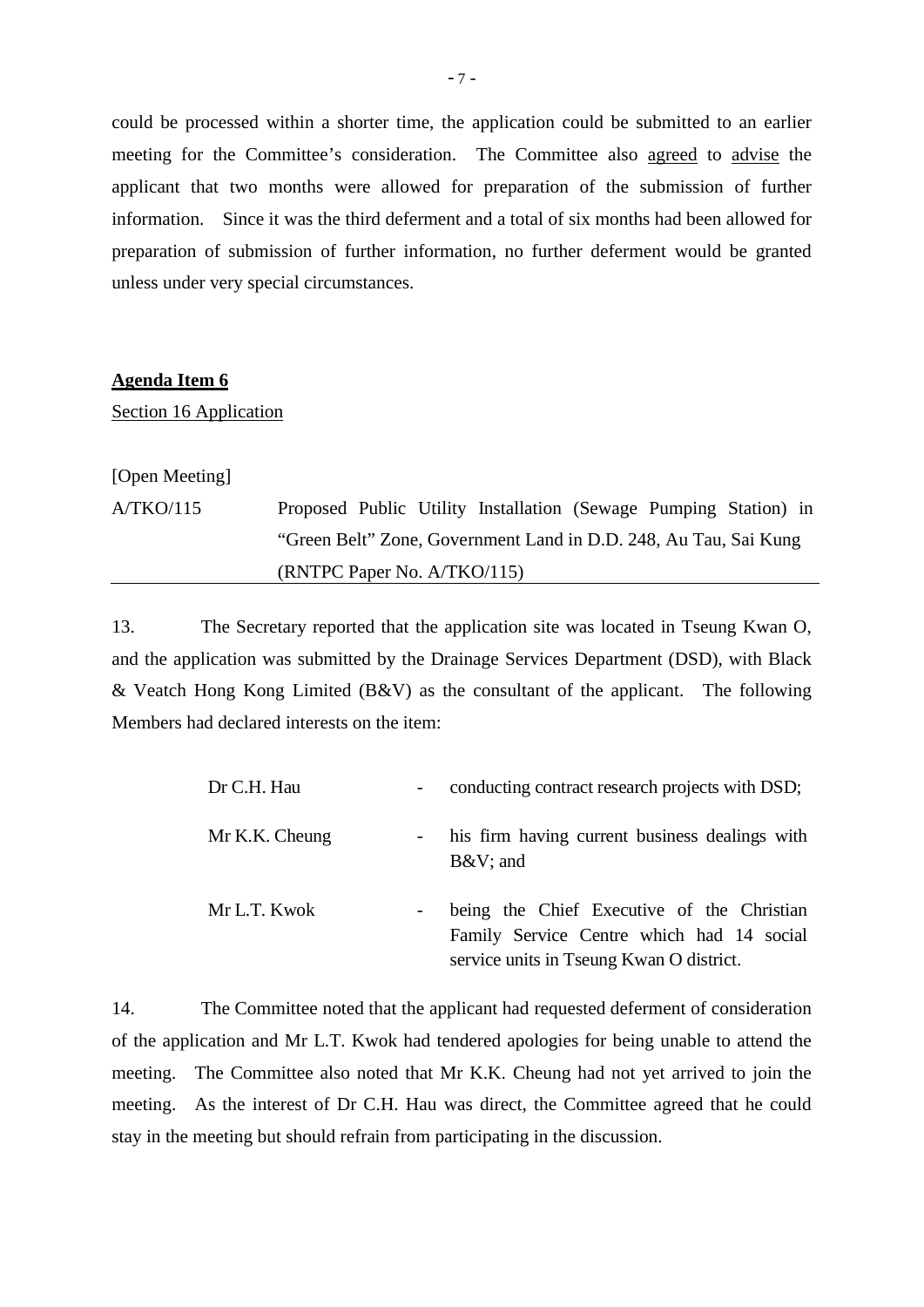15. The Committee noted that the applicant requested on 30.10.2018 deferment of the consideration of the application for two months in order to allow time to prepare further information to address departmental comments. It was the first time that the applicant requested deferment of the application.

16. After deliberation, the Committee decided to defer a decision on the application as requested by the applicant pending the submission of further information from the applicant. The Committee agreed that the application should be submitted for its consideration within two months from the date of receipt of further information from the applicant. If the further information submitted by the applicant was not substantial and could be processed within a shorter time, the application could be submitted to an earlier meeting for the Committee's consideration. The Committee also agreed to advise the applicant that two months were allowed for preparation of the submission of further information and no further deferment would be granted unless under very special circumstances.

#### **Sha Tin, Tai Po and North District**

[Messrs Tony Y.C. Wu, Kenny C.H. Lau and Tim T.Y. Fung and Ms Kathy C.L. Chan, Senior Town Planners/Sha Tin, Tai Po and North (STPs/STN), were invited to the meeting at this point.]

[Miss Winnie W.M. Ng arrived to join the meeting at this point.]

# **Agenda Item 7**

Section 16 Application

[Open Meeting (Presentation and Question Sessions Only)]

A/NE-SSH/125 Proposed House (New Territories Exempted House - Small House) in "Green Belt" Zone, Government Land in D.D. 209, Kei Ling Ha San Wai, Shap Sz Heung (RNTPC Paper No. A/NE-SSH/125)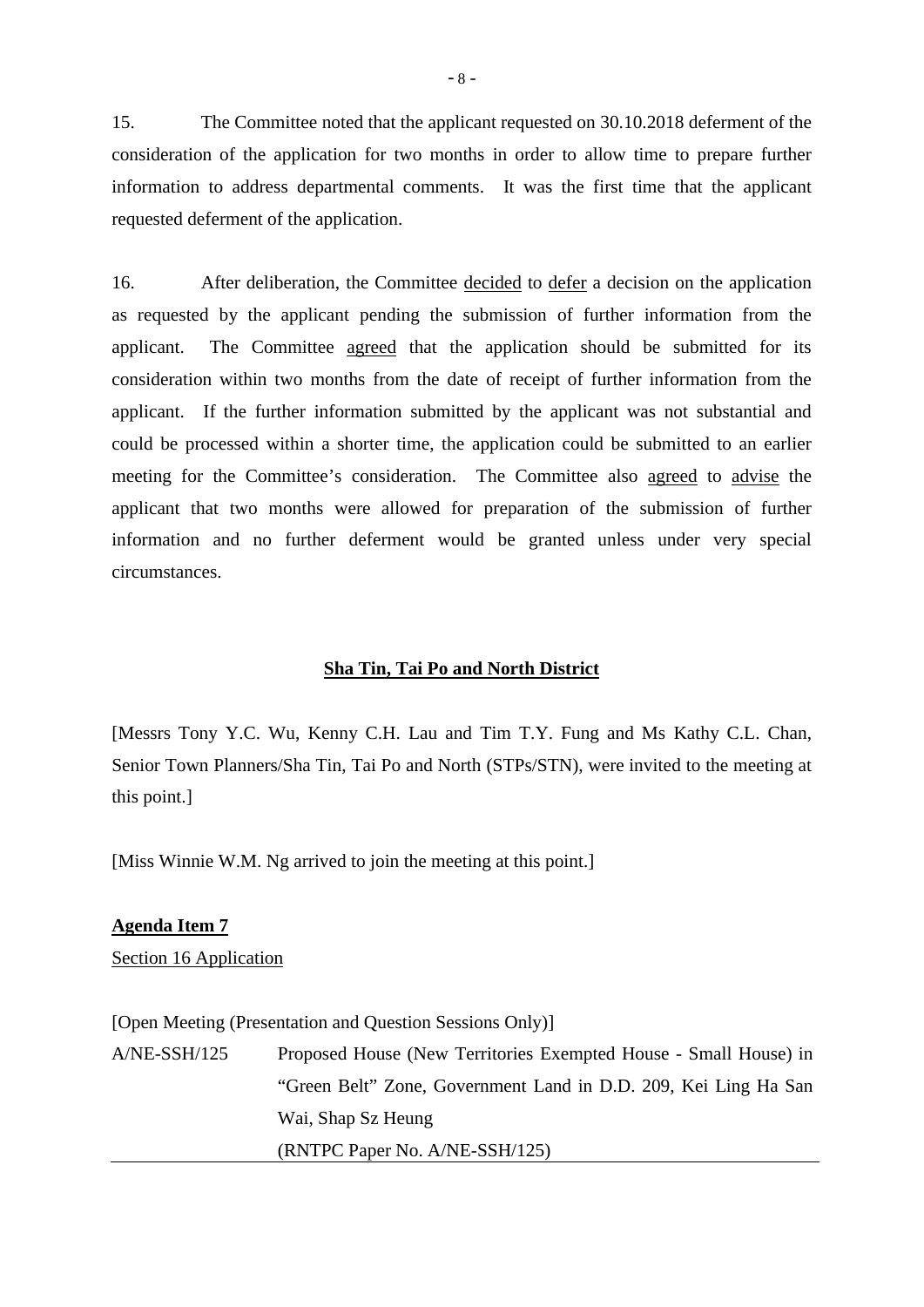17. Mr Tony Y.C. Wu, STP/STN, presented the application and covered the following aspects as detailed in the Paper:

- (a) background to the application;
- (b) the proposed house (New Territories Exempted House (NTEH) Small House);
- (c) departmental comments departmental comments were set out in paragraph 10 and Appendix V of the Paper. The Chief Town Planner/Urban Design and Landscape, Planning Department (CTP/UD&L, PlanD) had reservation on the application as there was no information on site formation level or extent of slope works to ascertain the impact on the adjacent woodland, and approval of the application would further attract similar developments into the "Green Belt" ("GB") zone. Other concerned government departments had no objection to or no adverse comment on the application;
- (d) during the first three weeks of the statutory publication period, two public comments objecting to the application were received from individuals. Major objection grounds were set out in paragraph 11 of the Paper; and
- (e) PlanD's views PlanD had no objection to the application based on the assessments set out in paragraph 12 of the Paper. Though the proposed development was not in line with the planning intention of the "GB" zone and CTP/UD&L, PlanD had reservation on the application, the proposed development was generally in compliance with the Town Planning Board Guidelines No. 10 in that the application site (the site) was located on a gentle slope partly covered with grasses and adjacent to a row of village houses to the north-west and a dense woodland to the immediate south. The proposed development was not incompatible with the surrounding areas. Regarding the Interim Criteria for Consideration of Application for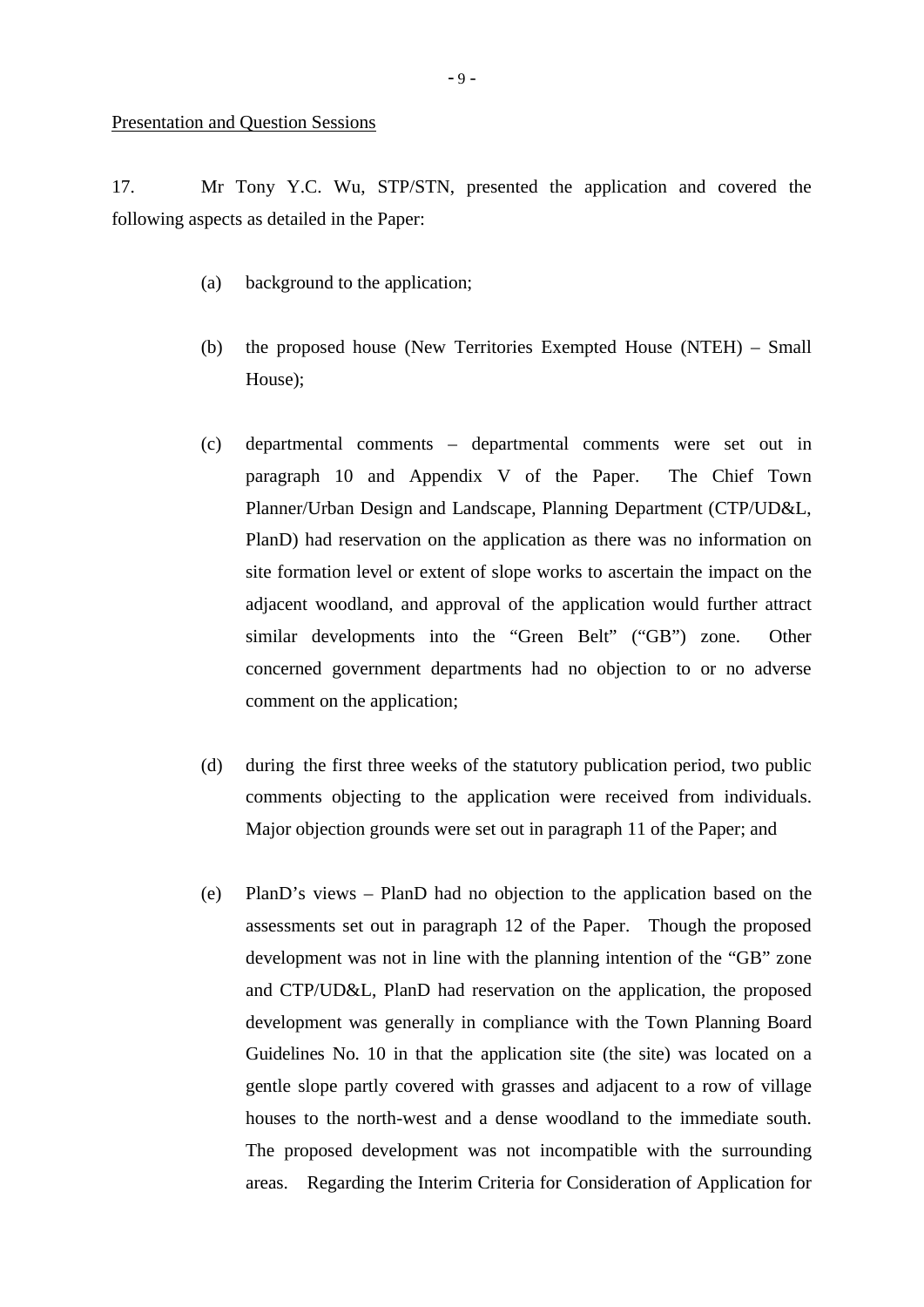NTEH/Small House in New Territories, while more than 50% of the footprint of the proposed Small House fell within the village 'environs' of Kei Ling Ha San Wai, there was no general shortage of land with the concerned "Village Type Development" ("V") zone to meet the Small House demand of the village. It was considered more appropriate to concentrate Small House development within the "V" zone. Whilst there was a general presumption against development within "GB" zone, the application might warrant sympathetic consideration as the site was the subject of a previously approved application (No. A/NE-SSH/87) for Small House development submitted by the same applicant with the same development parameters and footprint, and the processing of the Small House grant was at an advance stage pending execution. Whilst some similar applications within the same "GB" zone in the vicinity of the site had been rejected by the Committee, the planning circumstances of the subject application were different from those applications. Regarding the adverse public comments, the comments of government departments and planning assessments above were relevant.

18. In response to a Member's enquiries, Mr Tony Y.C. Wu, STP/STN, said that at the time when the previous application was considered in 2014, the outstanding Small House applications in Kei Ling Ha San Wai and the 10-year Small House demand forecast for the same village were 12 and 35 respectively, and about 0.85 ha (or equivalent to about 34 Small House sites) were available within the "V" zone of the same village, and thus there was a general shortage of land for Small House development within the "V" zone in meeting the demand for Small House in the "V" zone (i.e. 47 Small Houses). As the number of outstanding Small House applications and the 10-year Small House demand forecast for the same village were now lower than in 2014, i.e. 5 and 16 respectively, and about 1.09 ha (or equivalent to about 43 Small House sites) vacant land were still available within the same "V" zone, there was no general shortage of land in meeting the demand for Small House in the "V" zone at present. Notwithstanding, the subject application might warrant sympathetic consideration taking into consideration that the site was the subject of a previously approved application for Small House development and the processing of the Small House grant was at an advance stage.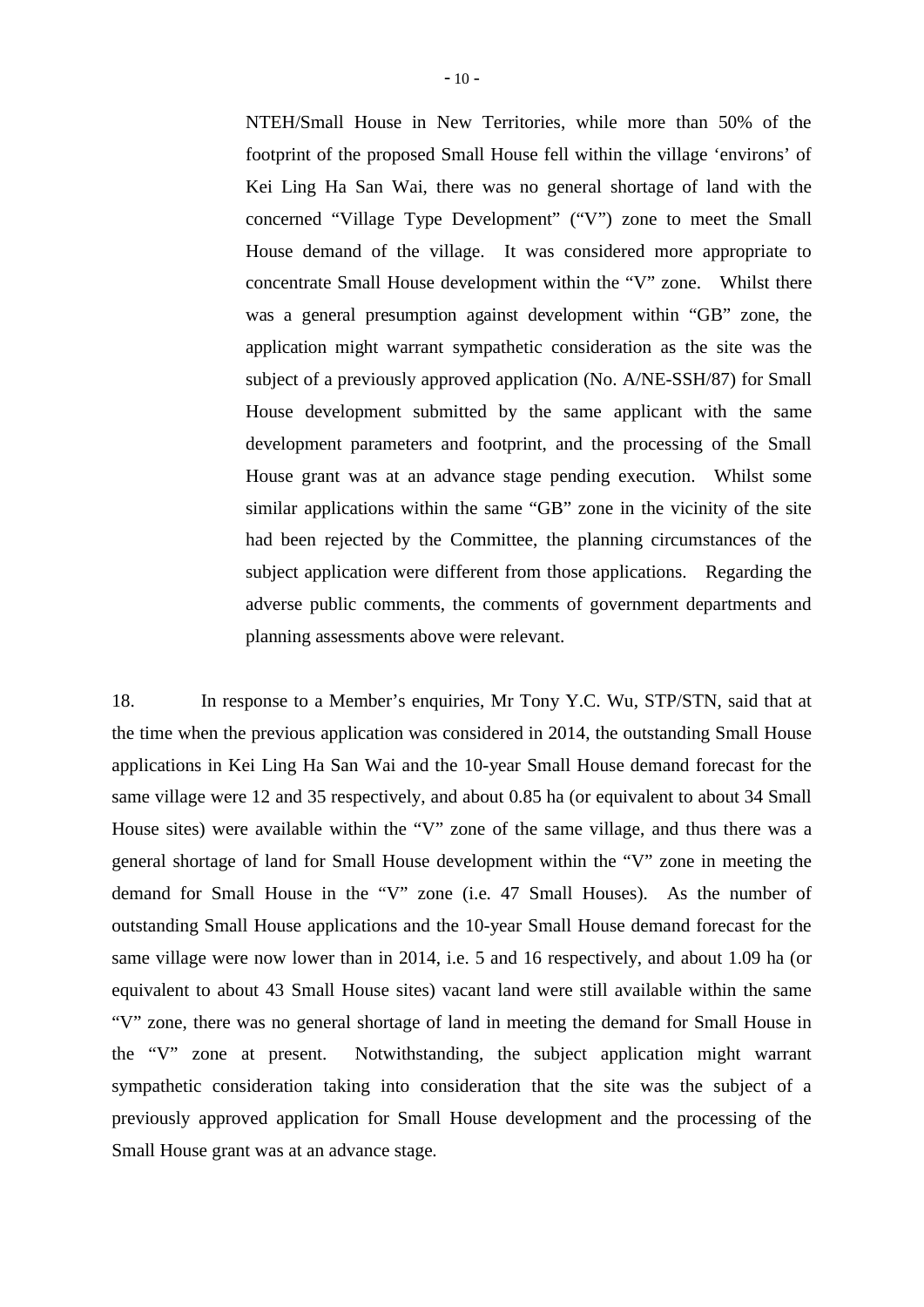#### Deliberation Session

19. After deliberation, the Committee decided to approve the application, on the terms of the application as submitted to the Town Planning Board (TPB). The permission should be valid until 16.11.2022, and after the said date, the permission should cease to have effect unless before the said date, the development permitted was commenced or the permission was renewed. The permission was subject to the following conditions:

- "(a) the provision of septic tank, as proposed by the applicant, at a location to the satisfaction of the Director of Lands or of the TPB; and
- (b) the submission and implementation of drainage proposal to the satisfaction of the Director of Drainage Services or of the TPB."

20. The Committee also agreed to advise the applicant to note the advisory clauses as set out at Appendix VII of the Paper.

[Mr Peter K.T. Yuen arrived to join the meeting at this point.]

# **Agenda Item 8**

# Section 16 Application

[Open Meeting (Presentation and Question Sessions Only)]

A/ST/963 Proposed Eating Place (Restaurant) in "Village Type Development" Zone, Ground Floor, 12A Ninth Street, Tai Wai Village, Tai Wai, Sha Tin

(RNTPC Paper No. A/ST/963)

# Presentation and Question Sessions

21. Mr Kenny C.H. Lau, STP/STN, presented the application and covered the following aspects as detailed in the Paper: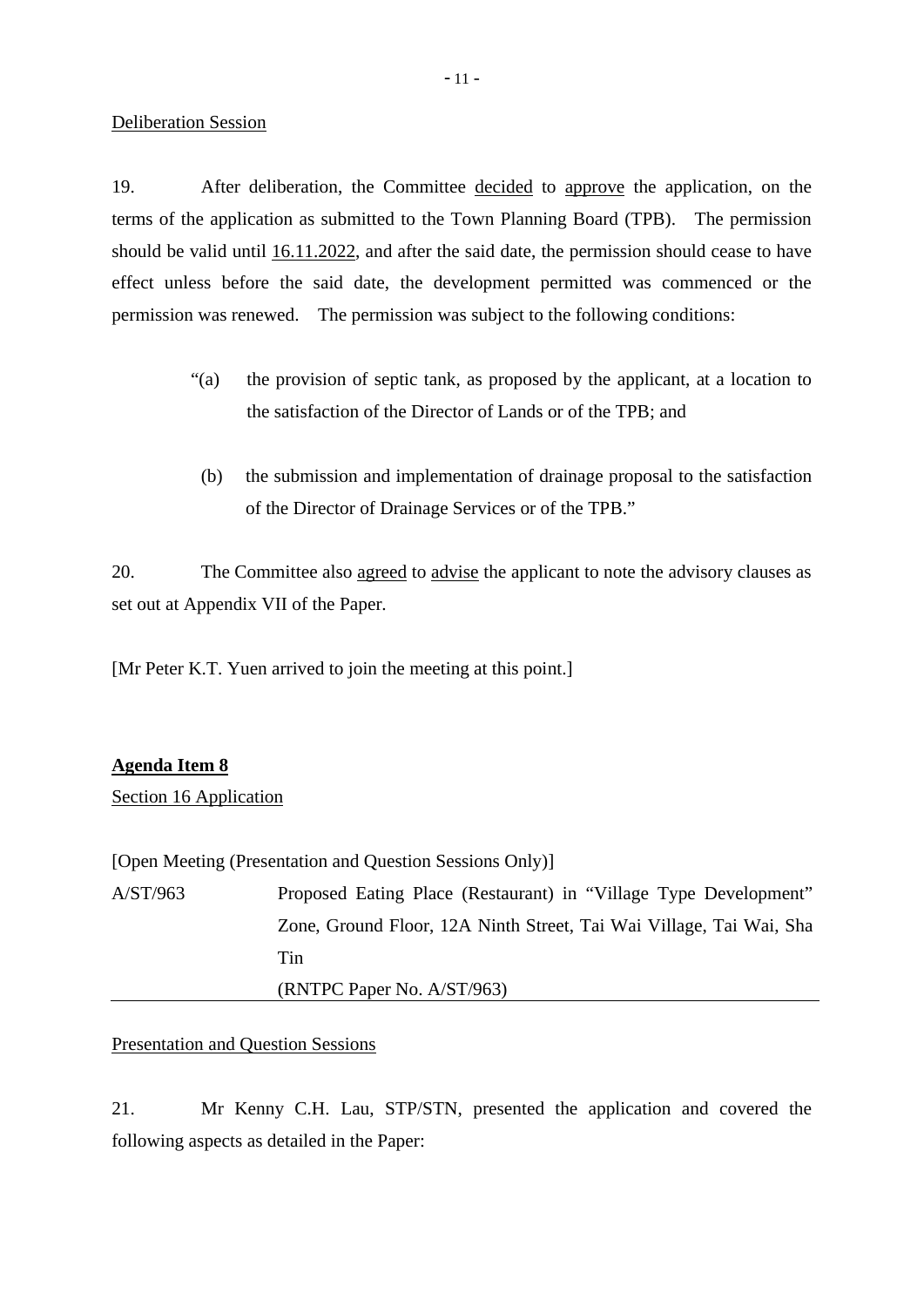- (a) background to the application;
- (b) the proposed eating place (restaurant);
- (c) departmental comments departmental comments were set out in paragraph 8 of the Paper. The District Lands Officer/Sha Tin, Lands Department (DLO/ST, LandsD) advised that the application premises (the premises) was located on an Old Scheduled Building Lot with registered area of 0.01 acre and there was no restriction on the user of the lot under the lease. However, the lessee should not erect or construct any building or structure at the subject site without obtaining approval from the Government. Neither 'Certificate of Exemption' nor 'No Objection to Occupy' Letter relating to the existing building could be found. The Chief Building Surveyor/New Territories East (2) and Rail, Buildings Department (CBS/NTE(2)&Rail, BD) also advised that there was no record of approval by the Building Authority in respect of the existing building at the subject site, and the subject building was a non-New Territories Exempted House (NTEH). Other concerned government departments had no objection to or no adverse comment on the application;
- (d) during the first three weeks of the statutory publication period, three public comments objecting to the application were received from a Sha Tin District Council member, the Chairperson of the Sha Tin Rural Committee and the executive committee of Tai Wai Village Office. Major objection grounds were set out in paragraph 9 of the Paper; and
- (e) the Planning Department (PlanD)'s views PlanD did not support the application based on the assessments set out in paragraph 10 of the Paper. Though the proposed eating place on part of the ground floor (G/F) of an existing four-storey building might serve the needs of the villagers, the subject building did not conform to the prescribed dimensions of NTEH and the four-storey building contravened the provisions of the Outline Zoning Plan (OZP) and was not in line with the planning intention of the "Village Type Development" ("V") zone. According to PlanD's recent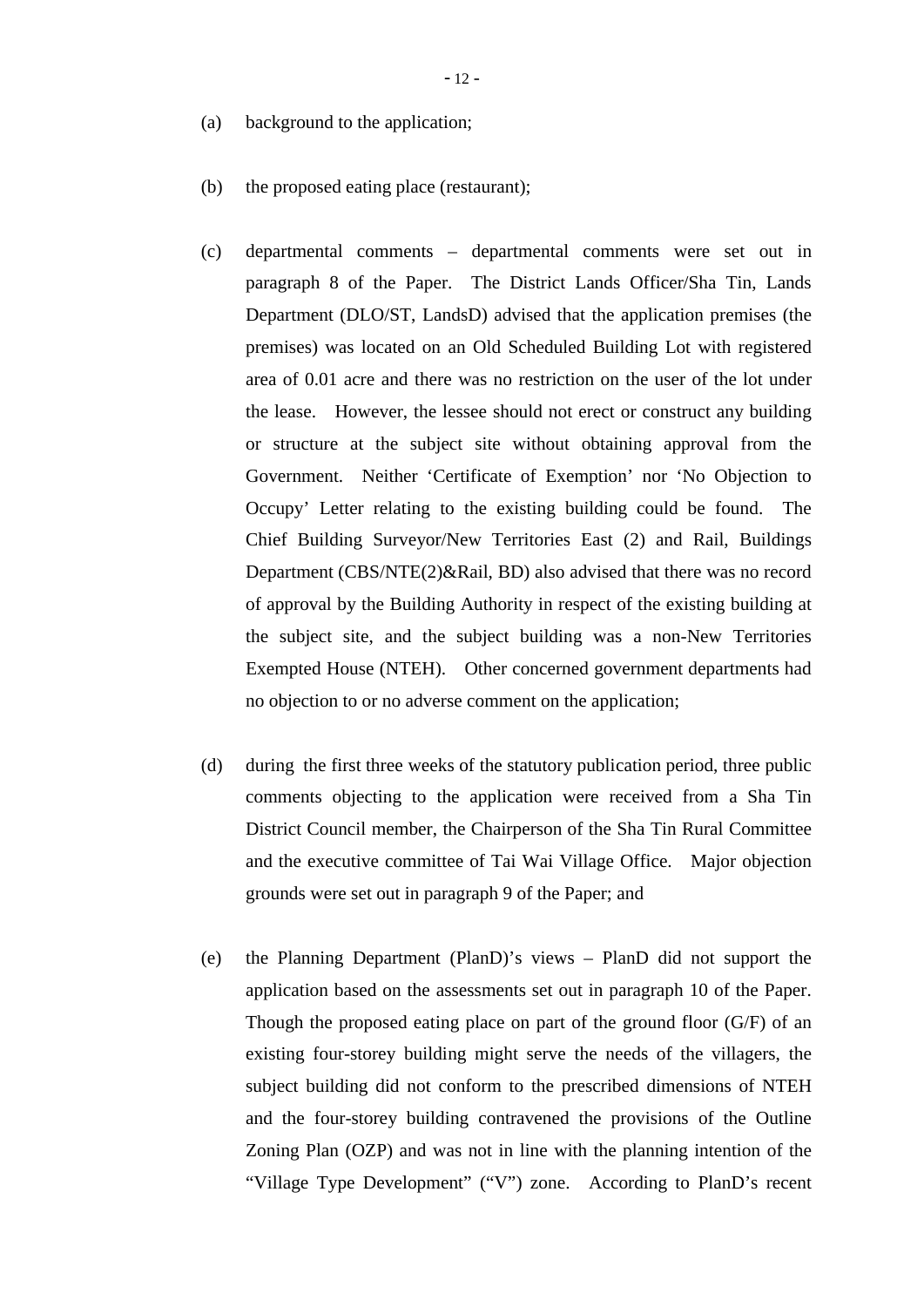inspection, the premises together with the upper three floors were for commercial uses including 'eating place' and 'shop and services', which also formed part of the business at G/F operated by the same applicant. According to the Notes of the OZP, 'eating place' and 'shop and services' uses other than on G/F of a NTEH required planning permission from the Board. However, the applicant only applied for the proposed eating place on G/F of the subject building under the subject application. As the building was not a NTEH, planning permission was required for such development within "V" zone and the subject building of four storeys contravened the building height restriction of three storeys under the "V" zone and no planning permission had been granted. The subject application was a 'build first, apply later' case and approval of the application would set an undesirable precedent for similar applications and nullify the statutory planning system. Regarding the adverse public comments, the comments of government departments and planning assessments above were relevant.

- 22. Some Members raised the following questions:
	- (a) whether the existing four-storey building was considered as an unauthorized development by the relevant departments;
	- (b) whether commercial uses within "V" zone required planning permission; and
	- (c) any reasons for the applicant only applying for the proposed eating place use on G/F of the subject four-storey building without including the other commercial uses at the upper three floors.
- 23. Mr Kenny C.H. Lau, STP/STN, made the following responses:
	- (a) the subject site was on an Old Scheduled Building Lot with no restriction on the user of the lot. However, the lease stipulated that the lessee should not erect or construct any building or structure on the subject site without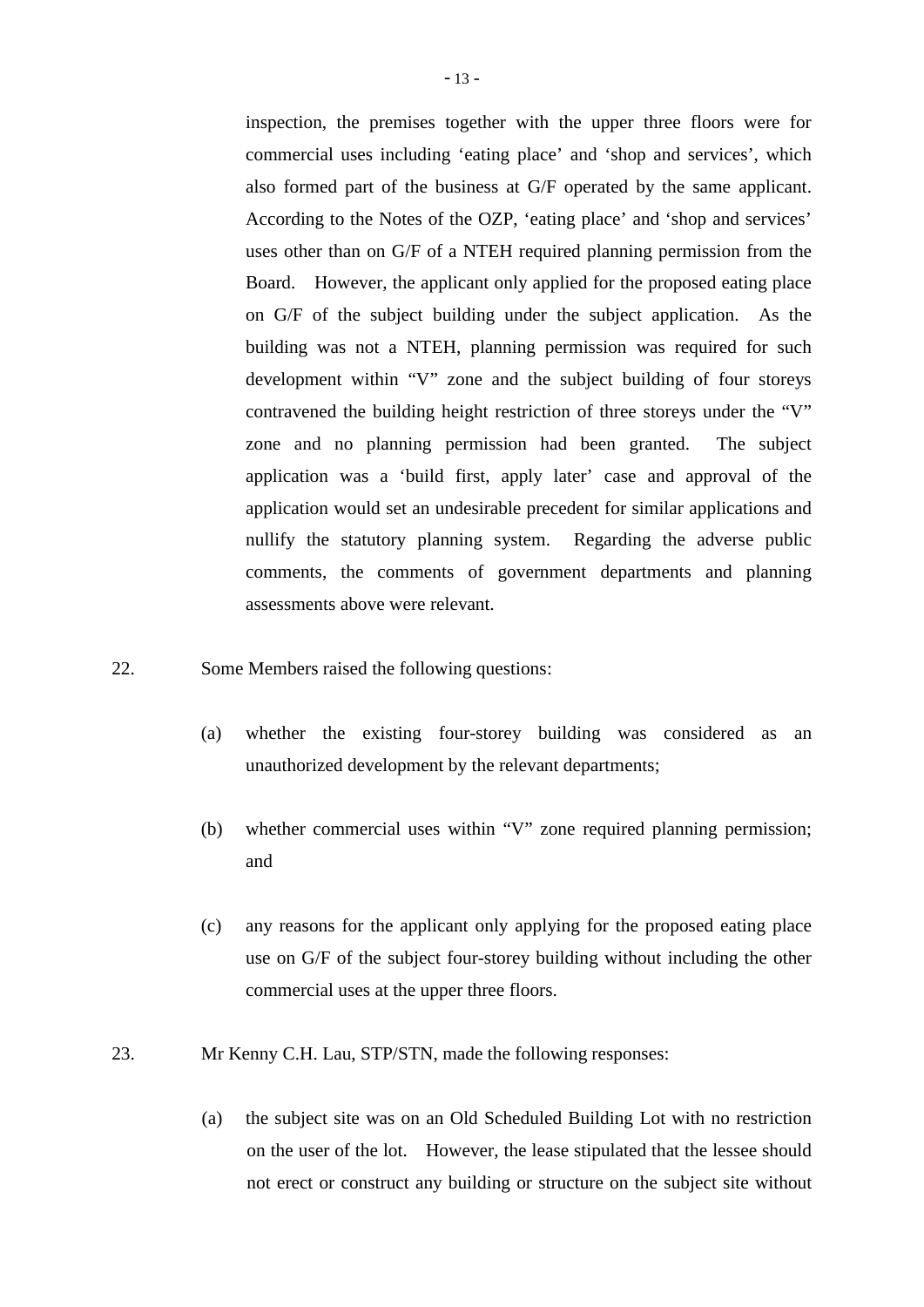first obtaining approval from the Government. According to DLO/ST, LandsD, no application for erecting a building or structure on the site had been received. If the concerned building was not a NTEH and no Certificate of Exemption had been issued by LandsD, general building plan would need to be submitted to the Building Authority for approval. According to CBS/NTE(2)&Rail, BD, there was also no record of approval by the Building Authority in respect of the existing building on site. The presence of the concerned building was made known to the concerned government departments during the processing of food business licence application by the Food and Environmental Hygiene Department (FEHD) and the subject planning application, and concerned departments would take necessary enforcement action under their purview wherever appropriate;

- (b) according to the Notes of the OZP, commercial uses such as 'eating place' and 'shop and services' uses on G/F of a NTEH were always permitted within "V" zone whereas 'eating place' and 'shop and services' uses located other than on G/F of a NTEH required planning permission from the Board; and
- (c) PlanD had kept the applicant and his representative informed of the departmental comments on the application but the applicant had not provided further information about the uses on the upper three floors nor any explanation why no application had been submitted for other commercial uses on the upper floors.

24. In response to the Chairman's enquiry, Mr Kenny C.H. Lau said that the food business licence application submitted to FEHD was only for G/F of the subject four-storey building.

# Deliberation Session

25. In response to a Member's question, Mr Edwin W.K. Chan, Assistant Director/Regional 3, LandsD, said that for the subject site, there was neither user nor height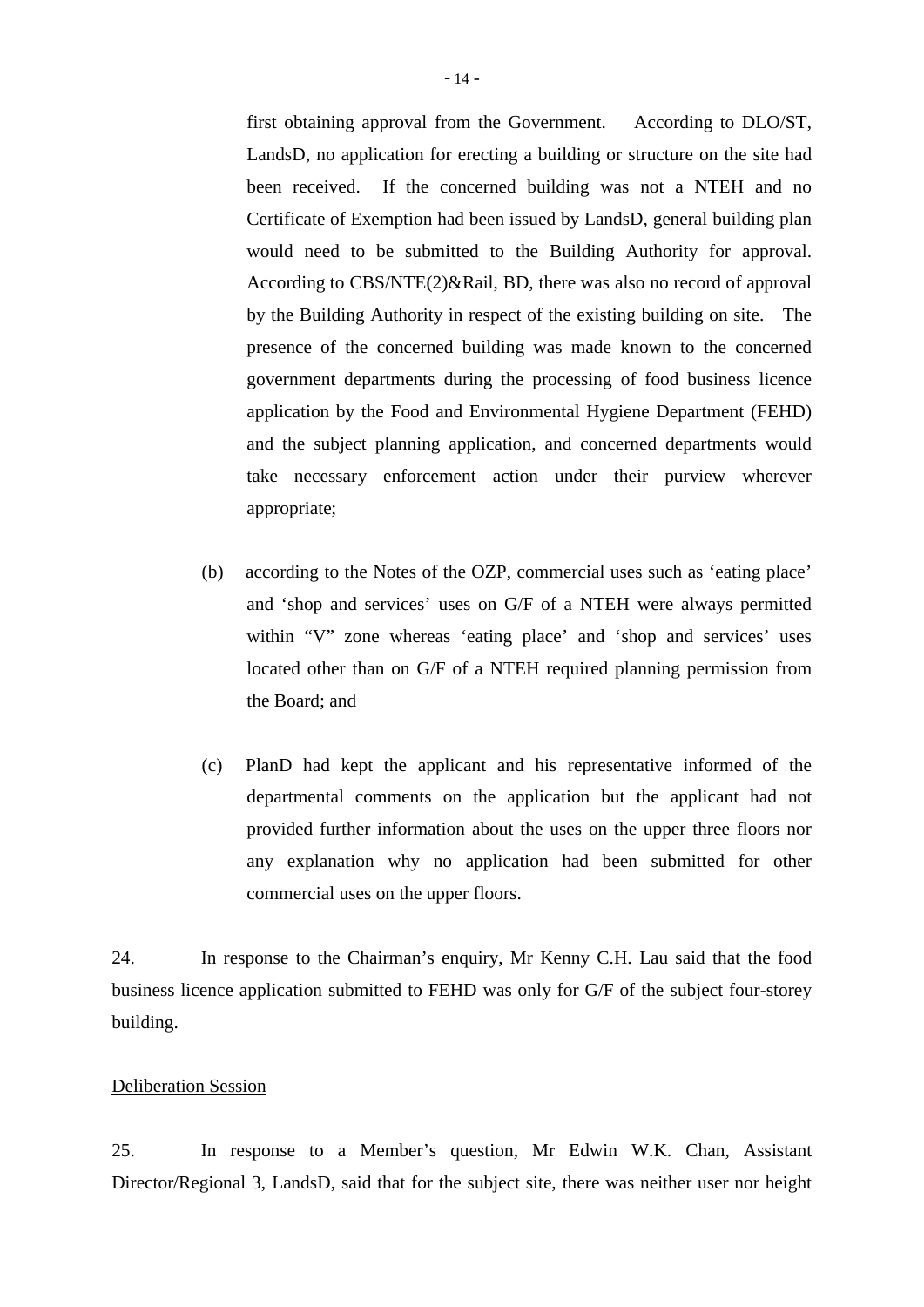restriction under the lease but there was breach of lease condition as no approval from the Government had been obtained before erecting the existing building at the subject site. It was also understood that no prior approval and consent had been obtained from BD. Concerned departments would take necessary enforcement action against any breach of lease condition and the Buildings Ordinance in respect of the existing building at the subject site, as appropriate. He did not have the information at hand regarding the number of enforcement actions requiring demolition of unauthorized buildings or structures.

26. Members in general did not support the application and the Secretary suggested that the two recommended rejection reasons could be suitably revised to specify that the applied use was located within an existing four-storey commercial development which contravened the provisions of the OZP in terms of use and building height restriction and was not in line with the planning intention of "V" zone. Members agreed.

27. After deliberation, the Committee decided to reject the application. The reasons were:

- "(a) the proposed eating place is located on part of the ground floor of a four-storey building which is not a New Territories Exempted House. The proposed eating place in a commercial development is not in line with the planning intention of the "Village Type Development" zone; and
	- (b) the proposed eating place forms part of a four-storey commercial building which contravenes the provisions of the Outline Zoning Plan (in terms of use and building height restriction). The approval of the application will set an undesirable precedent for similar applications for uses in a building which is not permitted under the Town Planning Ordinance. The cumulative effect of approving such application would nullify the statutory planning control mechanism."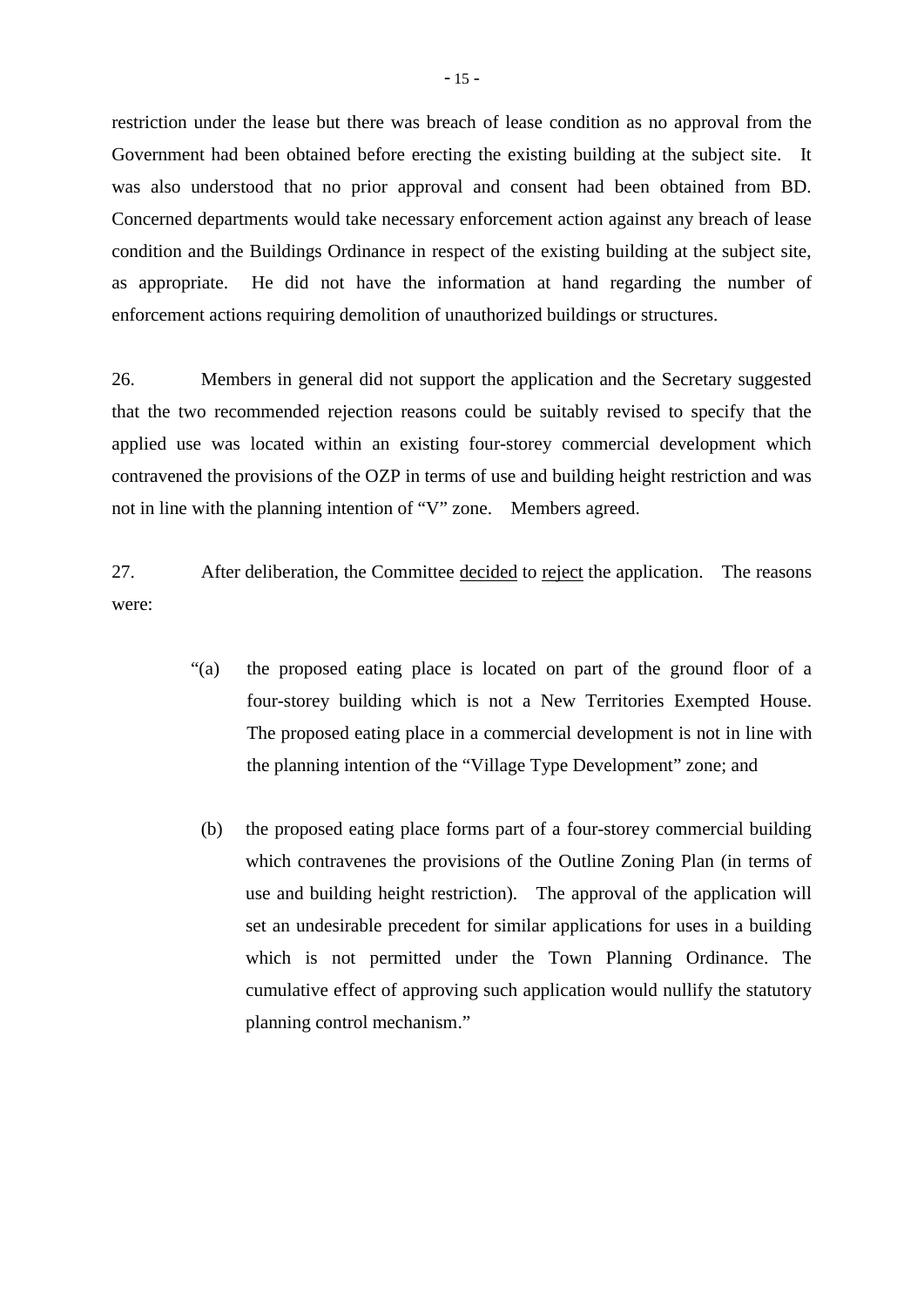# **Agenda Item 9**

Section 16 Application

[Open Meeting (Presentation and Question Sessions Only)] A/ST/964 Temporary Shop and Services (Real Estate Agency) for a Period of 3 Years in "Industrial" Zone, Portion of Workshop F9, LG/F, Wah Lok Industrial Centre Phase 2, 31-35 Shan Mei Street, Sha Tin (RNTPC Paper No. A/ST/964)

#### Presentation and Question Sessions

28. Mr Kenny C.H. Lau, STP/STN, presented the application and covered the following aspects as detailed in the Paper:

- (a) background to the application;
- (b) the temporary shop and services (real estate agency) for a period of three years;
- (c) departmental comments departmental comments were set out in paragraph 9 of the Paper. Concerned government departments had no objection to or no adverse comment on the application;
- (d) no public comment was received during the first three weeks of the statutory publication period; and
- (e) the Planning Department (PlanD)'s views PlanD had no objection to the application on a temporary basis for a period of three years based on the assessments set out in paragraph 11 of the Paper. The applied use was small in scale and not incompatible with the industrial and industrial-related uses in the subject industrial building and the surrounding developments. The subject building was subject to a maximum permissible limit of  $460m<sup>2</sup>$  for the aggregate commercial floor area on the upper and lower ground floors of an industrial building and the figure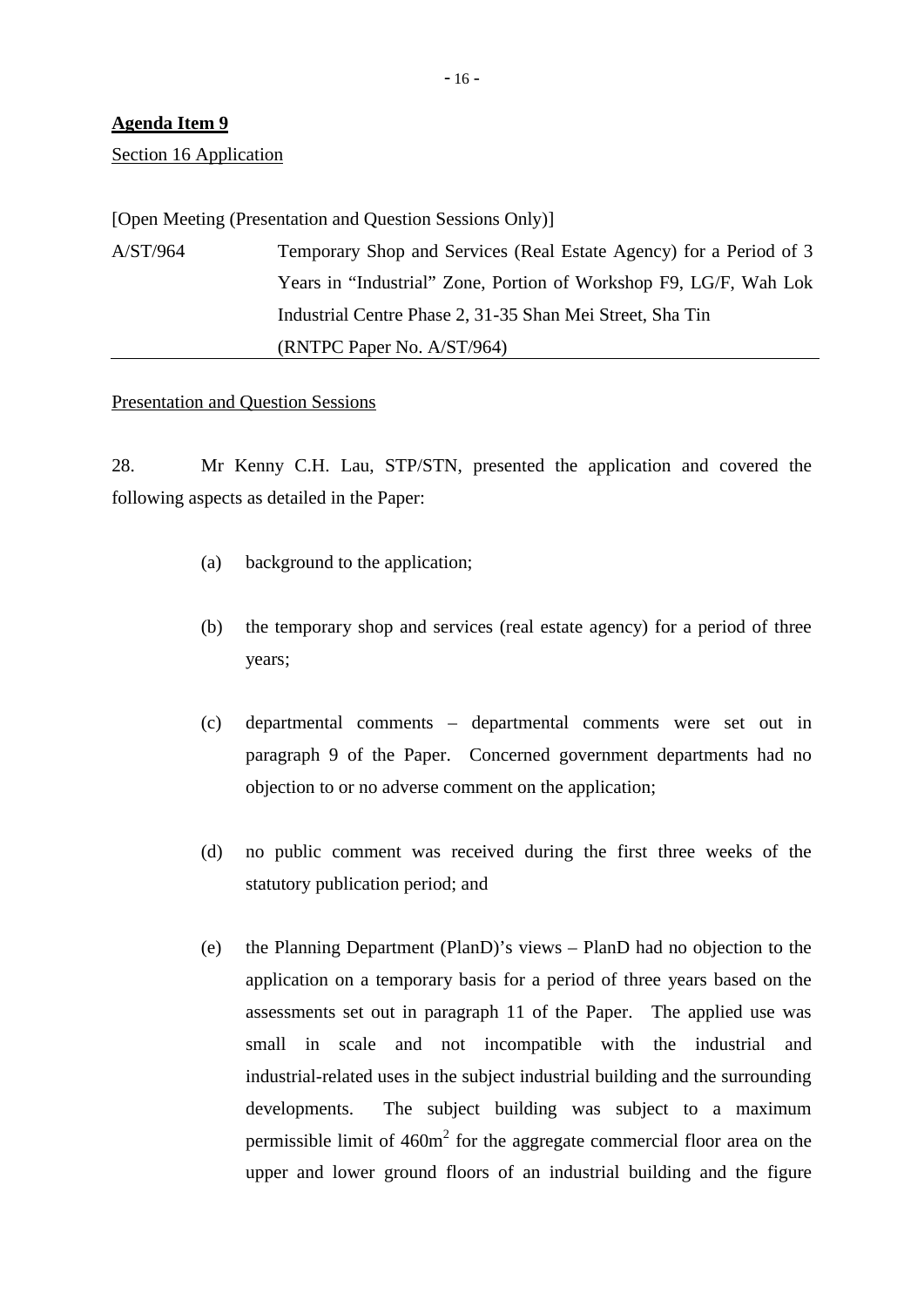would be  $95.58m^2$  if the floor area of the subject premises  $(20.13m^2)$  was included, which was within the maximum permissible limit. The Director of Fire Services had no in-principle objection to the application subject to an approval condition on the provision of fire service installations and water supplies for fire fighting. The applied use generally complied with the Town Planning Board Guidelines No. 25D including fire safety and traffic aspects. Similar applications for shop and services uses on the lower ground floor of the subject industrial building had also been approved.

29. Members had no question on the application.

#### Deliberation Session

30. After deliberation, the Committee decided to approve the application on a temporary basis for a period of 3 years until 16.11.2021, on the terms of the application as submitted to the Town Planning Board (TPB) and subject to the following conditions:

- "(a) the submission and implementation of the fire safety measures within 6 months from the date of the approval to the satisfaction of the Director of Fire Services or of the TPB by 16.5.2019; and
- (b) if the above planning condition (a) is not complied with by the specified date, the approval hereby given shall cease to have effect and shall on the same date be revoked without further notice."

31. The Committee also agreed to advise the applicant to note the advisory clauses as set out at Appendix III of the Paper.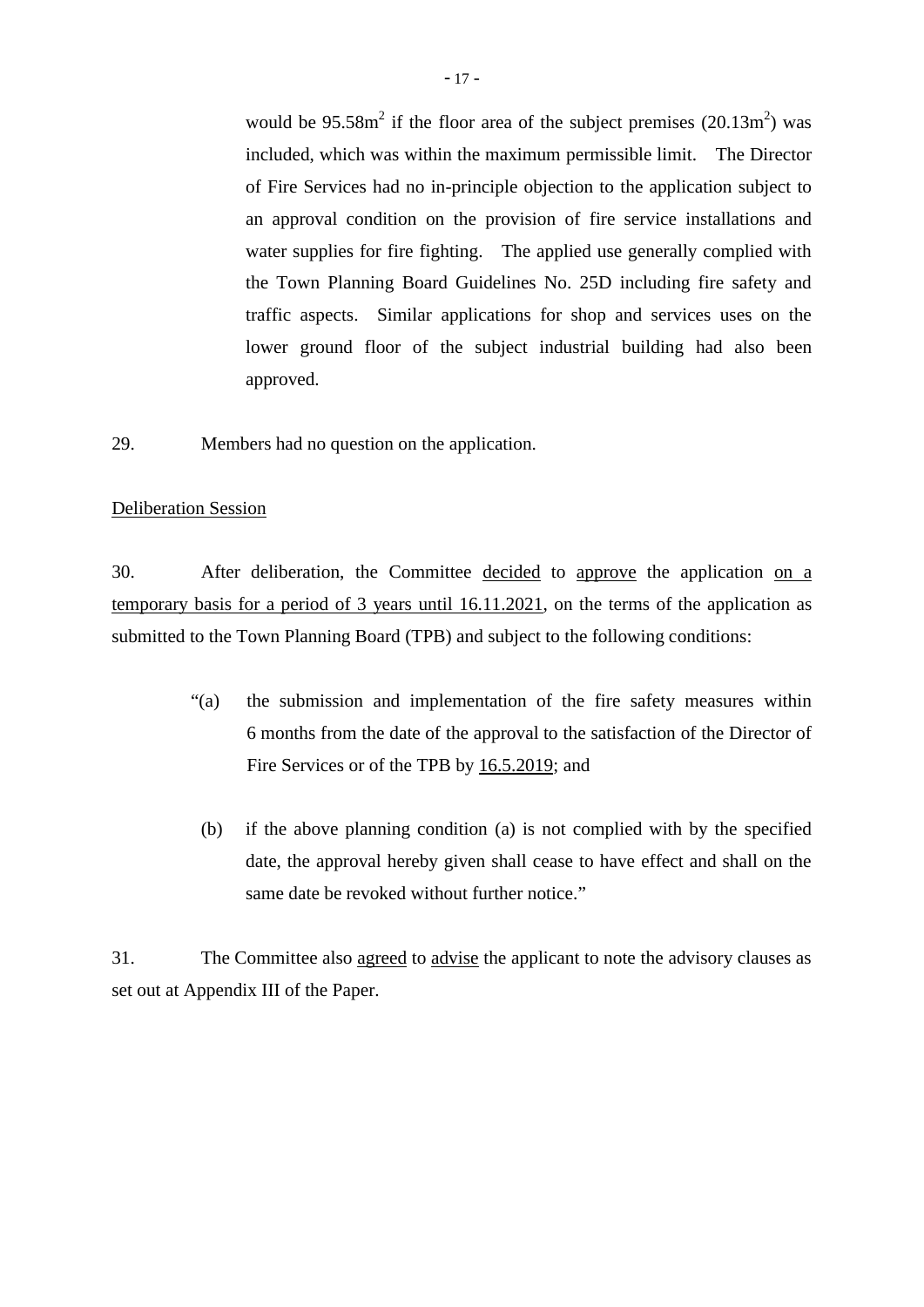## **Agenda Item 10**

Section 16 Application

[Open Meeting (Presentation and Question Sessions Only)]

A/NE-LYT/672 Proposed Temporary Eating Place (Canteen) for a Period of 3 Years in "Agriculture" Zone, Lot 926 (Part) in D.D. 83, Lung Ma Road, Fanling (RNTPC Paper No. A/NE-LYT/672A)

#### Presentation and Question Sessions

32. Mr Tim T.Y. Fung, STP/STN, presented the application and covered the following aspects as detailed in the Paper:

- (a) background to the application;
- (b) the proposed temporary eating place (canteen) for a period of three years;
- (c) departmental comments departmental comments were set out in paragraph 9 of the Paper. The Director of Agriculture, Fisheries and Conservation (DAFC) did not support the application as the application site (the site) possessed potential for agricultural rehabilitation for greenhouse cultivation or nursery and there were agricultural activities in the vicinity of the site. The Chief Town Planner/Urban Design and Landscape, Planning Department (CTP/UD&L, PlanD) had reservation on the application as vegetation clearance had been taken place prior to obtaining planning permission and approval of the application would set an undesirable precedent for encouraging similar applications to encroach onto the "Agriculture" ("AGR") zone and result in further degradation on the landscape character in the area. The District Officer (North), Home Affairs Department conveyed that the Chairman of the Fanling District Rural Committee (FDRC), the incumbent North District Council member of the subject constituency cum Indigenous Inhabitant Representative (IIR) of Lung Yeuk Tau, the remaining two IIRs of Lung Yeuk Tau and the Resident Representative of Lung Yeuk Tau had no comment on the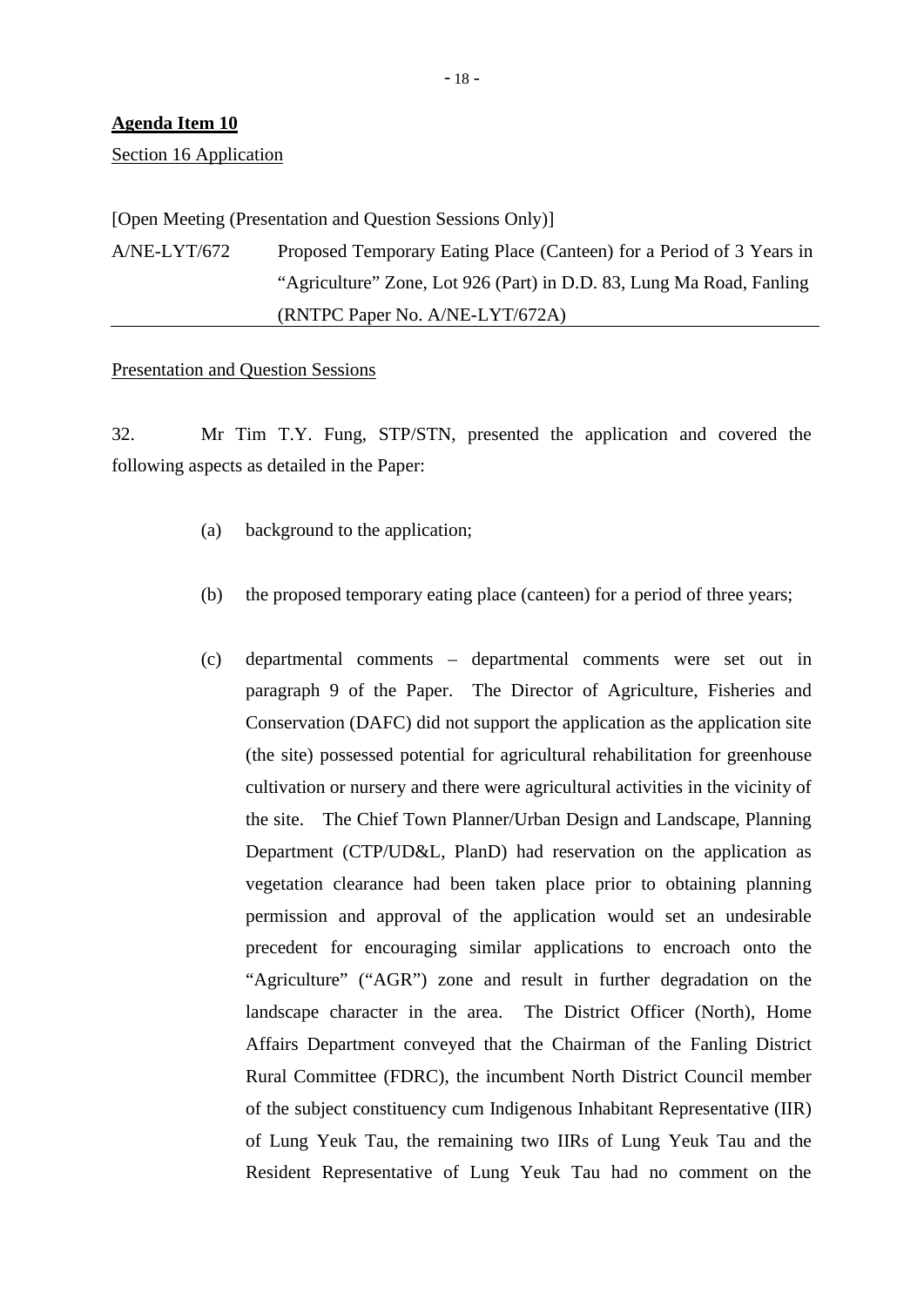application, whereas a resident from Lung Ma Road objected to the application. Other concerned government departments had no objection to or no adverse comment on the application;

- (d) during the first three weeks of the statutory publication period, 838 public comments were received, with 831 public comments from a group of FDRC members, 229 local residents/villagers and 601 construction workers supporting the application; two public comments from the Chairmen of FDRC and the Sheung Shui District Rural Committee indicating no comment on the application; and the remaining five public comments from the representative of villagers in Queen's Hill and Ma Liu Shui San Tsuen, World Wide Fund For Nature Hong Kong, Designing Hong Kong Limited, the Hong Kong Bird Watching Society and an individual objecting to the application. Major views were set out in paragraph 10 of the Paper; and
- (e) PlanD's views PlanD considered that the temporary use could be tolerated for a period of three years based on the assessments set out in paragraph 11 of the Paper. Though the applied use was not in line with the planning intention of the "AGR" zone and DAFC did not support the application, given that it was temporary in nature and small in scale and mainly to serve the workers from the nearby Queen's Hill construction site, approval of the application on a temporary basis would not frustrate the long-term planning intention of the "AGR" zone. The applied use was not entirely incompatible with the surrounding environment. Concerns of CTP/UD&L, PlanD could be addressed through the stipulation of approval conditions on the submission and implementation of landscape proposal. The planning circumstance of the subject application was different from the previously rejected application (No. A/NE-LYT/636) for temporary barbecue site which would generate adverse traffic impact on the area. There was no eating place in the vicinity of the site and the nearest one was in Fanling town which was about 1km from the site. Regarding the adverse local view and adverse public comments, the comments of concerned departments and the planning assessments above were relevant.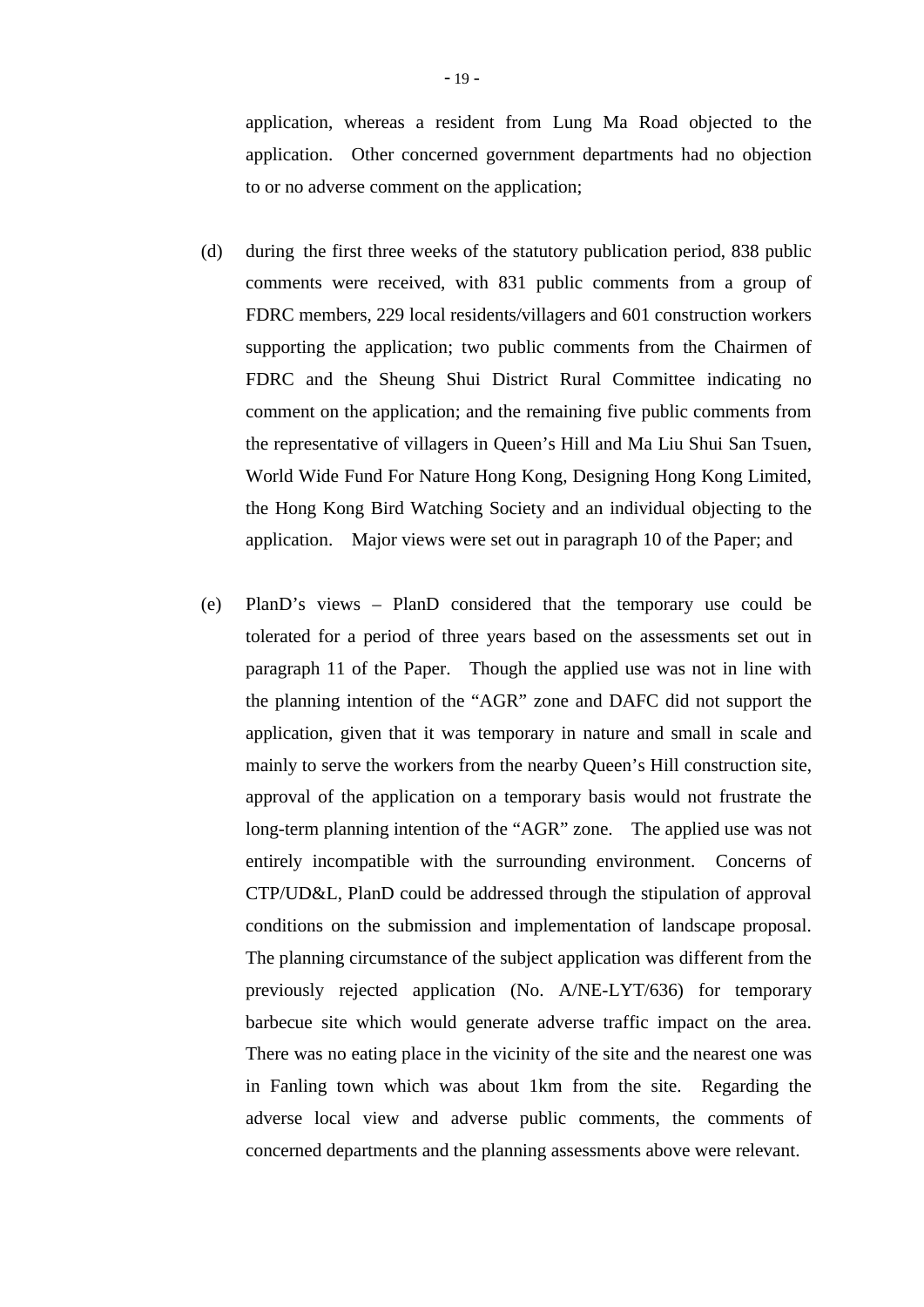- 33. Some Members raised the following questions:
	- (a) details and commencement date for the construction of Queen's Hill Public Housing Project;
	- (b) differences between the previously rejected application (No. A/NE-LYT/636) and the subject application; and
	- (c) whether the existing structures on the site were acceptable under the lease.
- 34. Mr Tim T.Y. Fung, STP/STN, made the following responses:
	- (a) with reference to Plan A-1a of the Paper, Queen's Hill Public Housing Project was located to the south-east of the site and its foundation works had been commenced. According to the Housing Department, the first stage of construction works would be completed in 2021 and a total of about 12,000 public housing flats would be provided in stages;
	- (b) the previous application (No. A/NE-LYT/636) for temporary barbecue site for a period of 3 years was rejected by the Committee in 2017 on the grounds, amongst others, that the applicant failed to demonstrate that the applied use would not cause adverse traffic impact on the surrounding areas, and the Commissioner for Transport did not support the application. The applied use was different from the subject application; and
	- (c) with reference to Plan A-2 of the Paper and as advised by the Lands Department (LandsD), there was an existing structure on the site which was covered by Modification of Tenancy (MOT) for the purpose of dwelling and kitchen. There were other temporary structures on the site which were not acceptable under the MOT and the lease. If the subject planning application was approved, the owners of the site should apply to LandsD for a Short Term Waiver to cover the structures on the site.

- 20 -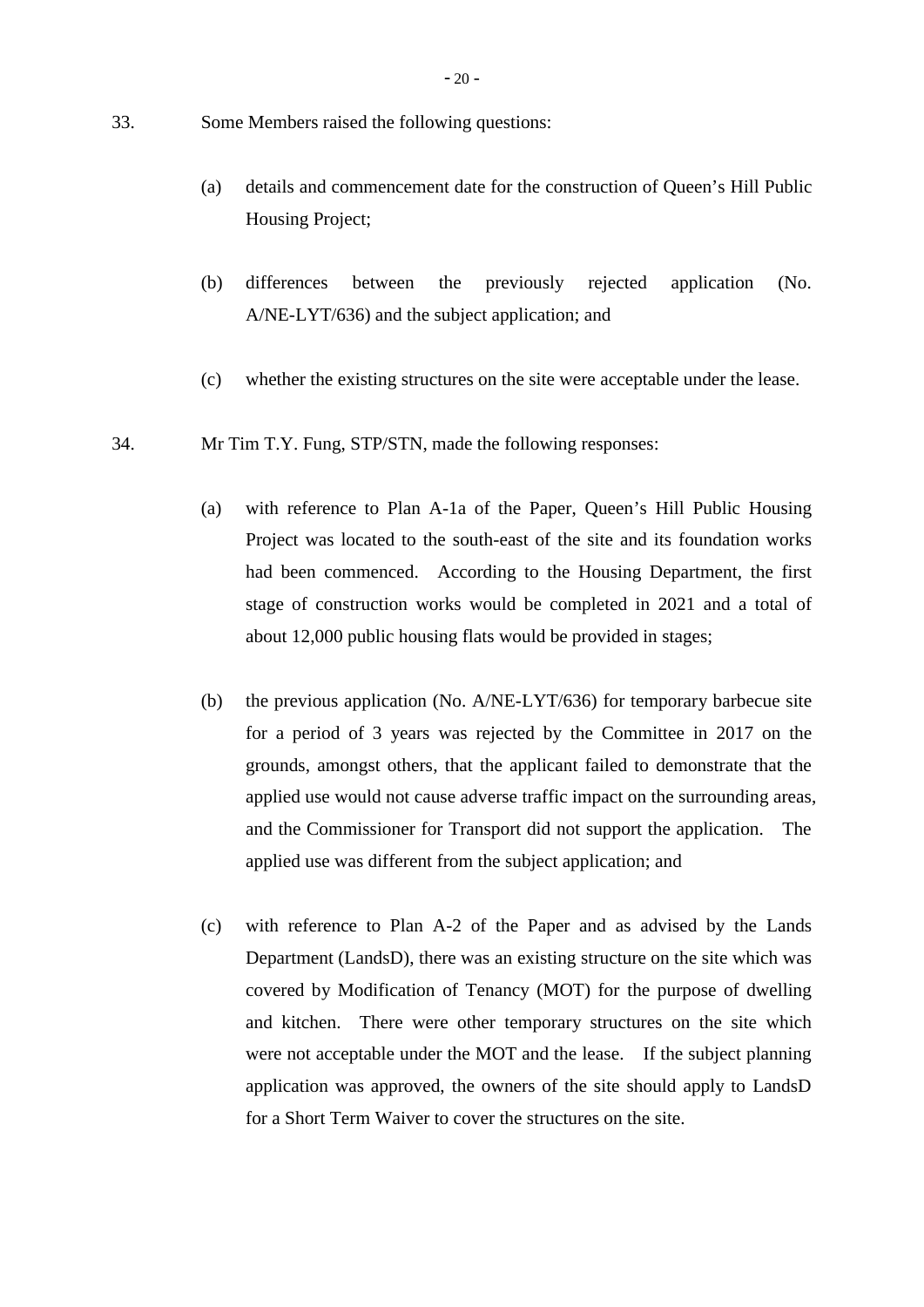#### Deliberation Session

35. After deliberation, the Committee decided to approve the application on a temporary basis for a period of 3 years until 16.11.2021, on the terms of the application as submitted to the Town Planning Board (TPB) and subject to the following conditions:

- "(a) no operation between 5:00 p.m. and 11:00 a.m., as proposed by the applicant, is allowed on the site during the planning approval period;
	- (b) no operation on Sundays and public holidays, as proposed by the applicant, is allowed on the site during the planning approval period;
	- (c) the submission of a drainage proposal within 6 months from the date of planning approval to the satisfaction of the Director of Drainage Services or of the TPB by 16.5.2019;
	- (d) in relation to (c) above, the provision of drainage facilities within 9 months from the date of planning approval to the satisfaction of the Director of Drainage Services or of the TPB by 16.8.2019;
	- (e) the submission of a landscape proposal within 6 months from the date of planning approval to the satisfaction of the Director of Planning or of the TPB by 16.5.2019;
	- (f) in relation to (e) above, the implementation of the landscape proposal within 9 months from the date of planning approval to the satisfaction of the Director of Planning or of the TPB by 16.8.2019;
	- (g) the submission of proposals for fire service installations and water supplies for firefighting within 6 months from the date of planning approval to the satisfaction of the Director of Fire Services or of the TPB by  $16.5.2019$ ;
	- (h) in relation to (g) above, the implementation of proposals for fire service installations and water supplies for firefighting within 9 months from the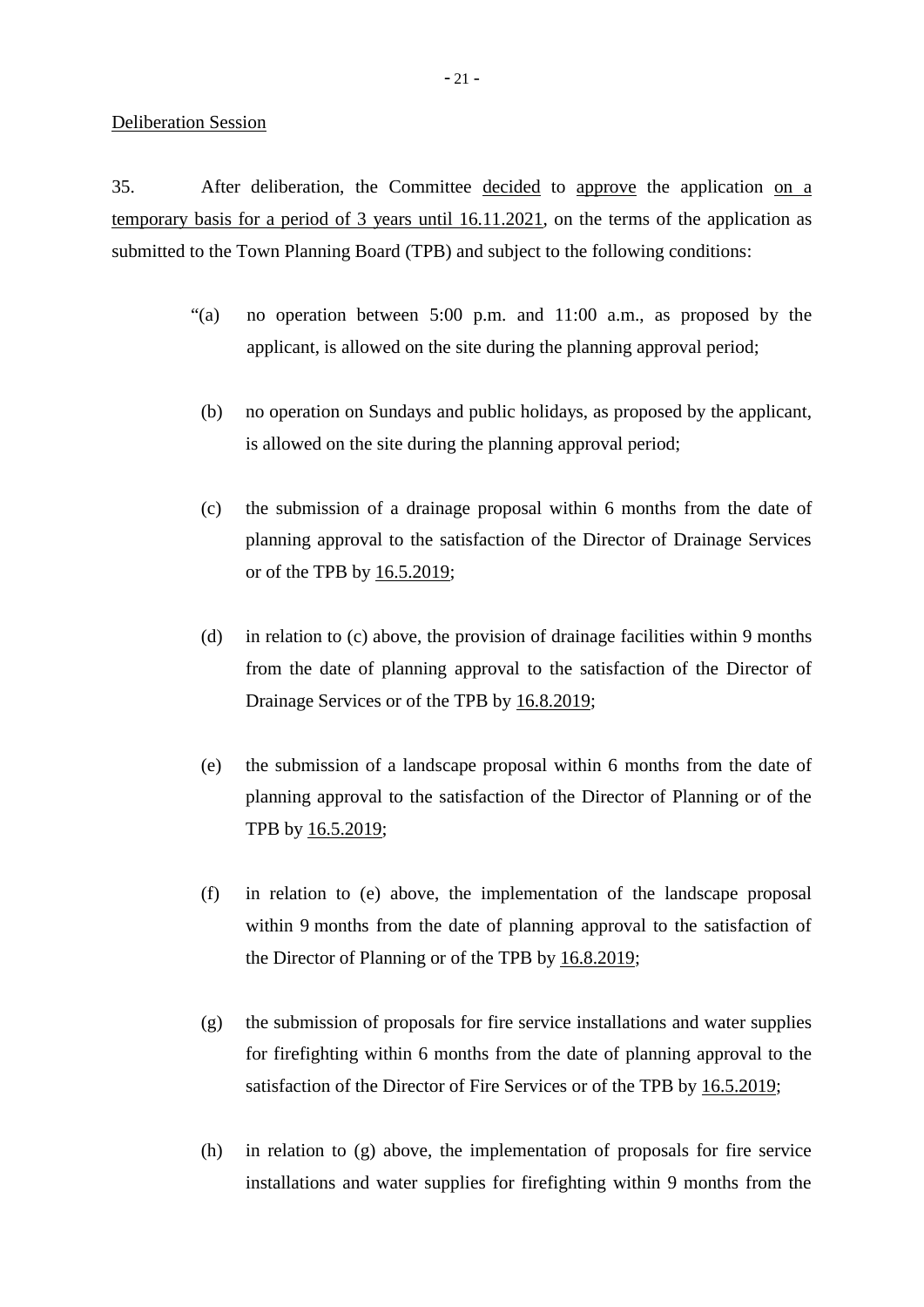date of planning approval to the satisfaction of the Director of Fire Services or of the TPB by 16.8.2019;

- (i) if any of the above planning conditions (a) or (b) is not complied with during the planning approval period, the approval hereby given shall cease to have effect and shall be revoked immediately without further notice;
- (j) if any of the above planning conditions (c), (d), (e), (f), (g) or (h) is not complied with by the specified date, the approval hereby given shall cease to have effect and shall on the same date be revoked without further notice; and
- (k) upon expiry of the planning permission, the reinstatement of the site to an amenity area to the satisfaction of Director of Planning or of the TPB."

36. The Committee also agreed to advise the applicant to note the advisory clauses as set out at Appendix IV of the Paper.

# **Agenda Item 11**

Section 16 Application

# [Open Meeting]

A/NE-TKL/597 Temporary Warehouse for Storage of Spare Parts for a Period of 3 Years in "Open Storage" and "Agriculture" Zones, Lots 2102 and 2103 (Part) in D.D. 76, Fanling (RNTPC Paper No. A/NE-TKL/597A)

37. The Committee noted that the applicant's representative requested on 29.10.2018 deferment of the consideration of the application for two months in order to allow time to prepare further information to address comments of the Transport Department (TD). It was the second time that the applicant requested deferment of the application. Since the last deferment, the applicant had submitted further information of a response-to-comment table and a Traffic Review Report to address comments of TD.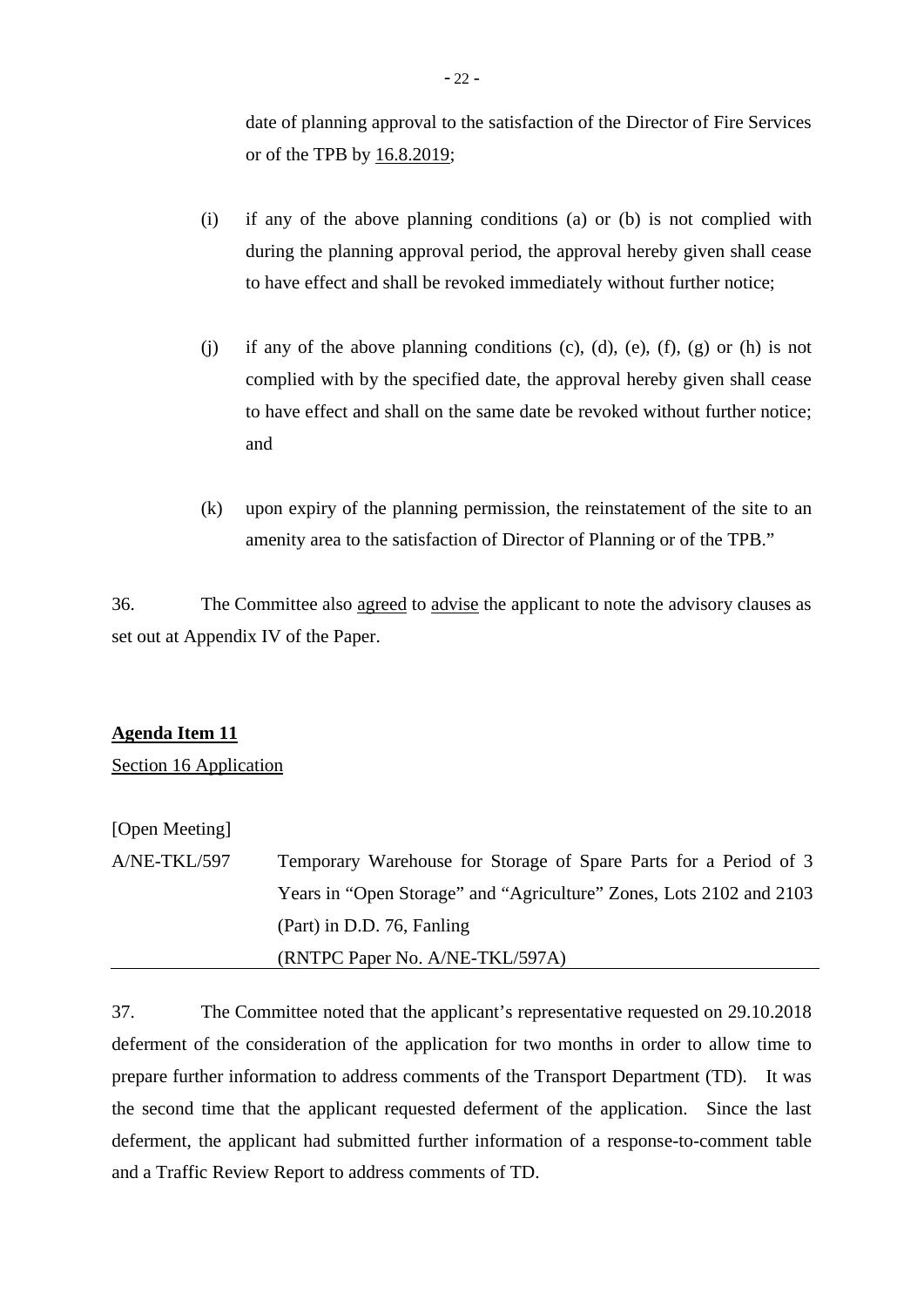38. After deliberation, the Committee decided to defer a decision on the application as requested by the applicant pending the submission of further information from the applicant. The Committee agreed that the application should be submitted for its consideration within two months from the date of receipt of further information from the applicant. If the further information submitted by the applicant was not substantial and could be processed within a shorter time, the application could be submitted to an earlier meeting for the Committee's consideration. The Committee also agreed to advise the applicant that two months were allowed for preparation of the submission of further information. Since it was the second deferment and a total of four months had been allowed for preparation of the submission of further information, no further deferment would be granted unless under very special circumstances.

#### **Agenda Item 12**

Section 16 Application

[Open Meeting (Presentation and Question Sessions Only)]

A/NE-TKLN/13 Proposed Temporary Eating Place and Shop and Services (Convenience Store) for a Period of 3 Years in "Recreation" Zone, Lot 1499 in D.D. 78, Kaw Liu Village, Ta Kwu Ling North (RNTPC Paper No. A/NE-TKLN/13A)

## Presentation and Question Sessions

39. Mr Tim T.Y. Fung, STP/STN, presented the application and covered the following aspects as detailed in the Paper:

- (a) background to the application;
- (b) the proposed temporary eating place and shop and services (convenience store) for a period of three years;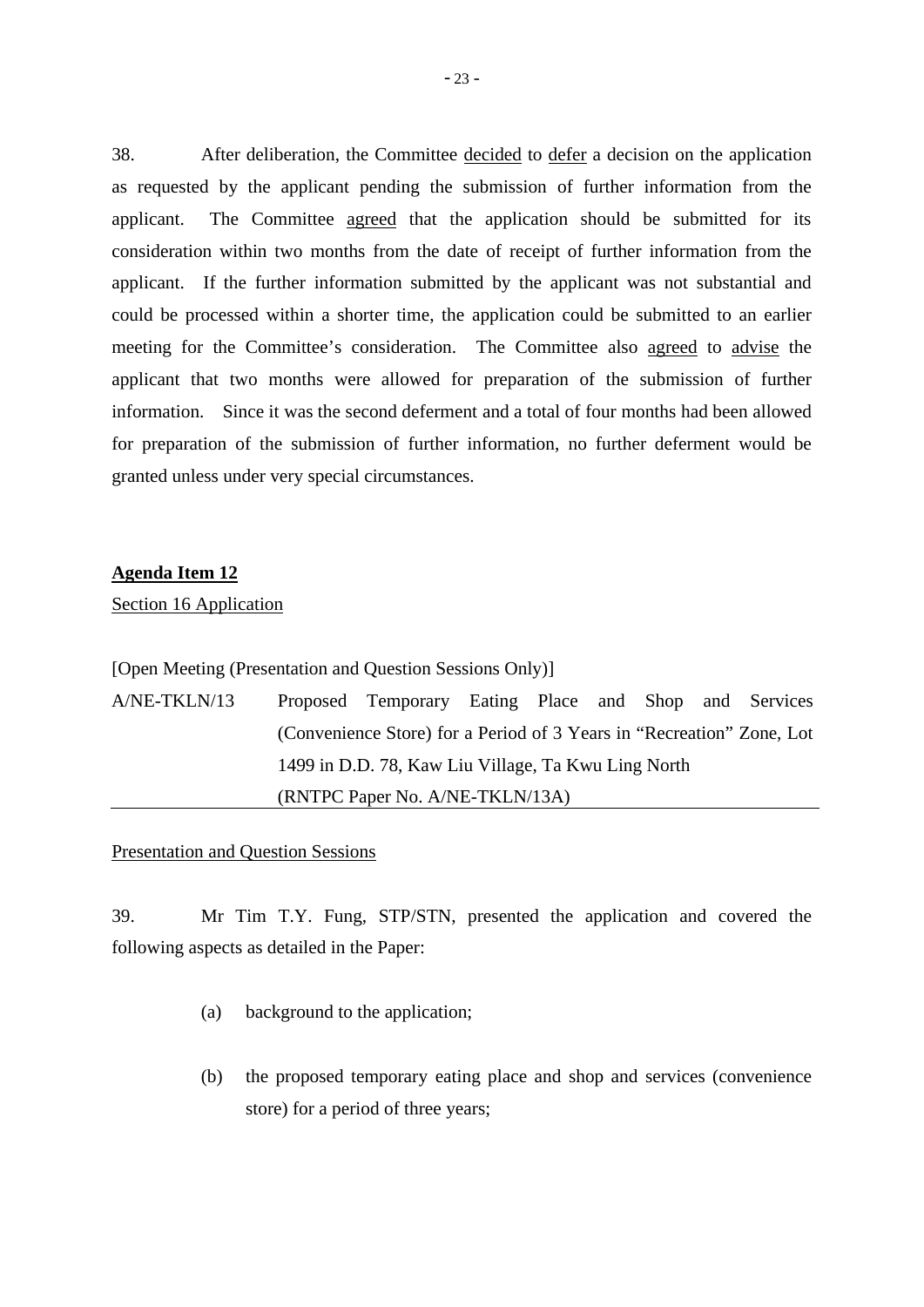- (c) departmental comments departmental comments were set out in paragraph 9 of the Paper. The Commissioner for Transport (C for T) objected to the application as no information on the estimated traffic flow, justifications for the proposed parking spaces, vehicle manouvering, management/control measures, and provision and management of pedestrian facilities had been submitted. The Division Commander (Ta Kwu Ling), Hong Kong Police Force (DVC TKLDIV, HKPF) objected to the application as the applied use would have adverse impact on the heavy traffic flow on Lin Ma Hang Road. The Chief Town Planner/Urban Design and Landscape, Planning Department (CTP/UD&L, PlanD) had reservation on the application as vegetation clearance had been taken place at the application site (the site) and the proposed vehicular access and approval of the application would set an undesirable precedent for encouraging similar vegetation removal (including intact scrubland and tree groups within "Recreation" ("REC") zone) prior to obtaining planning permission, and result in further degradation of the landscape character in the area. The District Officer (North), Home Affairs Department conveyed that the incumbent North District Council member of the subject constituency had no comment on the application. Other concerned government departments had no objection to or no adverse comment on the application;
- (d) during the first three weeks of the statutory publication period, two public comments were received, with one public comment from the Chairman of the Sheung Shui District Rural Committee indicating no comment on the application and the remaining public comment from an individual objecting to the application. Major objection grounds were set out in paragraph 10 of the Paper; and
- (e) PlanD's views PlanD did not support the application based on the assessments set out in paragraph 11 of the Paper. The applied use was not in line with the planning intention of the "REC" zone, and there was no strong planning justification in the submission for a departure from the planning intention, even on a temporary basis. Though the applied use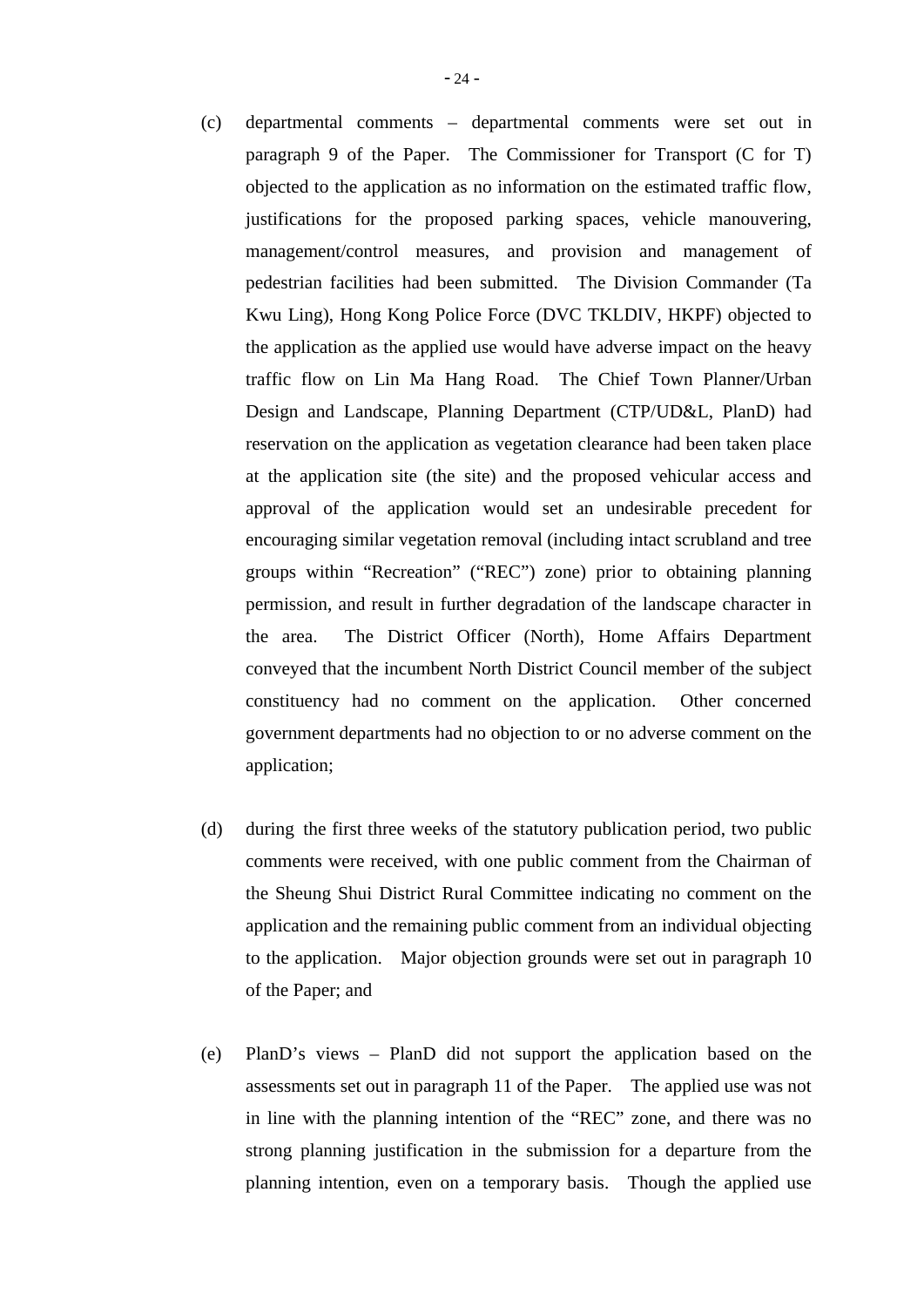was not entirely incompatible with the surrounding environment with Lin Ma Hang Road widening works and the associated road works for Liantang/Heung Yuen Wai Boundary Control Point, CTP/UD&L, PlanD had reservation on the application. Both C for T and DVC TKLDIV, HKPF raised objections to the application and the applicant had failed to demonstrate in the submission that there was no adverse traffic impact arising from the development. Whilst a similar application had been approved by the Board, the planning circumstances of the subject application were different from that similar approved application as there were adverse departmental comments from C for T and DVC TKLDIV, HKPF on the subject application. Regarding the adverse public comment, the comments of government departments and planning assessments above were relevant.

40. In response to the Chairman's enquiry, Mr Tim T.Y. Fung, STP/STN, said that no traffic impact assessment (TIA) had been submitted by the applicant.

#### Deliberation Session

41. The Chairman remarked that there was a similar application (No. A/NE-TKLN/6) for temporary retail shop, canteen and ancillary office for a period of three years within the "REC" zone in the Ta Kwu Ling North area. No TIA was submitted by the applicant at the s.16 application stage and the application was rejected by the Committee on the grounds, amongst others, that the applicant failed to demonstrate in the submission that the development would have no adverse traffic impact on the surrounding areas. A TIA was subsequently submitted by the applicant at the s.17 review stage and C for T had no adverse comment on the review application and the application was approved with conditions by the Board upon review in 2018.

42. Members in general did not support the application. The Chairman remarked that one of the major considerations of the subject application was that whether the applicant had demonstrated that the applied use would not cause adverse traffic impact on the surrounding areas.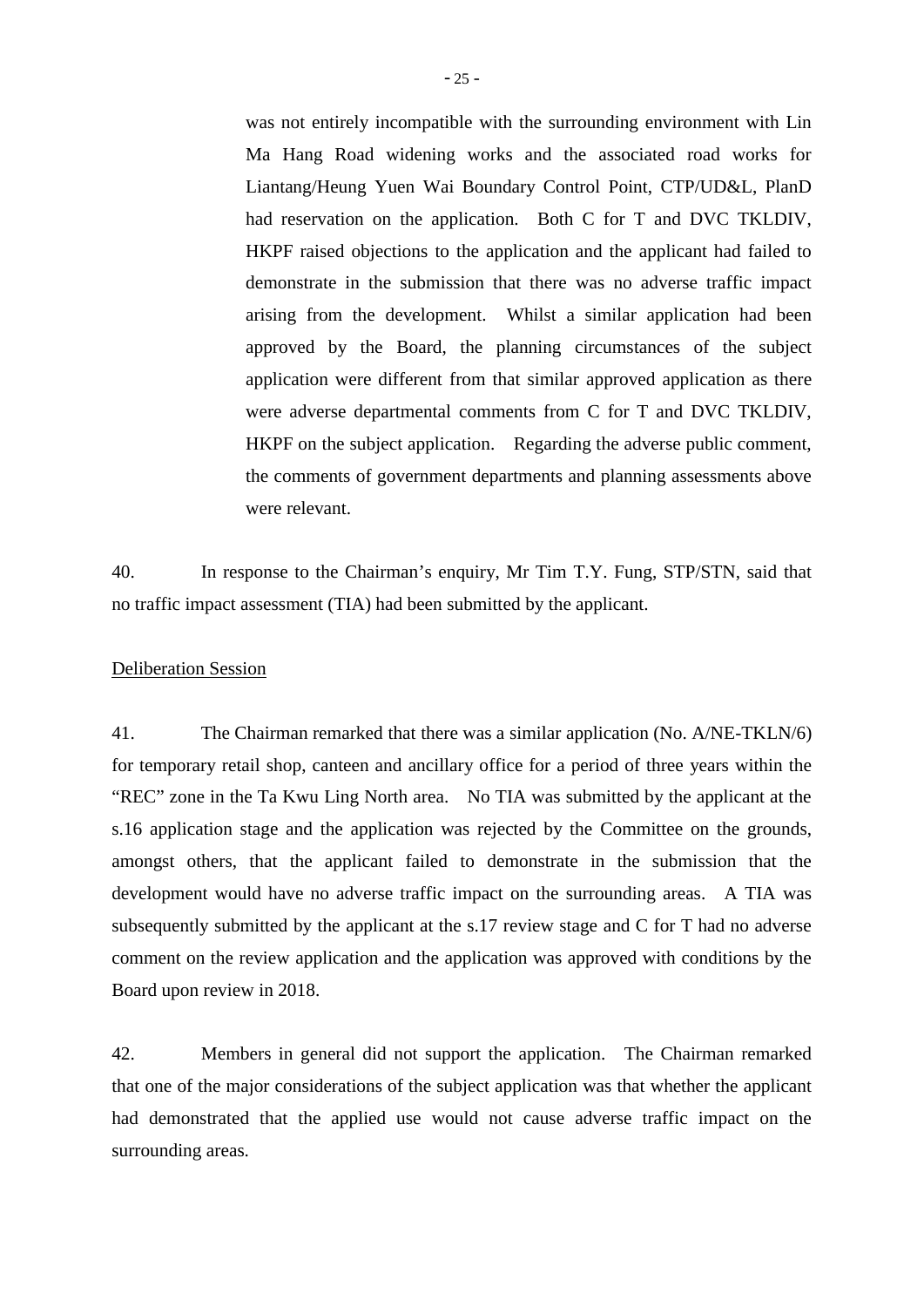43. After deliberation, the Committee decided to reject the application. The reasons were:

- "(a) the proposed temporary use under application is not in line with the planning intention of the "Recreation" zone for the Ta Kwu Ling North area which is primarily for low-density recreational developments for the use of the general public and encourages the development of active and/or passive recreation and tourism/eco-tourism. There is no strong planning justification in the submission to justify for a departure from the planning intention, even on a temporary basis; and
- (b) the applicant fails to demonstrate in the submission that the development would not result in adverse traffic impact on the surrounding areas."

# **Agenda Items 13 to 16**

Section 16 Applications

[Open Meeting (Presentation and Question Sessions Only)]

| $A/NE-TK/643$ | Proposed House (New Territories Exempted House - Small House) in      |  |  |  |  |
|---------------|-----------------------------------------------------------------------|--|--|--|--|
|               | "Agriculture" and "Village Type Development" Zones, Lots 1028 S.B     |  |  |  |  |
|               | ss.5, 1034 S.A ss.2 S.C and 1034 S.B ss.5 in D.D. 23, Po Sam Pai, Tai |  |  |  |  |
|               | Po                                                                    |  |  |  |  |
|               | (RNTPC Paper No. A/NE-TK/643 to 646A)                                 |  |  |  |  |
|               |                                                                       |  |  |  |  |
| $A/NE-TK/644$ | Proposed House (New Territories Exempted House - Small House) in      |  |  |  |  |
|               | "Village Type Development" and "Agriculture" Zones, Lots 1028 S.B     |  |  |  |  |
|               | RP, 1034 S.A RP, 1034 S.A ss.2 RP and 1034 S.B RP in D.D. 23, Po      |  |  |  |  |
|               | Sam Pai, Tai Po                                                       |  |  |  |  |
|               | (RNTPC Paper No. A/NE-TK/643 to 646A)                                 |  |  |  |  |
|               |                                                                       |  |  |  |  |
| $A/NE-TK/645$ | Proposed House (New Territories Exempted House - Small House) in      |  |  |  |  |
|               | "Village Type Development" and "Agriculture" Zones, Lot 1034 S.A      |  |  |  |  |
|               | ss.1 in D.D. 23, Po Sam Pai, Tai Po                                   |  |  |  |  |
|               | (RNTPC Paper No. A/NE-TK/643 to 646A)                                 |  |  |  |  |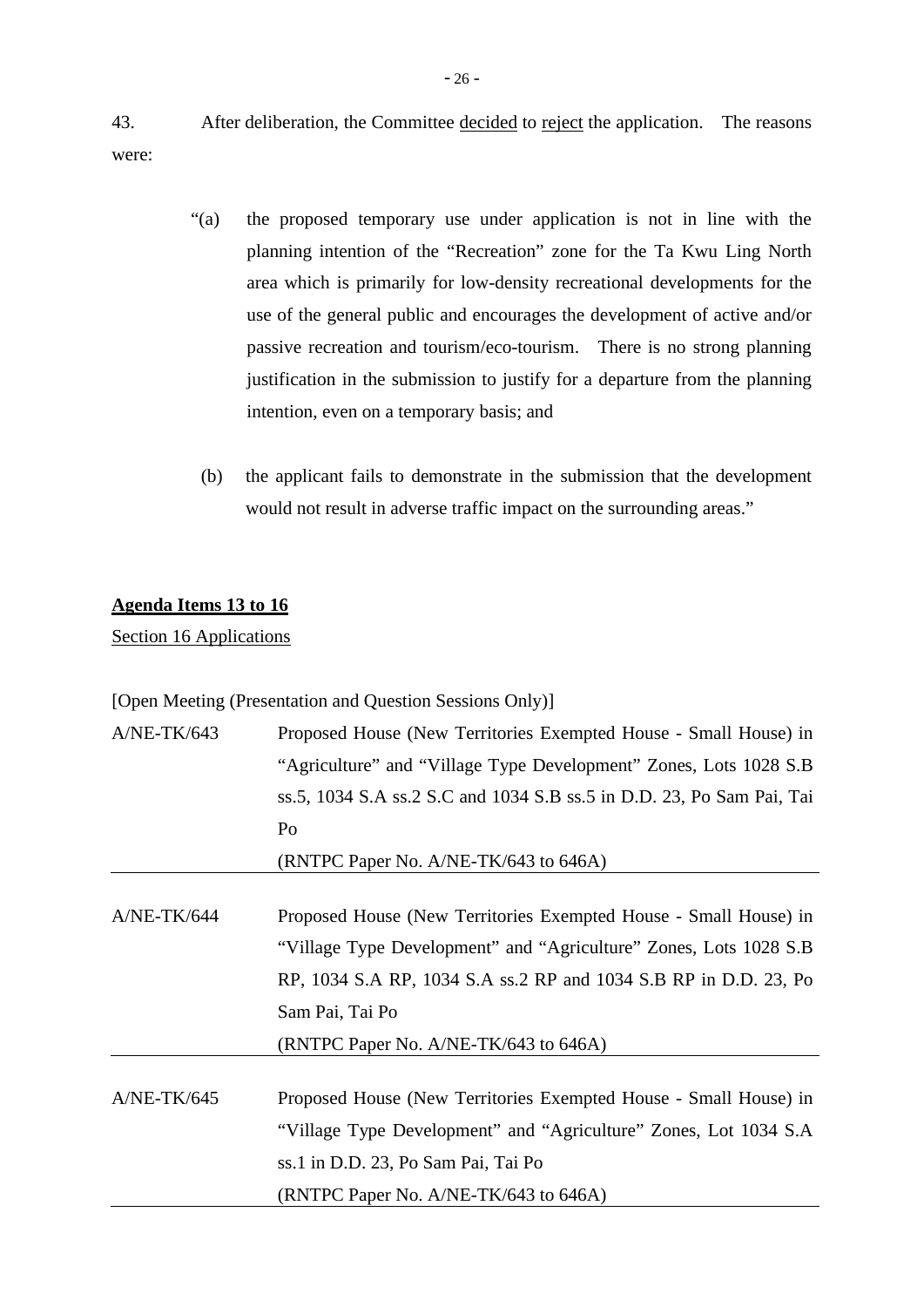# A/NE-TK/646 Proposed House (New Territories Exempted House - Small House) in "Village Type Development" and "Agriculture" Zones, Lots 1034 S.A ss.2 S.B and 1034 S.B ss.4 in D.D. 23, Po Sam Pai, Tai Po (RNTPC Paper No. A/NE-TK/643 to 646A)

44. The Committee noted that the four applications for proposed house (New Territories Exempted House (NTEH) – Small House) were similar in nature and the application sites (the sites) were located in close proximity to one another and within the same "Agriculture" ("AGR") and "Village Type Development" ("V") zones. The Committee agreed that the applications could be considered together.

#### Presentation and Question Sessions

45. Ms Kathy C.L. Chan, STP/STN, presented the applications and covered the following aspects as detailed in the Paper:

- (a) background to the applications;
- (b) the proposed house (NTEH Small House) at each of the sites;
- (c) departmental comments departmental comments were set out in paragraph 9 and Appendix V of the Paper. The Director of Agriculture, Fisheries and Conservation (DAFC) did not support the applications as the sites possessed potential for agricultural rehabilitation and there were active agricultural activities in the vicinity of the sites. Other concerned government departments had no objection to or no adverse comment on the applications;
- (d) during the first three weeks of the statutory publication period, two public comments objecting to applications No. A/NE-TK/643, 644 and 646 were received from Designing Hong Kong Limited (DHK) and an individual; whereas three public comments objecting to application No. A/NE-TK/645 were received from DHK and two individuals. Major objection grounds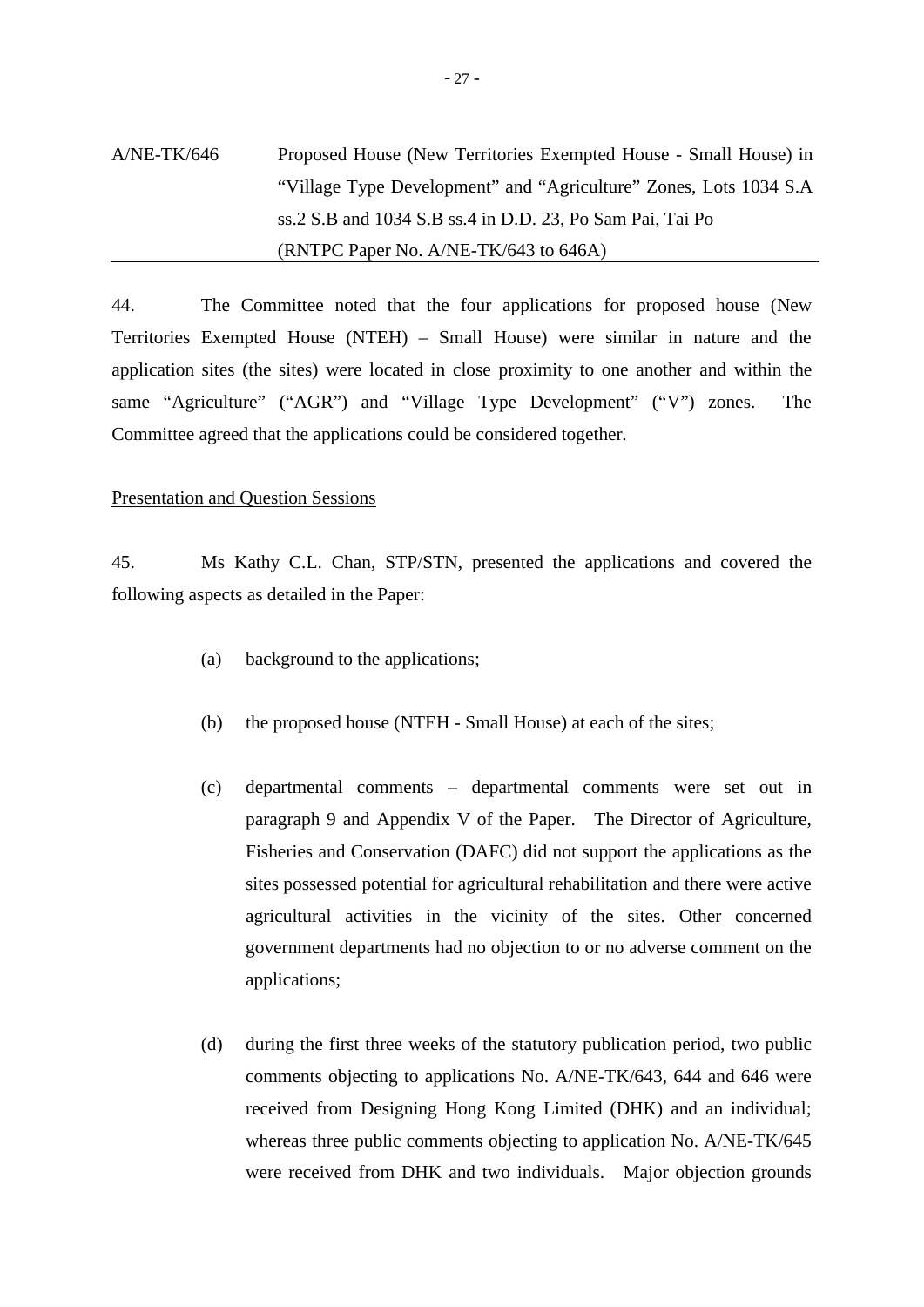were set out in paragraph 10 of the Paper; and

(e) the Planning Department (PlanD)'s views – PlanD did not support the applications based on the assessments set out in paragraph 11 of the Paper. The proposed developments were not in line with the planning intention of "AGR" zone and DAFC did not support the applications. Regarding the Interim Criteria for Consideration of Application for NTEH/Small House in New Territories, while more than 50% of the footprints of the proposed Small Houses fell within the "V" zone of Po Sam Pai and San Tau Kok and land available within the "V" zone was insufficient to fully meet the future Small House demand, it was capable to meet the 57 outstanding Small House applications. It was considered more appropriate to concentrate the proposed Small House developments within the "V" zone for more orderly development pattern, efficient use of land and provision of infrastructure and services. The site of application No. A/NE-TK/645 was the subject of a previously rejected application submitted by the same applicant for the same development with same development parameters. Seven similar applications in the vicinity of the sites had been approved by the Committee and six of them had been approved by the Committee between 2011 and 2013 before a more cautious approach was adopted by the Board. The remaining application was approved in 2018 given that there was a previous planning permission granted for the concerned site. Regarding the adverse public comments, the comments of government departments and planning assessments above were relevant.

46. Members had no question on the applications.

#### Deliberation Session

47. With reference to Plan A-3 of the Paper, Members noted that vegetation clearance was found in an area zoned "AGR" to the west of the sites in early 2018. According to the recent site inspection by PlanD, parking of vehicles was found in the northern part of the concerned area and such suspected unauthorized development had been referred to the Central Enforcement and Prosecution Section of PlanD for necessary action,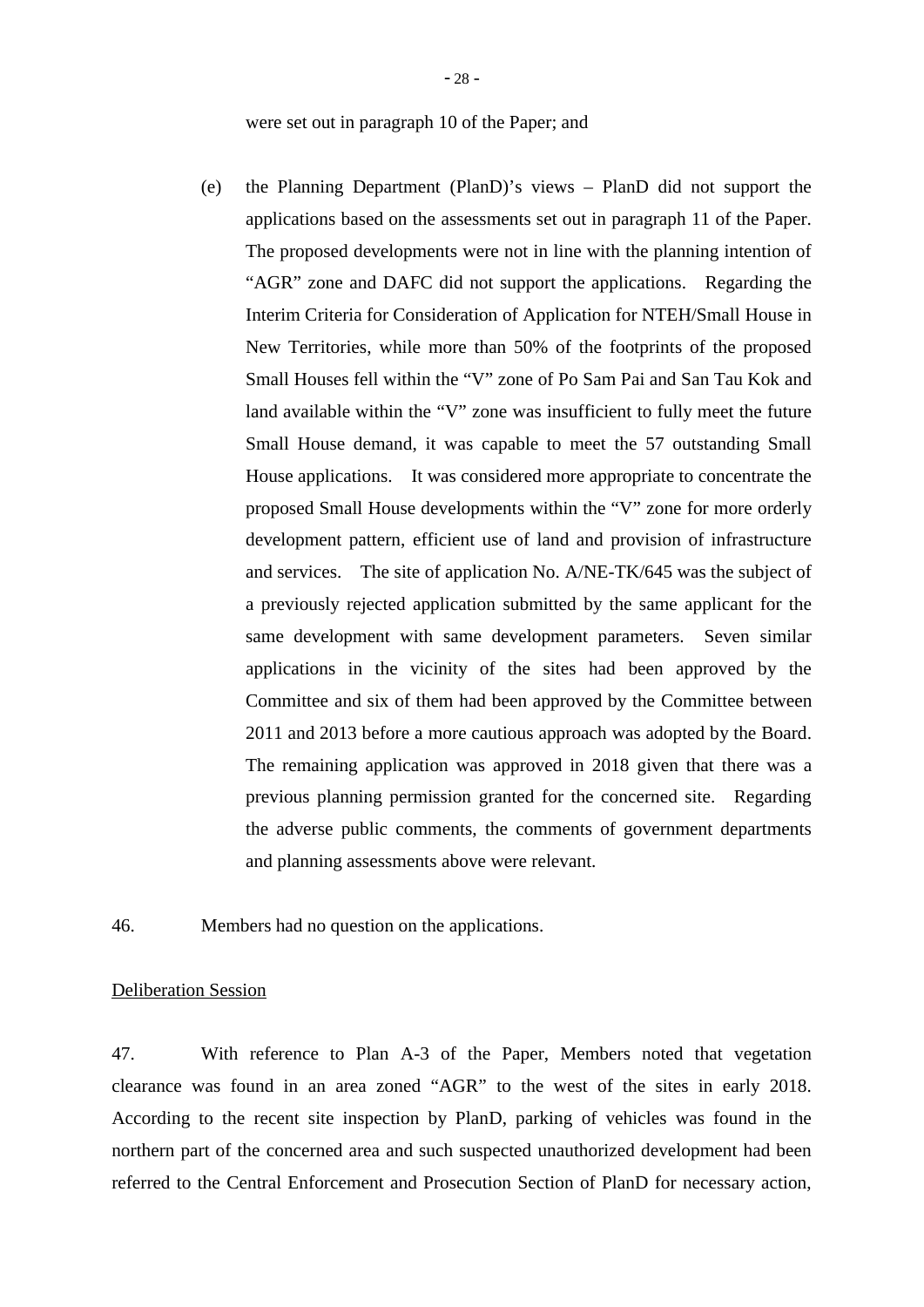- 29 -

found in the "V" zone to the immediate south of the concerned area where no planning permission for Small House development was required.

48. After deliberation, the Committee decided to reject the applications. The reasons for each of the applications were:

- "(a) the proposed development is not in line with the planning intention of the "Agriculture" zone for the area which is primarily to retain and safeguard good quality agricultural land/farm/fish ponds for agricultural purposes. It is also intended to retain fallow arable land with good potential for rehabilitation for cultivation and other agricultural purposes. There is no strong planning justification in the submission for a departure from this planning intention; and
	- (b) land is still available within the "Village Type Development" ("V") zone of Po Sam Pai and San Tau Kok which is primarily intended for Small House development. It is considered more appropriate to concentrate the proposed Small House development within the "V" zone for a more orderly development pattern, efficient use of land and provision of infrastructure and services."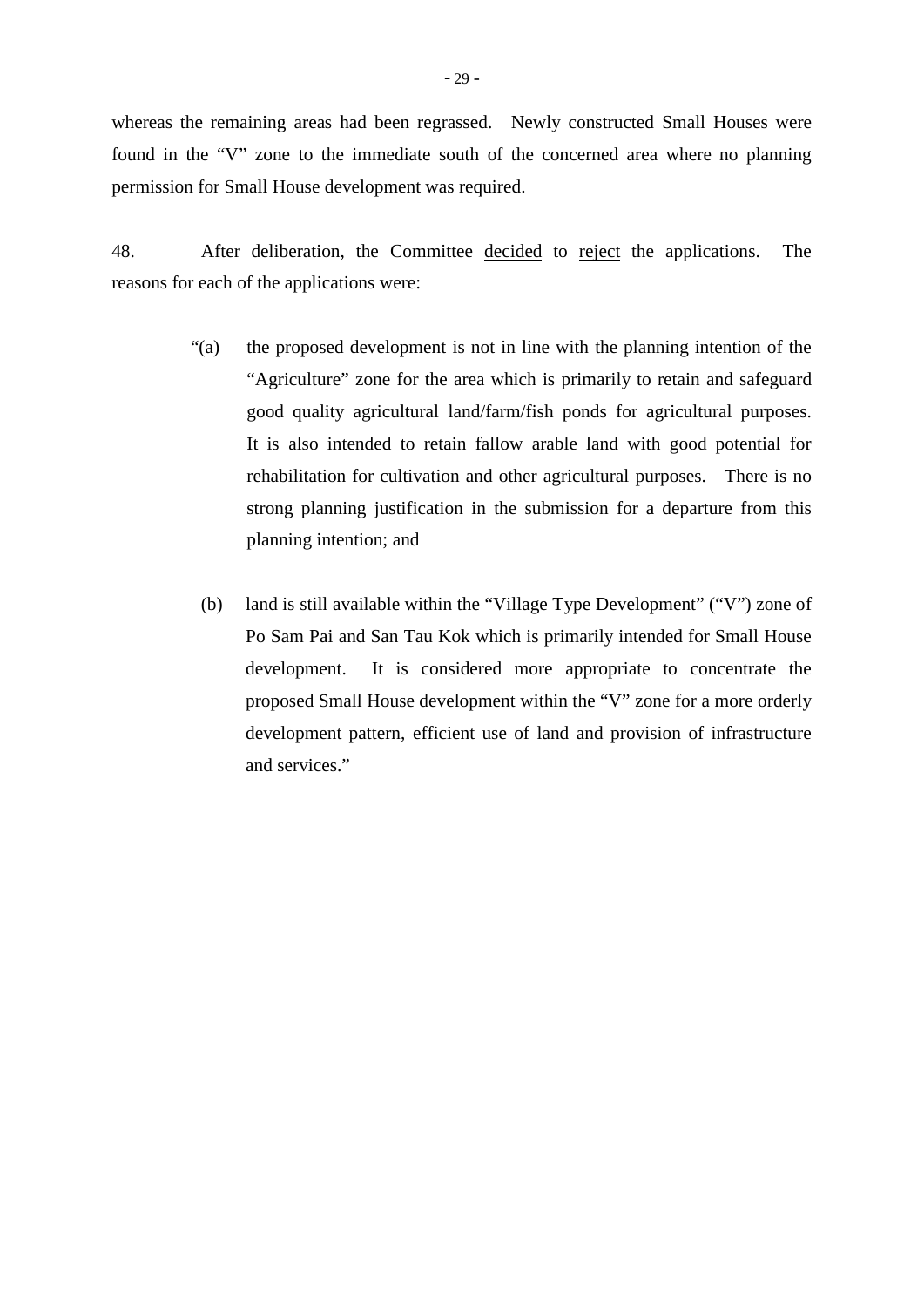# **Agenda Item 17**

Section 16 Application

[Open Meeting (Presentation and Question Sessions Only)]

A/NE-TK/654 Proposed House (New Territories Exempted House - Small House) in "Green Belt" Zone, Lot 602 S.A in D.D. 28, Tai Mei Tuk, Tai Po (RNTPC Paper No. A/NE-TK/654)

#### Presentation and Question Sessions

49. Ms Kathy C.L. Chan, STP/STN, drew Members' attention that a replacement page (page 10) of the Paper, rectifying editorial errors of the Paper, was tabled at the meeting for Members' reference. She then presented the application and covered the following aspects as detailed in the Paper:

- (a) background to the application;
- (b) the proposed house (New Territories Exempted House (NTEH) Small House);
- (c) departmental comments departmental comments were set out in paragraph 10 and Appendix V of the Paper. Concerned government departments had no objection to or no adverse comment on the application;

[Mr K.K. Cheung arrived to join the meeting at this point.]

- (d) during the first three weeks of the statutory publication period, two public comments objecting to the application were received from Designing Hong Kong Limited and an individual. Major objection grounds were set out in paragraph 11 of the Paper; and
- (e) the Planning Department (PlanD)'s views PlanD had no objection to the application based on the assessments set out in paragraph 12 of the Paper. Though the proposed development was not in line with the planning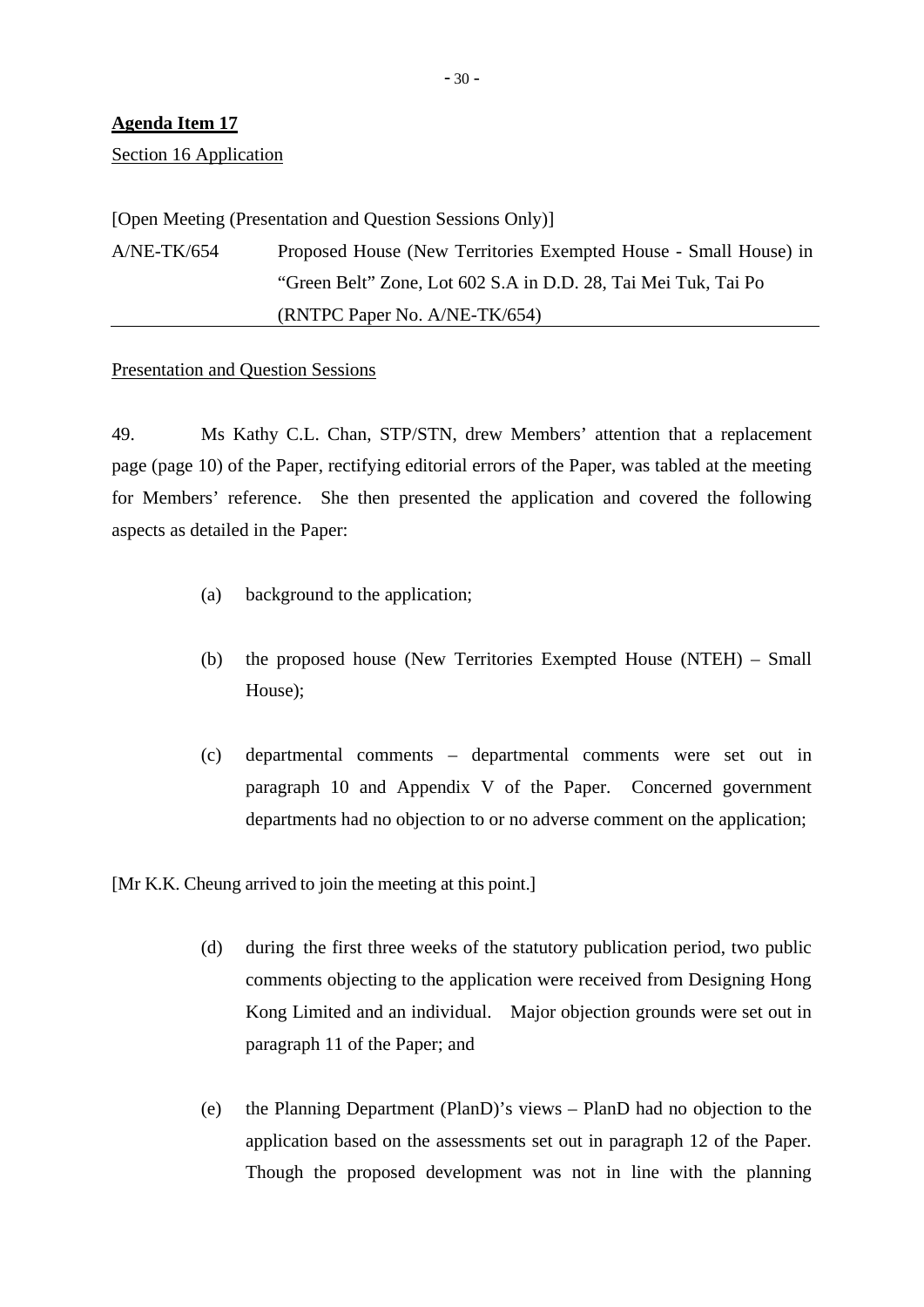intention of the "Green Belt" zone, the application site (the site) was vacant and covered with grass and weeds and not incompatible with the surrounding areas predominantly rural in character with village houses to the south and west. The Director of Agriculture, Fisheries and Conservation had no strong view on the application and the Chief Town Planner/Urban Design and Landscape, PlanD had no objection to the application. The Director of Environmental Protection had no objection to the application provided that the applicant should connect the proposed development to the existing public sewer at his own costs and adequate land should be reserved for the sewer connection work. Regarding the Interim Criteria for Consideration of Application for NTEH/Small House in New Territories, more than 50% of the footprint of the proposed Small House fell within the village 'environs' of Lung Mei and Tai Mei Tuk. However, while land available within the "Village Type Development" zone was insufficient to fully meet the future Small House demand, it was capable to meet the 73 outstanding Small House applications. Notwithstanding the above, the site was the subject of a previously approved application (No. A/NE-TK/449) submitted by the same applicant. The applicant had slightly reduced the site area, total floor area and roofed over area of the proposed Small House in the current application in response to comments of the Lands Department and the Small House grant application was under active processing with the revised proposal circulated for departmental comments. The planning circumstances of the subject application were similar to one of the similar approved applications in close vicinity of the site, i.e. A/NE-TK/582, which was approved in 2016 on sympathetic consideration in that the proposed development was located in close proximity to the existing village cluster, and the concerned application site was the subject of a previously approved application. Regarding the adverse public comments, the comments of government departments and planning assessments above were relevant.

50. Members had no question on the application.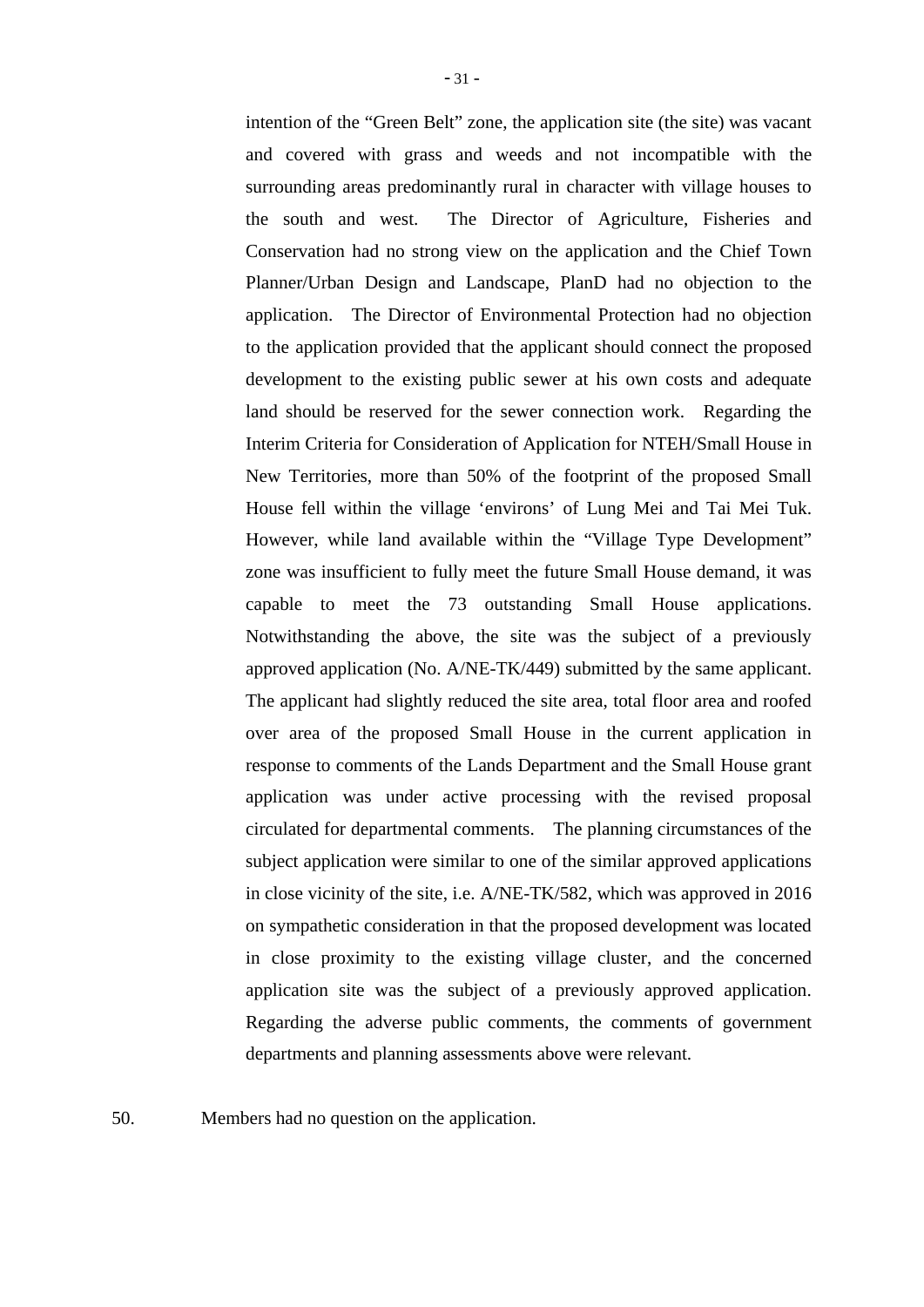## Deliberation Session

51. After deliberation, the Committee decided to approve the application, on the terms of the application as submitted to the Town Planning Board (TPB). The permission should be valid until 16.11.2022, and after the said date, the permission should cease to have effect unless before the said date, the development permitted was commenced or the permission was renewed. The permission was subject to the following conditions:

- "(a) the provision of septic tank, as proposed by the applicant, at a location to the satisfaction of the Director of Lands or of the TPB; and
- (b) the submission and implementation of drainage proposal to the satisfaction of the Director of Drainage Services or of the TPB."

52. The Committee also agreed to advise the applicant to note the advisory clauses as set out at Appendix VII of the Paper.

# **Agenda Item 18**

Section 16 Application

[Open Meeting (Presentation and Question Sessions Only)]

A/NE-TK/655 Renewal of Planning Approval for Temporary Shop and Services (Real Estate Agency) for a Period of 3 Years in "Recreation" Zone, Lots 1646 RP (Part), 1651 S.B RP (Part) and 1652 RP (Part) in D.D. 17, Lo Tsz Tin, Tai Po (RNTPC Paper No. A/NE-TK/655)

53. The Committee noted that a replacement page (page 9) of the Paper, making revisions to approval conditions (c) and (d), was tabled at the meeting for Members' reference.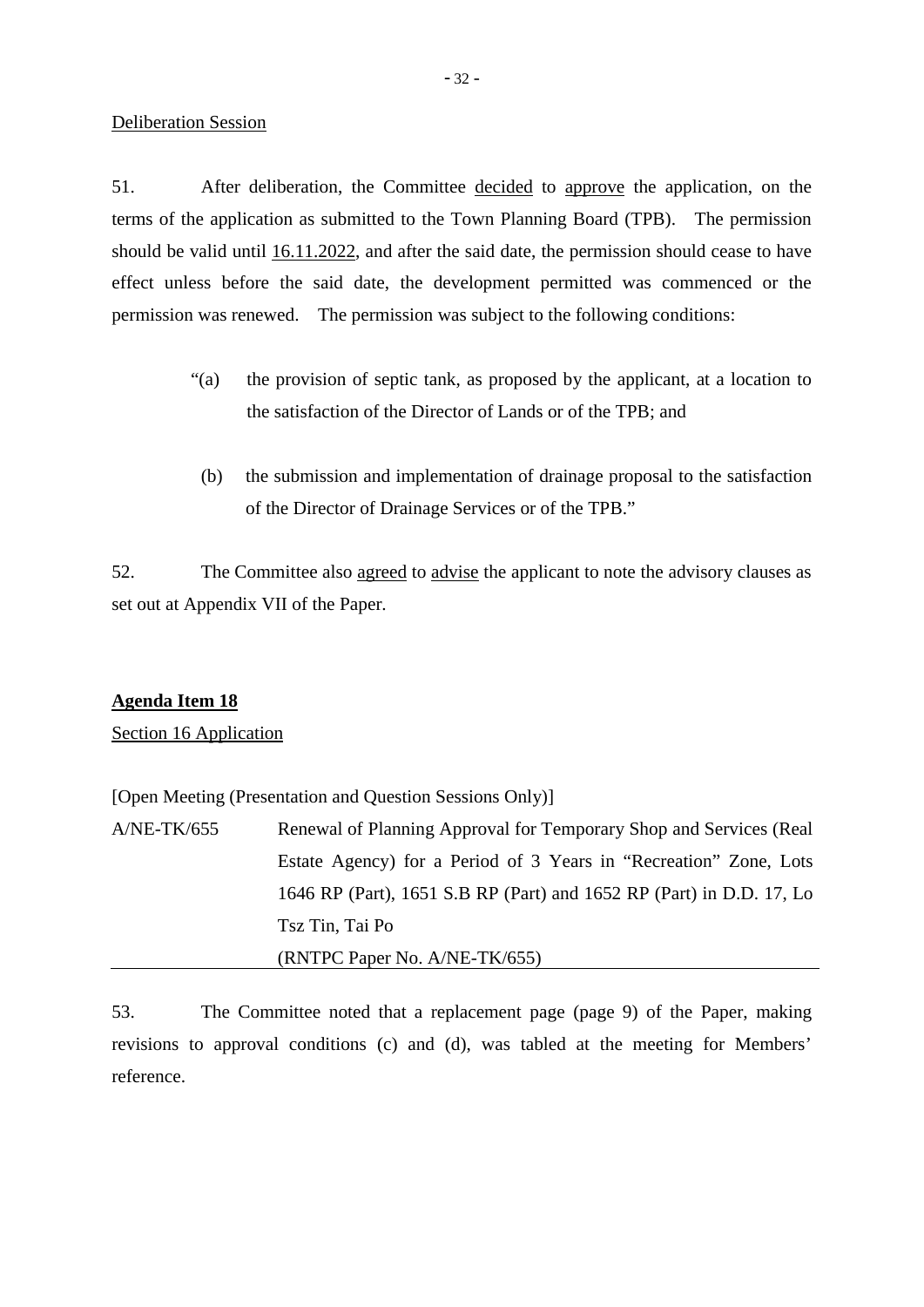54. Ms Kathy C.L. Chan, STP/STN, presented the application and covered the following aspects as detailed in the Paper:

- (a) background to the application;
- (b) the renewal of planning approval for temporary shop and services (real estate agency) for a period of three years;
- (c) departmental comments departmental comments were set out in paragraph 9 of the Paper. Concerned government departments had no objection to or no adverse comment on the application;
- (d) no public comment was received during the first three weeks of the statutory publication period; and
- (e) the Planning Department (PlanD)'s views PlanD had no objection to the application on a temporary basis for a period of three years based on the assessments set out in paragraph 11 of the Paper. Though the applied use was not in line with the planning intention of the "Recreation" ("REC") zone, approval of the application on a temporary basis would not jeopardize the long-term planning intention of the "REC" zone. The applied use was small in scale and not incompatible with the surrounding area which was predominantly rural in character with village houses, barbecue areas and vacant land. The application was in line with the Town Planning Board Guidelines No. 34B in that there had been no material change in planning circumstances of the application site and the surrounding area since the previous planning approval, all approval conditions under the previous approval had been complied with and the three-year approval period sought was of the same timeframe as the previous approval. Relevant approval conditions had been recommended to minimize any possible nuisance or to address the technical requirements of concerned government departments. Previous applications for the same use and similar applications for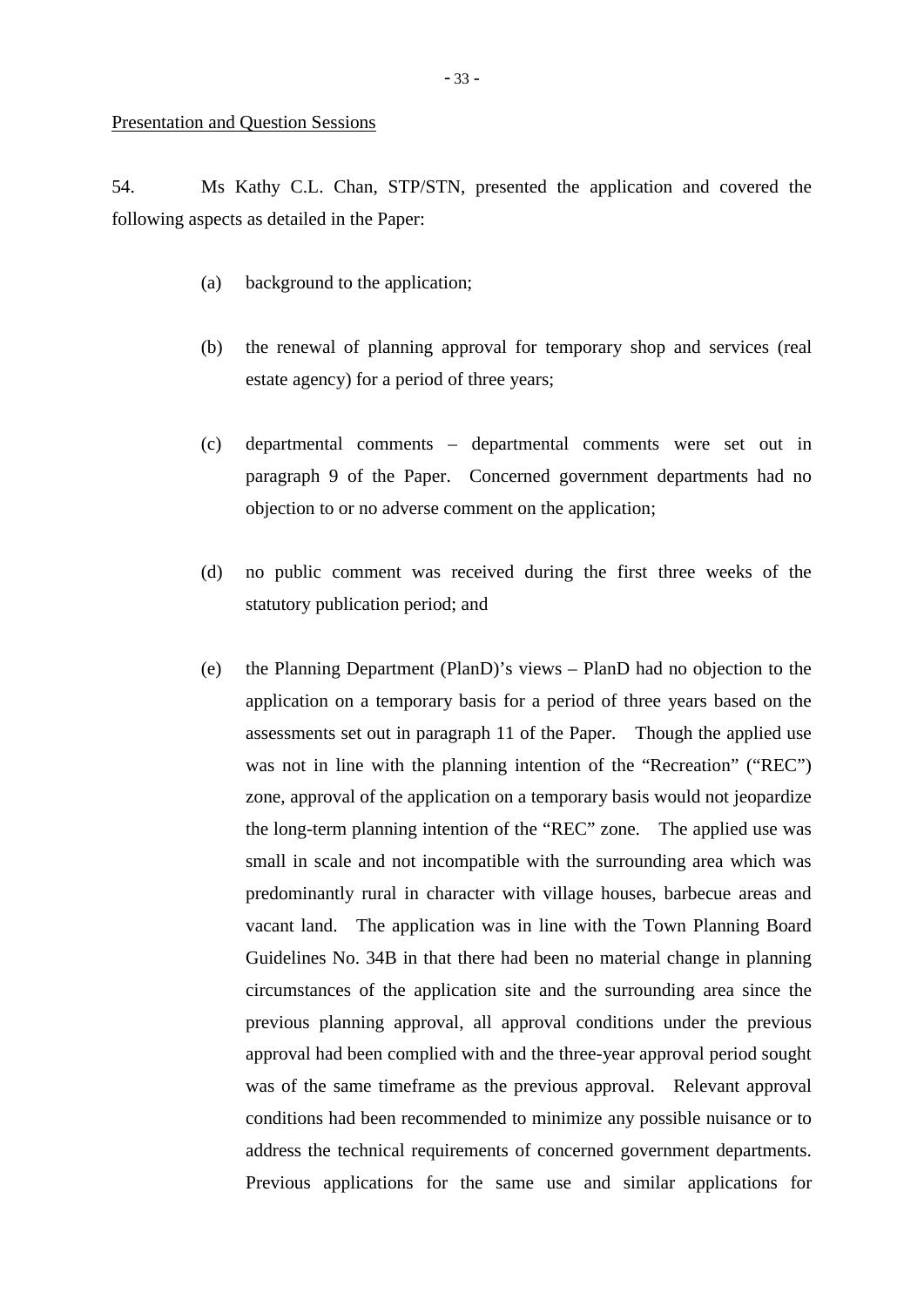temporary shop and services use within the same "REC" zone had been approved by the Committee and approval of the application was in line with the Committee's previous decisions.

55. Members had no question on the application.

## Deliberation Session

56. After deliberation, the Committee decided to approve the application on a temporary basis for a period of 3 years from 21.11.2018 until 20.11.2021, on the terms of the application as submitted to the Town Planning Board (TPB) and subject to the following conditions:

- "(a) no night-time operation between 8:00 p.m. and 10:00 a.m., as proposed by the applicant, is allowed on the site during the planning approval period;
	- (b) the existing drainage facilities on the application site shall be maintained at all times during the planning approval period;
	- (c) the submission of a fire service installations and water supplies for fire fighting proposal within 6 months from the date of commencement of the renewed planning approval to the satisfaction of the Director of Fire Services or of the TPB by 21.5.2019;
	- (d) in relation to (c) above, the implementation of the fire service installations and water supplies for fire fighting proposal within 9 months from the date of commencement of the renewed planning approval to the satisfaction of the Director of Fire Services or of the TPB by 21.8.2019;
	- (e) if any of the above planning conditions (a) or (b) is not complied with during the planning approval period, the approval hereby given shall cease to have effect and shall be revoked immediately without further notice; and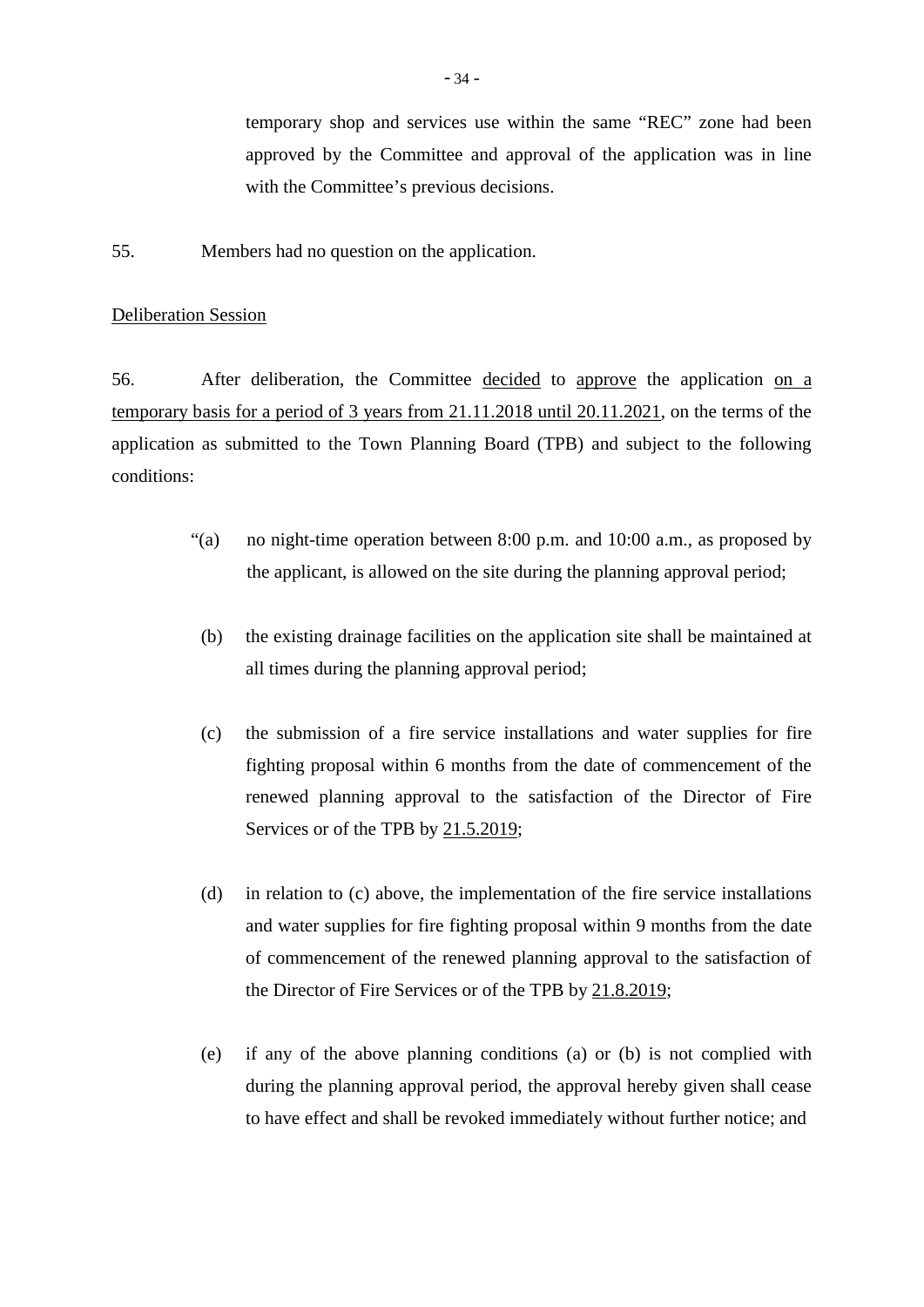(f) if any of the above planning conditions (c) or (d) is not complied with by the specified date, the approval hereby given shall cease to have effect and shall on the same date be revoked without further notice."

57. The Committee also agreed to advise the applicant to note the advisory clauses as set out at Appendix V of the Paper.

## **Agenda Item 19**

Section 16 Application

[Open Meeting (Presentation and Question Sessions Only)]

A/TP/649 Proposed Temporary Eating Place (Outside Seating Accommodation of a Restaurant) for a Period of 3 Years in "Village Type Development" Zone, Government Land adjoining Lot 2060 in D.D. 6, No. 105 Kam Shek New Village, Tai Po (RNTPC Paper No. A/TP/649B)

58. The Secretary reported that the application site (the site) was located in Tai Po and Mr H.W. Cheung, the Vice-chairman, had declared interest on the item for owning a flat in Tai Po Market. The Committee agreed that Mr H.W. Cheung could stay in the meeting as his property did not have a direct view on the site.

59. The Committee noted that two replacement pages (Appendix IV) of the Paper, rectifying editorial errors of the Paper, were tabled at the meeting for Members' reference.

# Presentation and Question Sessions

60. Ms Kathy C.L. Chan, STP/STN, presented the application and covered the following aspects as detailed in the Paper:

(a) background to the application;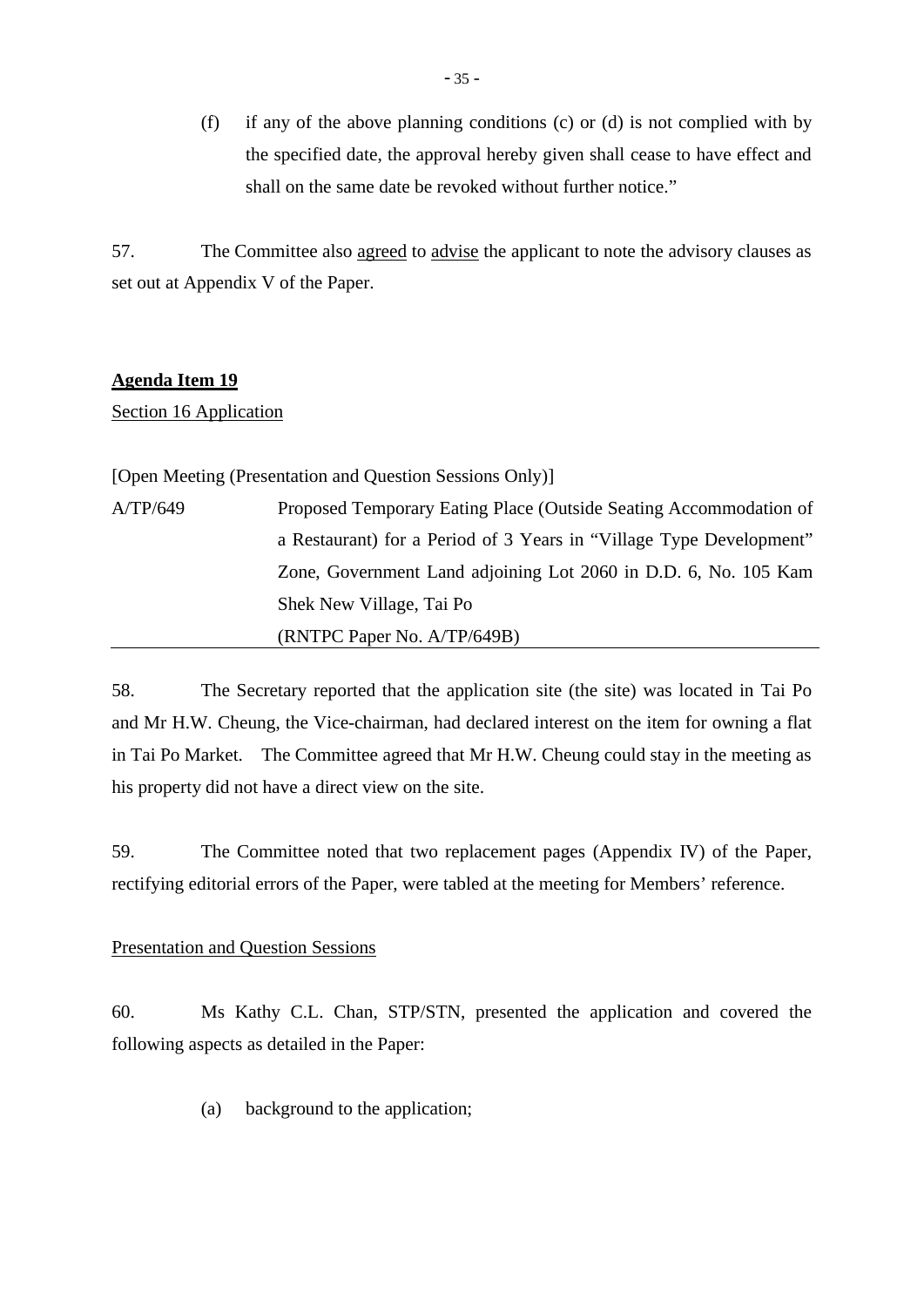- (b) the proposed temporary eating place (outside seating accommodation of a restaurant) for a period of three years;
- (c) departmental comments departmental comments were set out in paragraph 9 of the Paper. The District Officer (Tai Po), Home Affairs Department advised that villagers of Kam Shek New Village and Residents Representatives of Shek Kwu Lung lodged complaints to various departments against the applicant on obstruction of public pavement, erection of illegal structures, suspected violation of food business licence and noise pollution, etc.. Other concerned government departments had no objection to or no adverse comment on the application;
- (d) during the first three weeks of the statutory publication period, 21 public comments were received, with 17 public comments mainly from local residents objecting to the application and the remaining four public comments from a member of Tai Po District Council member and individuals raising concerns on the application. Major objection grounds and views were set out in paragraph 10 of the Paper; and
- (e) the Planning Department (PlanD)'s views PlanD had no objection to the application on a temporary basis for a period of three years based on the assessments set out in paragraph 11 of the Paper. Though the applied use was not in line with the planning intention of the "Village Type Development" ("V") zone, the site would not be feasible for village type development given its size and location, and no application for Small House/New Territories Exempted House for the site had been received. Approval of the application on a temporary basis would neither frustrate the long-term planning intention of the "V" zone, nor adversely affect the land availability for village type development. The applied use was small in scale and not incompatible with the surrounding uses. The applied use was generally in line with the Town Planning Board Guidelines No. 15A in that it would not cause significant adverse landscape, traffic, drainage, sewage disposal and fire safety impacts on the surrounding areas. Pedestrian flow would not be blocked by the applied use as there was an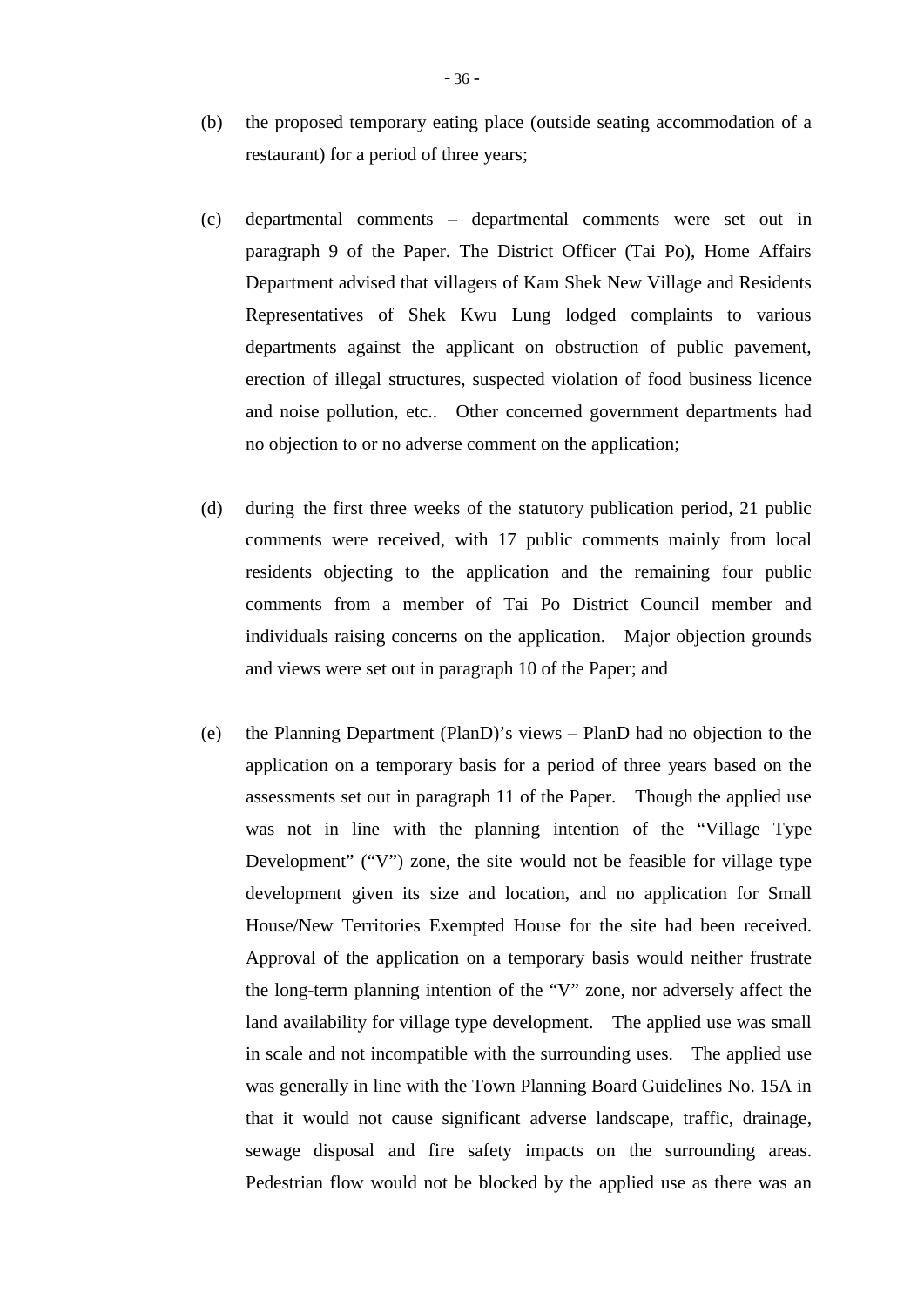existing footpath of about 1.5m wide between the site and planter. The operation of the outside seating accommodation was regulated by the existing environmental protection / pollution control legislations and there was no environmental complaint received in the past three years. A previous application was approved for the same use submitted by the same applicant although it was revoked in 2018 due to non-compliance with approval conditions. There had been no material change in the planning circumstances in the area since the previous planning approval. Shorter compliance period were recommended in order to closely monitor the progress of compliance. Regarding the adverse local views and public comments, the comments of government departments and planning assessments above were relevant.

61. Members had no question on the application.

# Deliberation Session

62. After deliberation, the Committee decided to approve the application on a temporary basis for a period of 3 years until 16.11.2021, on the terms of the application as submitted to the Town Planning Board (TPB) and subject to the following conditions:

- "(a) no operation between 9:30 p.m. and 7:00 a.m., as proposed by the applicant, is allowed on the application site during the planning approval period;
	- (b) the submission of fire service installations and water supplies for fire fighting proposal within 3 months from the date of the planning approval to the satisfaction of the Director of Fire Services or of the TPB by 16.2.2019;
	- (c) in relation to condition (b) above, the implementation of fire service installations and water supplies for fire fighting proposal within 6 months from the date of the planning approval to the satisfaction of the Director of Fire Services or of the TPB by 16.5.2019;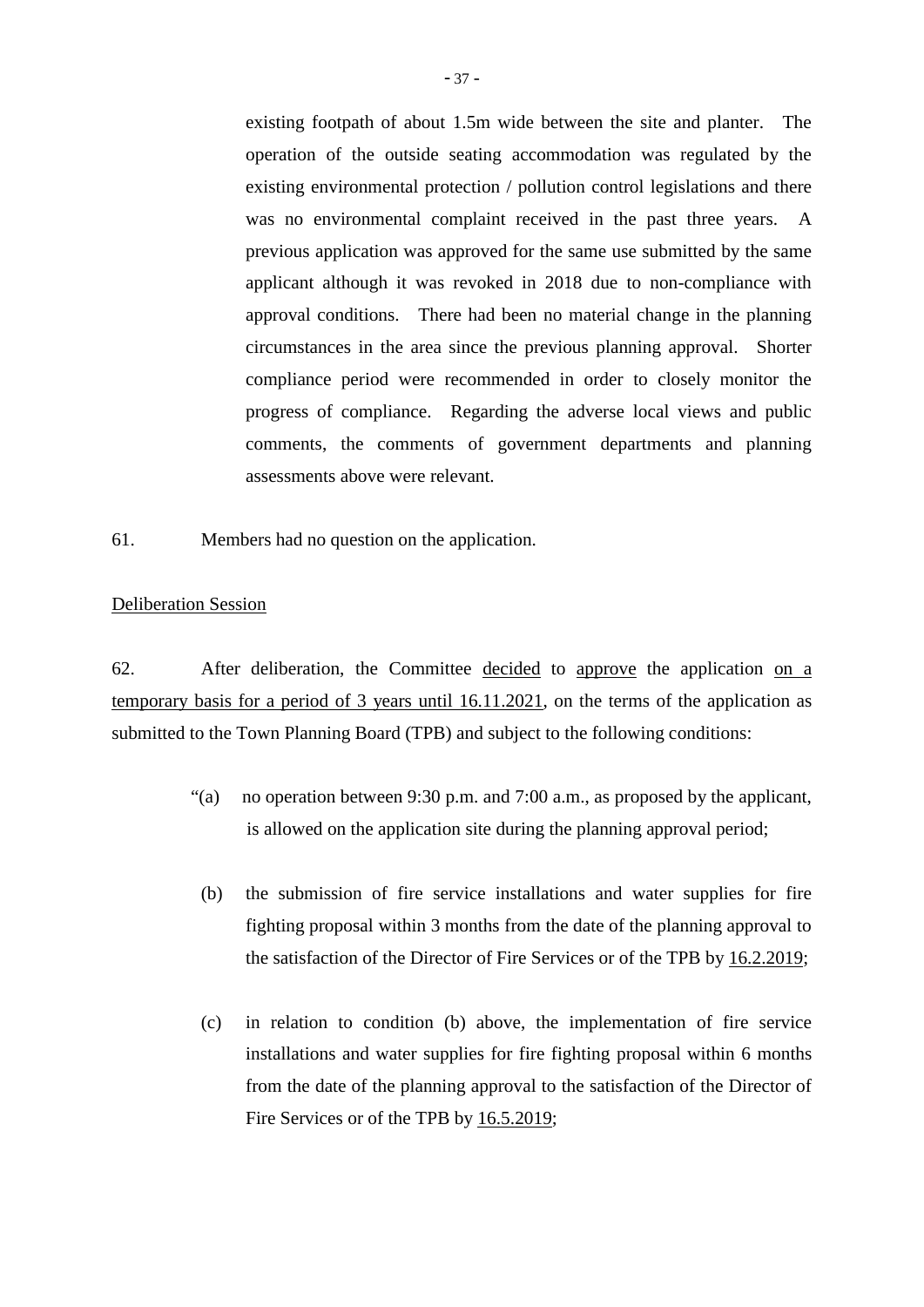- (d) if the above planning condition (a) is not complied with during the planning approval period, the approval hereby given shall cease to have effect and shall be revoked immediately without further notice; and
- (e) if any of the above planning conditions (b) or (c) is not complied with by the specified date, the approval hereby given shall cease to have effect and shall on the same date be revoked without further notice."

63. The Committee also agreed to advise the applicant to note the advisory clauses as set out at Appendix IV of the Paper.

# **Agenda Items 20 and 21**

Section 16 Applications

|          | [Open Meeting (Presentation and Question Sessions Only)]        |
|----------|-----------------------------------------------------------------|
| A/TP/658 | Proposed House (New Territories Exempted House) in "Green Belt" |
|          | Zone, Lot 20 in D.D. 12, Ha Hang, Tai Po                        |
|          | (RNTPC Paper No. $A/TP/658$ and 659)                            |
| A/TP/659 | Proposed House (New Territories Exempted House) in "Green Belt" |

Zone, Lot 24 S.C in D.D. 12, Ha Hang, Tai Po

(RNTPC Paper No. A/TP/658 and 659)

64. The Committee noted that the two applications for proposed house (New Territories Exempted House (NTEH)) were similar in nature and the application sites (the sites) were located in close proximity to one another and within the same "Green Belt" ("GB") zone. The Committee agreed that the applications could be considered together.

# Presentation and Question Sessions

65. Ms Kathy C.L. Chan, STP/STN, presented the applications and covered the following aspects as detailed in the Paper:

(a) background to the applications;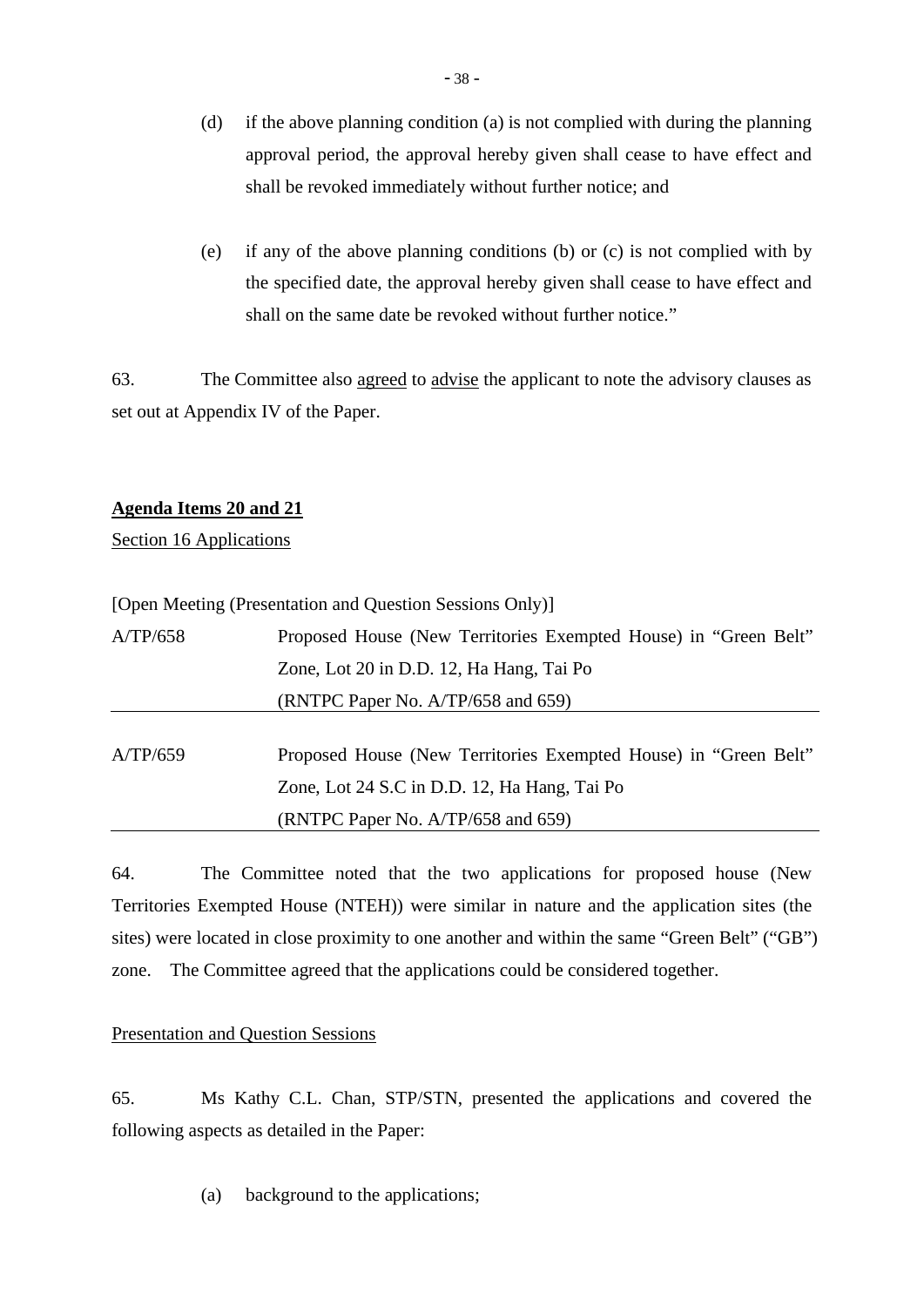- (b) the proposed house (NTEH) at each of the sites;
- (c) departmental comments departmental comments were set out in paragraph 10 of the Paper. The Director of Agriculture, Fisheries and Conservation (DAFC) had reservation on the applications as the proposed developments would necessitate extensive clearance of vegetation on government land and within the "GB" zone and suspected unauthorized tree felling was observed at/in the close vicinity of the sites. The Chief Town Planner/Urban Design and Landscape, Planning Department (CTP/UD&L, PlanD) had reservation on the applications as the potential impact on surrounding landscape resources by the construction access and future access could not be ascertained given that no information on such accesses had been provided by the applicants, and approval of the applications would encourage similar developments in the area, which would cause adverse landscape impact on the area resulting in degradation of landscape character. The Chief Engineer/Mainland North, Drainage Services Department (CE/MN, DSD) advised that there was no information on whether any stud pipe had been reserved for the subject sites in view that the sites were within an area where connections to existing sewerage networks were available in the vicinity. Other concerned government departments had no objection to or no adverse comment on the applications;
- (d) during the first three weeks of the statutory publication period, seven public comments objecting to application No. A/TP/658 were received from the Hong Kong Bird Watching Society (HKBWS), World Wide Fund for Nature Hong Kong, Designing Hong Kong Limited (DHK) and individuals; whereas six public comments objecting to application No. A/TP/659 were received from HKBWS, DHK and individuals. Major objection grounds were set out in paragraph 11 of the Paper; and
- (e) PlanD's views PlanD had no objection to the applications based on the assessments set out in paragraph 12 of the Paper. Though the proposed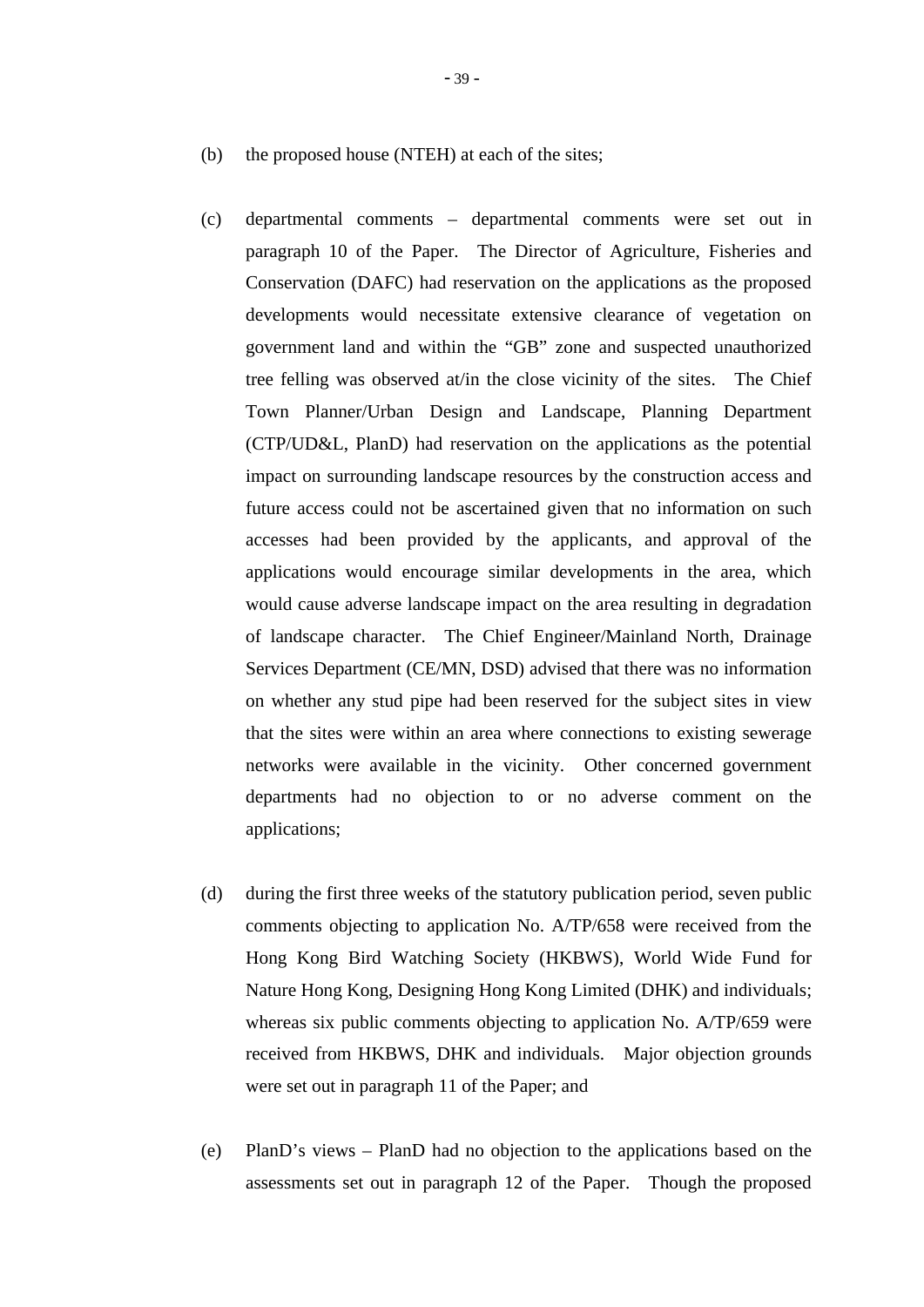developments were not in line with the planning intention of the "GB" zone and both DAFC and CTP/UD&L, PlanD had reservations on the applications, the sites were held under Block Government Lease with building status and such exceptional circumstances of the building entitlement under the lease merited special consideration of the applications. Whilst CE/MN, DSD advised that there was no information regarding reserving stud pipe for the sites, the Director of Environmental Protection had no objection to the applications and advised that septic tank and soakaway system was an acceptable means for collection, treatment and disposal of the sewage provided that its design and construction followed the requirements of the Practice Note for Professional Person (ProPECC) PN 5/93 "Drainage Plans subject to Comment by the Environmental Protection Department". Regarding the Interim Criteria for Consideration of Application for NTEH/Small House in New Territories, more than 50% of the footprints of the proposed NTEHs fell within the village 'environs' of Ha Hang. The sites were the subject of previous applications (No. A/TP/263 and 264) submitted by the same applicants with no change to the development parameters which were approved by the Committee in 2000 based on exceptional circumstances in that the sites had a building status under the lease. Special consideration could be given to the current applications given that the establishing missing lots and rebuilding applications were being processed by the Lands Department. The circumstances of the similar applications within the same "GB" zone and in the vicinity of the sites were not similar or relevant to the subject applications. Regarding the adverse public comments, the comments of government departments and planning assessments above were relevant.

66. Members had no question on the applications.

# Deliberation Session

67. After deliberation, the TPB decided to approve the applications, on the terms of the applications as submitted to the Town Planning Board (TPB). Each of the permissions should be valid until 16.11.2022, and after the said date, the permission should cease to have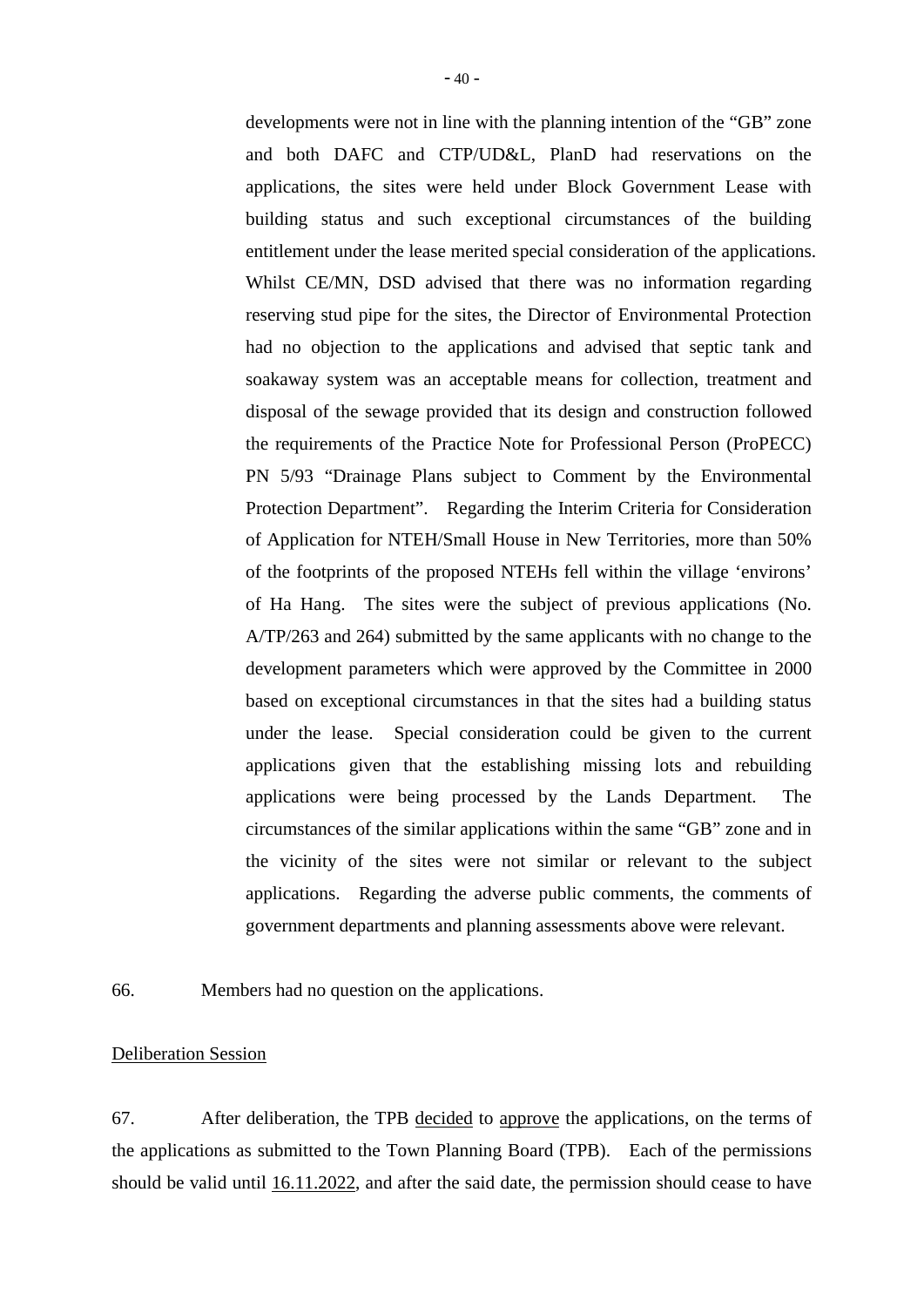effect unless before the said date, the development permitted was commenced or the permission was renewed. Each of the permissions was subject to the following conditions:

- "(a) the provision of septic tank, as proposed by the applicant, at a location to the satisfaction of the Director of Lands or of the TPB;
- (b) the submission and implementation of drainage proposal to the satisfaction of the Director of Drainage Services or of the TPB; and
- (c) the submission of a natural terrain hazard study and the implementation of the mitigation measures identified therein to the satisfaction of the Head of Geotechnical Engineering Office, Civil Engineering and Development Department or of the TPB."

68. The Committee also agreed to advise each of the applicant to note the advisory clauses as set out at Appendix VI of the Paper.

[The Chairman thanked Messrs Tony Y.C. Wu, Kenny C.H. Lau and Tim T.Y. Fung and Ms Kathy C.L. Chan, STPs/STN, for their attendance to answer Members' enquiries. They left the meeting at this point.]

#### **Fanling, Sheung Shui and Yuen Long East District**

[Mr Tom C.K. Yip, District Planning Officer/Fanling, Sheung Shui and Yuen Long East (DPO/FSYLE), Ms S.H. Lam, Mr Otto K.C. Chan, Ms Ivy C.W. Wong and Ms Emily P.W. Tong, Senior Town Planners/Fanling, Sheung Shui and Yuen Long East (STPs/FSYLE), were invited to the meeting at this point.]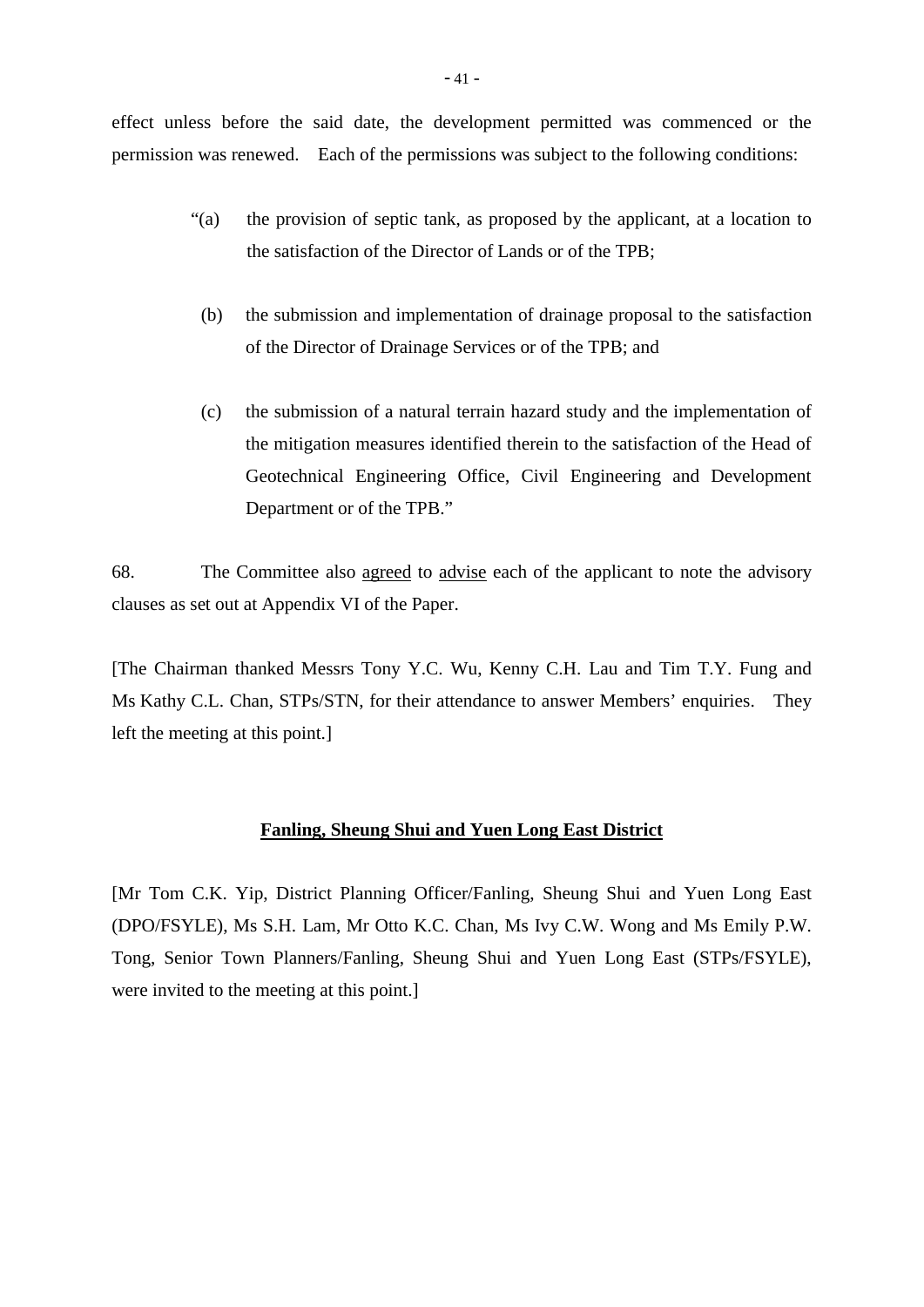#### Section 16 Application

[Open Meeting (Presentation and Question Sessions Only)]

| A/KTN/54 | Proposed Minor Relaxation of Plot Ratio and/or Buidling Height      |
|----------|---------------------------------------------------------------------|
|          | Restrictions for 8 Sites in Fanling North and Kwu Tung North New    |
|          | Development Areas in "Other Specified Uses" annotated               |
|          | "Commercial/Residential Development with Public Transport           |
|          | Interchange (1)", "Residential (Group A) 2" and "Residential (Group |
|          | A) 3" and "Residential (Group B)" Zones and Proposed Residential,   |
|          | Commercial, Government, Institution or Community and Market         |
|          | Development in 2 Areas Shown as 'Road' in Site K1, Various Lots in  |
|          | D.D. 51, D.D. 83, D.D. 95 and D.D. 96 and Adjoining Government      |
|          | Land in Fanling North and Kwu Tung North                            |
|          | (RNTPC Paper No. A/KTN/54)                                          |

69. The Secretary reported that the application sites (the sites) were located in Kwu Tung North New Development Area (KTN NDA) and Fanling North (FLN) NDA for proposed public housing developments, and the application was submitted by the Civil Engineering and Development Department (CEDD), with AECOM Asia Company Limited (AECOM) as the consultant of the applicant. The following Members had declared interests on the item:

| Mr Raymond K.W. Lee -<br>(the Chairman)<br>as the Director of<br>Planning                | being a member of the Strategic Planning<br>Committee (SPC) and the Building Committee<br>of the Hong Kong Housing Authority (HKHA);<br>and being an ex-officio member of the<br>Supervisory Board of the Hong Kong Housing<br>Society (HKHS); |
|------------------------------------------------------------------------------------------|------------------------------------------------------------------------------------------------------------------------------------------------------------------------------------------------------------------------------------------------|
| Mr Martin W.C. Kwan<br>-<br>as the Chief Engineer<br>(Works), Home Affairs<br>Department | being an alternate representative of the Director<br>of Home Affairs who was a member of the SPC<br>and the Subsidized Housing Committee of<br>HKHA;                                                                                           |
| Dr Lawrence K.C. Li                                                                      | being a full member of HKHS;                                                                                                                                                                                                                   |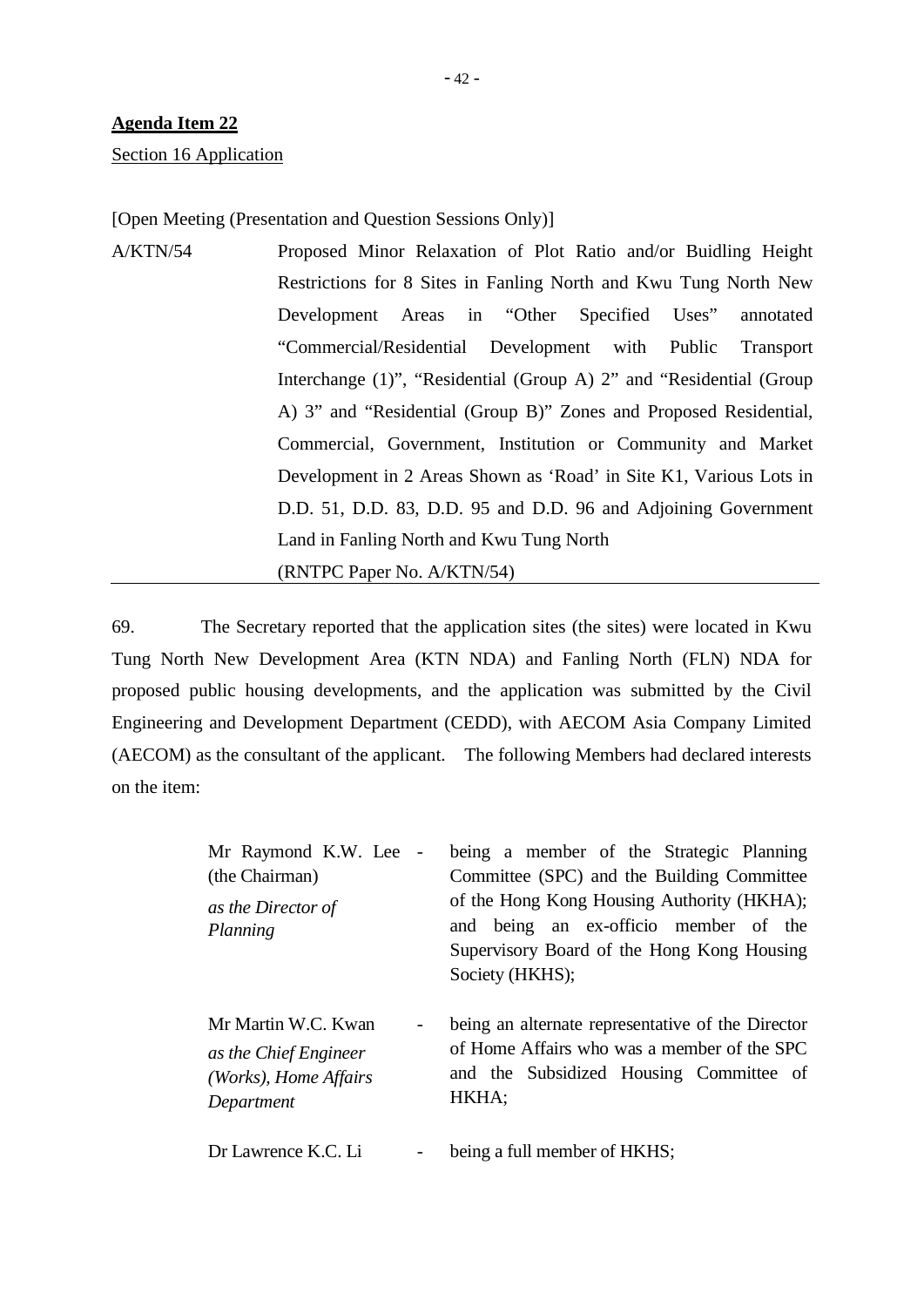| Dr C.H. Hau         | conducting contract research projects with<br>CEDD; having current business dealings with<br>AECOM; his institute having current business<br>dealings with HKHA; and owning a property in<br>Kwu Tung North; |
|---------------------|--------------------------------------------------------------------------------------------------------------------------------------------------------------------------------------------------------------|
| Mr K.K. Cheung      | his firm having current business dealings with<br>HKHA and HKHS;                                                                                                                                             |
| Mr Ivan C.S. Fu     | having current business dealings with AECOM<br>and having past business dealings with HKHA;<br>and                                                                                                           |
| Mr Stephen L.H. Liu | having past business dealings with HKHA and<br>HKHS.                                                                                                                                                         |

70. The Committee noted that Mr Ivan C.S. Fu had tendered apologies for being unable to attend the meeting. As the interests of the Chairman, Mr Martin W.C. Kwan, Dr Lawrence K.C. Li and Dr C.H. Hau were direct, the Committee agreed that they should be invited to leave the meeting temporarily for the item. The Committee also agreed that Messrs K.K. Cheung and Stephen L.H. Liu could stay in the meeting as they had no involvement in the application. Mr H.W. Cheung, the Vice-chairman, took over the chairmanship at this point.

[Mr Martin W.C. Kwan left the meeting at this point, and the Chairman, Dr Lawrence K.C. Li and Dr C.H. Hau left the meeting temporarily at this point.]

# Presentation and Question Sessions

71. With the aid of a PowerPoint presentation, Mr Tom C.K. Yip, DPO/FSYLE, presented the application and covered the following aspects as detailed in the Paper:

- (a) background to the application;
- (b) the proposed minor relaxation of plot ratio (PR) and/or buidling height (BH) restrictions of eight sites in KTN and FLN NDAs and the proposed residential, commercial, government, institution or community and market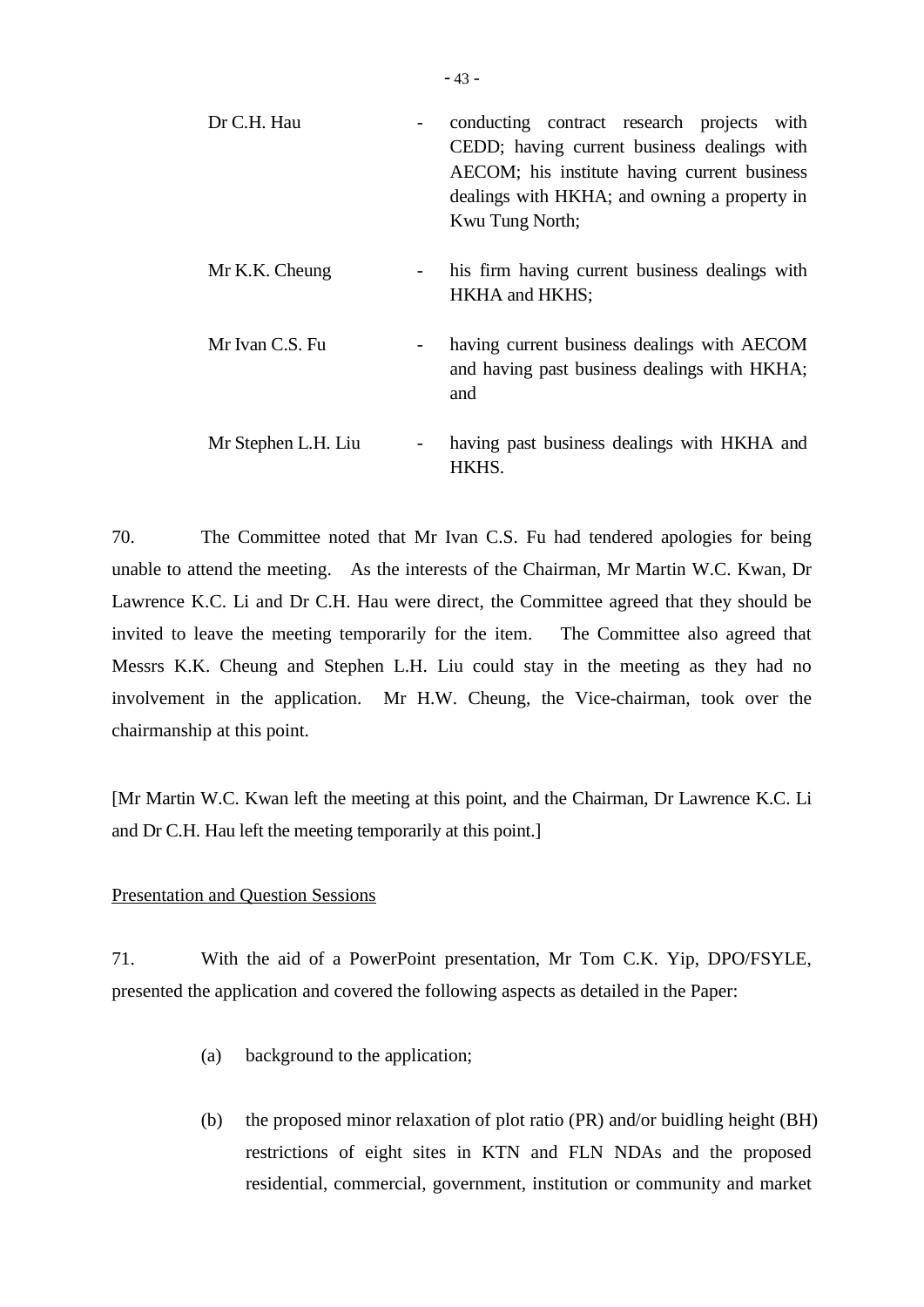development in two areas shown as 'Road' in Site K1 in KTN NDA;

- (c) departmental comments departmental comments were set out in paragraph 9 of the Paper. The District Officer/North, Home Affairs Department conveyed that the North District Council member of Tin Ping East Constituency objected to the application as additional flats would lead to pressure on the existing traffic and transport facilities and community facilities in the area, unless improvement measures were in place. Other concerned government departments had no objection to or no adverse comment on the application;
- (d) during the first three weeks of the statutory publication period, 1,399 public comments were received. Three of them were from the Real Estate Developers Association of Hong Kong (REDA) and individuals respectively supporting the application; two public comments from individuals indicating no comment on the application; another 10 public comments from 馬屎埔環境關注組, 石湖新村(河北段)街坊會 and individuals objecting to the application; and the remaining 1,384 public comments from individuals not directly related to the subject application and objecting to development of NDAs. Major views were set out in paragraph 10 of the Paper; and
- (e) the Planning Department (PlanD)'s views PlanD had no objection to the application based on the assessments set out in paragraph 11 of the Paper. It was considered reasonable to include the two 'Road' areas no longer required for road development in Site K1 for development. The current proposal had made optimal use of the planned infrastructure and the overall public to private housing unit ratio for the NDAs would increase from about  $60$ : 40 to about  $68$ : 32, which was in line with the 2018 Policy Address. The application dovetailed with the government's overall policy of increasing housing supply, in particular, for public housing. The established PR and BH profile could be maintained under the current proposal. The developments with the proposed relaxation of PR and/or BH restrictions were considered compatible in scale and height with the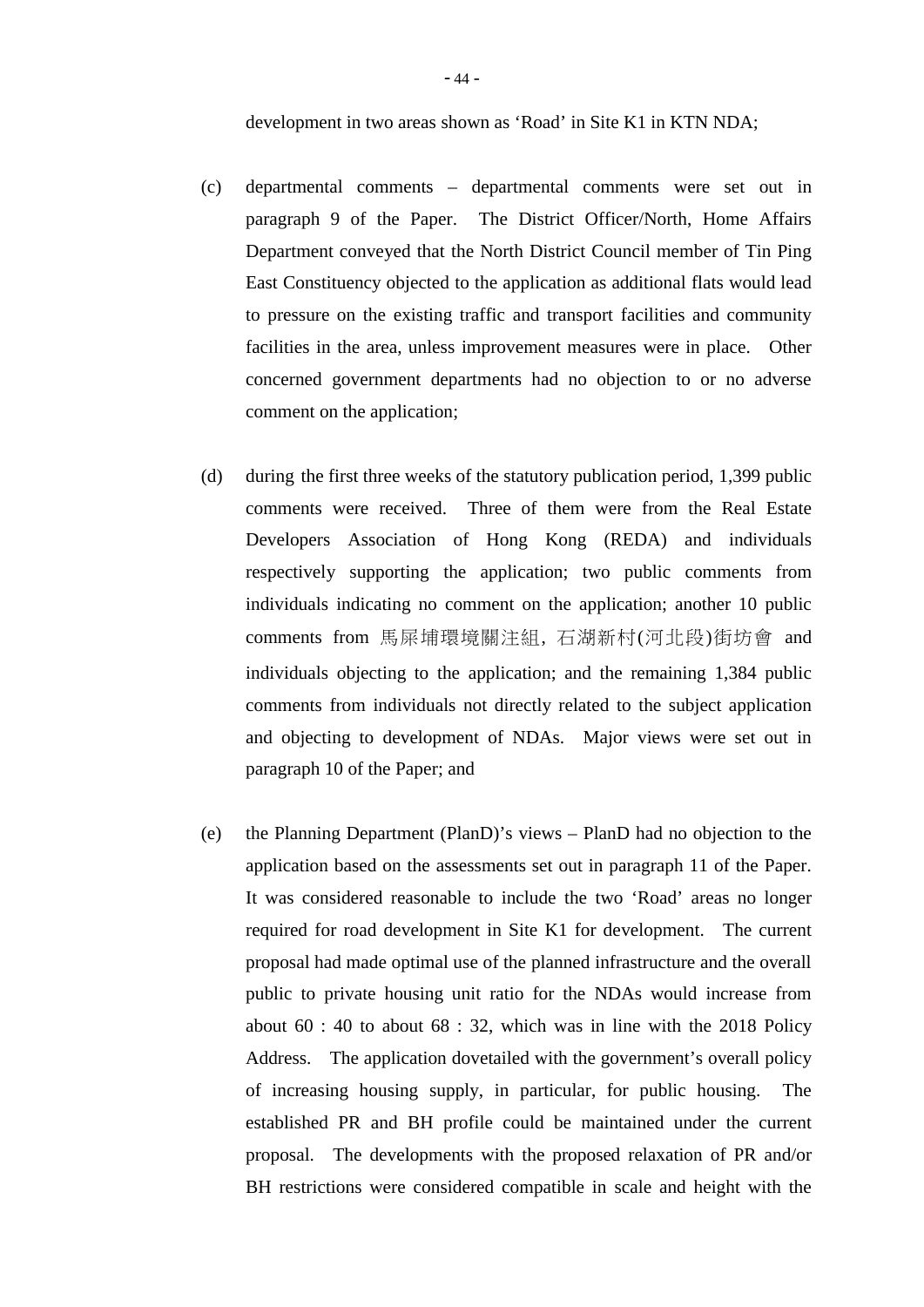planned developments in the area. The proposed minor relaxation of development restrictions would not compromise the original planning intentions of the concerned zonings, development framework, urban design concepts and BH profiles for FLN and KTN NDAs. Various technical assessments had been conducted by the applicant to demonstrate that the proposed minor relaxation of development restrictions was technically feasible in terms of traffic, sewerage, drainage, water supply, environmental, visual, landscape and air ventilation aspects. The application had strong planning merit of better utilization of land resources in the NDAs to provide additional 4,300 flats for about 11,000 persons to meet the imminent needs of the community. Regarding the adverse local views and public comments, the comments of government departments and planning assessments above were relevant. The proposed increase of PR for the sites ranging from 2% to 20% was considered minor in scale and could be processed by s.16 planning application.

#### *Infrastructural Capacities and Development Potential*

- 72. Some Members raised the following questions:
	- (a) whether there was any assessment on the implications on public transportation;
	- (b) whether the infrastructure capacity in the area had been considered, in particular, if the sewage treatment capacity of Shek Wu Hui Sewage Treatment Works (SWHSTW) could be further increased, and whether other sewerage infrastructure in the area could be enhanced/expanded;
	- (c) whether the predicted growth of housing units and population in the area had been taken into account; and
	- (d) whether the PR could be further increased to 6.5 noting from the suggestion by REDA by further enhancing the infrastructure provision in the area.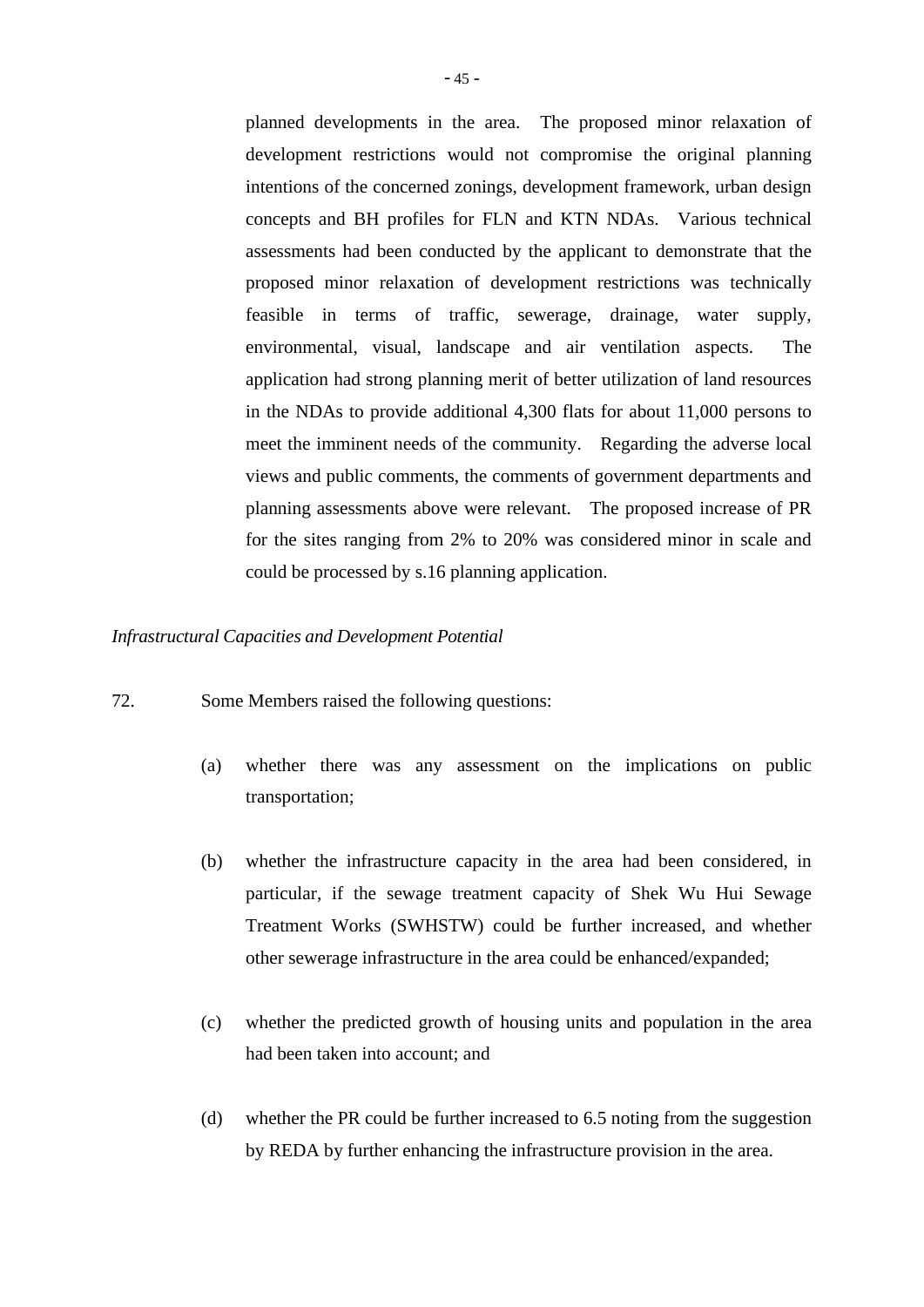- 46 -

- (a) major residential developments in KTN NDA and FLN NDA would be located near the proposed Kwu Tung Station and the two proposed public transport interchanges in FLN NDA respectively, in order to encourage the use of mass transit and public transport system;
- (b) whilst the sewage treatment capacity was a limiting factor for the overall development potential of the NDAs, the enhanced sewage treatment capacity of SWHSTW after its two-phase upgrading and expansion as well as other sewerage infrastructure in the area had already been taken into account in proposing the increase in development intensity under the subject application;
- (c) the application had taken into account the planned and committed future developments as well as resulting additional population, and planned infrastructure provision/upgrading in the area; and
- (d) the current proposal had made optimal use of the planned infrastructure and development potential of the sites given the infrastructural constraints in the area. Nevertheless, the development potential could be further reviewed should opportunity for further enhancement of infrastructure provision in the area particularly sewage treatment facility could be identified in future.

# *Land Matters*

- 74. A Member raised the following questions:
	- (a) noting that the overall private to government land ratio would remain at about 55 : 45 for the sites, how the overall ratio between the public to private housing units could increase from about 60 : 40 to about 68 : 32; and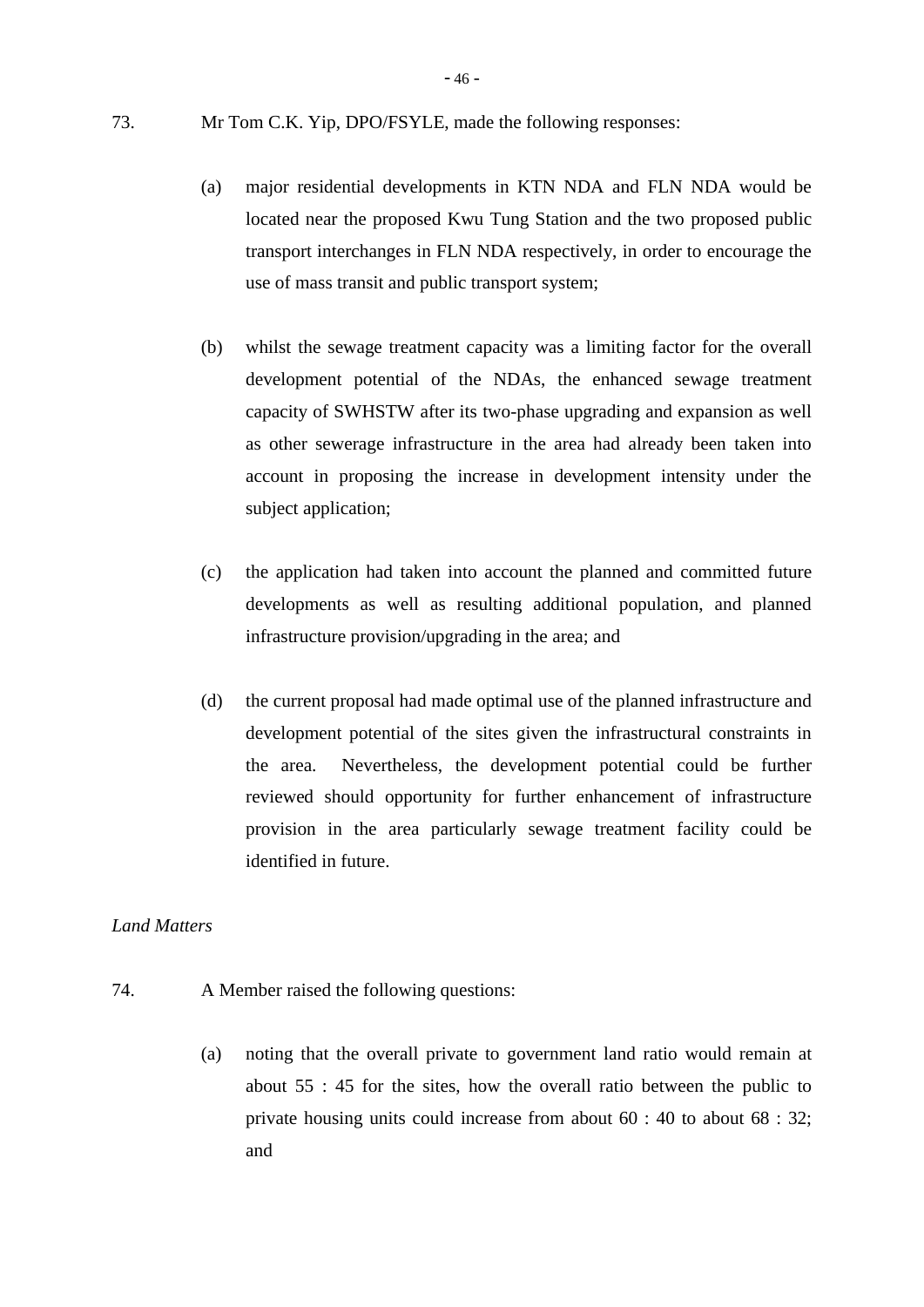- (b) whether the proposed increase in PR under the current application would result in higher land resumption costs.
- 75. Mr Tom C.K. Yip made the following responses:
	- (a) the private land covered by the sites would be resumed and the sites would be used for public housing developments. The proposed increase in PR under the subject application would be all for public housing, providing about 4,300 additional public housing units, resulting in a total number of public housing units of about 49,000 flats in the NDAs, while the total number of private housing units remained at about 23,000 flats. As such, the ratio between public and private housing units would change from 60 : 40 to 68 : 32; and
	- (b) the consideration of s.16 application for minor relaxation of development restrictions had no implication on the land resumption costs. There was established practice for land resumption and compensation by the Government. After approval of the planning application, funding application for land resumption and site formation works for the Advance Works Phase would be submitted to the Legislative Council for approval.

#### *Others*

- 76. Some Members raised the following questions:
	- (a) why CEDD was the applicant of the subject application;
	- (b) the reason(s) for not revising the development parameters by amendments to the Outline Zoning Plans (OZPs) under Section 7 of Town Planning Ordinance as suggested by the public comment submitted by REDA; and
	- (c) when the development of NDAs would be commenced and completed, and timetable for infrastructure works.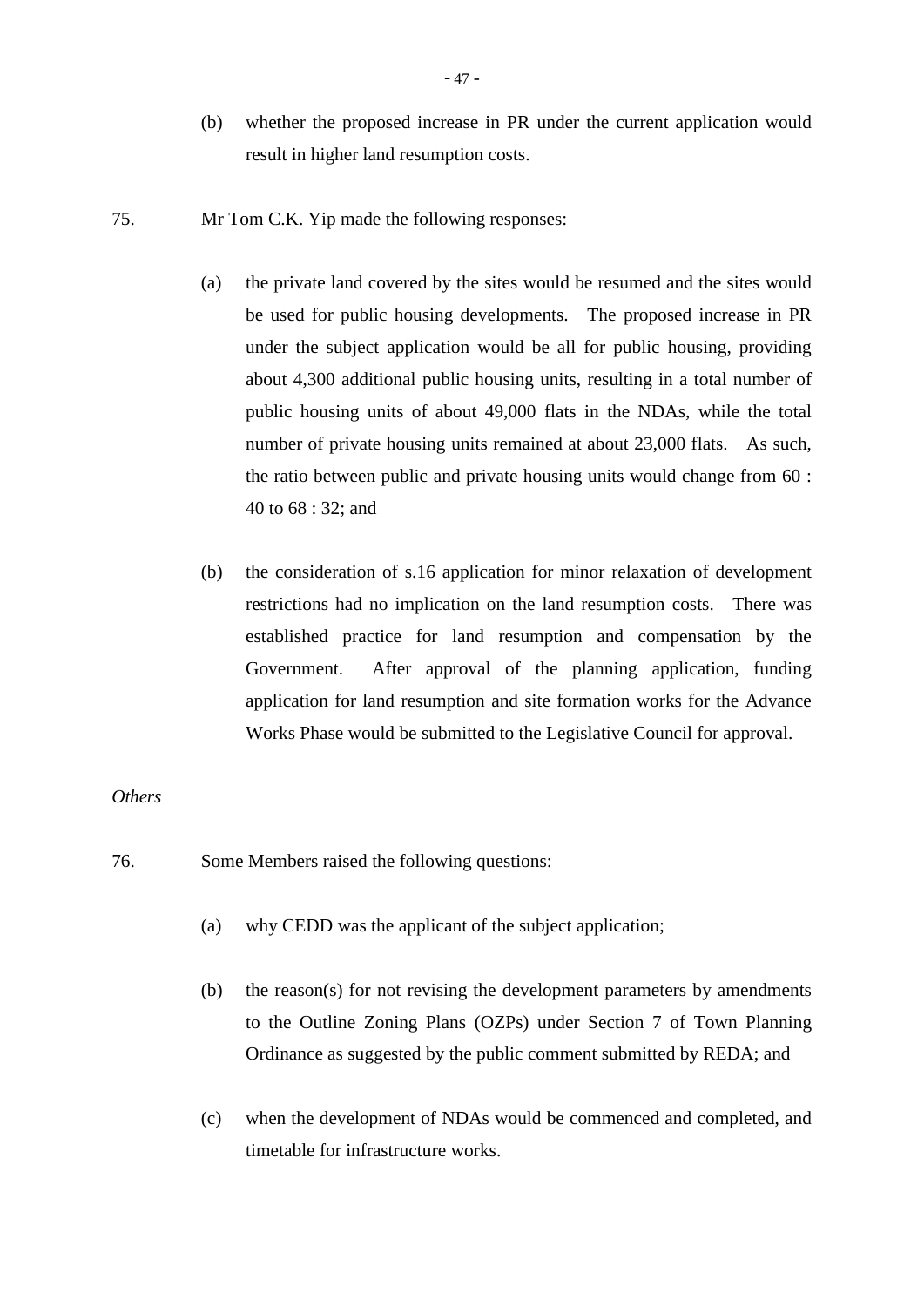- (a) the technical assessments for the subject application were commissioned by CEDD who was the agent for the public works. A similar s.16 planning application for minor relaxation of development restrictions in the Kai Tak Development was also submitted by CEDD;
- (b) the proposed increase in PR and BH ranged from 2% to 20% and 4% to 14% respectively and it was considered minor in scale and could be processed by s.16 planning application under the provision of the OZP. Similar applications for minor relaxation of development restrictions in the Kai Tak Development with the similar level of increase in PR and BH had previously been considered by the Board; and
- (c) the FLN and KTN NDAs would be implemented in phases under Advance Works Phase and Remaining Phase with estimated flat production from 2023 to 2031. Subject to funding availability, land resumption and site formation works for Advance Works Phase was tentatively scheduled for commencement in 2019. The programme of the related highway and sewerage infrastructure works would tie in with the implementation plan of NDAs.

# Deliberation Session

78. Members in general had no objection to the proposed minor relaxation of PR and/or BH restrictions for additional provision of public housing units in view of the shortage of land to meet the pressing housing need in the territory. It was noted that the application had taken into consideration the existing and planned infrastructure provision in the area to cater for the additional flats and population resulting from the proposed increase in development intensity. The Vice-chairman remarked that the scope for further increase in development intensity would be subject to infrastructure capacities. The proposed minor relaxation of PR up to 6 for new public housing developments was considered acceptable and it could offer better living conditions for those currently staying in subdivided units in old buildings in the urban area, which might have an even higher PR.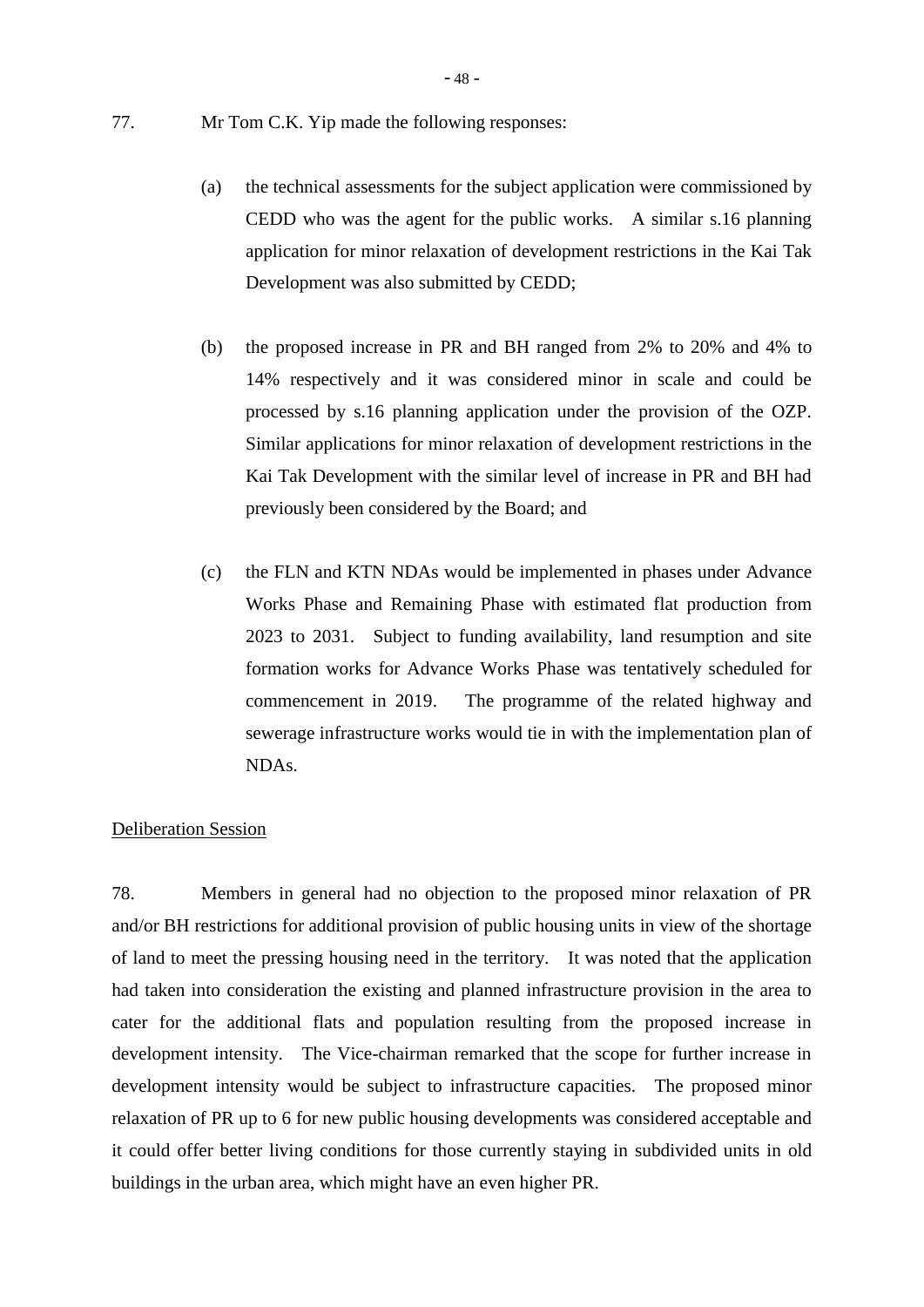79. After deliberation, the Committee decided to approve the application, on the terms of the application as submitted to the Town Planning Board. To cater for a longer development timeframe for the sites, the permission should be valid for a longer validity period until 16.11.2024, and after the said date, the permission should cease to have effect unless before the said date, the development permitted was commenced or the permission was renewed.

80. The Committee also agreed to advise the applicant to note the advisory clauses as set out at Appendix V of the Paper.

[The Chairman, Dr Lawrence K.C. Li and Dr C.H. Hau returned to join the meeting at this point.]

#### **Agenda Item 23**

Section 16 Application

[Open Meeting (Presentation and Question Sessions Only)]

A/YL-KTN/615 Proposed Temporary Place of Recreation, Sports or Culture (Hobby Farm) for a Period of 3 Years in "Agriculture" Zone, Lots 1775 RP, 1785 RP and 1790 RP (Part) in D.D. 107, Fung Kat Heung, Kam Tin, Yuen Long (RNTPC Paper No. A/YL-KTN/615A)

#### Presentation and Question Sessions

81. Ms Ivy C.W. Wong, STP/FSYLE, presented the application and covered the following aspects as detailed in the Paper:

- (a) background to the application;
- (b) the proposed temporary place of recreation, sports or culture (hobby farm) for a period of three years;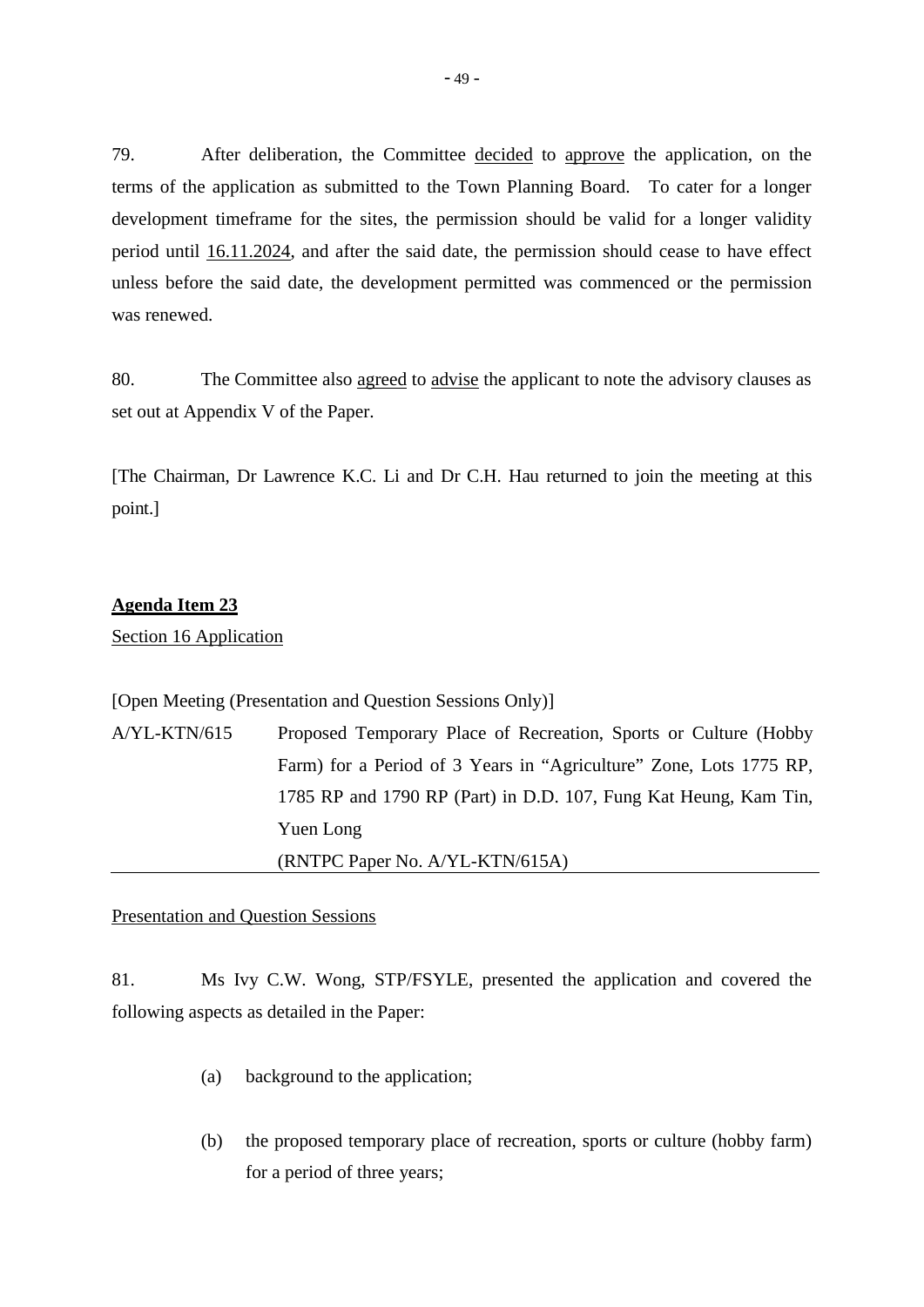- (c) departmental comments departmental comments were set out in paragraph 9 of the Paper. The Director of Agriculture, Fisheries and Conservation (DAFC) had no strong view on the application from agricultural point of view provided that a substantial portion of the application site (the site) would be retained for farming activities and no hard paving of land was proposed. Other concerned government departments had no objection to or no adverse comment on the application;
- (d) during the first three weeks of the statutory publication period, three public comments objecting to the application were received from World Wide Fund for Nature Hong Kong, the Hong Kong Bird Watching Society and an individual. Major objection grounds were set out in paragraph 10 of the Paper; and
- (e) the Planning Department (PlanD)'s views PlanD had no objection to the application on a temporary basis for a period of three years based on the assessments set out in paragraph 11 of the Paper. Though the applied use was not in line with the planning intention of the "Agriculture" ("AGR") zone, DAFC had no strong view on the application. Approval of the application on a temporary basis would not frustrate the long-term planning intention of the "AGR" zone. The applied use was not incompatible with the surrounding areas predominantly rural in character with plant nurseries, vacant/unused land and a hobby farm. Regarding DAFC's concerns, the applicant indicated that the previously filled material had been removed and land preparation works would be carried out at the site upon granting of planning approval, loosening of soil would be carried out to increase the absorption of water and nutrients would be added to the soil after soil preparation works. Relevant approval conditions had been recommended to address the concerns or technical requirements of other government departments and to minimise any possible environmental nuisance. Similar applications for hobby farm within the same "AGR" zone had been approved by the Committee and approval of the application was in line with the Committee's previous decisions. Regarding the adverse public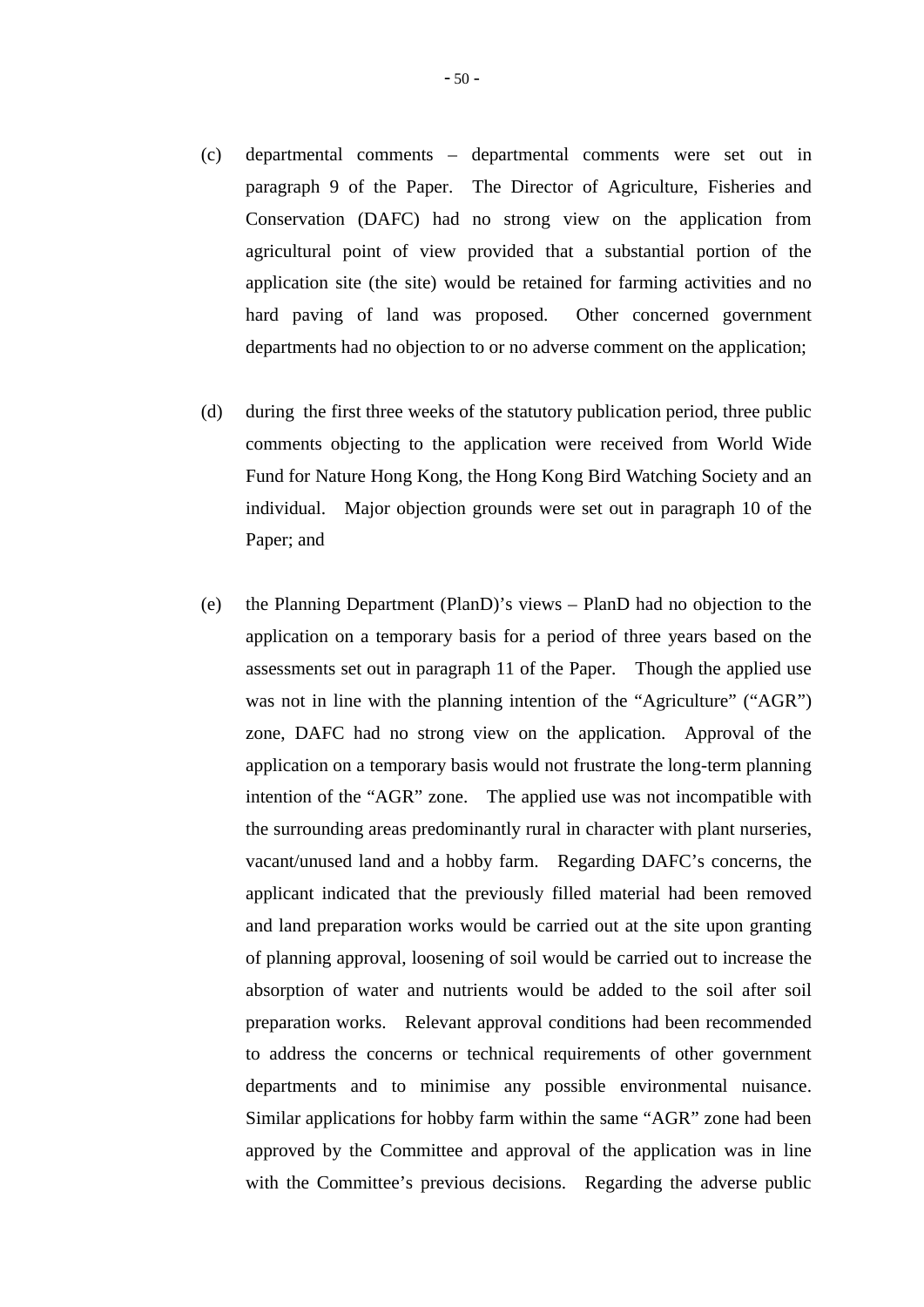comments, the comments of government departments and planning assessments above were relevant.

82. Members had no question on the application.

#### Deliberation Session

83. After deliberation, the Committee decided to approve the application on a temporary basis for a period of 3 years until 16.11.2021, on the terms of the application as submitted to the Town Planning Board (TPB) and subject to the following conditions:

- "(a) no operation between 6:00 p.m. and 9:00 a.m., as proposed by the applicant, is allowed on the site during the planning approval period;
	- (b) no public announcement system, portable loudspeaker or any form of audio amplification system is allowed to be used on the site at any time during the planning approval period;
	- (c) no vehicle is allowed to queue back to or reverse onto/from public road at any time during the planning approval period;
	- (d) no medium or heavy goods vehicles exceeding 5.5 tonnes, including container tractors/trailers, as defined in the Road Traffic Ordinance are allowed to be parked/stored on or enter/exit the site at any time during the planning approval period;
	- (e) the submission of a landscape proposal within 6 months from the date of planning approval to the satisfaction of the Director of Planning or of the TPB by 16.5.2019;
	- (f) in relation to (e) above, the implementation of the landscape proposal within 9 months from the date of planning approval to the satisfaction of the Director of Planning or of the TPB by 16.8.2019;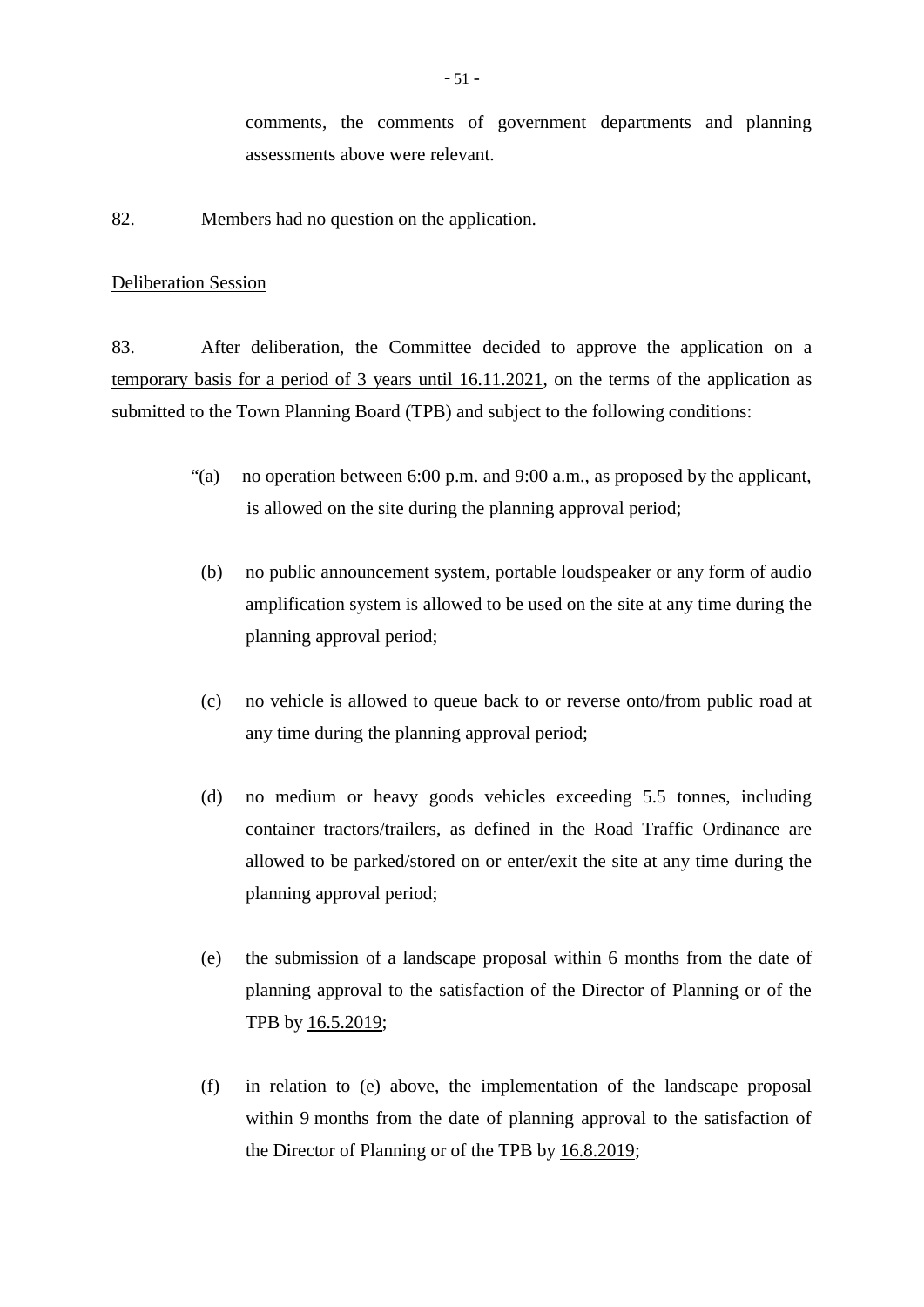- (g) the submission of a drainage proposal within 6 months from the date of planning approval to the satisfaction of the Director of Drainage Services or of the TPB by 16.5.2019;
- (h) in relation to (g) above, the implementation of the drainage proposal within 9 months from the date of planning approval to the satisfaction of the Director of Drainage Services or of the TPB by 16.8.2019;
- (i) in relation to (h) above, the implemented drainage facilities on the site shall be maintained at all times during the planning approval period;
- (j) if any of the above planning conditions (a), (b), (c), (d) or (i) is not complied with during the planning approval period, the approval hereby given shall cease to have effect and shall be revoked immediately without further notice;
- (k) if any of the above planning conditions (e),  $(f)$ ,  $(g)$  or  $(h)$  is not complied with by the specified date, the approval hereby given shall cease to have effect and shall on the same date be revoked without further notice; and
- (l) upon expiry of the planning permission, the reinstatement of the site to an amenity area to the satisfaction of the Director of Planning or of the TPB."

84. The Committee also agreed to advise the applicant to note the advisory clauses as set out at Appendix V of the Paper.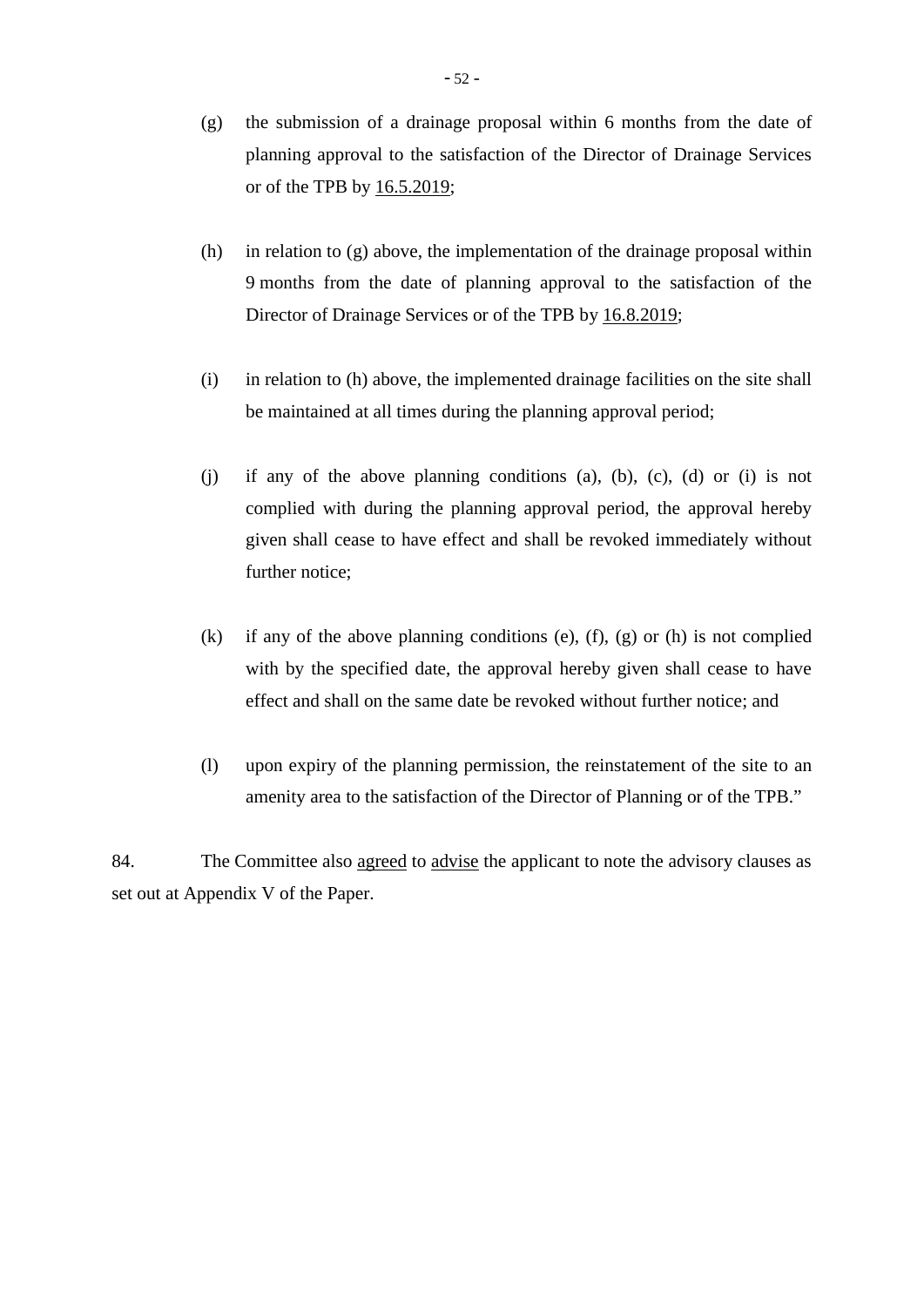Section 16 Application

[Open Meeting] A/YL-KTN/633 Temporary Public Car Park (Excluding Container Vehicle) for a Period of 5 Years in "Village Type Development" Zone, Lots 1243 S.B RP (Part) and 1296 RP in D.D. 109, Kong Tai Road, Kam Tin, Yuen Long (RNTPC Paper No. A/YL-KTN/633)

85. The Committee noted that the applicant requested on 8.11.2018 deferment of the consideration of the application for two months in order to allow time to prepare further information to address departmental comments. It was the first time that the applicant requested deferment of the application.

86. After deliberation, the Committee decided to defer a decision on the application as requested by the applicant pending the submission of further information from the applicant. The Committee agreed that the application should be submitted for its consideration within two months from the date of receipt of further information from the applicant. If the further information submitted by the applicant was not substantial and could be processed within a shorter time, the application could be submitted to an earlier meeting for the Committee's consideration. The Committee also agreed to advise the applicant that two months were allowed for preparation of the submission of further information and no further deferment would be granted unless under very special circumstances.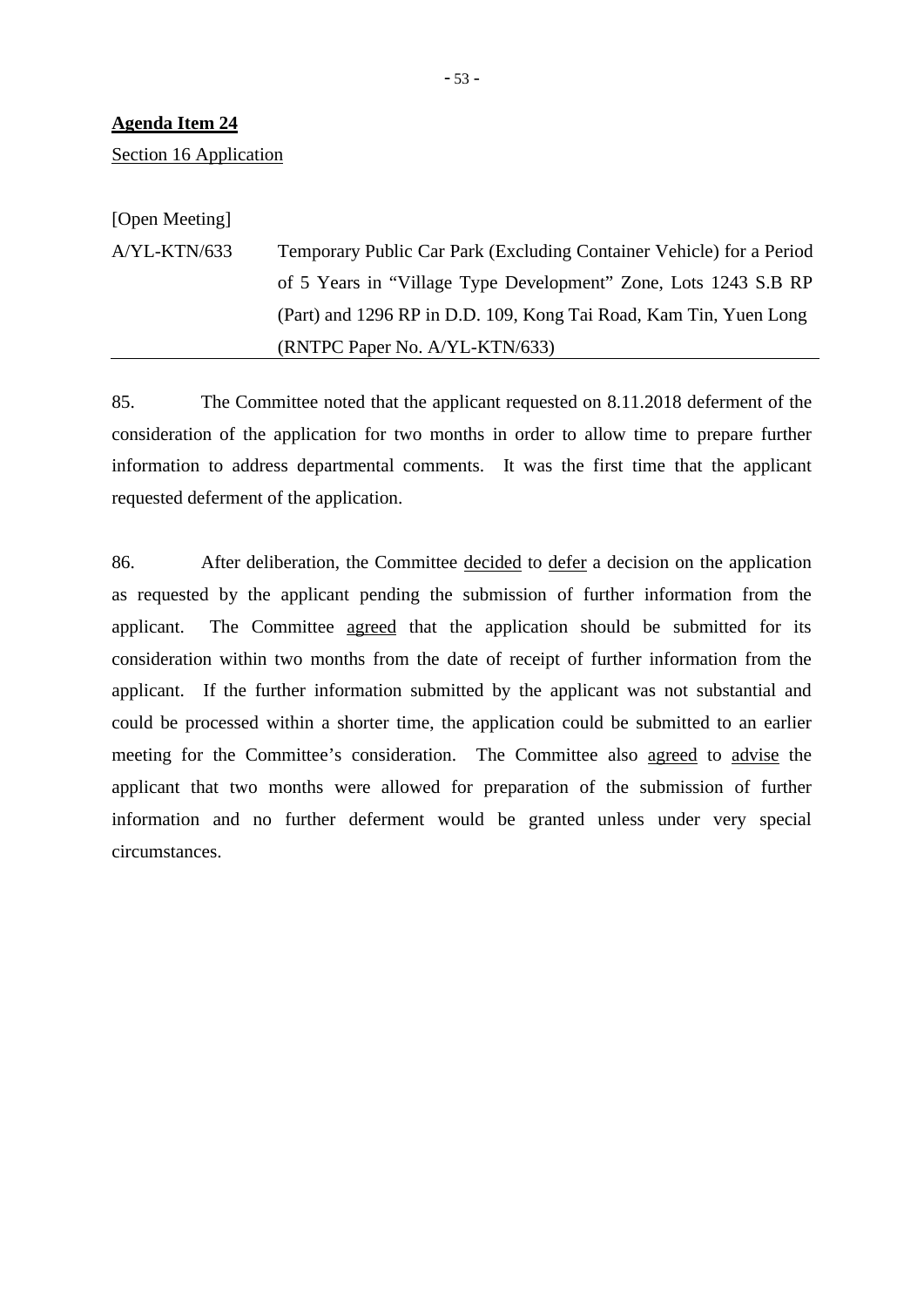Section 16 Application

[Open Meeting (Presentation and Question Sessions Only)]

A/YL-KTN/634 Proposed Temporary Private Car Park for a Period of 3 Years in "Comprehensive Development Area" Zone, Lots 3307 RP (Part), 3308 RP (Part), 3312 RP, 3313 RP (Part) and 4202 RP (Part) in D.D. 104, Long Ha, San Tin, Yuen Long (RNTPC Paper No. A/YL-KTN/634)

87. The Secretary reported that the application was submitted by Mission Hills Management Services Limited. Mr K.K. Cheung had declared interest on the item for being a member of Mission Hills Golf Club and used the application site (the site) on a weekly basis. As the interest of Mr K.K. Cheung was direct, the Committee agreed that he should be invited to leave the meeting temporarily for the item.

[Mr K.K. Cheung left the meeting temporarily at this point.]

# Presentation and Question Sessions

88. Ms Ivy C.W. Wong, STP/FSYLE, drew Members' attention that a replacement page (page 13) of the Paper, making revisions to approval conditions (a) and (k), was dispatched to Members before the meeting. She then presented the application and covered the following aspects as detailed in the Paper:

- (a) background to the application;
- (b) the proposed temporary private car park for a period of three years;
- (c) departmental comments departmental comments were set out in paragraph 9 of the Paper. Concerned government departments had no objection to or no adverse comment on the application;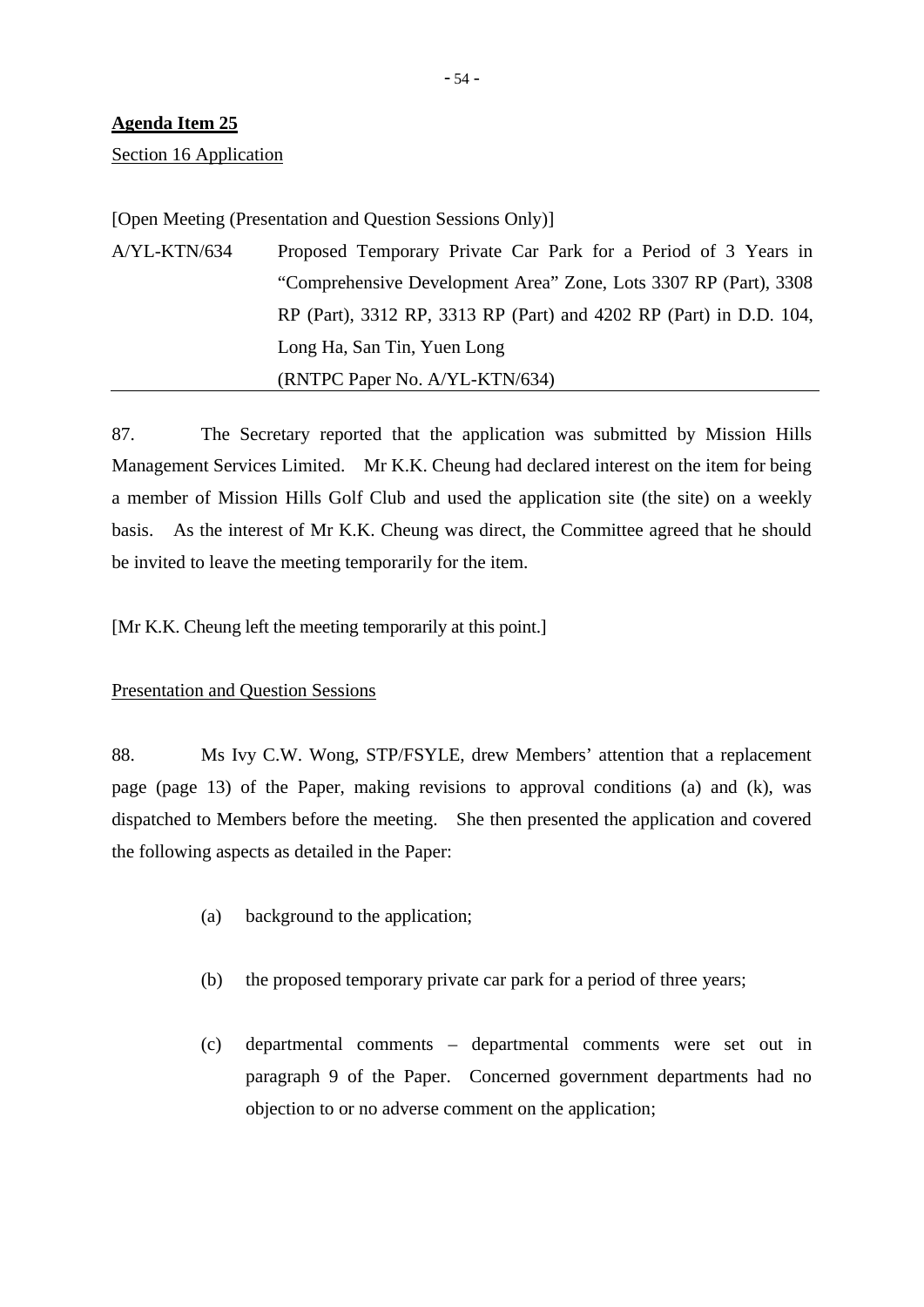- (d) no public comment was received during the first three weeks of the statutory publication period; and
- (e) the Planning Department (PlanD)'s views PlanD considered that the temporary use could be tolerated for a period of three years based on the assessments set out in paragraph 11 of the Paper. Though the applied use was not in line with the planning intention of the "Comprehensive Development Area" ("CDA") zone, there was no known development programme for the site. Approval of the application on a temporary basis would not frustrate the long-term planning intention of the "CDA" zone. The applied use was not incompatible with the surrounding areas. Previous approvals for the same use at the site had been granted and there was no major change in planning circumstance since the last planning approval, sympathetic consideration could be given. Similar applications within the same "CDA" zone had been approved by the Committee. Relevant approval conditions had been recommended to address the technical requirements of concerned government departments or to minimise the potential nuisance.
- 89. Members had no question on the application.

# Deliberation Session

90. After deliberation, the Committee decided to approve the application on a temporary basis for a period of 3 years until 16.11.2021, on the terms of the application as submitted to the Town Planning Board (TPB) and subject to the following conditions:

- "(a) no operation on Mondays to Fridays (except public holidays), as proposed by the applicant, is allowed on the site during the planning approval period;
- (b) no dismantling, maintenance, repairing, cleansing, paint spraying or other workshop activities are allowed on the site at any time during the planning approval period;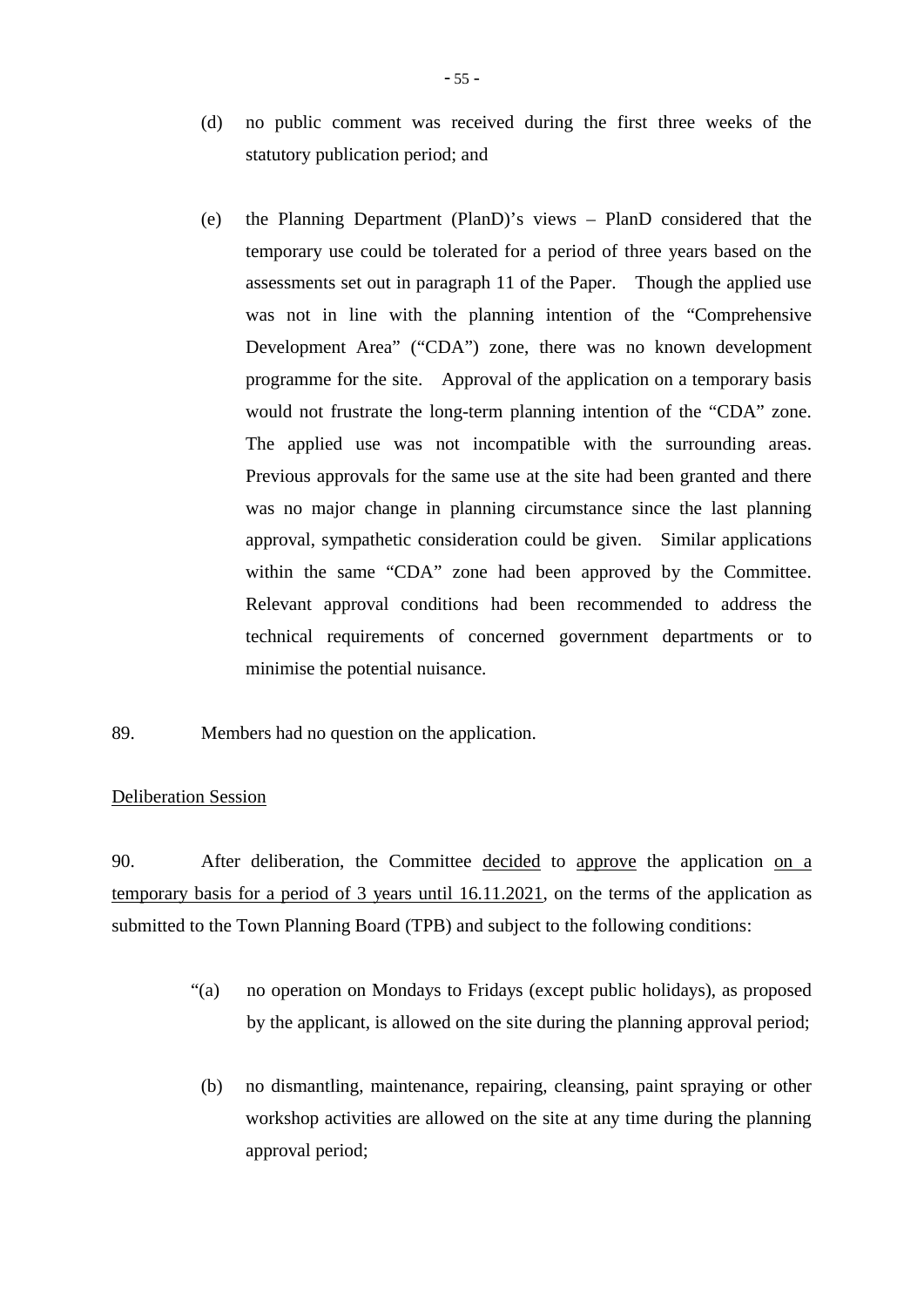- (c) no vehicle other than private car is allowed to access the site at any time during the planning approval period;
- (d) a notice should be posted at a prominent location of the site to indicate that only private cars as defined in the Road Traffic Ordinance are allowed to be parked on the site at any time during the planning approval period;
- (e) no vehicles without valid licences issued under the Road Traffic (Registration and Licensing of Vehicles) Regulations are allowed to be parked/stored on the site at any time during the planning approval period;
- (f) no vehicle is allowed to queue back to or reverse onto/from public road at any time during the planning approval period;
- (g) the boundary fencing on the site shall be maintained at all times during the planning approval period;
- (h) the maintenance of the existing mitigation measures to minimize any possible nuisance of noise and artificial lighting on-site to the residents nearby at all times during the planning approval period;
- (i) the existing drainage facilities at the site shall be maintained at all times during the planning approval period;
- (j) the submission of a landscape proposal within 6 months from the date of planning approval to the satisfaction of the Director of Planning or of the TPB by 16.5.2019;
- (k) in relation to (j) above, the implementation of the landscape proposal within 9 months from the date of planning approval to the satisfaction of the Director of Planning or of the TPB by 16.8.2019;
- (l) the submission of condition records of the existing drainage facilities on the site within 3 months from the date of planning approval to the satisfaction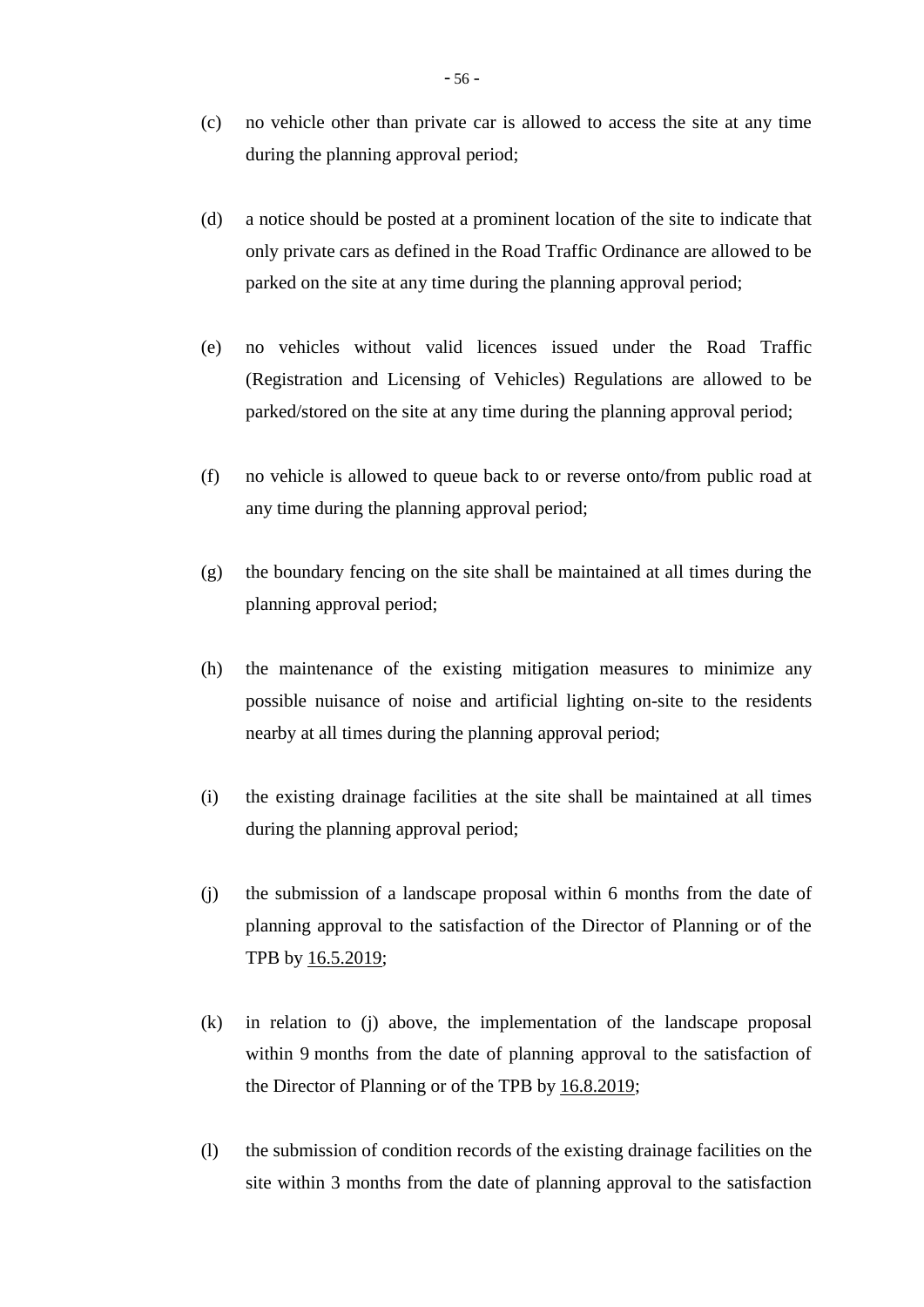of the Director of Drainage Services or of the TPB by 16.2.2019;

- (m) if any of the above planning conditions (a), (b), (c), (d), (e), (f), (g), (h) or (i) is not complied with during the planning approval period, the approval hereby given shall cease to have effect and shall be revoked immediately without further notice; and
- (n) if any of the above planning conditions  $(j)$ ,  $(k)$  or  $(l)$  is not complied with by the specified date, the approval hereby given shall cease to have effect and shall on the same date be revoked without further notice."

91. The Committee also agreed to advise the applicant to note the advisory clauses as set out at Appendix V of the Paper.

[Mr K.K. Cheung returned to join the meeting at this point.]

# **Agenda Item 26**

Section 16 Application

[Open Meeting (Presentation and Question Sessions Only)]

| A/YL-KTN/635 | Renewal of Planning Approval for Temporary Open Storage of Private       |
|--------------|--------------------------------------------------------------------------|
|              | Vehicles and Vehicle Parts for a Period of 3 Years in "Residential"      |
|              | (Group D)" Zone, Lots $629$ S.Q, $630$ S.B ss.15 and $653$ S.B RP (Part) |
|              | in D.D. 110, Pat Heung, Yuen Long                                        |
|              | (RNTPC Paper No. A/YL-KTN/635)                                           |

Presentation and Question Sessions

92. Ms Ivy C.W. Wong, STP/FSYLE, presented the application and covered the following aspects as detailed in the Paper:

(a) background to the application;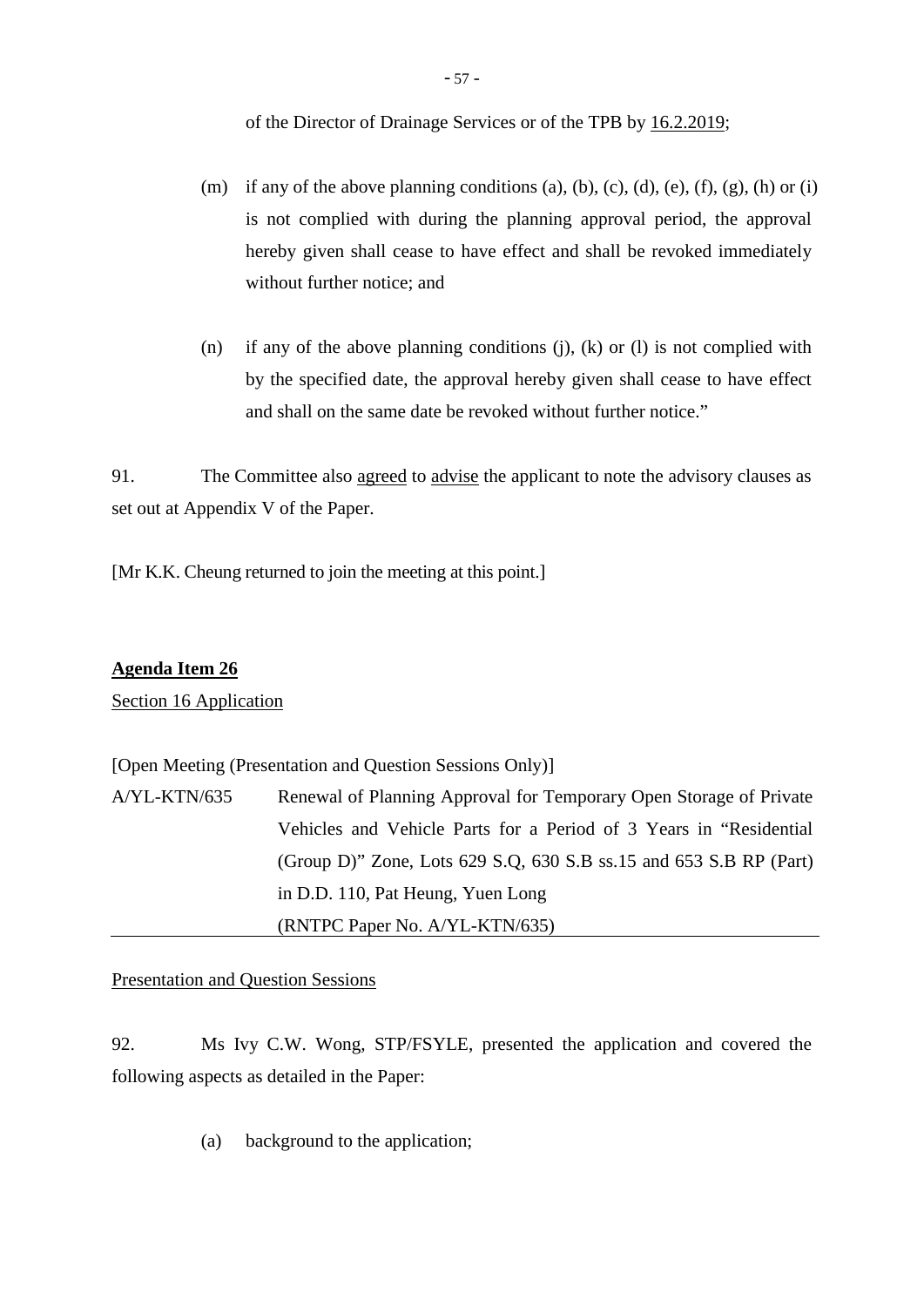- (b) the renewal of planning approval for temporary open storage of private vehicles and vehicle parts for a period of three years;
- (c) departmental comments departmental comments were set out in paragraph 10 of the Paper. The Director of Environmental Protection (DEP) did not support the application as there were sensitive receivers of residential dwellings to the immediate west of the application site (the site) and in the vicinity and environmental nuisance was expected. Other concerned government departments had no objection to or no adverse comment on the application;
- (d) no public comment was received during the first three weeks of the statutory publication period; and
- (e) the Planning Department (PlanD)'s views PlanD considered that the temporary use could be tolerated for a period of three years based on the assessments set out in paragraph 12 of the Paper. Though the applied use was not in line with the planning intention of the "Residential (Group D)"  $("R(D)")$  zone, there was no known development proposal for the site and approval of the application on a temporary basis would not frustrate the long-term planning intention of the "R(D)" zone. The applied use was considered not incompatible with the surrounding areas. The application was generally in line with the Town Planning Board Guidelines Nos. 13E and 34B in that the site fell within Category 3 areas where previous planning approvals for the same use had been granted, there was no major change in planning circumstances since the previous planning approval and all approval conditions under the previous approval had been complied with, and the applicant had submitted relevant technical proposals in the subject application. Though DEP did not support the application, there was no environmental complaint received in the past three years, and the access of the site abutted Kam Tin Road without passing through the residential dwellings/structures. Relevant approval conditions had been recommended to address any possible environmental nuisance or technical requirements of other government departments. Previous applications for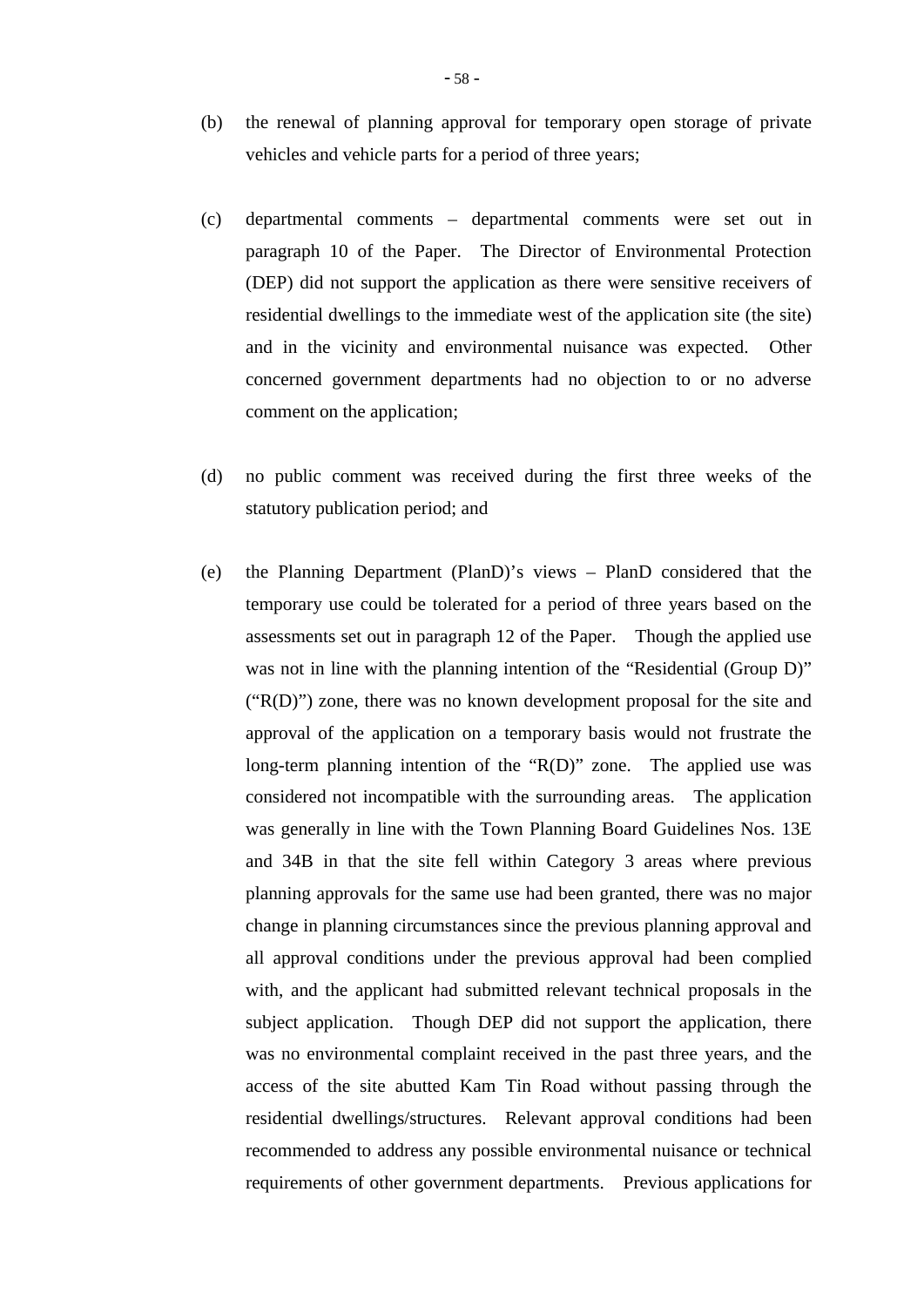the same use and a number of similar applications within the same "R(D)" zone had been approved by the Committee and approval of the application was in line with the Committee's previous decisions.

93. Members had no question on the application.

#### Deliberation Session

94. After deliberation, the Committee decided to approve the application on a temporary basis for a period of 3 years from 21.11.2018 until 20.11.2021, on the terms of the application as submitted to the Town Planning Board (TPB) and subject to the following conditions:

- "(a) no operation between 7:00 p.m. and 9:00 a.m., as proposed by the applicant, is allowed on the site during the planning approval period;
	- (b) no operation on Sundays and public holidays, as proposed by the applicant, is allowed on the site during the planning approval period;
	- (c) no medium or heavy goods vehicles exceeding 5.5 tonnes, including container tractors/trailers, as defined in the Road Traffic Ordinance are allowed to be parked/stored on or enter/exit the site at any time during the planning approval period;
	- (d) no dismantling, maintenance, repairing, cleansing, paint spraying or other workshop activities shall be carried out on the site at any time during the planning approval period;
	- (e) the setting back of the southern boundary of the site by 25m from Kam Tin Road, as proposed by the applicant, at all times during the planning approval period;
	- (f) the stacking height of vehicles and vehicle parts should not exceed the height of the peripheral fencing of the site at any time during the planning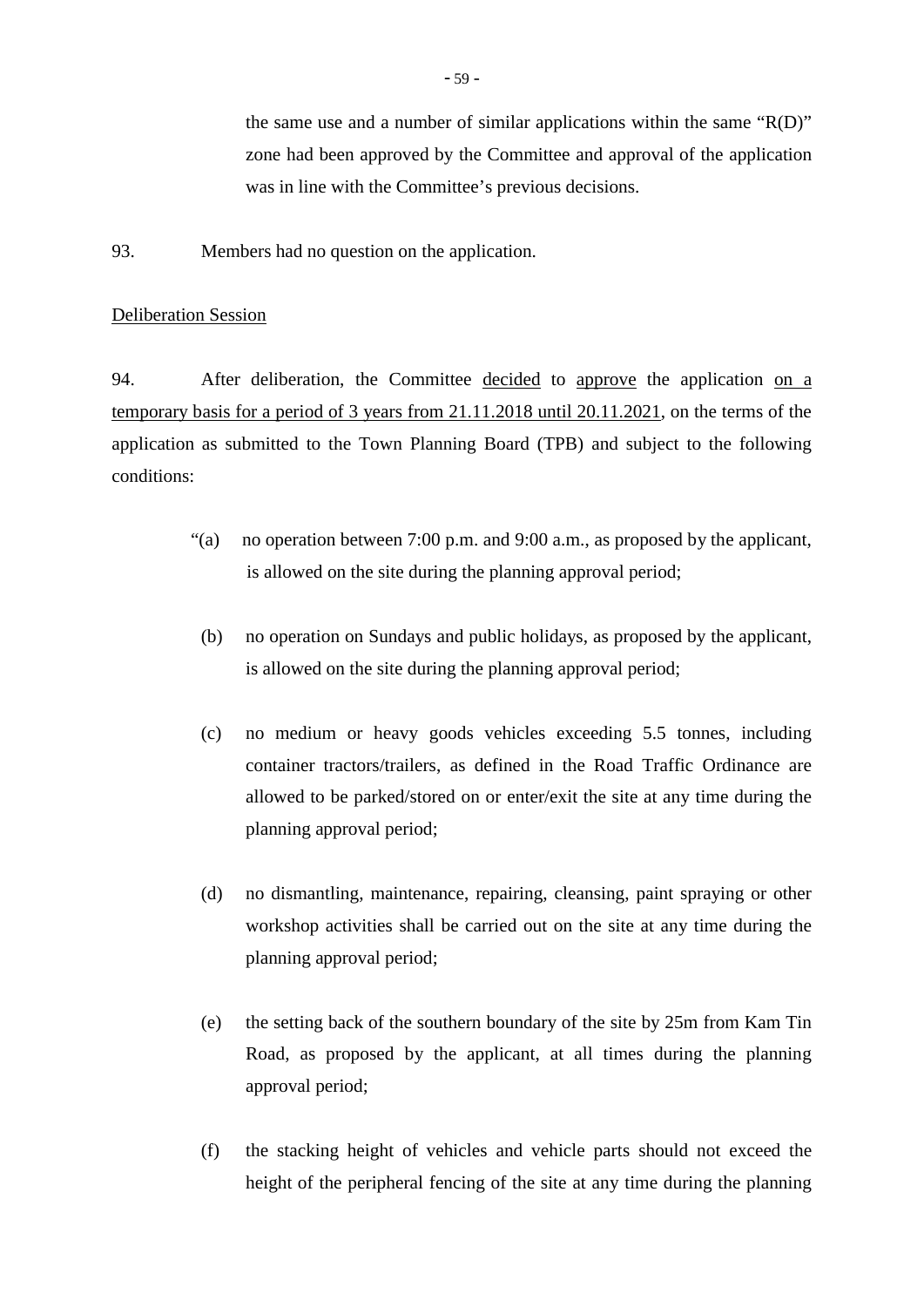approval period;

- (g) the existing fencing erected should be maintained at all times during the planning approval period;
- (h) no vehicle is allowed to queue back to or reverse onto/from public road at any time during the planning approval period;
- (i) the existing trees within the site shall be maintained at all times during the planning approval period;
- (j) the submission of a revised drainage proposal within 6 months from the date of commencement of the renewed planning approval to the satisfaction of the Director of Drainage Services or of the TPB by 21.5.2019;
- (k) in relation to (j) above, the implementation of the drainage proposal within 9 months from the date of commencement of the renewed planning approval to the satisfaction of the Director of Drainage Services or of the TPB by 21.8.2019;
- (l) in relation to (k) above, the implemented drainage facilities on the site shall be maintained at all times during the planning approval period;
- (m) the provision of fire extinguisher(s) with a valid fire certificate (FS251) within 6 weeks from the date of commencement of the renewed planning approval to the satisfaction of the Director of Fire Services or of the TPB by 2.1.2019;
- (n) the submission of fire service installations proposal within 6 months from the date of commencement of the renewed planning approval to the satisfaction of the Director of Fire Services or of the TPB by 21.5.2019;
- (o) in relation to (n) above, the provision of fire service installations within 9 months from the date of commencement of the renewed planning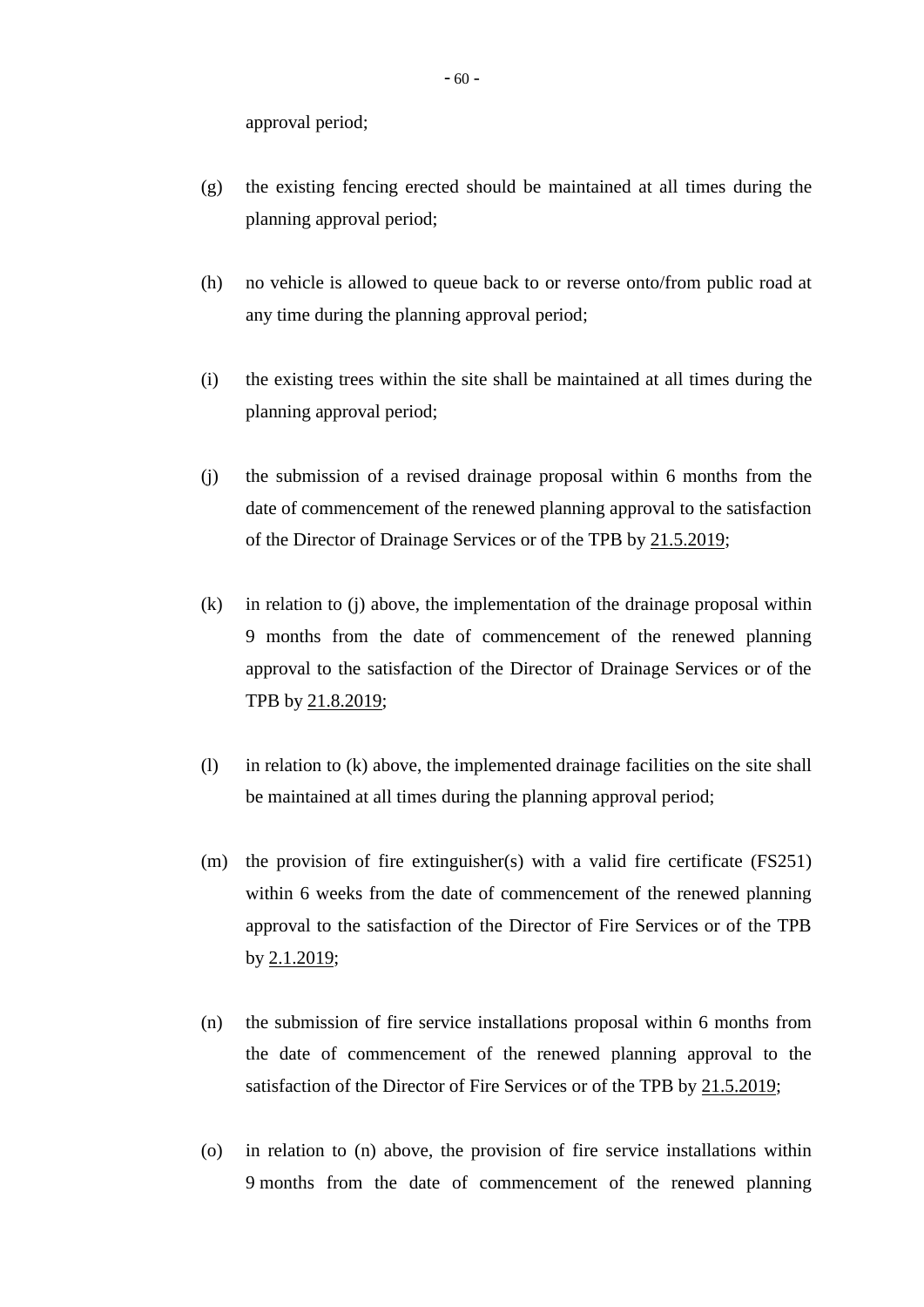approval to the satisfaction of the Director of Fire Services or of the TPB by 21.8.2019;

- (p) if any of the above planning conditions (a), (b), (c), (d), (e), (f), (g), (h), (i) or (l) is not complied with during the planning approval period, the approval hereby given shall cease to have effect and shall be revoked immediately without further notice; and
- (q) if any of the above planning conditions (j), (k), (m), (n) or (o) is not complied with by the specified date, the approval hereby given shall cease to have effect and shall on the same date be revoked without further notice."

95. The Committee also agreed to advise the applicant to note the advisory clauses as set out at Appendix VIII of the Paper.

# **Agenda Item 27**

Section 16 Application

[Open Meeting (Presentation and Question Sessions Only)]

| A/YL-KTS/804 | Renewal of Planning Approval for Temporary Open Storage of            |
|--------------|-----------------------------------------------------------------------|
|              | Vehicles and Modification Workshop for Vans and Lorries for a Period  |
|              | of 3 Years in "Residential (Group D)" Zone, Lots 1319 (Part) and 1336 |
|              | S.A (Part) in D.D. 106, Kong Ha Wai, Kam Sheung Road, Pat Heung,      |
|              | Yuen Long                                                             |
|              | (RNTPC Paper No. A/YL-KTS/804)                                        |

# Presentation and Question Sessions

96. Ms Ivy C.W. Wong, STP/FSYLE, drew Members' attention that a replacement page (page 6) of the Paper, rectifying editorial error of the Paper, was dispatched to Members before the meeting. She then presented the application and covered the following aspects as detailed in the Paper: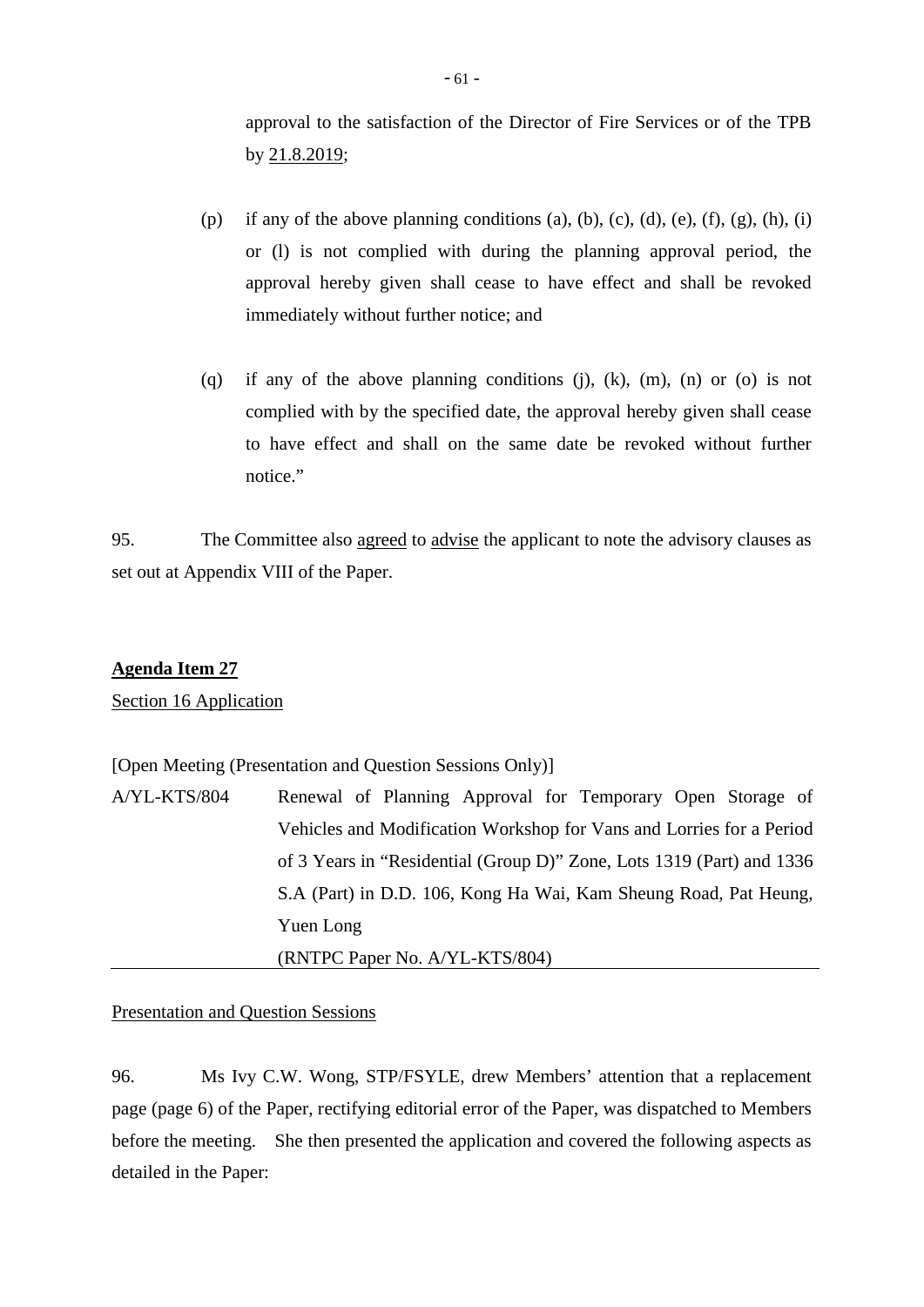- (a) background to the application;
- (b) the renewal of planning approval for temporary open storage of vehicles and modification workshop for vans and lorries for a period of three years;
- (c) departmental comments departmental comments were set out in paragraph 10 of the Paper. The Director of Environmental Protection (DEP) did not support the application as there were sensitive receivers of residential structures to the south-east of the application site (the site) and environmental nuisance was expected. Other concerned government departments had no objection to or no adverse comment on the application;
- (d) no public comment was received during the first three weeks of the statutory publication period; and
- (e) the Planning Department (PlanD)'s views PlanD considered that the temporary use could be tolerated for a period of three years based on the assessments set out in paragraph 12 of the Paper. Though the applied use was not in line with the planning intention of the "Residential (Group D)"  $("R(D)")$  zone, there was no known development proposal for the site and approval of the application on a temporary basis would not jeopardize the long-term planning intention of the "R(D)" zone. The application was generally in line with the Town Planning Board Guidelines Nos. 13E and 34B in that the site fell within Category 3 areas where previous planning approvals for similar applied uses had been granted, there was no major change in planning circumstances since the previous planning approval and all approval conditions under the previous approval had been complied with, and the applicant had submitted relevant technical proposals in the subject application. Though DEP did not support the application, there was no environmental complaint received in the past three years. Relevant approval conditions had been recommended to address any potential environmental nuisance or technical requirements of other government departments. Previous applications for the site and a number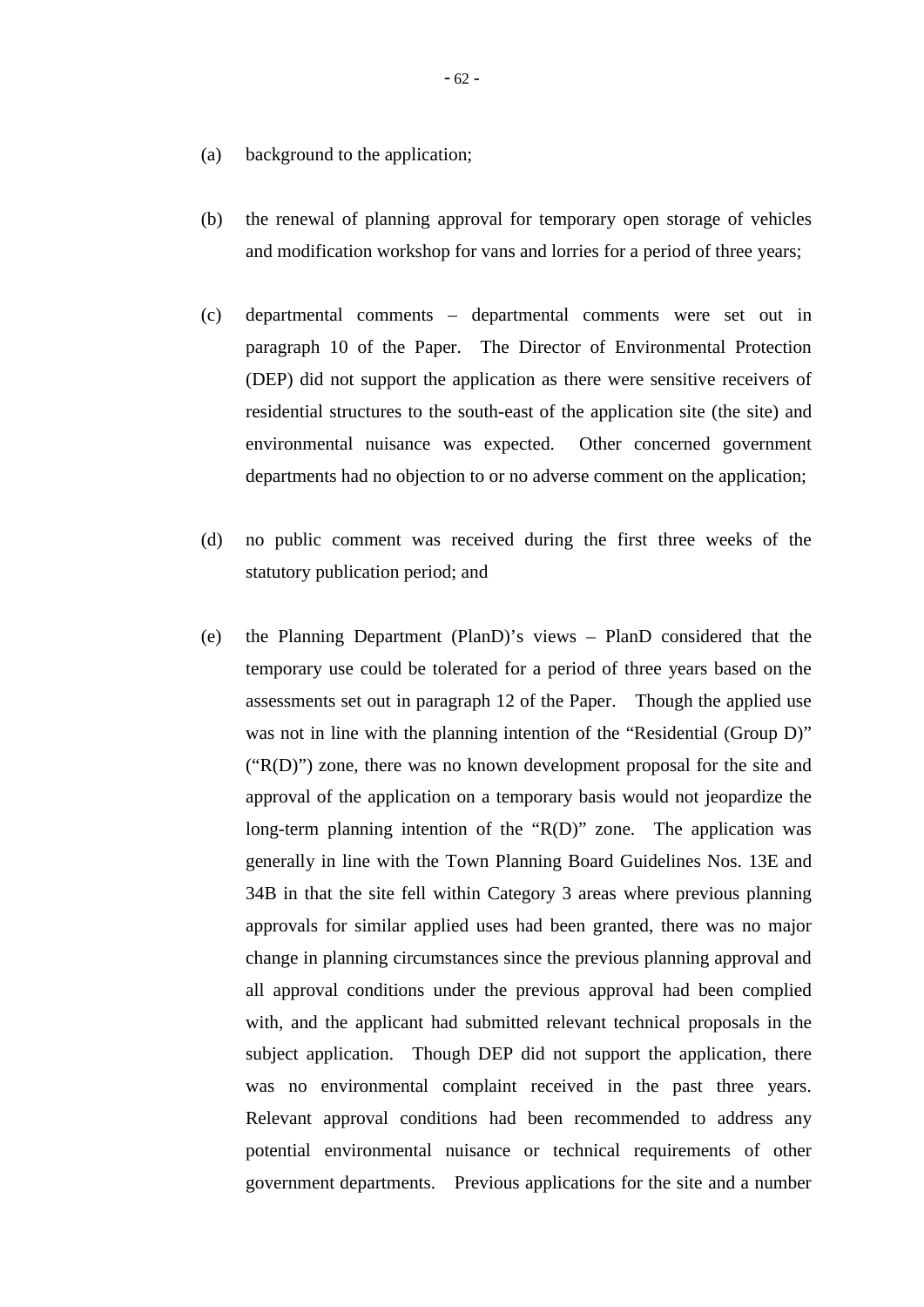of similar applications in the same and adjoining "R(D)" zone had been approved by the Committee and approval of the application was in line with the Committee's previous decisions.

97. Members had no question on the application.

## Deliberation Session

98. After deliberation, the Committee decided to approve the application on a temporary basis for a period of 3 years from 19.12.2018 until 18.12.2021, on the terms of the application as submitted to the Town Planning Board (TPB) and subject to the following conditions:

- "(a) no operation between 6:00 p.m. and 9:00 a.m., as proposed by the applicant, is allowed on the site during the planning approval period;
	- (b) no operation on Sundays and public holidays, as proposed by the applicant, is allowed on the site during the planning approval period;
	- (c) no paint-spraying activities shall be carried out at the open area of the site at any time during the planning approval period;
	- (d) no medium or heavy goods vehicles exceeding 5.5 tonnes including container tractors/trailers, as defined in the Road Traffic Ordinance are allowed to be parked/stored on or enter/exit the site at any time during the planning approval period;
	- (e) no vehicle is allowed to queue back to or reverse onto/from public road at any time during the planning approval period;
	- (f) the existing trees and landscape plantings on the site shall be maintained at all times during the planning approval period;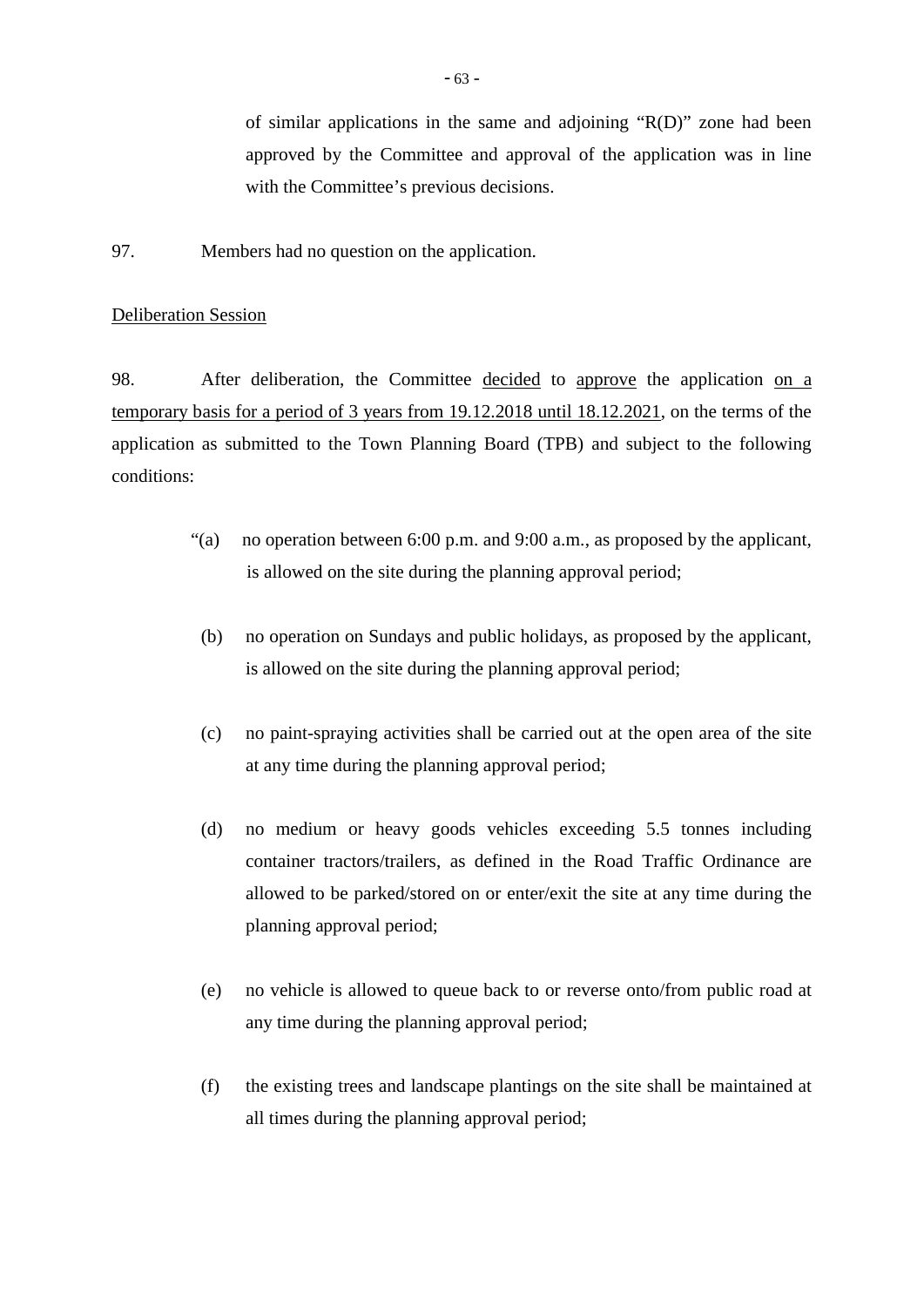- (g) the existing drainage facilities implemented on the site shall be maintained at all times during the planning approval period;
- (h) the submission of a record of the existing drainage facilities on the site within 3 months from the date of commencement of the renewed planning approval to the satisfaction of the Director of Drainage Services or of the TPB by 19.3.2019;
- (i) the provision of fire extinguisher(s) with a valid fire certificate (FS251) within 6 weeks from the date of commencement of the renewed planning approval to the satisfaction of the Director of Fire Services or of the TPB by 30.1.2019;
- (j) the submission of fire service installations proposal within 6 months from the date of commencement of the renewed planning approval to the satisfaction of the Director of Fire Services or of the TPB by 19.6.2019;
- (k) in relation to (j) above, the provision of fire service installations within 9 months from the date of commencement of the renewed planning approval to the satisfaction of the Director of Fire Services or of the TPB by 19.9.2019;
- (l) if any of the above planning conditions (a), (b), (c), (d), (e), (f) or (g) is not complied with during the planning approval period, the approval hereby given shall cease to have effect and shall be revoked immediately without further notice; and
- (m) if any of the above planning conditions  $(h)$ ,  $(i)$ ,  $(i)$  or  $(k)$  is not complied with by the specified date, the approval hereby given shall cease to have effect and shall on the same date be revoked without further notice."

99. The Committee also agreed to advise the applicant to note the advisory clauses as set out at Appendix VII of the Paper.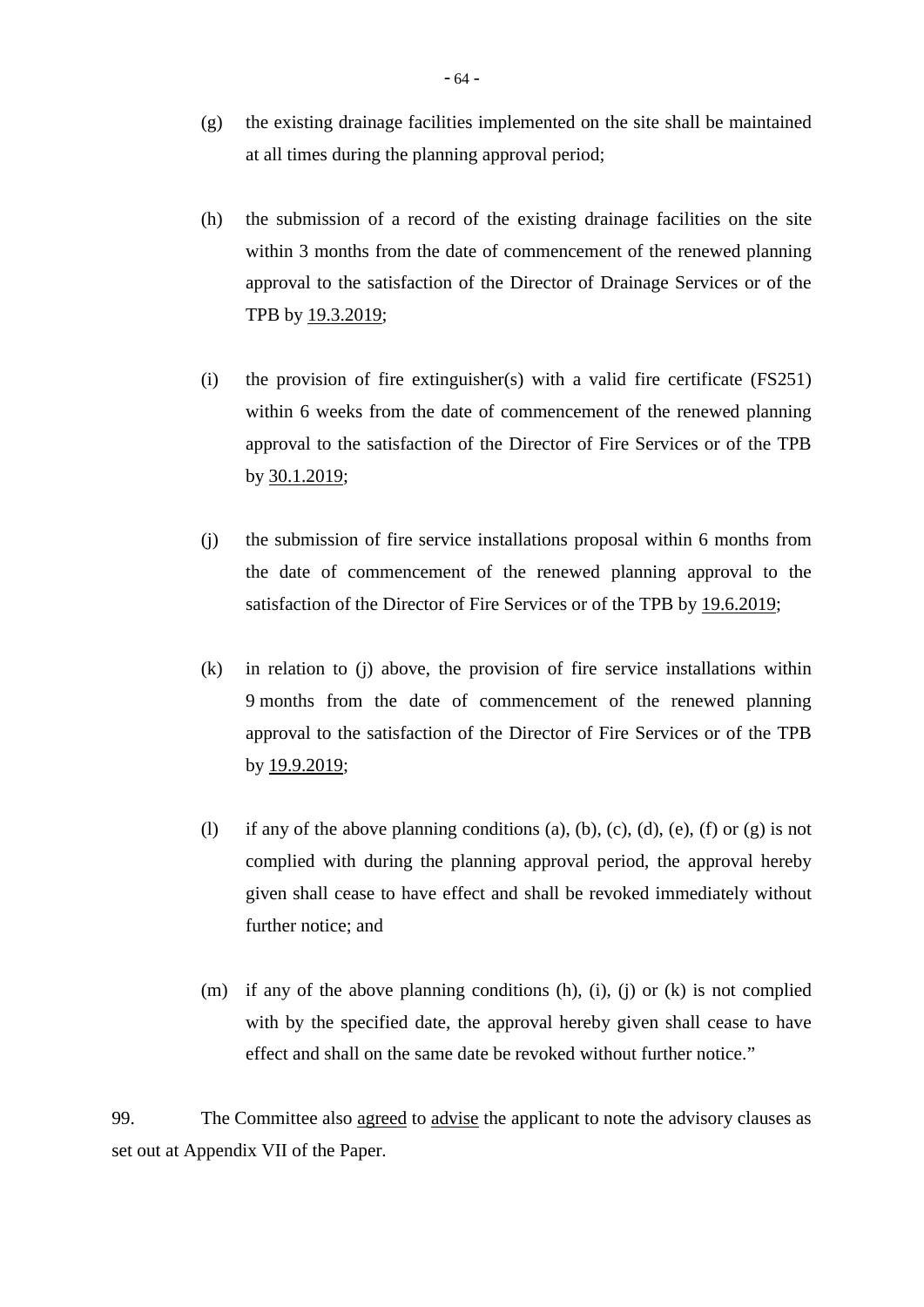Section 16 Application

[Open Meeting (Presentation and Question Sessions Only)]

A/YL-KTS/805 Renewal of Planning Approval for Temporary Warehouse for Storage of Building Material Products for a Period of 3 Years in "Residential (Group D)" Zone, Lot 1336 S.A (Part) in D.D. 106, Kong Ha Wai, Kam Sheung Road, Pat Heung, Yuen Long (RNTPC Paper No. A/YL-KTS/805)

#### Presentation and Question Sessions

100. Ms Ivy C.W. Wong, STP/FSYLE, presented the application and covered the following aspects as detailed in the Paper:

- (a) background to the application;
- (b) the renewal of planning approval for temporary warehouse for storage building material products for a period of three years;
- (c) departmental comments departmental comments were set out in paragraph 10 of the Paper. Concerned government departments had no objection to or no adverse comment on the application;
- (d) no public comment was received during the first three weeks of the statutory publication period; and
- (e) the Planning Department (PlanD)'s views PlanD considered that the temporary use could be tolerated for a period of three years based on the assessments set out in paragraph 12 of the Paper. Though the applied use was not in line with the planning intention of the "Residential (Group D)" ("R(D)") zone, there was no known development proposal for the application site (the site) and approval of the application on a temporary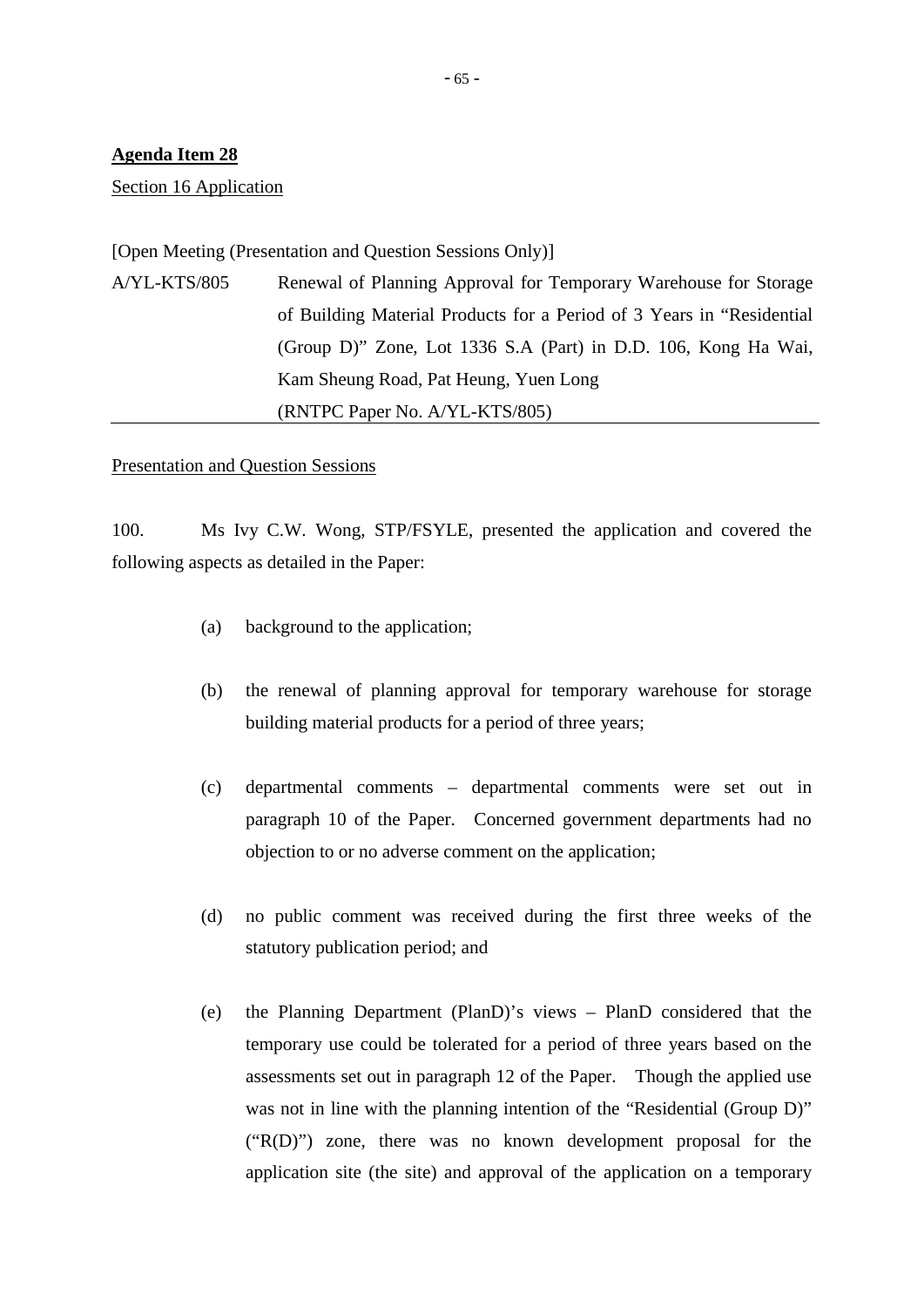basis would not jeopardize the long-term planning intention of the "R(D)" zone. The application was generally in line with the Town Planning Board Guidelines No. 34B in that previous planning approvals for the same use had been granted, there was no major change in planning circumstances since the previous planning approval and all approval conditions under the previous approval had been complied with. Relevant approval conditions had been recommended to address any possible environmental nuisance or technical requirements of concerned government departments. Previous applications for the same use at the site and similar applications within the same "R(D)" zone had been approved by the Committee and approval of the application was in line with the Committee's previous decisions.

101. Members had no question on the application.

# Deliberation Session

102. After deliberation, the Committee decided to approve the application on a temporary basis for a period of 3 years from 9.1.2019 until 8.1.2022, on the terms of the application as submitted to the Town Planning Board (TPB) and subject to the following conditions:

- "(a) no operation between 6:00 p.m. and 9:00 a.m., as proposed by the applicant, is allowed on the site during the planning approval period;
	- (b) no operation on Sundays and public holidays, as proposed by the applicant, is allowed on the site during the planning approval period;
	- (c) no dismantling, maintenance, repairing, cleansing, paint spraying and other workshop activities are allowed on the site at any time during the planning approval period;
	- (d) no medium or heavy goods vehicle exceeding 5.5 tonnes, including container tractor/trailer, as defined in the Road Traffic Ordinance is allowed to be parked/stored on or enter/exit the site at any time during the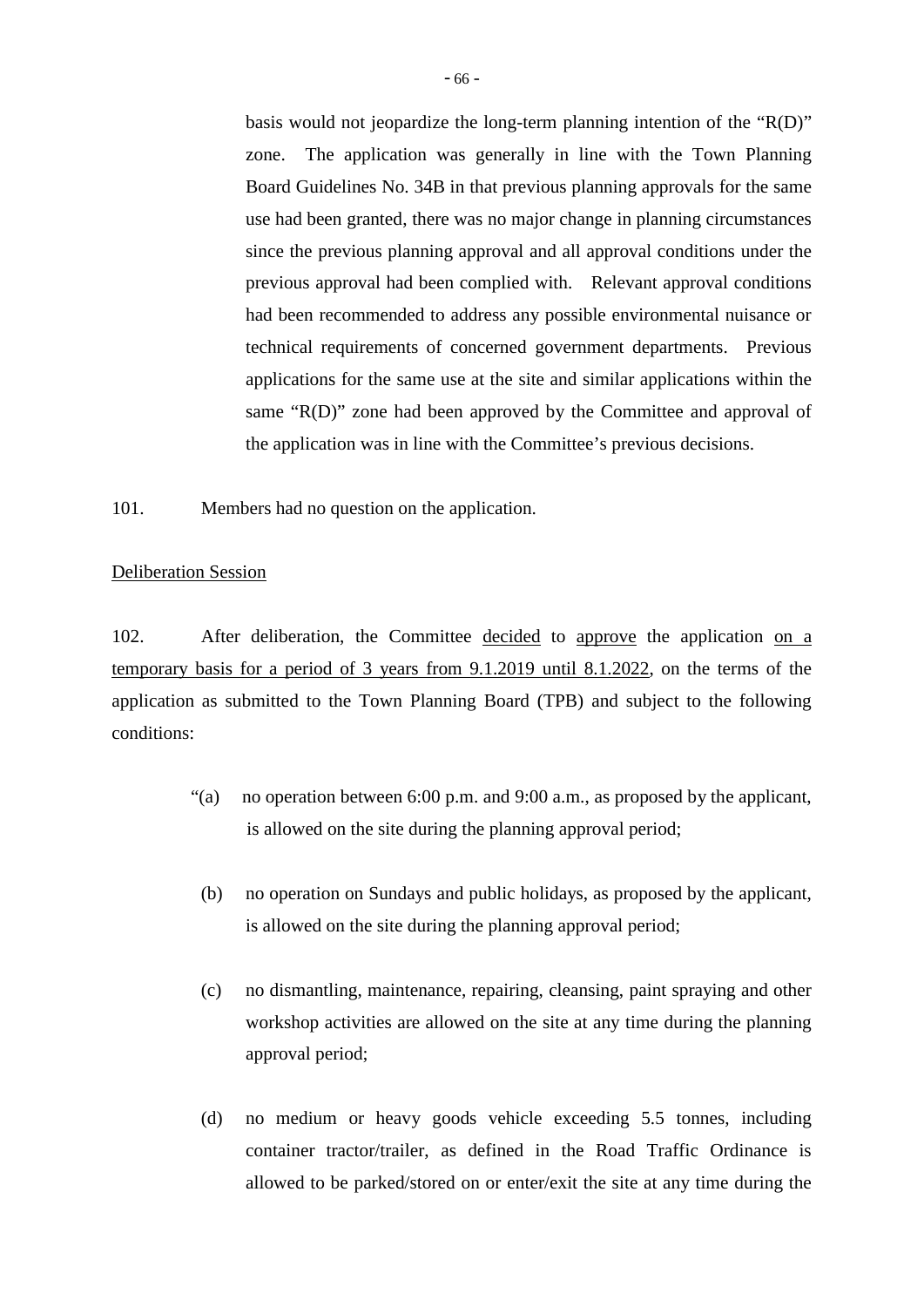planning approval period;

- (e) no vehicle is allowed to queue back to or reverser onto/from public road at any time during the planning approval period;
- (f) the existing trees and landscape plantings on the site shall be maintained at all times during the planning approval period;
- (g) the existing drainage facilities on the site shall be maintained at all times during the planning approval period;
- (h) the submission of records of the existing drainage facilities on the site within 3 months from the date of commencement of the renewed planning approval to the satisfaction of the Director of Drainage Services or of the TPB by 9.4.2019;
- (i) the submission of fire service installations proposal within 6 months from the date of commencement of the renewed planning approval to the satisfaction of the Director of Fire Services or of the TPB by 9.7.2019;
- (j) in relation to (i) above, the provision of fire service installations within 9 months from the date of commencement of the renewed planning approval to the satisfaction of the Director of Fire Services or of the TPB by 9.10.2019;
- (k) if any of the above planning conditions (a), (b), (c), (d), (e), (f) or (g) is not complied with during the planning approval period, the approval hereby given shall cease to have effect and shall be revoked immediately without further notice; and
- (l) if any of the above planning conditions (h), (i) or (j) is not complied with by the specified date, the approval hereby given shall cease to have effect and shall on the same date be revoked without further notice."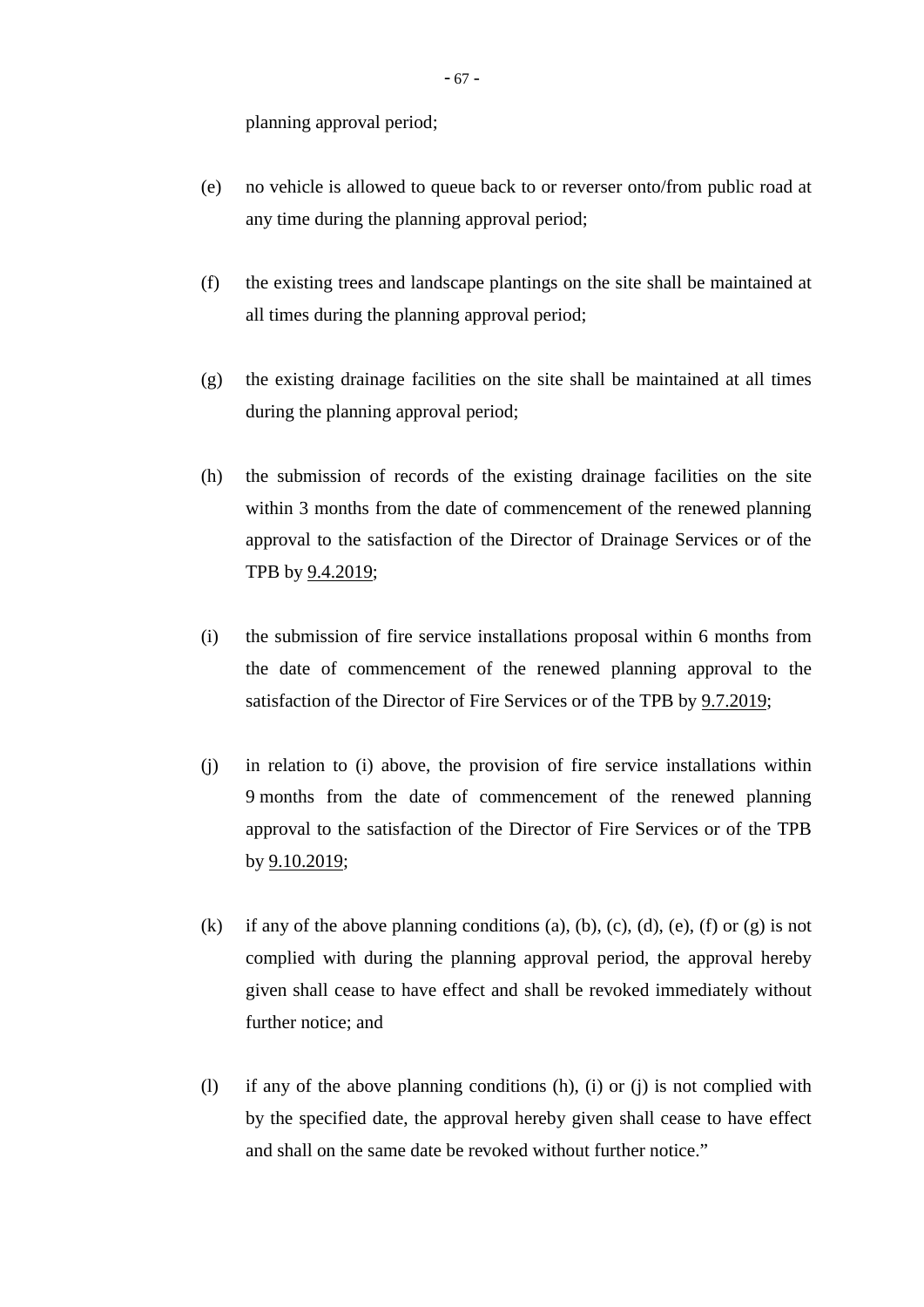103. The Committee also agreed to advise the applicant to note the advisory clauses as set out at Appendix VI of the Paper.

#### **Agenda Item 29**

Section 16 Application

# [Open Meeting]

A/YL-SK/240 Proposed Temporary Warehouse and Ancillary Workshop for Recyclable Materials for a Period of 3 Years in "Government, Instituion or Community" Zone, Government Land in D.D. 114, Lam Kam Road, Pat Heung, Yuen Long (RNTPC Paper No. A/YL-SK/240)

104. The Committee noted that the applicant's representative requested on 2.11.2018 deferment of the consideration of the application for two months in order to allow time to prepare further information to address departmental comments. It was the second time that the applicant requested deferment of the application. The applicant explained that the relevant technical report was being prepared and more time was required to prepare further information to address departmental concerns.

105. After deliberation, the Committee decided to defer a decision on the application as requested by the applicant pending the submission of further information from the applicant. The Committee agreed that the application should be submitted for its consideration within two months from the date of receipt of further information from the applicant. If the further information submitted by the applicant was not substantial and could be processed within a shorter time, the application could be submitted to an earlier meeting for the Committee's consideration. The Committee also agreed to advise the applicant that two months were allowed for preparation of the submission of further information. Since it was the second deferment and a total of four months had been allowed for preparation of the submission of further information, no further deferment would be granted unless under very special circumstances.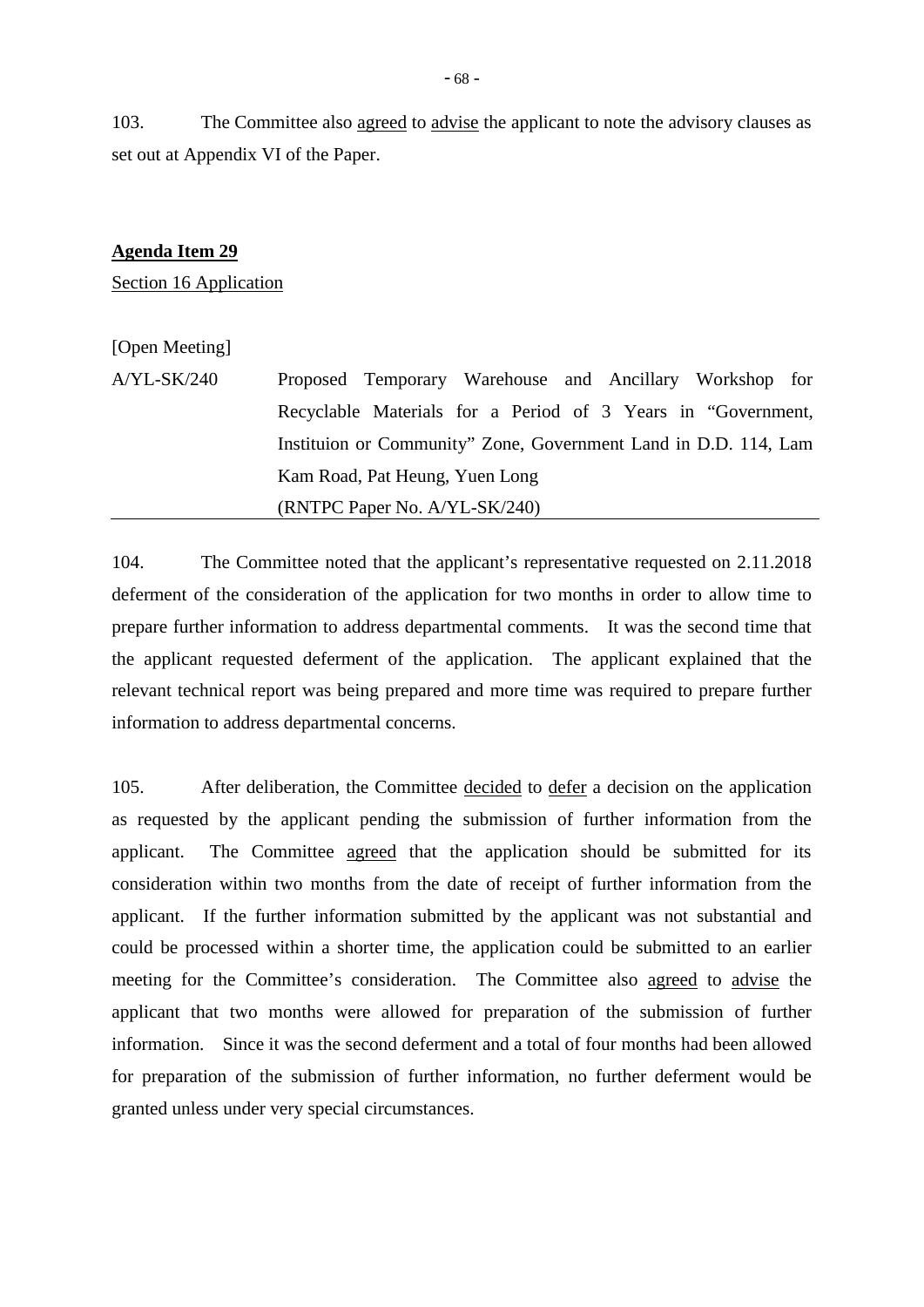Section 16 Application

[Open Meeting]

A/YL-NSW/265 Proposed Temporary Place of Recreation, Sports or Culture (Chinese Culture) for a Period of 3 Years in "Undetermined" Zone, Former Small Traders New Village Public School, Small Traders New Village, Nam Sang Wai, Yuen Long (RNTPC Paper No. A/YL-NSW/265A)

106. The Committee noted that the applicant requested on 12.11.2018 deferment of the consideration of the application for two months in order to allow time to prepare further information to address comments of the Transport Department. It was the second time that the applicant requested deferment of the application. Since the last deferment, the applicant had submitted further information on 4.10.2018, 9.10.2018 and 7.11.2018 to address departmental comments.

107. After deliberation, the Committee decided to defer a decision on the application as requested by the applicant pending the submission of further information from the applicant. The Committee agreed that the application should be submitted for its consideration within two months from the date of receipt of further information from the applicant. If the further information submitted by the applicant was not substantial and could be processed within a shorter time, the application could be submitted to an earlier meeting for the Committee's consideration. The Committee also agreed to advise the applicant that two months were allowed for preparation of the submission of further information. Since it was the second deferment and a total of four months had been allowed for preparation of the submission of further information, no further deferment would be granted unless under very special circumstances.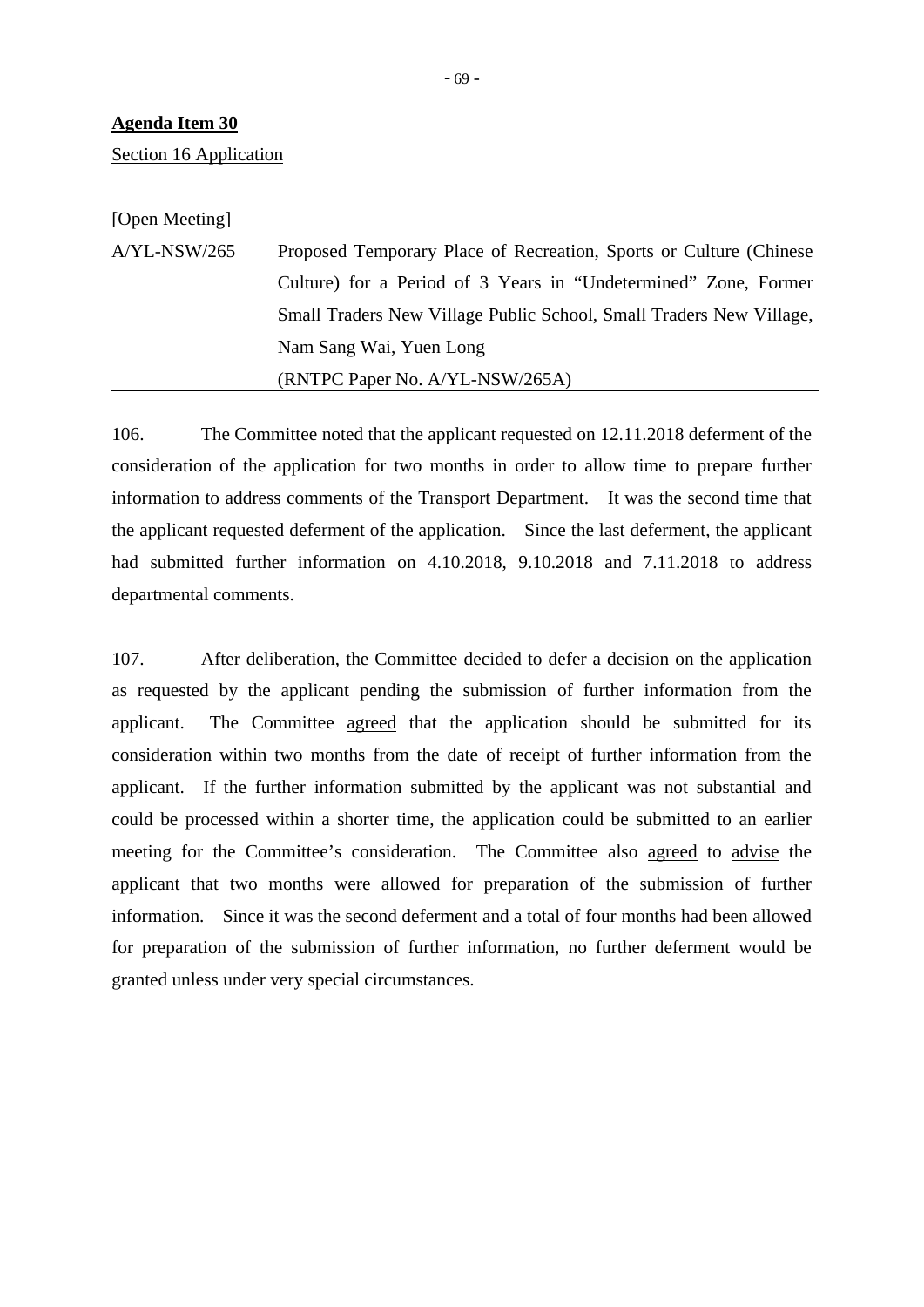Section 16 Application

[Open Meeting]

A/YL-NSW/267 Proposed Private Secondary School and Residential Institution in "Undetermined" Zone, Lots 693 RP, 694 RP, 698 S.B, 1272 RP and 1283 in D.D. 115 and Adjoining Government Land, Small Traders New Village, Nam Sang Wai, Yuen Long (including Part of Former Small Traders New Village Public School) (RNTPC Paper No. A/YL-NSW/267)

108. The Secretary reported that Mott MacDonald Hong Kong Limited (MMHK) was one of the consultants of the applicant. Mr Ivan C.S. Fu had declared interest on the item for having current business dealings with MMHK.

109. The Committee noted that the applicant had requested deferment of consideration of the application and Mr Ivan C.S. Fu had tendered apologies for being unable to attend the meeting.

110. The Committee noted that the applicant's representative requested on 2.11.2018 deferment of the consideration of the application for two months in order to allow time to prepare further information including relevant technical assessments to address departmental comments. It was the first time that the applicant requested deferment of the application.

111. After deliberation, the Committee decided to defer a decision on the application as requested by the applicant pending the submission of further information from the applicant. The Committee agreed that the application should be submitted for its consideration within two months from the date of receipt of further information from the applicant. If the further information submitted by the applicant was not substantial and could be processed within a shorter time, the application could be submitted to an earlier meeting for the Committee's consideration. The Committee also agreed to advise the applicant that two months were allowed for preparation of the submission of further information and no further deferment would be granted unless under very special circumstances.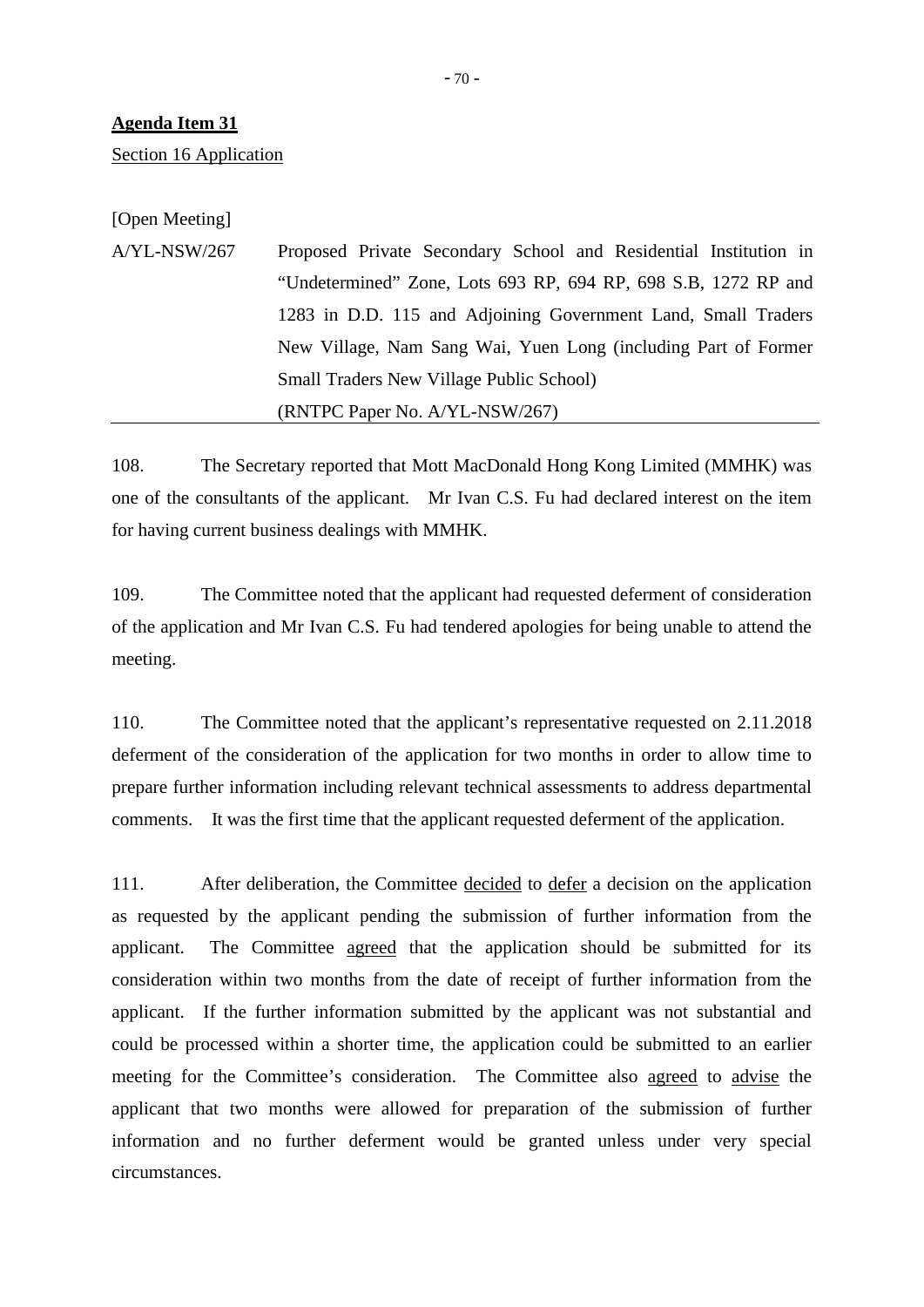Section 16 Application

[Open Meeting]

A/YL-NTM/373 Proposed Temporary Shop and Services (Vehicle Parts Shop) for a Period of 3 Years in "Open Storage" Zone, Lot 113 RP in D.D. 98 and Adjoining Government Land, Ngau Tam Mei, Yuen Long (RNTPC Paper No. A/YL-NTM/373)

112. The Committee noted that the applicant's representative requested on 1.11.2018 deferment of the consideration of the application for two months in order to allow time to prepare further information to address departmental comments. It was the first time that the applicant requested deferment of the application.

113. After deliberation, the Committee decided to defer a decision on the application as requested by the applicant pending the submission of further information from the applicant. The Committee agreed that the application should be submitted for its consideration within two months from the date of receipt of further information from the applicant. If the further information submitted by the applicant was not substantial and could be processed within a shorter time, the application could be submitted to an earlier meeting for the Committee's consideration. The Committee also agreed to advise the applicant that two months were allowed for preparation of the submission of further information and no further deferment would be granted unless under very special circumstances.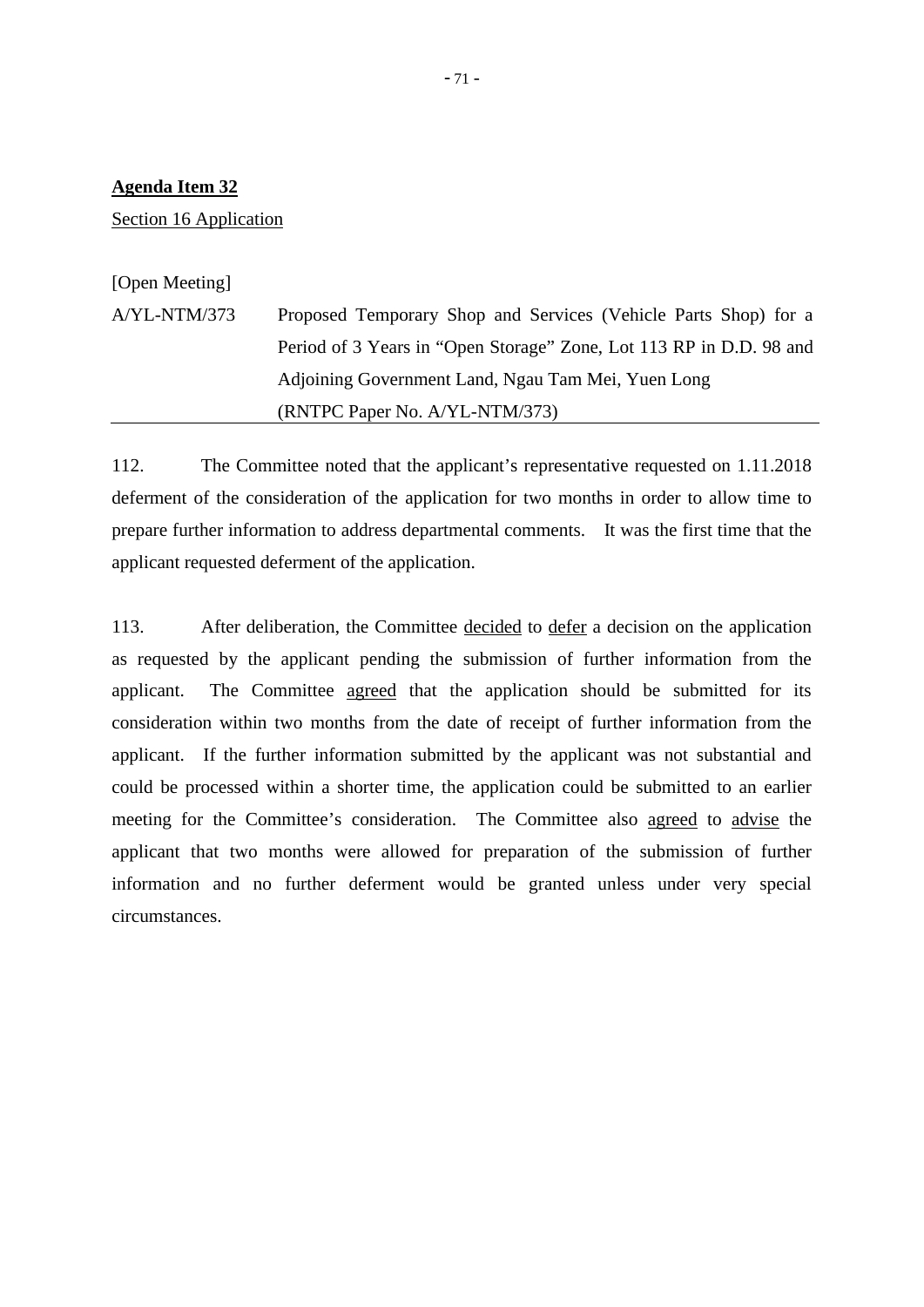Section 16 Application

## [Open Meeting (Presentation and Question Sessions Only)]

A/YL-NTM/374 Proposed Temporary Shop and Services (Real Estate Office and Transportation Office) with Ancillary Car Park and Storage for a Period of 3 Years in "Residential (Group D)" Zone, Lot 2616 (Part) in D.D. 104, Ngau Tam Mei, Yuen Long (RNTPC Paper No. A/YL-NTM/374)

#### Presentation and Question Sessions

114. Ms Emily P.W. Tong, STP/FSYLE, presented the application and covered the following aspects as detailed in the Paper:

- (a) background to the application;
- (b) the proposed temporary shop and services (real estate office and transportation office) with ancillary car park and storage for a period of three years;

[Mr David Y.T. Lui left the meeting at this point.]

- (c) departmental comments departmental comments were set out in paragraph 9 of the Paper. Concerned government departments had no objection to or no adverse comment on the application;
- (d) during the first three weeks of the statutory publication period, two public comments were received with one from a Yuen Long District Council member objecting to the application and one from an individual providing comments on the application. Major objection grounds were set out in paragraph 10 of the Paper; and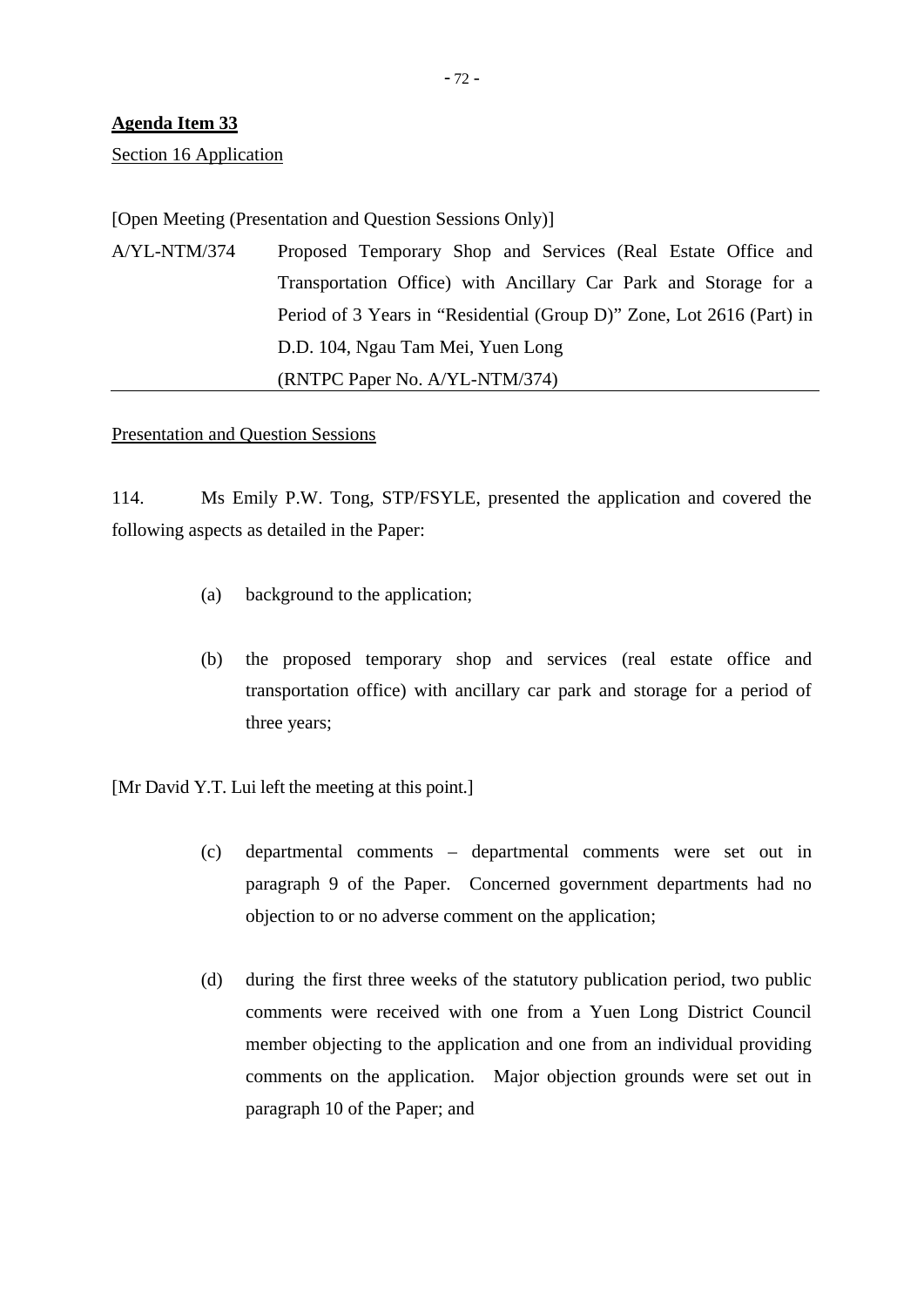(e) the Planning Department (PlanD)'s views – PlanD had no objection to the application on a temporary basis for a period of three years based on the assessments set out in paragraph 11 of the Paper. Though the applied use was not in line with the planning intention of the "Residential (Group D)" ("R(D)") zone, it could provide services to the nearby residents and the local community. There was no immediate development proposal for the application site and approval of the application on a temporary basis would not frustrate the long-term planning intention of the "R(D)" zone. The applied use was not incompatible with the surrounding uses. Relevant approval conditions had been recommended to mitigate any potential environmental impact or to address the technical requirements of concerned government departments. Regarding the adverse public comments indicating that the previous planning permission was revoked, the concerned planning application was submitted by a different applicant. For other views raised in the public comments, the comments of government departments and planning assessments above were relevant.

115. Members had no question on the application.

## Deliberation Session

116. After deliberation, the Committee decided to approve the application on a temporary basis for a period of 3 years until 16.11.2021, on the terms of the application as submitted to the Town Planning Board (TPB) and subject to the following conditions:

- "(a) no night-time operation between 6:00 p.m. and 9:00 a.m., as proposed by the applicant, is allowed on the site during the planning approval period;
- (b) only private cars as defined in the Road Traffic Ordinance are allowed to enter/be parked on the site at all times during the planning approval period;
- (c) no vehicle is allowed to queue back to or reverse onto/from the site at any time during the planning approval period;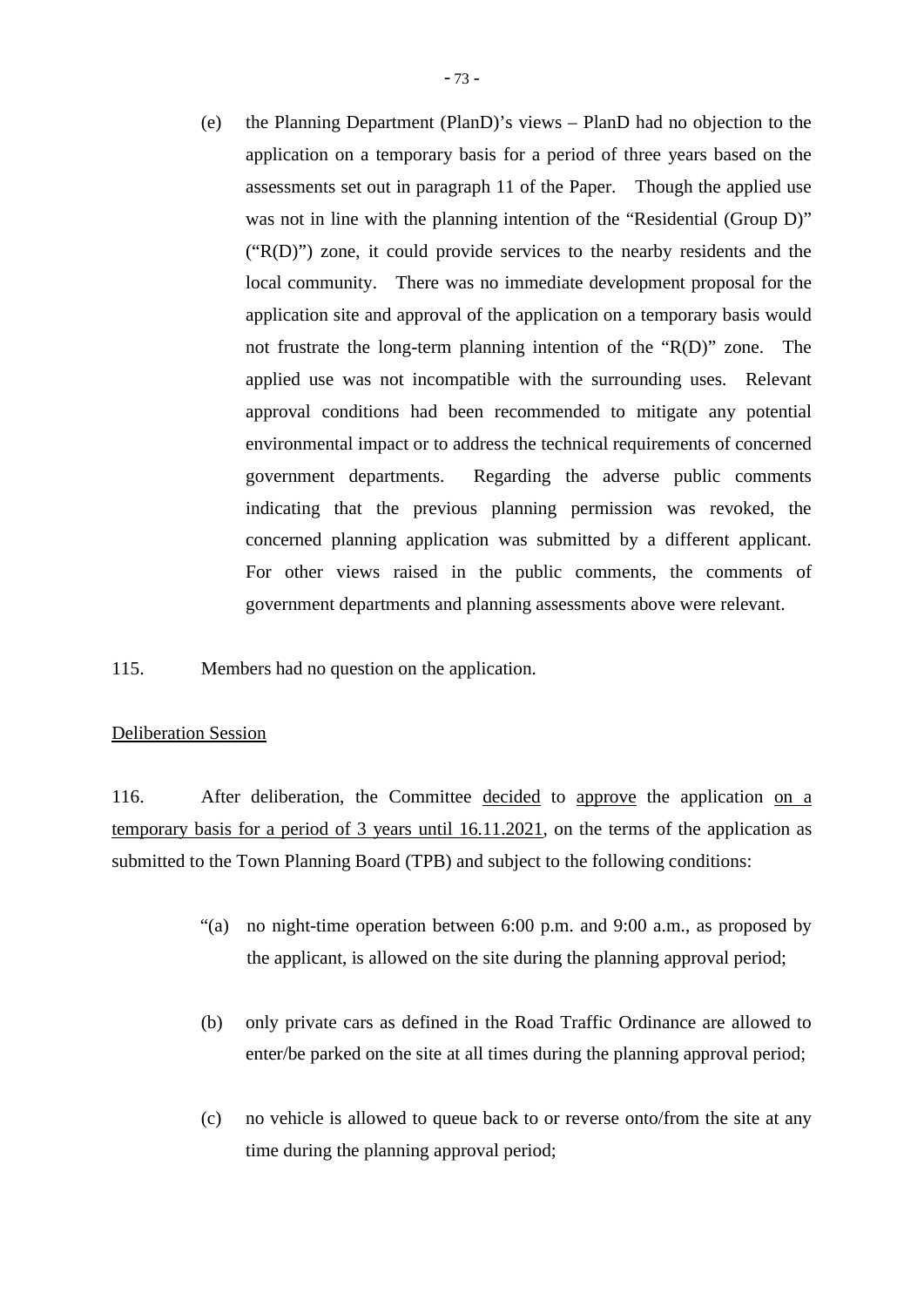- (d) the provision of boundary fence on the site within 6 months from the date of planning approval to the satisfaction of the Director of Planning or of the TPB by 16.5.2019;
- (e) the submission of a drainage proposal within 6 months from the date of planning approval to the satisfaction of the Director of Drainage Services or of the TPB by 16.5.2019;
- (f) in relation to (e) above, the implementation of the drainage proposal within 9 months from the date of planning approval to the satisfaction of the Director of Drainage Services or of the TPB by 16.8.2019;
- (g) the submission of a landscape proposal within 6 months from the date of planning approval to the satisfaction of the Director of Planning or of the TPB by 16.5.2019;
- (h) in relation to (g) above, the implementation of the landscape proposal within 9 months from the date of planning approval to the satisfaction of the Director of Planning or of the TPB by 16.8.2019;
- (i) the submission of fire service installations proposal within 6 months from the date of planning approval to the satisfaction of Director of Fire Services or of the TPB by 16.5.2019;
- (j) in relation to (i) above, the provision of fire service installations within 9 months from the date of planning approval to the satisfaction of Director of Fire Services or of the TPB by 16.8.2019;
- (k) if any of the above planning conditions (a), (b) or (c) is not complied with during the planning approval period, the approval hereby given shall cease to have effect and shall be revoked immediately without further notice; and
- (l) if any of the above planning conditions (d), (e),  $(f)$ ,  $(g)$ ,  $(h)$ ,  $(i)$  or  $(i)$  is not complied with by the specified date, the approval hereby given shall cease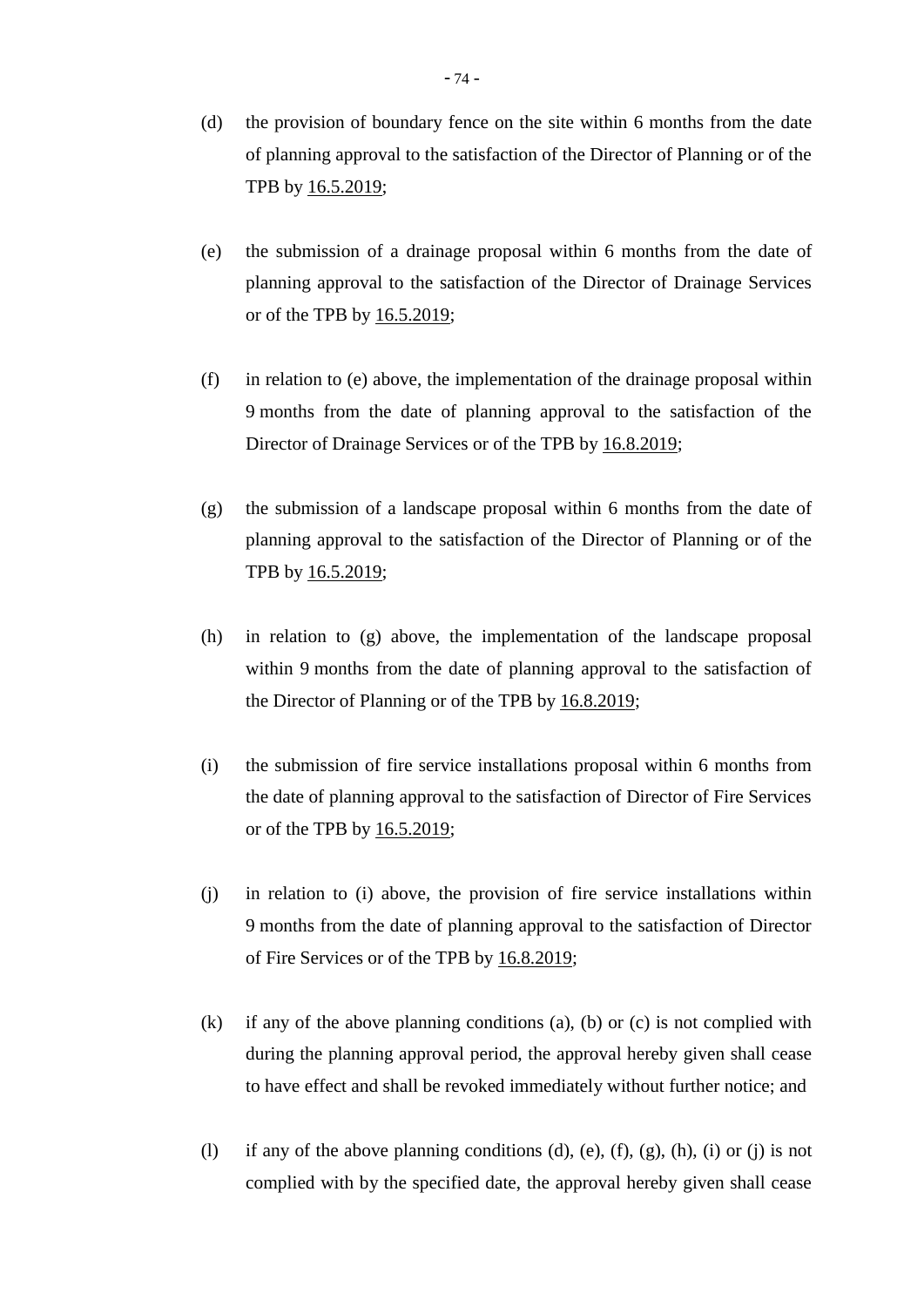to have effect and shall on the same date be revoked without further notice."

117. The Committee also agreed to advise the applicant to note the advisory clauses as set out at Appendix V of the Paper.

#### **Agenda Item 34**

Section 16 Application

[Open Meeting]

| $A/YL$ -ST/532 | Proposed Temporary Eco Bike Riding Depot for a Period of 3 Years in    |
|----------------|------------------------------------------------------------------------|
|                | "Conservation Area" Zone, Lots 2 (Part), 3 (Part) and 4 (Part) in D.D. |
|                | 99, Ha Wan Tsuen, San Tin, Yuen Long                                   |
|                | $(RNTPC Paper No. A/YL-ST/532)$                                        |

118. The Committee noted that the applicant's representative requested on 31.10.2018 deferment of the consideration of the application for two months in order to allow time to prepare further information to address comments of the Environmental Protection Department. It was the first time that the applicant requested deferment of the application.

119. After deliberation, the Committee decided to defer a decision on the application as requested by the applicant pending the submission of further information from the applicant. The Committee agreed that the application should be submitted for its consideration within two months from the date of receipt of further information from the applicant. If the further information submitted by the applicant was not substantial and could be processed within a shorter time, the application could be submitted to an earlier meeting for the Committee's consideration. The Committee also agreed to advise the applicant that two months were allowed for preparation of the submission of further information and no further deferment would be granted unless under very special circumstances.

[The Chairman thanked Mr Tom C.K. Yip, DPO/FSYLE, Ms S.H. Lam, Mr Otto K.C. Chan, Ms Ivy C.W. Wong and Ms Emily P.W. Tong, STPs/FSYLE, for their attendance to answer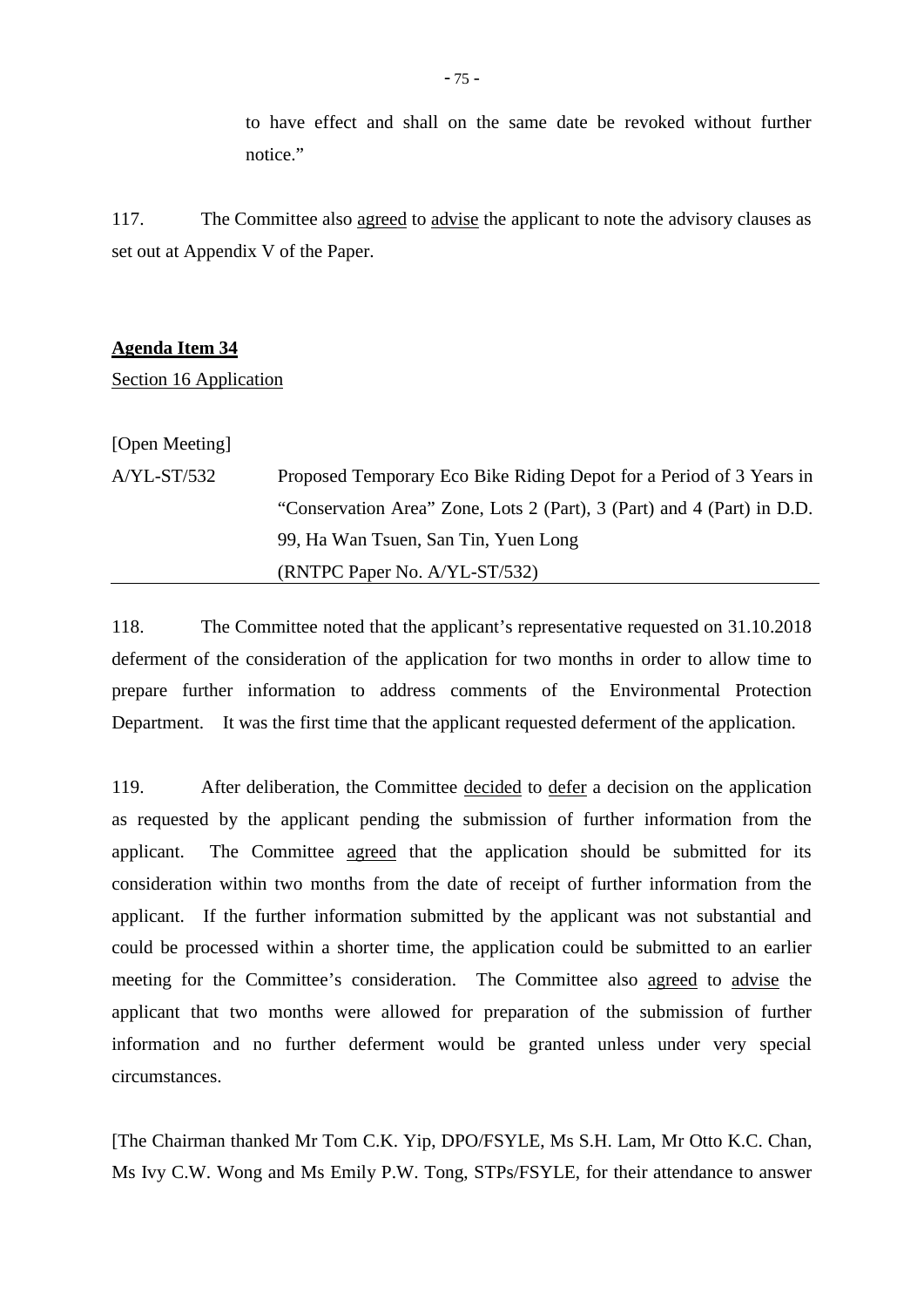Members' enquiries. They left the meeting at this point.]

## **Tuen Mun and Yuen Long West District**

[Ms Stella Y. Ng, Mr Alan Y.L. Au, Mr Simon P.H. Chan and Ms Bonnie K.C. Lee, Senior Town Planners/Tuen Mun and Yuen Long West (STPs/TMYLW), were invited to the meeting at this point.]

## **Agenda Item 35**

Section 16 Application

[Open Meeting (Presentation and Question Sessions Only)]

| $A/YL-PS/573$ | Temporary Warehouse (Storage of Daily Necessities) for a Period of 3       |
|---------------|----------------------------------------------------------------------------|
|               | Years in "Comprehensive Development Area" Zone, Lots 139 (Part),           |
|               | 140 (Part), 141 (Part), 145 (Part), 146, 147, 148 (Part), 149 (Part), 151, |
|               | 152, 155 (Part), 159, 160 (Part), 164 (Part), 165 (Part), 166 (Part), 167, |
|               | 168 (Part), 169, 170, 177, 178 (Part) and 179 (Part) in D.D. 122 and       |
|               | Adjoining Government Land, Ping Shan, Yuen Long                            |
|               | (RNTPC Paper No. A/YL-PS/573)                                              |

## Presentation and Question Sessions

120. Ms Stella Y. Ng, STP/TMYLW, presented the application and covered the following aspects as detailed in the Paper:

- (a) background to the application;
- (b) the temporary warehouse (storage of daily necessities) for a period of three years;
- (c) departmental comments departmental comments were set out in paragraph 9 of the Paper. The Director of Environmental Protection (DEP)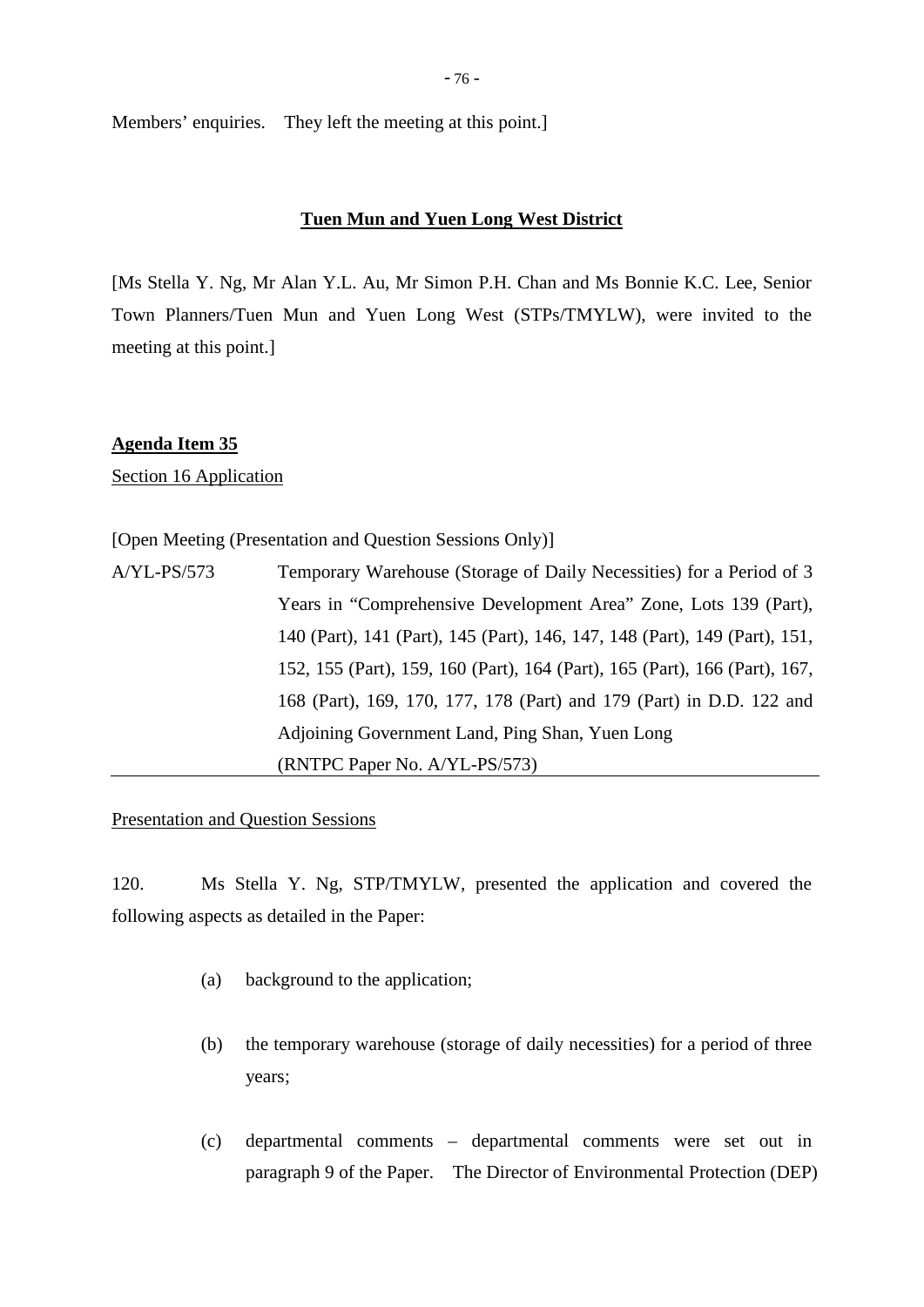did not support the application as there were sensitive receivers in the vicinity of the application site (the site) and along the local track connecting the application site (the site) to Ha Mei San Tsuen Road and environmental nuisance was expected. Other concerned government departments had no objection to or no adverse comment on the application;

- (d) no public comment was received during the first three weeks of the statutory publication period; and
- (e) the Planning Department (PlanD)'s views PlanD considered that the temporary use could be tolerated for a period of three years based on the assessments set out in paragraph 11 of the Paper. Though the applied use was not in line with the planning intention of the "Comprehensive Development Area" ("CDA") zone, there was no permanent development proposal for the site. Approval of the application on a temporary basis would not jeopardize the long-term planning intention of the "CDA" zone. The applied use was not incompatible with the surrounding areas. Though DEP did not support the application, there was no substantiated environmental complaint pertaining to the site in the past three years. Relevant approval conditions had been recommended to address any possible environmental nuisance or technical requirements of other concerned government departments. A previous application for the same use at the site and similar applications in the adjacent "CDA" zone had been approved by the Committee and approval of the application was in line with the Committee's previous decisions.

121. In response to a Member's enquiry, Ms Stella Y. Ng, STP/TMYLW, said that according to the applicant, the daily necessities to be stored at the site included clothings and toys, and no dangerous goods would be stored.

## Deliberation Session

122. After deliberation, the Committee decided to approve the application on a temporary basis for a period of 3 years until 16.11.2021, on the terms of the application as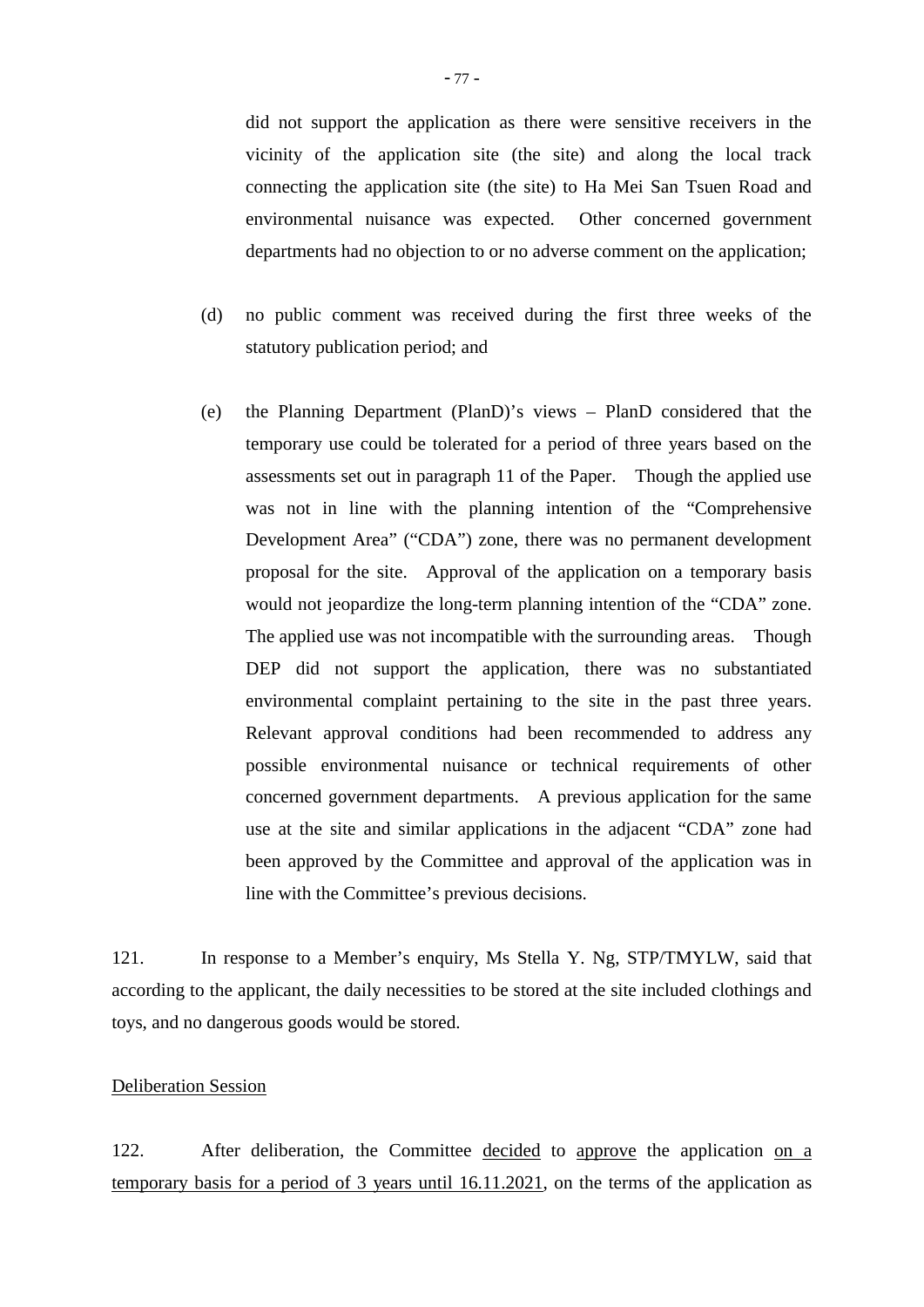submitted to the Town Planning Board (TPB) and subject to the following conditions:

- "(a) no operation between 11:00 p.m. and 7:00 a.m., as proposed by the applicant, is allowed on the site during the planning approval period;
- (b) no operation on Sundays and public holidays, as proposed by the applicant, is allowed on the site during the planning approval period;
- (c) no vehicle without valid licence issued under the Road Traffic Ordinance is allowed to be parked/stored on the site at any time during the planning approval period;
- (d) no vehicle repair, dismantling or other workshop activity, as proposed by the applicant, is allowed on the site at any time during the planning approval period;
- (e) no vehicle is allowed to queue back to or reverse onto/from public road at any time during the planning approval period;
- (f) the existing fencing of the site shall be maintained at all times during the approval period;
- (g) the existing trees and landscape planting on the site shall be maintained at all times during the planning approval period;
- (h) the existing drainage facilities on the site shall be maintained at all times during the planning approval period;
- (i) the submission of a condition record of the existing drainage facilities within 3 months from the date of planning approval to the satisfaction of the Director of Drainage Services or of the TPB by 16.2.2019;
- (j) the submission of a fire service installations proposal within 6 months from the date of planning approval to the satisfaction of the Director of Fire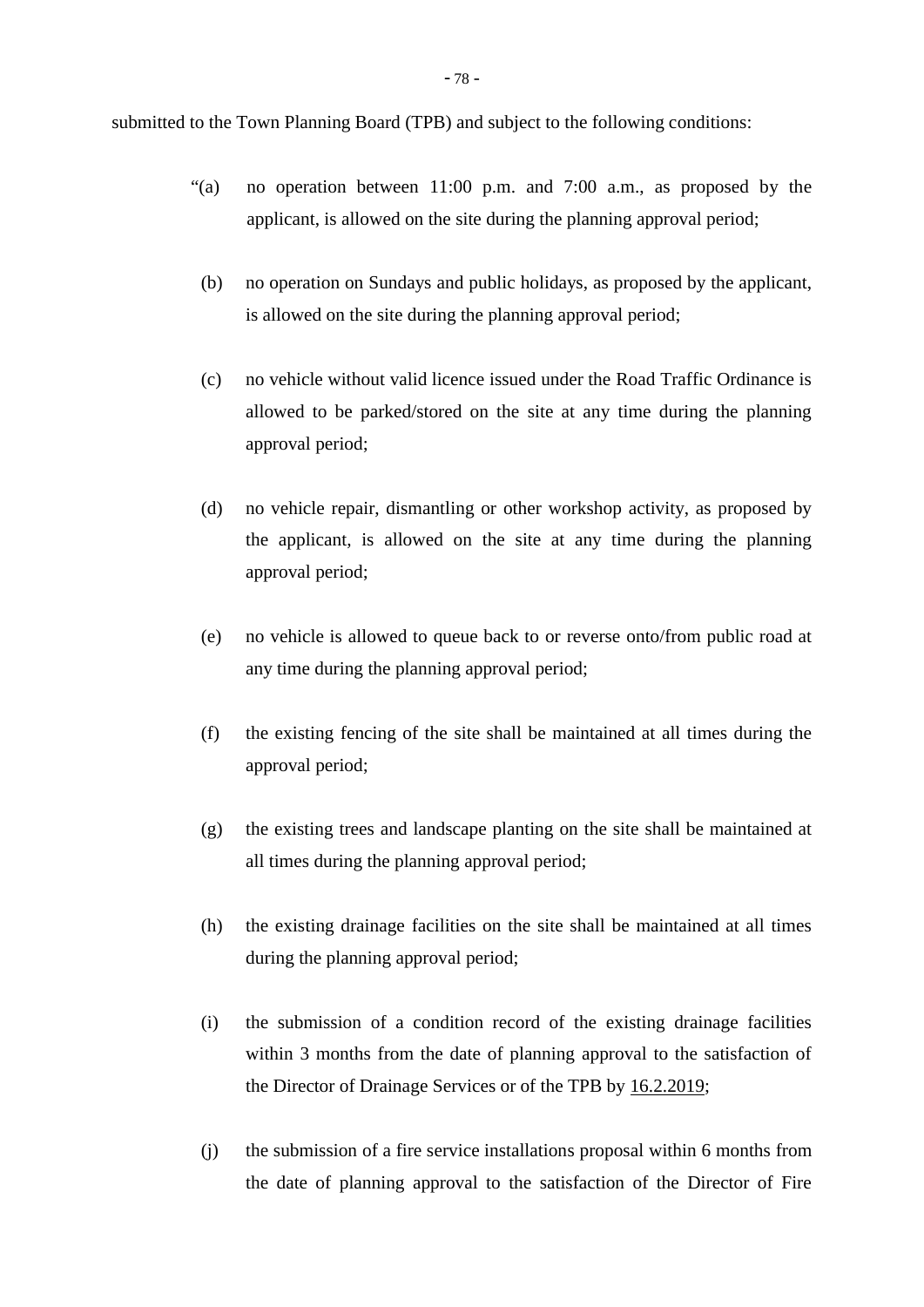Services or of the TPB by  $16.5.2019$ ;

- (k) in relation to (j) above, the implementation of the fire service installations proposal within 9 months from the date of planning approval to the satisfaction of the Director of Fire Services or of the TPB by 16.8.2019;
- (l) if any of the above planning conditions (a), (b), (c), (d), (e), (f), (g) or (h) is not complied with during the approval period, the approval hereby given shall cease to have effect and shall be revoked immediately without further notice; and
- (m) if any of the above planning conditions (i), (j) or (k) is not complied with by the above specified date, the approval hereby given shall cease to have effect and shall on the same date be revoked without further notice."

123. The Committee also agreed to advise the applicant to note the advisory clauses as set out at Appendix IV of the Paper.

## **Agenda Item 36**

Section 16 Application

# [Open Meeting]

A/YL-HTF/1092 Proposed Temporary Warehouse of Electric Spare Parts for a Period of 2 Years in "Agriculture" Zone, Lot 384 RP in D.D. 128, Deep Bay Road, Lau Fau Shan, Yuen Long (RNTPC Paper No. A/YL-HTF/1092)

124. The Committee noted that the applicant's representative requested on 2.11.2018 deferment of the consideration of the application for two months in order to allow time to prepare further information to address departmental comments. It was the first time that the applicant requested deferment of the application.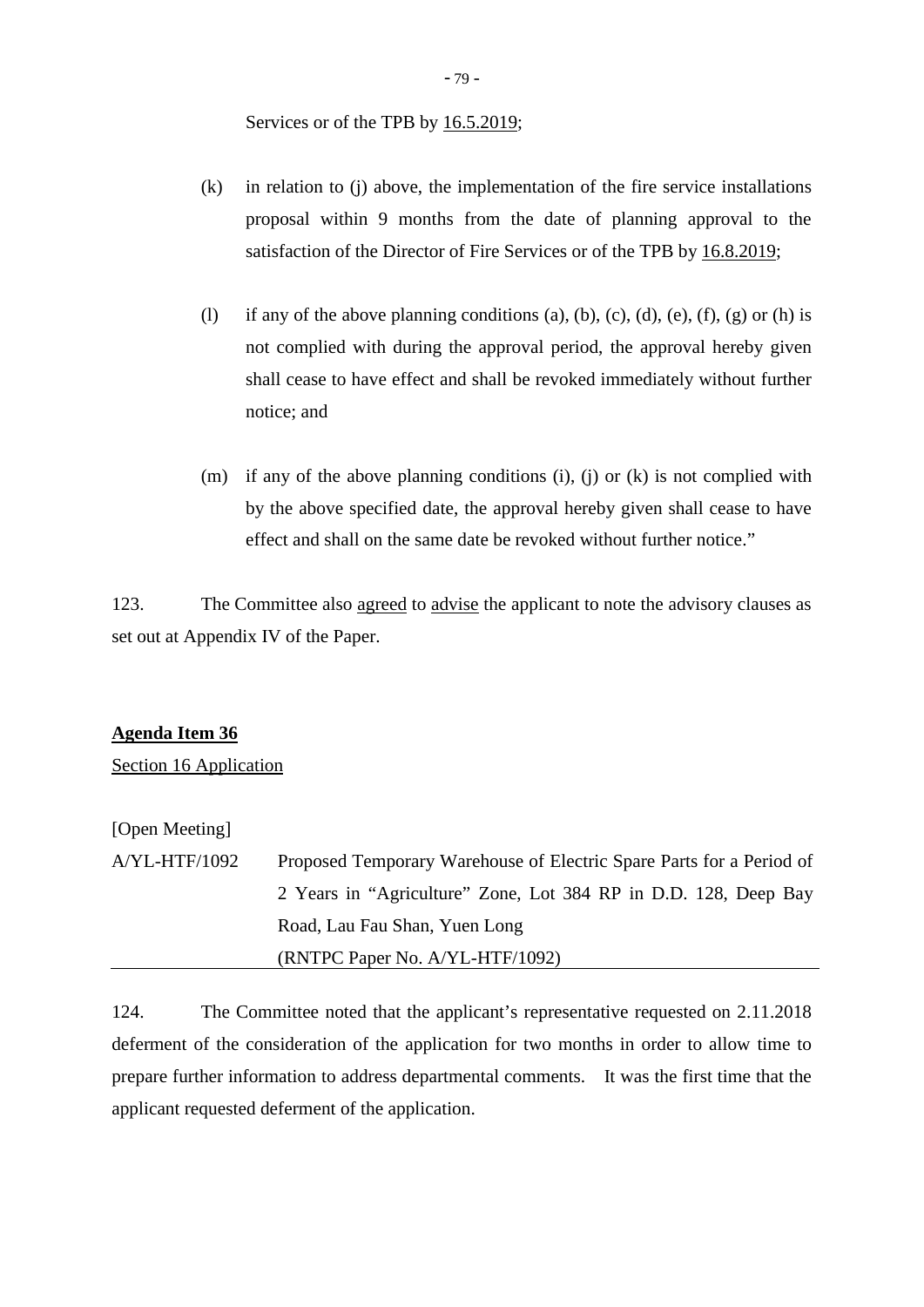125. After deliberation, the Committee decided to defer a decision on the application as requested by the applicant pending the submission of further information from the applicant. The Committee agreed that the application should be submitted for its consideration within two months from the date of receipt of further information from the applicant. If the further information submitted by the applicant was not substantial and could be processed within a shorter time, the application could be submitted to an earlier meeting for the Committee's consideration. The Committee also agreed to advise the applicant that two months were allowed for preparation of the submission of further information and no further deferment would be granted unless under very special circumstances.

### **Agenda Item 37**

Section 16 Application

[Open Meeting (Presentation and Question Sessions Only)]

| A/YL/250 | Proposed Temporary Shop and Services (Beauty Parlour with Ancillary |
|----------|---------------------------------------------------------------------|
|          | Office) for a Period of 6 Years in "Village Type Development" Zone, |
|          | Lot 2078 RP (Part) in D.D. 116 and Adjoining Government Land, Ha    |
|          | Yau Tin Tsuen, Yuen Long                                            |
|          | (RNTPC Paper No. A/YL/250)                                          |

### Presentation and Question Sessions

126. Mr Alan Y.L. Au, STP/TMYLW, presented the application and covered the following aspects as detailed in the Paper:

- (a) background to the application;
- (b) the proposed temporary shop and services (beauty parlour with ancillary office) for a period of six years;
- (c) departmental comments departmental comments were set out in paragraph 8 of the Paper. Concerned government departments had no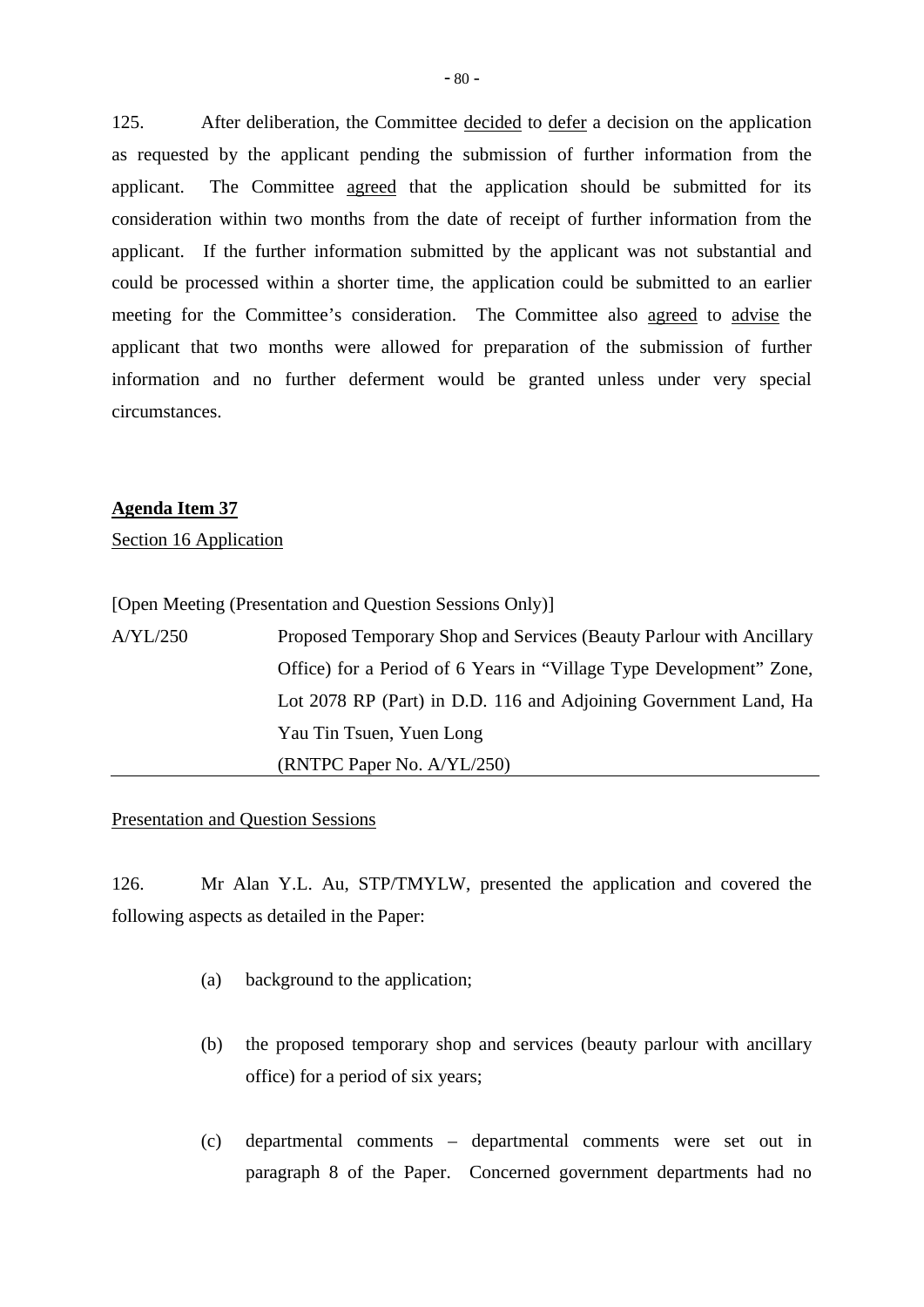objection to or no adverse comment on the application;

- (d) during the first three weeks of the statutory publication period, eight public comments objecting to the application were received from a Yuen Long District Council member, the village representatives of Ha Yau Tin Tsuen and individuals. Major objection grounds were set out in paragraph 9 of the Paper; and
- (e) the Planning Department (PlanD)'s views PlanD had no objection to the application on a temporary basis for a period of six years based on the assessments set out in paragraph 10 of the Paper. Though the applied use was not entirely in line with the plannng intention of the "Village Type Development" ("V") zone, it could provide shop and services to serve any such demand in the area. There was no Small House application under processing at the application site (the site) and approval of the application on a temporary basis would not frustrate the long-term planning intention of the "V" zone. The applied use was not incompatible with the surrounding uses. Adverse environmental, traffic, drainage, fire safety and landscape impacts were not anticipated. Relevant approval conditions had been recommended to minimise any potential adverse impact and nuisance or to address the technical requirements of concerned government departments. Regarding the adverse public comments, the comments of government departments and planning assessments above were relevant.
- 127. Some Members raised the following questions:
	- (a) the reason(s) for recommending approval on a temporary basis for a period of six years, instead of three years normally for planning applications for temporary uses;
	- (b) whether approval of the application would have any implication on future Small House development at the site though no Small House application was under processing by the Lands Department at the site at the moment; and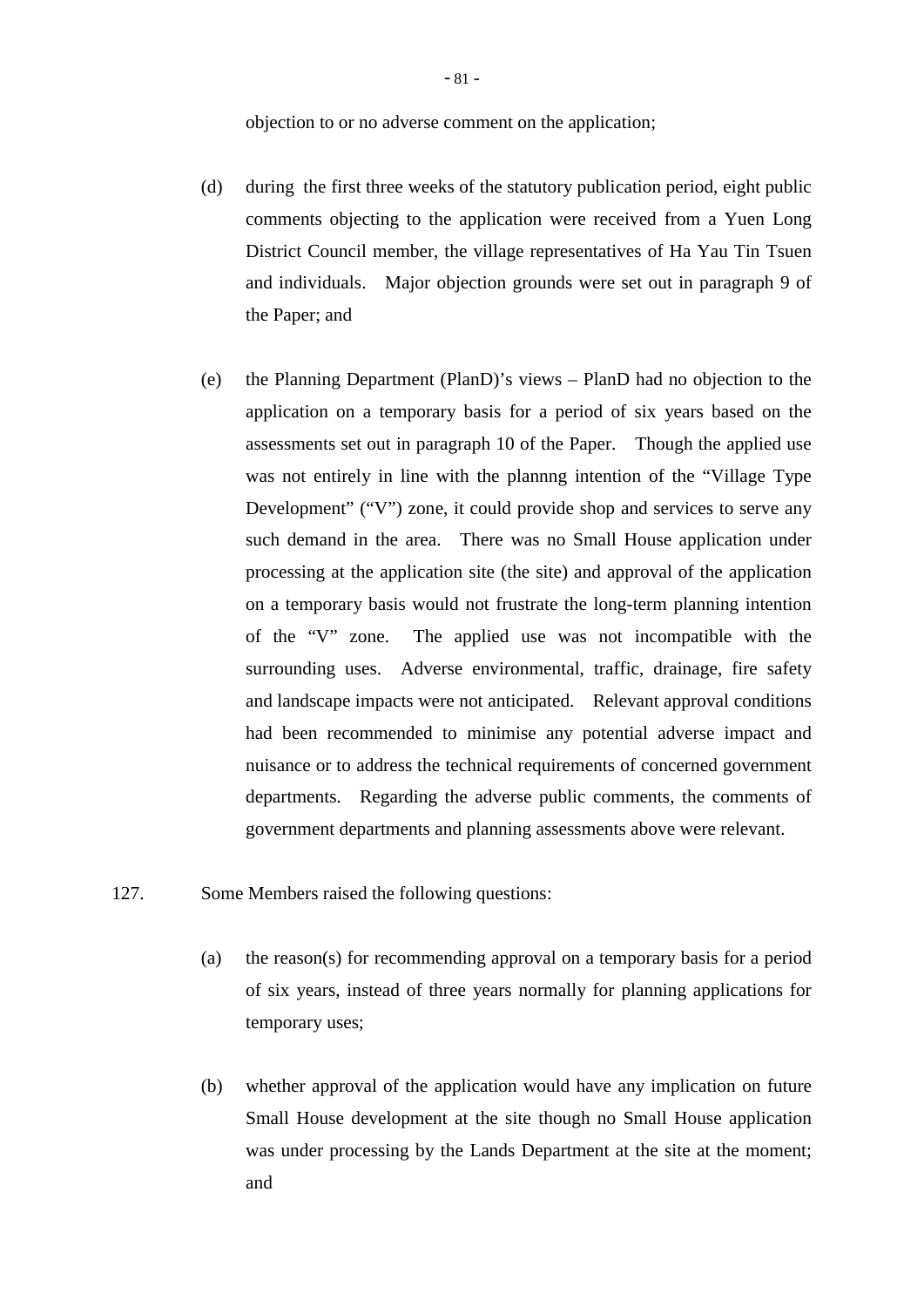(c) whether the applied use would all be under the same roof.

128. The Chairman and Mr Alan Y.L. Au, STP/TMYLW, made the following responses:

- (a) according to the covering Notes of the Yuen Long Outline Zoning Plan (OZP), which was a new town OZP, temporary uses (expected to be five years or less) of any land or building were always permitted as long as they complied with other relevant legislation, the conditions of the lease and any other government requirements. For temporary uses expected to be over five years, the uses must conform to the zoned use or the Notes. As 'shop and services' use was a Column 2 use within "V" zone of the Yuen Long OZP, planning application for the applied use for a period of six years was thus required. That was different from rural OZPs in that for uses that were not provided for in terms of the OZP, planning permission could only be granted for temporary uses not exceeding a period of three years;
- (b) noting that the site fell within the "V" zone and the subject planning application was submitted by the lot owner of the site, Small House grant application could be submitted to the Lands Department without the need for obtaining planning permission; and
- (c) the site was occupied by a vacant two-storey structure. According to the applicant, a corrugated metal roof would be built to cover the entire site including the existing structure subsequent to obtaining planning permission and the applied use (i.e. beauty parlour with ancillary office) would be accommodated under the same roof.

### Deliberation Session

129. Members noted that with reference to the covering Notes of the OZPs in the urban and new town areas, temporary uses (expected to be five years or less) of any land or building were always permitted as long as they complied with other relevant legislation, the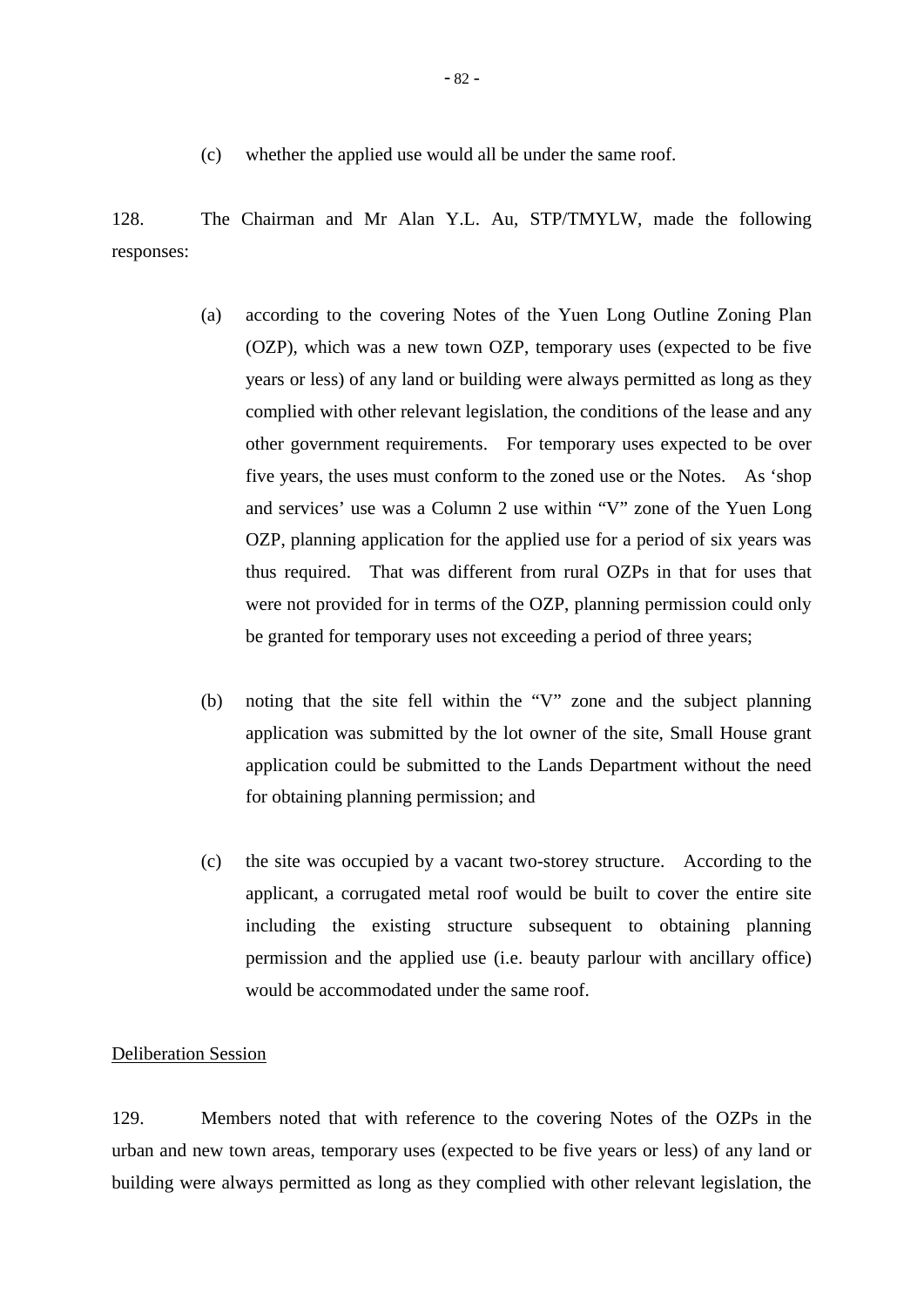conditions of the lease and any other government requirements, and for temporary uses expected to be over five years, the uses had to conform to the zoned use or the Notes. If the applied uses were located within temporary buildings/structures for a temporary period more than five years, planning permission would be required.

130. After deliberation, the Committee decided to approve the application on a temporary basis for a period of 6 years until 16.11.2024, on the terms of the application as submitted to the Town Planning Board (TPB) and subject to the following conditions:

- "(a) no operation between 7:00 p.m. and 9:00 a.m., as proposed by the applicant, is allowed on the site during the planning approval period;
	- (b) the submission of a drainage proposal within 6 months from the date of planning approval to the satisfaction of the Director of Drainage Services or of the TPB by 16.5.2019;
	- (c) in relation to (b) above, the implementation of the drainage proposal within 9 months from the date of planning approval to the satisfaction of the Director of Drainage Services or of the TPB by 16.8.2019;
	- (d) in relation to (c) above, the implemented drainage facilities on the site shall be maintained at all times during the planning approval period;
	- (e) the submission of a fire service installations proposal within 6 months from the date of the planning approval to the satisfaction of the Director of Fire Services or of the TPB by  $16.5.2019$ ;
- (f) in relation to (e) above, the implementation of the fire service installations proposal within 9 months from the date of the planning approval to the satisfaction of the Director of Fire Services or of the TPB by 16.8.2019;
- (g) if any of the above planning conditions (a) or (d) is not complied with during the planning approval period, the approval hereby given shall cease to have effect and shall be revoked immediately without further notice; and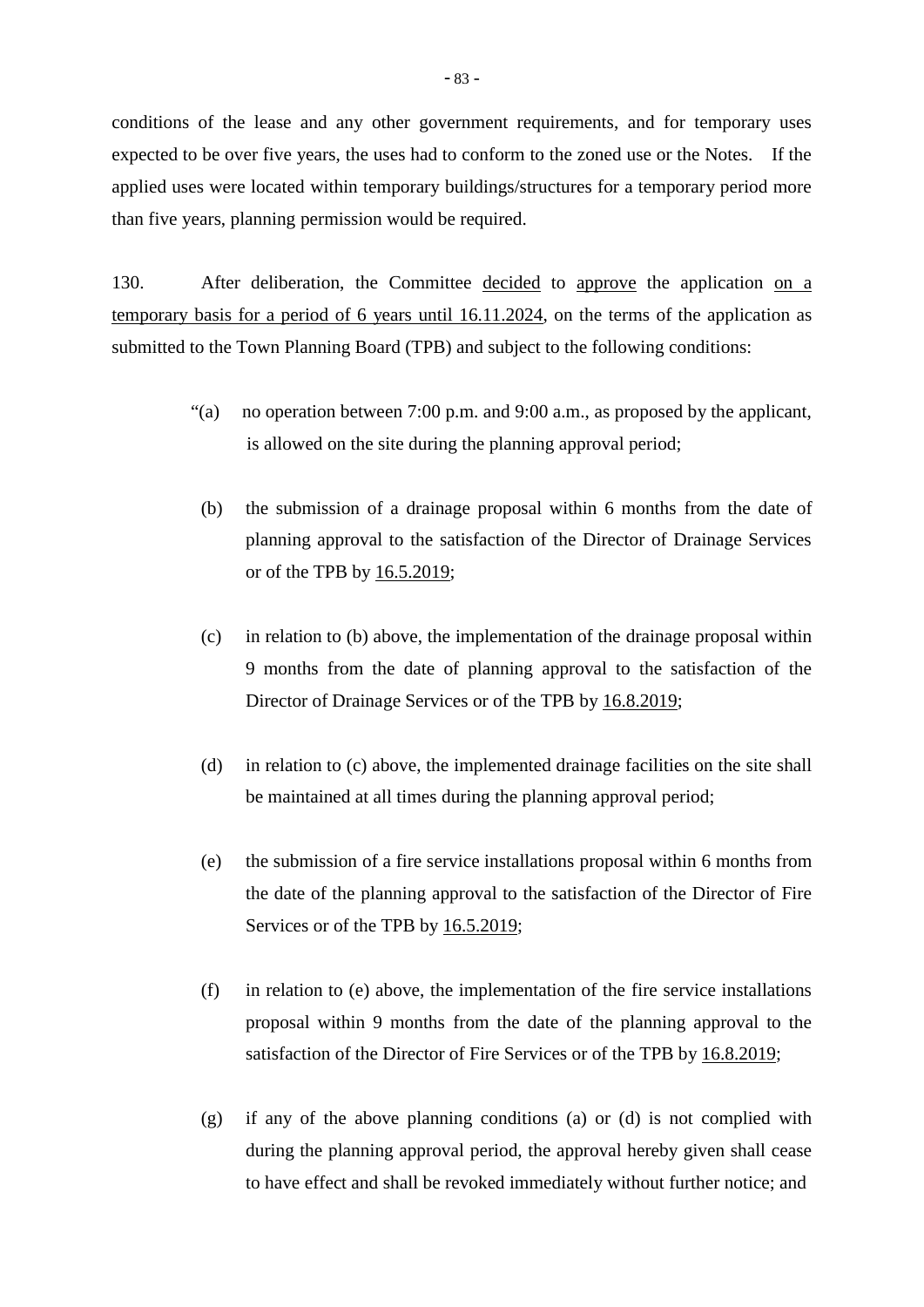(h) if any of the above planning conditions (b), (c), (e) or (f) is not complied with by the specified date, the approval hereby given shall cease to have effect and shall on the same date be revoked without further notice."

131. The Committee also agreed to advise the applicant to note the advisory clauses as set out at Appendix III of the Paper.

## **Agenda Item 38**

Section 16 Application

[Open Meeting (Presentation and Question Sessions Only)] A/HSK/104 Temporary Warehouse for Storage of Vehicle Parts for a Period of 3 Years in "Government, Institution or Community" Zone, Lots 2949 (Part), 2950 RP (Part) and 2956 (Part) in D.D. 129, Ha Tsuen, Yuen Long (RNTPC Paper No. A/HSK/104)

### Presentation and Question Sessions

132. Mr Simon P.H. Chan, STP/TMYLW, presented the application and covered the following aspects as detailed in the Paper:

- (a) background to the application;
- (b) the temporary warehouse use for storage of vehicle parts for a period of three years;
- (c) departmental comments departmental comments were set out in paragraph 9 of the Paper. The Director of Environmental Protection (DEP) did not support the application as there were sensitive uses in the vicinity of the application site (the site) and along the access road (Lau Fau Shan) and environmental nuisance was expected. Other concerned government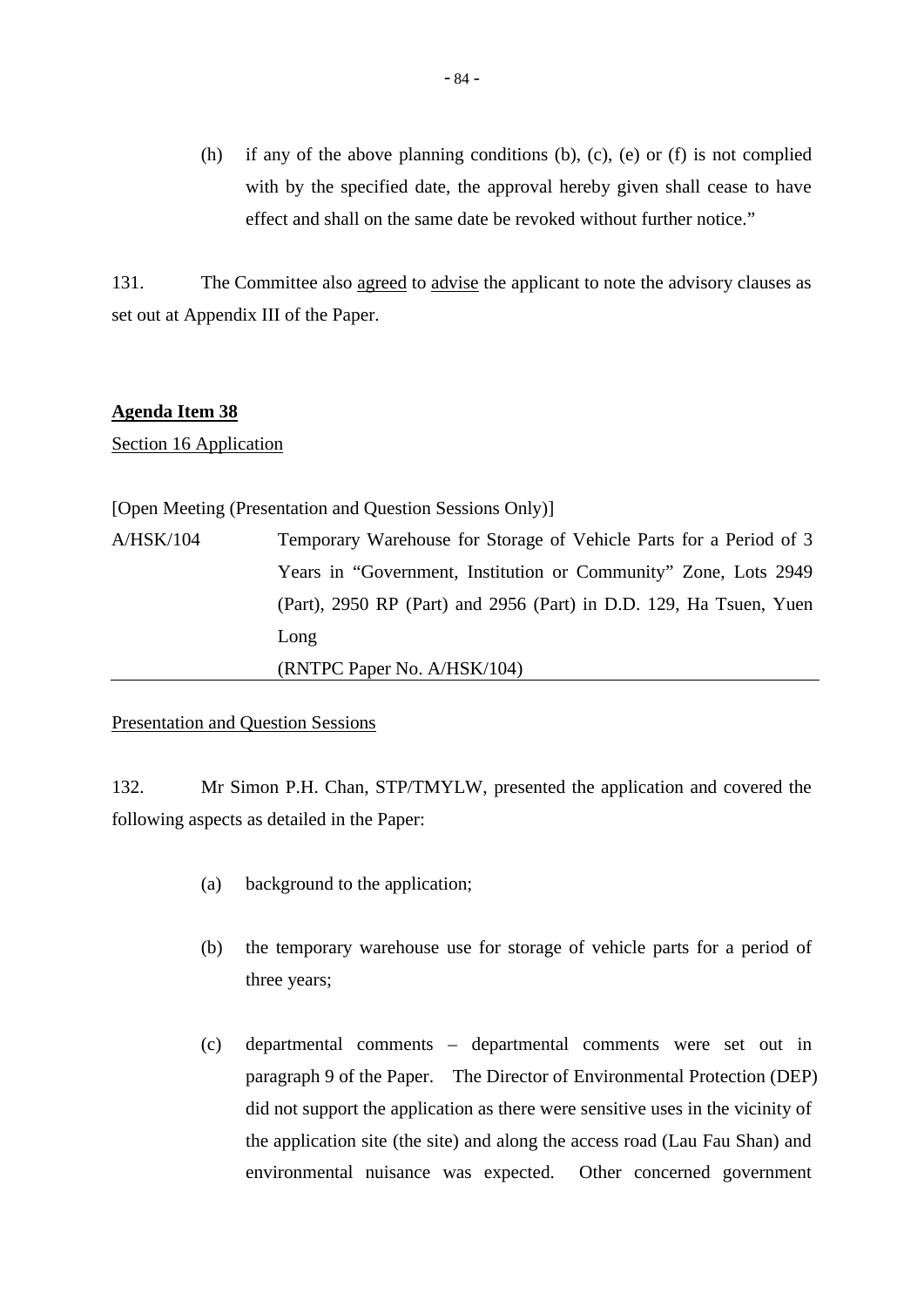- (d) no public comment was received during the first three weeks of the statutory publication period; and
- (e) the Planning Department (PlanD)'s views PlanD considered that the temporary use could be tolerated for a period of three years based on the assessments set out in paragraph 11 of the Paper. Whilst the applied use was not in line with the plannng intention of the "Government, Institution or Community" zone, the implementation programme for this part of the Hung Shui Kiu New Development Area was still being formulated and the Project Manager (New Territories West), Civil Engineering and Development Department had no objection to the temporary use of the site for three years. Approval of the application on a temporary basis would not jeopardize the long-term development of the site. The applied use was not incompatible with the surrounding uses. Though DEP did not support the application, there was no environmental complaint pertaining to the site in the past three years and relevant approval conditions had been recommended to address the concerns on the possible environmental nuisance or the technical requirements of concerned government departments. Previous applications for various open storage uses at the site had been approved by the Committee and approval of the application was in line with the Committee's previous decisions.

133. Members had no question on the application.

### Deliberation Session

134. After deliberation, the Committee decided to approve the application on a temporary basis for a period of 3 years until 16.11.2021, on the terms of the application as submitted to the Town Planning Board (TPB) and subject to the following conditions:

> "(a) no operation between 7:00 p.m. and 8:00 a.m., as proposed by the applicant, is allowed on the site during the planning approval period;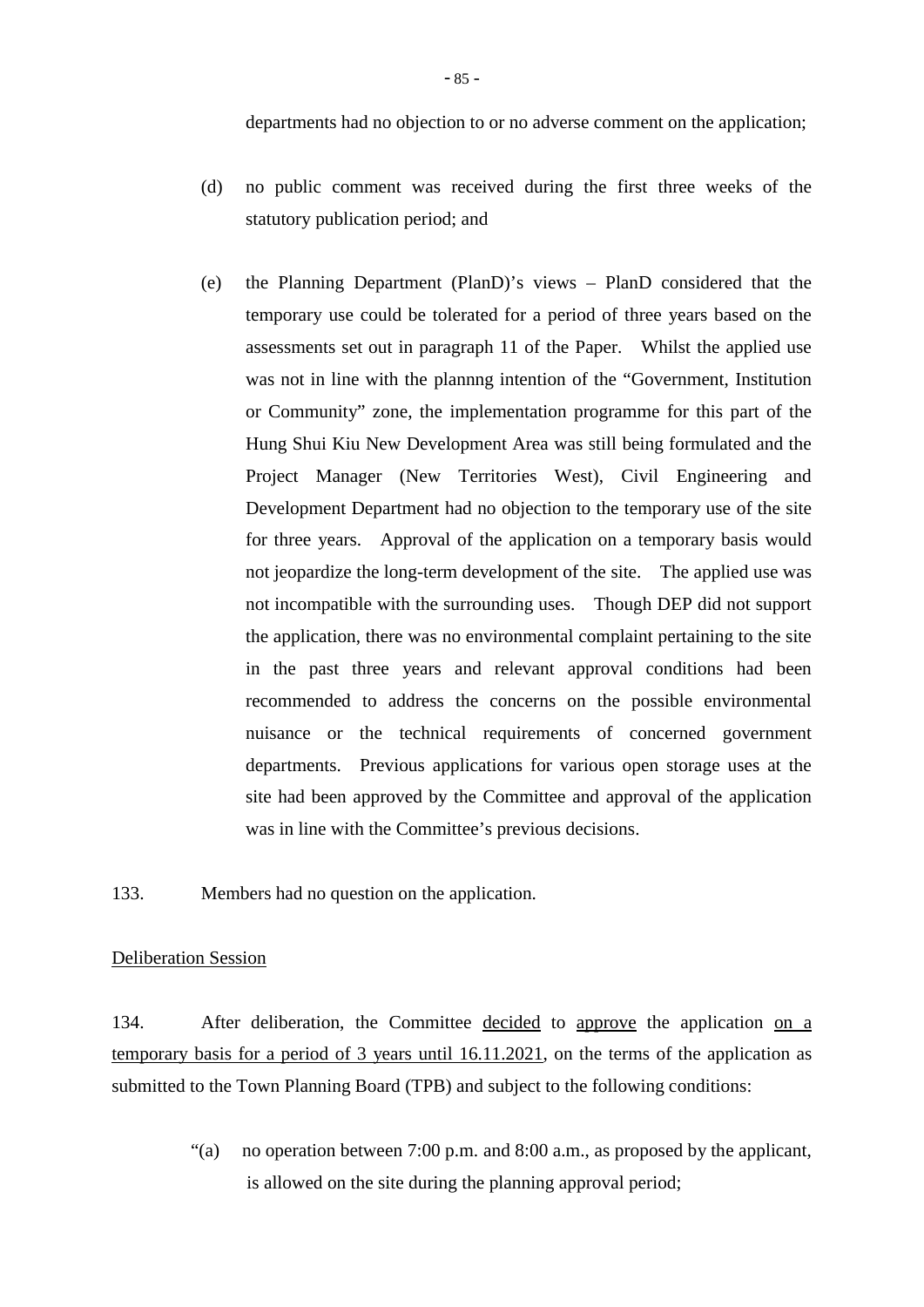- (b) no operation on Sundays and public holidays, as proposed by the applicant, is allowed on the site during the planning approval period;
- (c) no vehicle queuing back to public road and reverse onto/from the public road is allowed at any time during the planning approval period;
- (d) no cleaning, repairing and dismantling, as proposed by the applicant, is allowed on the site at any time during the planning approval period;
- (e) the existing trees and landscape planting on the site shall be maintained at all time during the planning approval period;
- (f) the existing fencing on the site shall be maintained at all times during the planning approval period;
- (g) the existing drainage facilities shall be maintained at all times during the planning approval period;
- (h) the submission of a condition record of the existing drainage facilities on site within 3 months from the date of the planning approval to the satisfaction of the Director of Drainage Services or of the TPB by 16.2.2019;
- (i) the submission of a fire service installations proposal within 6 months from the date of planning approval to the satisfaction of the Director of Fire Services or of the TPB by  $16.5.2019$ ;
- (j) in relation to (i) above, the implementation of the fire service installations proposal within 9 months from the date of planning approval to the satisfaction of the Director of Fire Services or of the TPB by 16.8.2019;
- (k) if any of the above planning conditions (a), (b), (c), (d), (e), (f) or (g) is not complied with during the approval period, the approval hereby given shall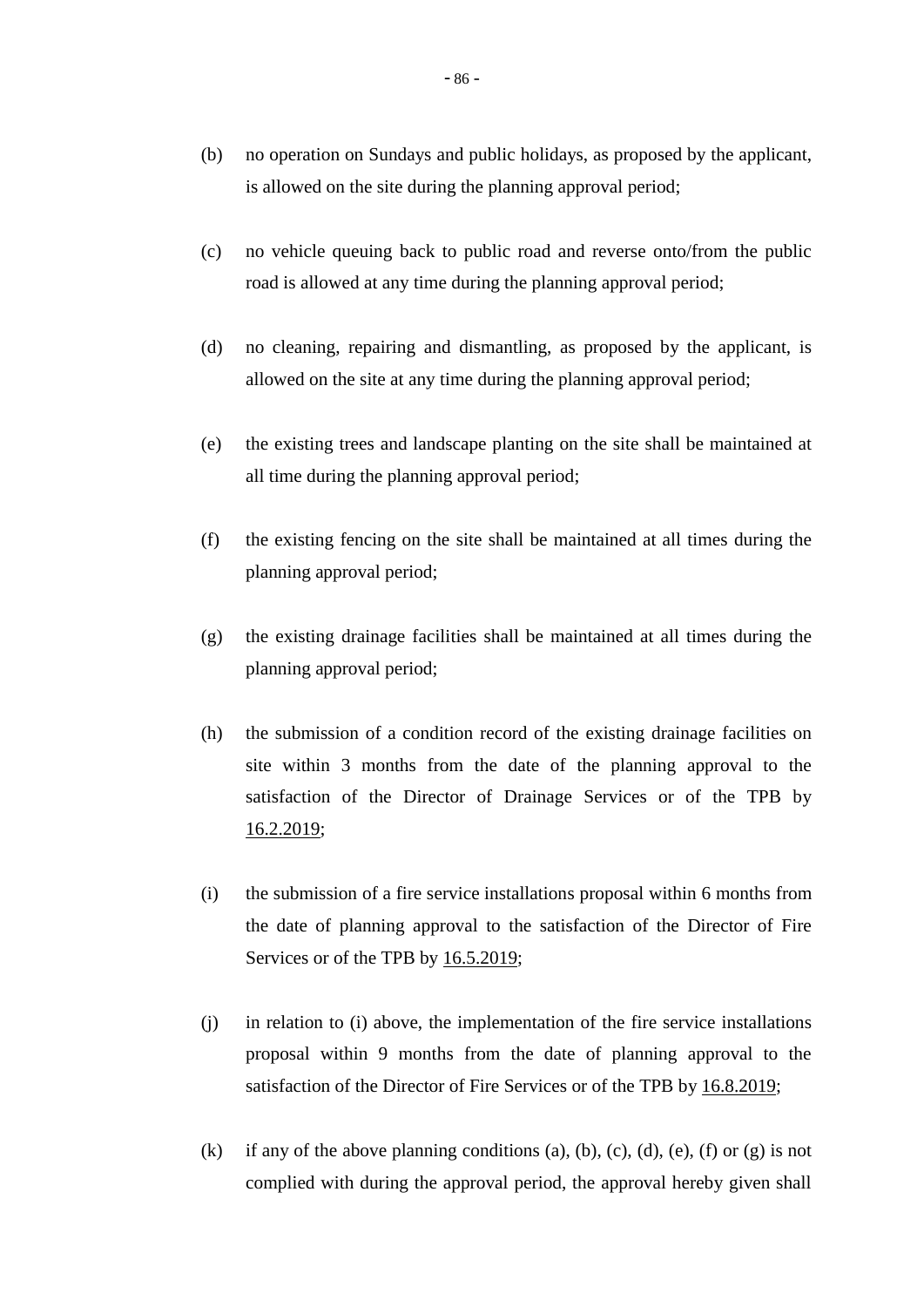cease to have effect and shall be revoked immediately without further notice; and

(l) if any of the above planning conditions (h), (i) or (j) is not complied with by the specified date, the approval hereby given shall cease to have effect and shall on the same date be revoked without further notice."

135. The Committee also agreed to advise the applicant to note the advisory clauses as set out at Appendix III of the Paper.

## **Agenda Item 39**

Section 16 Application

[Open Meeting (Presentation and Question Sessions Only)]

A/HSK/105 Temporary Storage of Construction Materials and Containers, Logistics Centre and Ancillary Workshop for a Period of 3 Years in "Government, Institution or Community", "Open Space", "Residential (Group A) 4" and "Residential (Group A) 3" Zones and an area shown as 'Road', Lots 1802 S.B RP (Part), 1807 (Part), 1808 RP (Part), 1819 (Part), 1825 (Part), 1826, 1827 S.A, 1827 S.B (Part), 1828 (Part), 1829 (Part), 1830 (Part), 1831 (Part), 1835 (Part), 1836 (Part), 1837, 1838, 1839 (Part), 1843 (Part) and 1844 (Part) in D.D. 125, Ha Tsuen, Yuen Long (RNTPC Paper No. A/HSK/105)

Presentation and Question Sessions

136. Mr Simon P.H. Chan, STP/TMYLW, presented the application and covered the following aspects as detailed in the Paper:

(a) background to the application;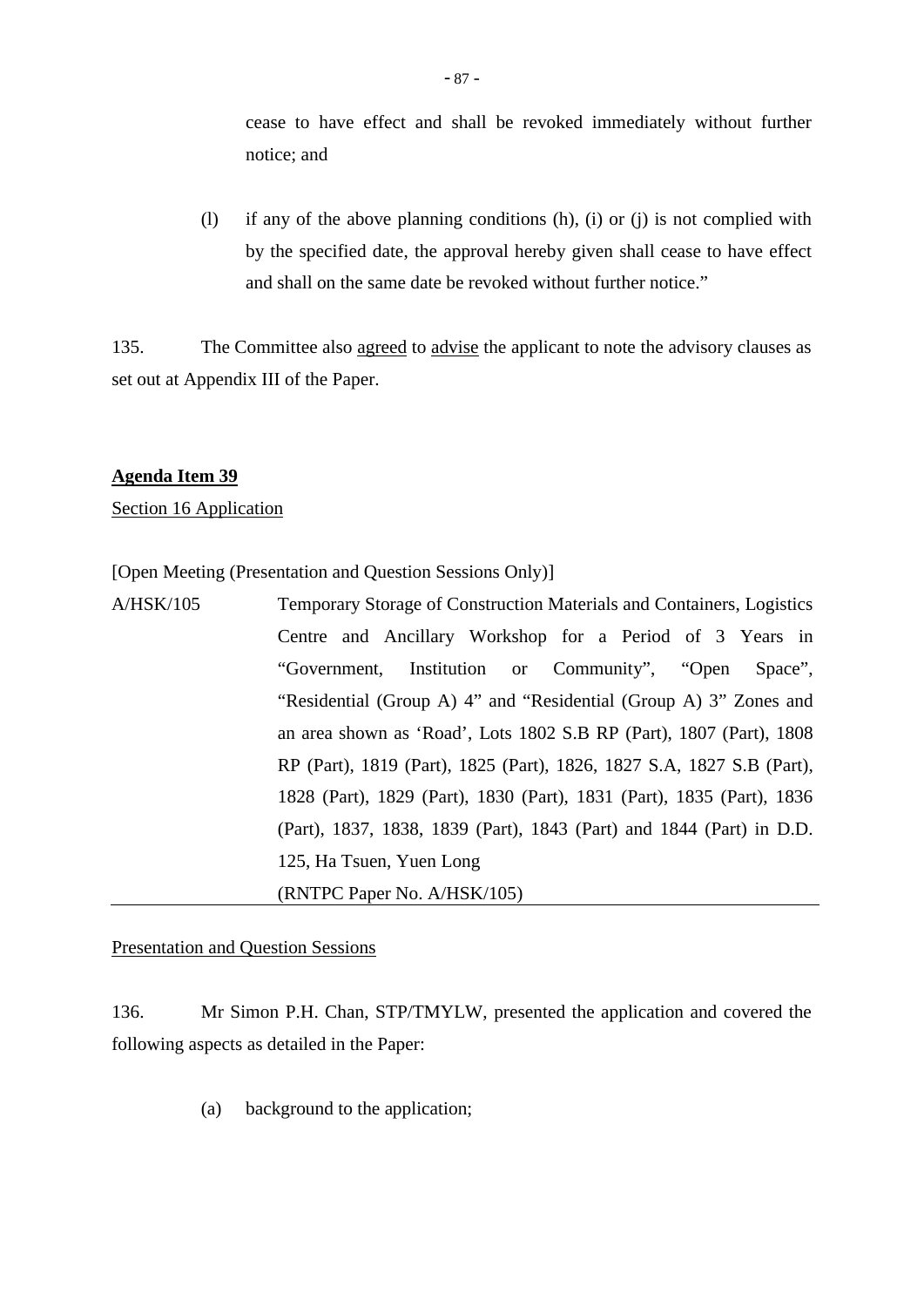- (b) the temporary storage of construction materials and containers, logistics centre and ancillary workshop for a period of three years;
- (c) departmental comments departmental comments were set out in paragraph 10 of the Paper. Concerned government departments had no objection to or no adverse comment on the application;
- (d) no public comment was received during the first three weeks of the statutory publication period; and
- (e) the Planning Department (PlanD)'s views PlanD considered that the temporary use could be tolerated for a period of three years based on the assessments set out in paragraph 12 of the Paper. Whilst the applied use was not in line with the plannng intentions of the "Government, Institution or Community" ("G/IC"), "Open Space" ("O"), "Residential (Group A)3"  $("R(A)3")$  and "Residential (Group A)4"  $("R(A)4")$  zones, the implementation programme for this part of the Hung Shui Kiu New Development Area (HSK NDA) was still being formulated, and the Director of Leisure and Cultural Services and the Project Manager (New Territories West), Civil Engineering and Development Department had no objection to the temporary use of the application site (the site) for three years. Approval of the application on a temporary basis would not jeopardize the long-term development of the site. The applied use was not incompatible with the surrounding uses. The applied use was generally in line with the Town Planning Board Guidelines No. 13E in that the site fell within Category 1 areas. Relevant approval conditions had been recommended to minimize any possible environmental impact and nuisance and to address the technical requirements of concerned government departments. A previous application for the same use at the site and similar applications within the same "G/IC", "O", "R(A)3" and "R(A)4" zones had been approved by the Committee and approval of the application was in line with the Committee's previous decisions.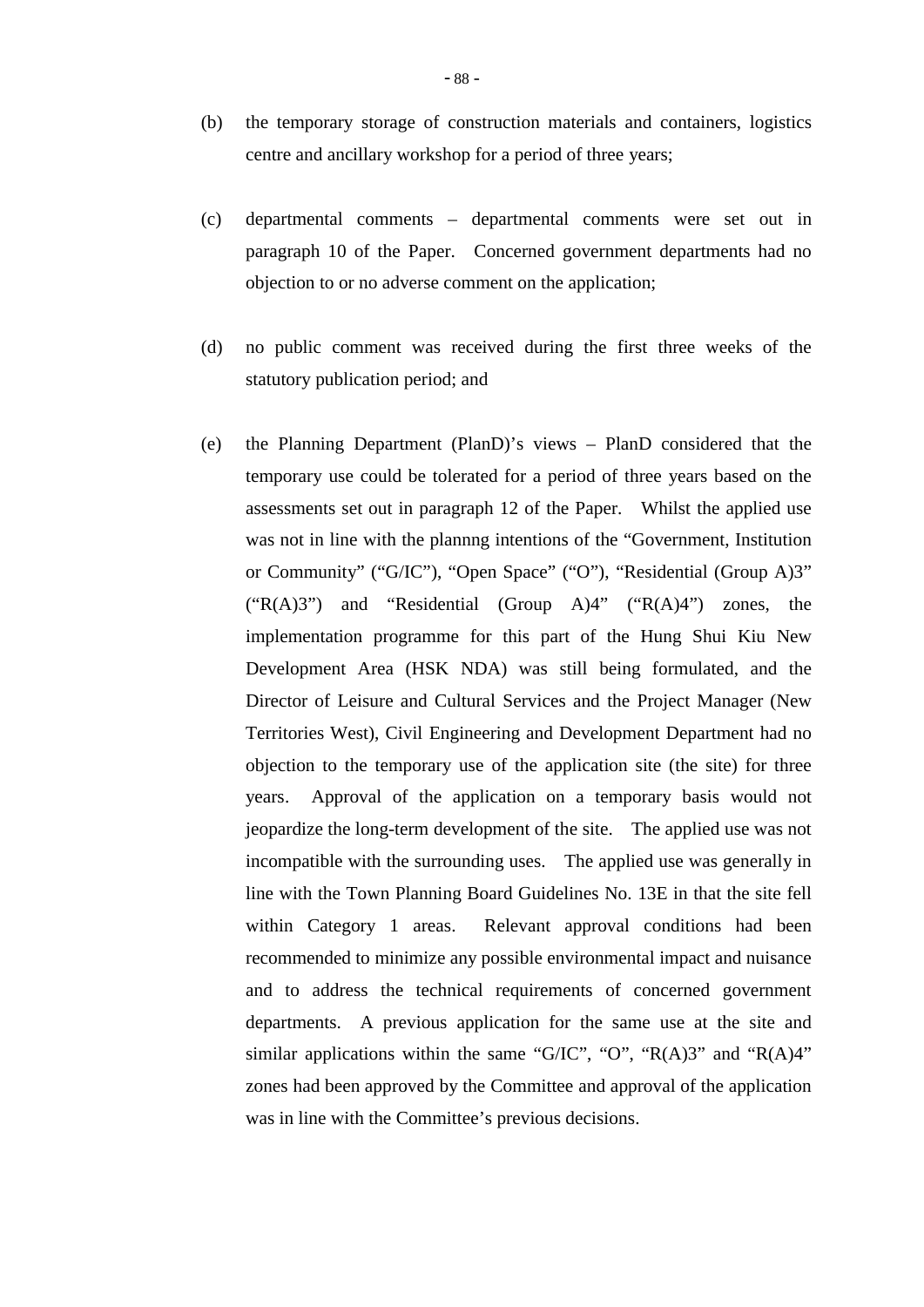137. In response to a Member's enquiry, Mr Simon P.H. Chan, STP/TMYLW, said that the application site of application No. A/HSK/104 was located near Lau Fau Shan Road, whereas the site under the subject application was accessible from Ping Ha Road.

#### Deliberation Session

138. While a Member had no comment on the application, the Member raised concerns on whether the current brownfield operations would be relocated from the HSK NDA and whether there was land within the HSK NDA reserved for such operations.

139. In response, the Chairman said that with a view to tackling the issue of brownfield operations in the New Territories, feasibility studies were being carried out to examine the options of accommodating brownfield operations within multi-storey buildings. With reference to the Hung Shui Kiu and Ha Tsuen Outline Zoning Plan, land had been reserved for brownfield operations, e.g. areas zoned "Other Specified Uses" ("OU") annotated "Enterprise and Technology Park", "OU" annotated "Logistics Facility" and "OU" annotated "Port Back-up, Storage and Workshop Uses". These zones within the HSK NDA would not be able to accommodate all brownfield operations, other measures would need to be examined.

140. After deliberation, the Committee decided to approve the application on a temporary basis for a period of 3 years until 16.11.2021, on the terms of the application as submitted to the Town Planning Board (TPB) and subject to the following conditions:

- "(a) no operation between 8:00 p.m. and 8:00 a.m., as proposed by the applicant, is allowed on the site during the planning approval period;
	- (b) no operation on Sundays or public holidays, as proposed by the applicant, is allowed on the site during the planning approval period;
	- (c) no vehicle is allowed to queue back to or reverse onto/from the public road at any time during the planning approval period;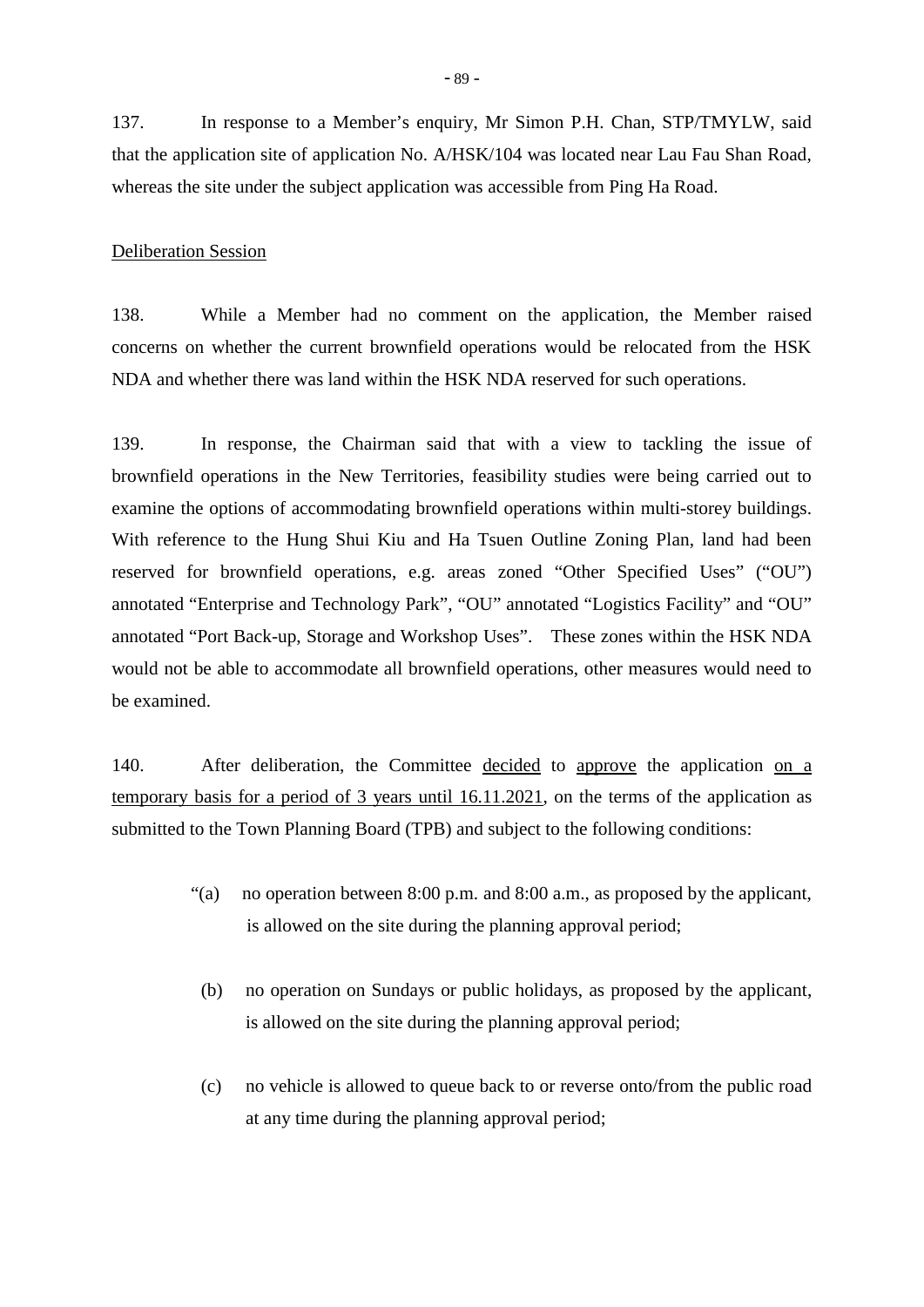- (d) the existing trees and landscape planting on the site shall be maintained at all time during the planning approval period;
- (e) the existing fencing on the site shall be maintained at all times during the planning approval period;
- (f) the existing drainage facilities on the site shall be maintained at all times during the planning approval period;
- (g) the submission of a condition record of existing drainage facilities within 3 months from the date of planning approval to the satisfaction of the Director of Drainage Services or of the TPB by 16.2.2019;
- (h) the submission of a fire service installations proposal within 6 months from the date of planning approval to the satisfaction of the Director of Fire Services or of the TPB by 16.5.2019;
- (i) in relation to (h) above, the implementation of the fire service installations proposal within 9 months from the date of planning approval to the satisfaction of the Director of Fire Services or of the TPB by 16.8.2019;
- (i) if any of the above planning conditions (a), (b), (c), (d), (e) or (f) is not complied with during the planning approval period, the approval hereby given shall cease to have effect and shall be revoked immediately without further notice; and
- (k) if any of the above planning conditions (g), (h) or (i) is not complied with by the specified date, the approval hereby given shall cease to have effect and shall on the same date be revoked without further notice."

141. The Committee also agreed to advise the applicant to note the advisory clauses as set out at Appendix V of the Paper.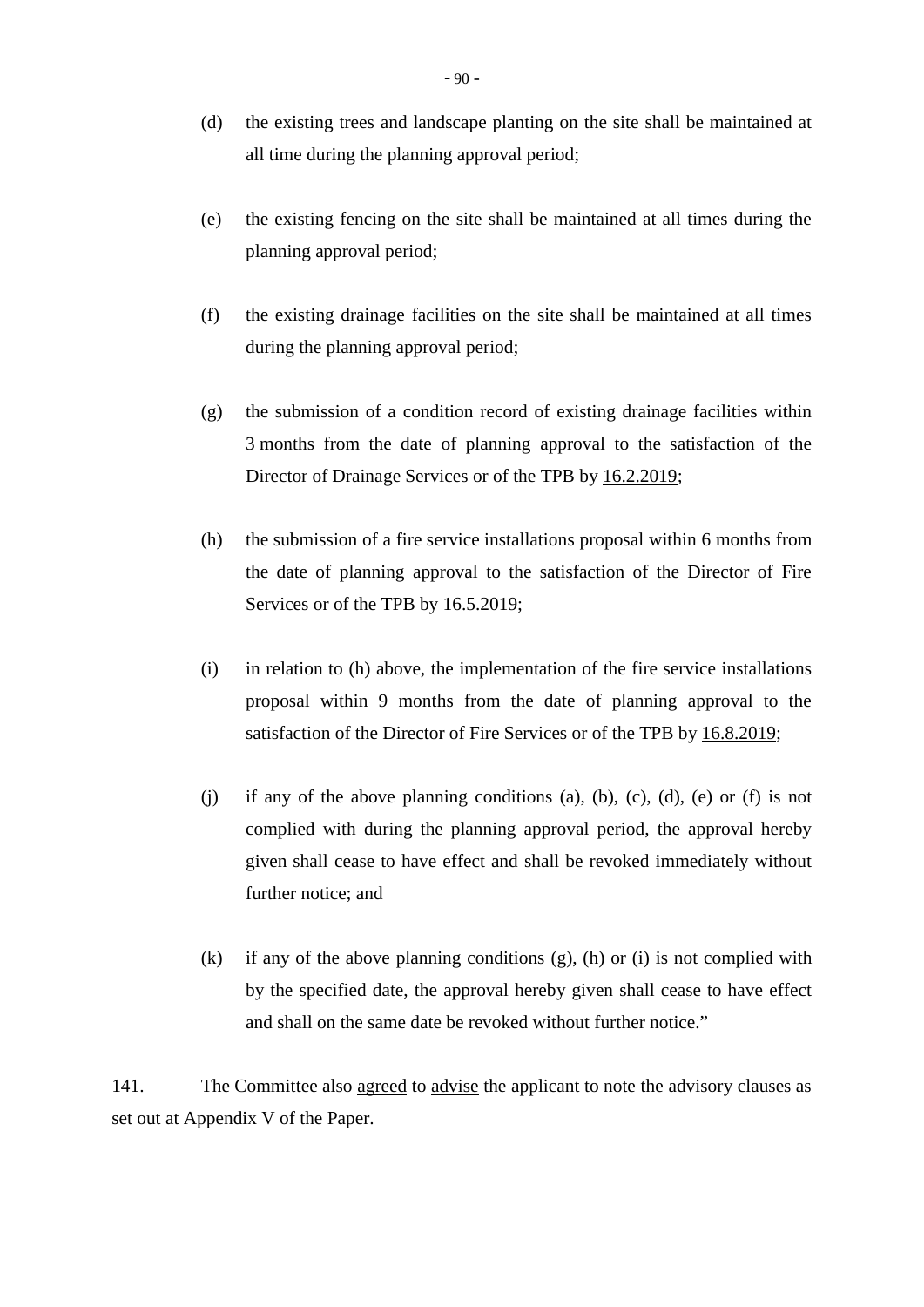Section 16 Application

[Open Meeting]

A/HSK/106 Proposed Temporary Public Vehicle Park (Private Cars and Light Goods Vehicles Not Exceeding 5.5 Tonnes) with Ancillary Shroff for a Period of 3 Years in "Other Specified Uses" annotated "Sewage Pumping Station", "Residential (Group A) 2" and "Open Space" Zones and an area shown as 'Road', Lot 1768 RP in D.D. 130 and Adjoining Government Land, Tsing Yick Road, Yick Yuen Tsuen, Hung Shui Kiu (RNTPC Paper No. A/HSK/106)

142. The Secretary reported that after issuance of the RNTPC paper, the applicant's representative requested on 13.11.2018 deferment of the consideration of the application for two months in order to allow time to prepare further information to address departmental comments. The letter from the applicant's representative was tabled at the meeting for Members' reference. It was the first time that the applicant requested deferment of the application.

143. After deliberation, the Committee decided to defer a decision on the application as requested by the applicant pending the submission of further information from the applicant. The Committee agreed that the application should be submitted for its consideration within two months from the date of receipt of further information from the applicant. If the further information submitted by the applicant was not substantial and could be processed within a shorter time, the application could be submitted to an earlier meeting for the Committee's consideration. The Committee also agreed to advise the applicant that two months were allowed for preparation of the submission of further information and no further deferment would be granted unless under very special circumstances.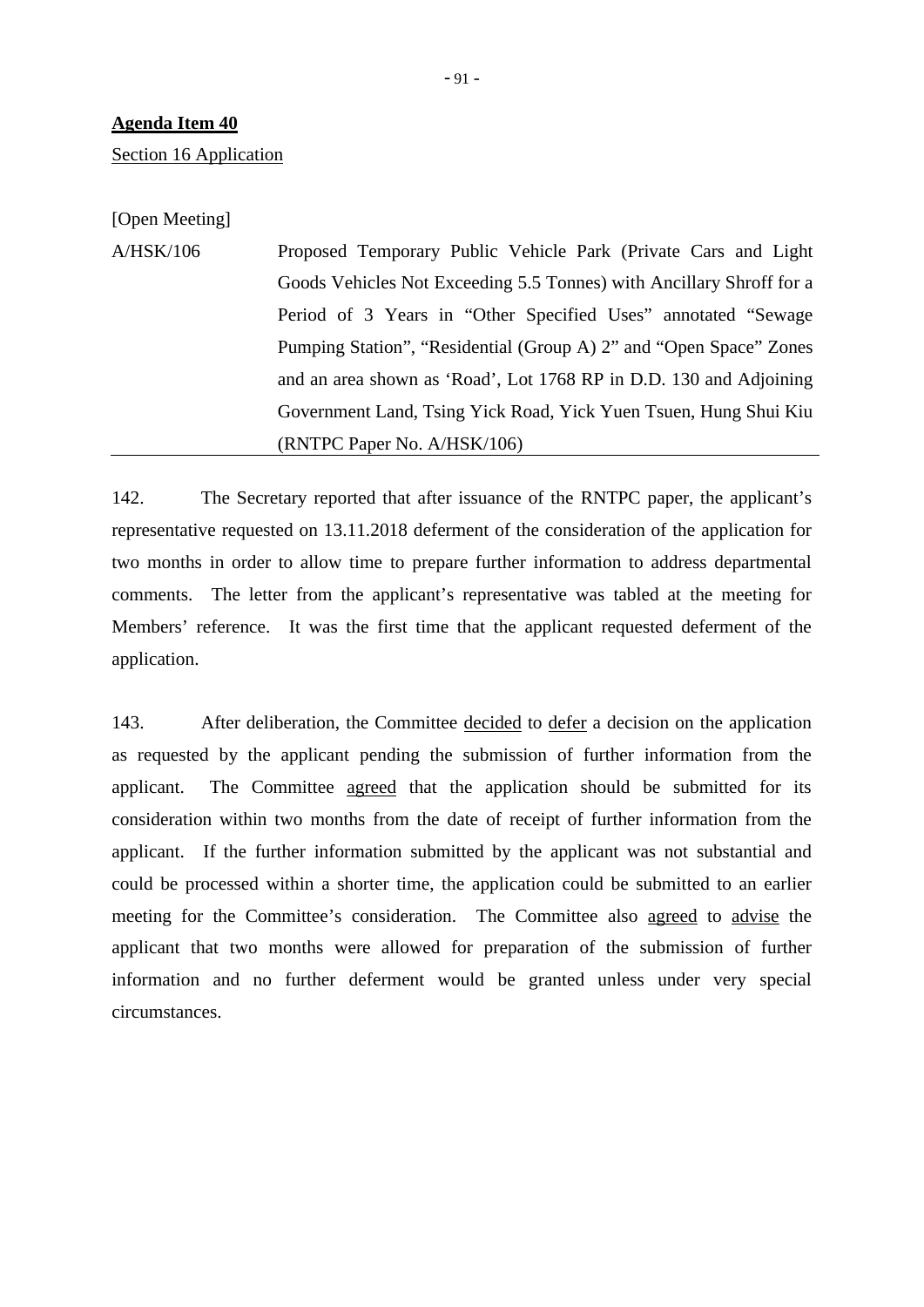Section 16 Application

[Open Meeting]

A/YL-TT/444 Temporary Animal Boarding Establishment and Dog Breeding Centre for a Period of 3 Years in "Agriculture" and "Green Belt" Zones, Lots 1384 (Part), 1385 RP, 1386, 1387 S.A and 1387 S.B in D.D. 117 and Adjoining Government Land, Tai Tong, Yuen Long (RNTPC Paper No. A/YL-TT/444)

144. The Committee noted that the applicant's representative requested on 7.11.2018 deferment of the consideration of the application for two months in order to allow time to prepare further information to address departmental comments. It was the first time that the applicant requested deferment of the application.

145. After deliberation, the Committee decided to defer a decision on the application as requested by the applicant pending the submission of further information from the applicant. The Committee agreed that the application should be submitted for its consideration within two months from the date of receipt of further information from the applicant. If the further information submitted by the applicant was not substantial and could be processed within a shorter time, the application could be submitted to an earlier meeting for the Committee's consideration. The Committee also agreed to advise the applicant that two months were allowed for preparation of the submission of further information and no further deferment would be granted unless under very special circumstances.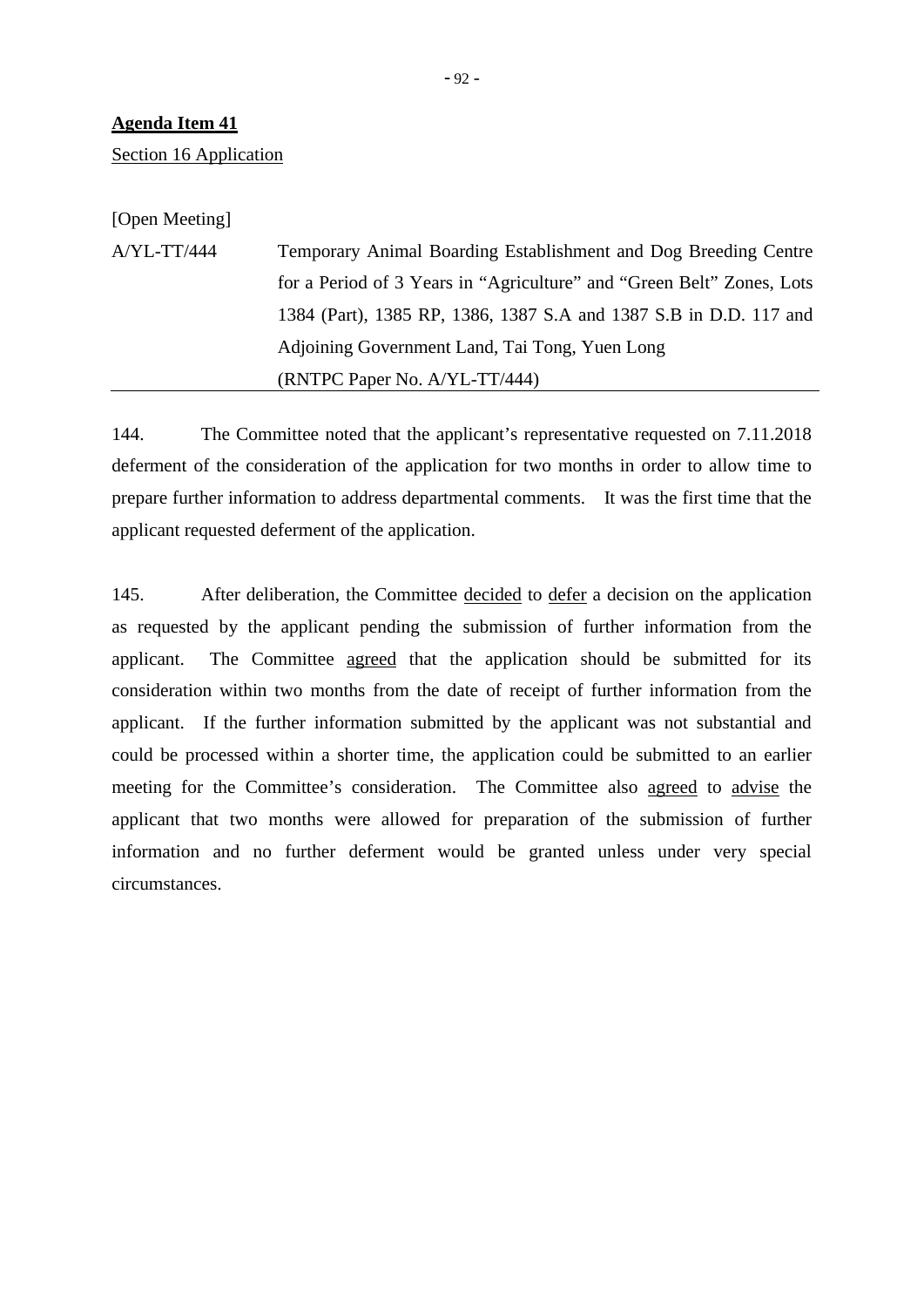Section 16 Application

[Open Meeting]

A/YL-TT/445 Proposed Temporary Shop and Services (Interior Design and Decoration Engineering Company) for a Period of 3 Years in "Village Type Development" Zone, Lots 4891 RP (Part), 4892 RP (Part), 4893 (Part) and 4894 in D.D. 116 and Adjoining Government Land, Tai Tong Road, Yuen Long (RNTPC Paper No. A/YL-TT/445)

146. The Committee noted that the applicant requested on 31.10.2018 deferment of the consideration of the application for two months in order to allow time to prepare further information to address departmental comments. It was the first time that the applicant requested deferment of the application.

147. After deliberation, the Committee decided to defer a decision on the application as requested by the applicant pending the submission of further information from the applicant. The Committee agreed that the application should be submitted for its consideration within two months from the date of receipt of further information from the applicant. If the further information submitted by the applicant was not substantial and could be processed within a shorter time, the application could be submitted to an earlier meeting for the Committee's consideration. The Committee also agreed to advise the applicant that two months were allowed for preparation of the submission of further information and no further deferment would be granted unless under very special circumstances.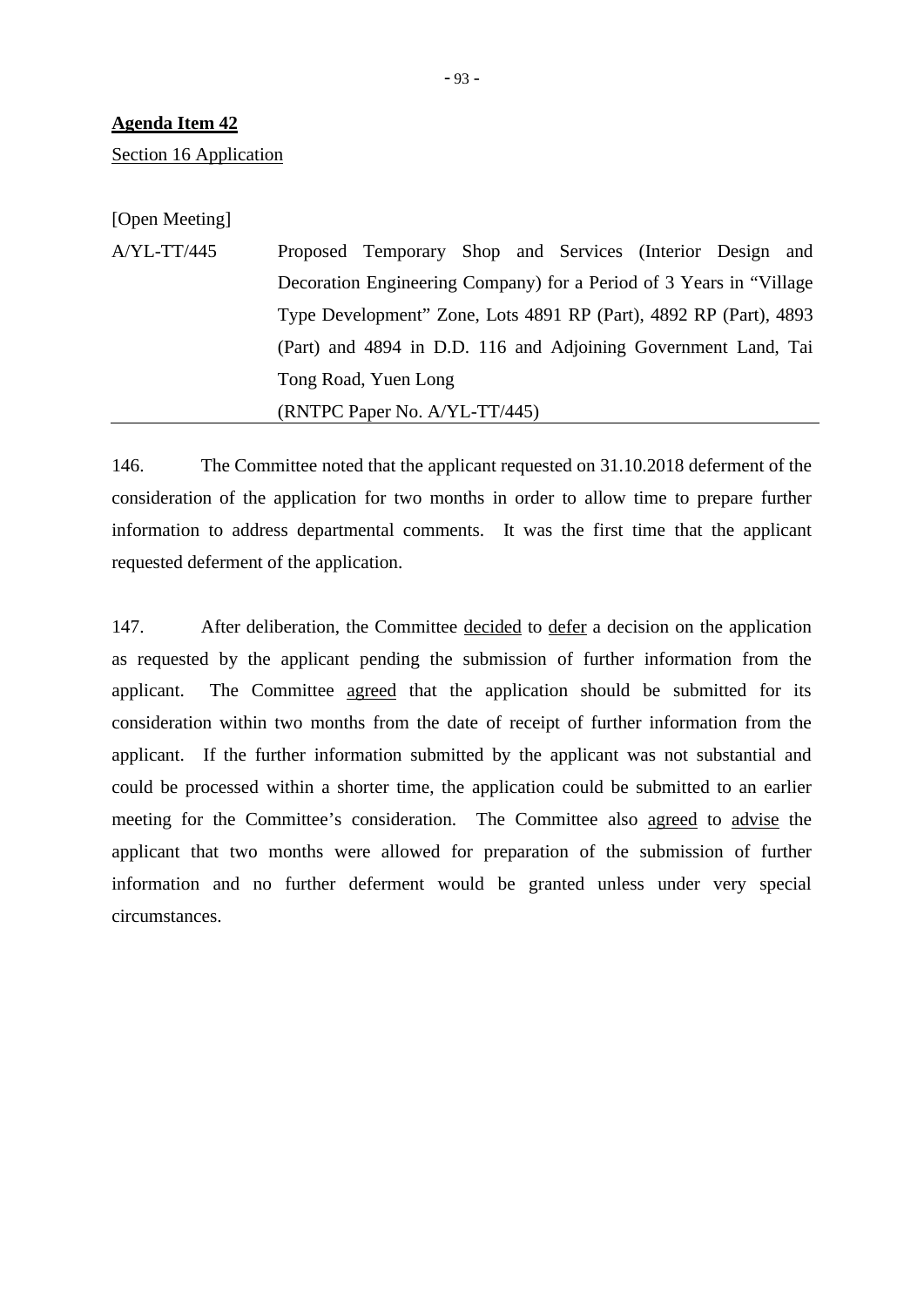Section 16 Application

[Open Meeting (Presentation and Question Sessions Only)]

A/YL-TT/446 Proposed Temporary Eating Place (Outside Seating Accommodation of a Restaurant) for a Period of 3 Years in "Village Type Development" Zone, Lots 3564 S.A RP (Part) and 3564 S.A ss.5 RP (Part) in D.D. 116, Tong Tau Po Tsuen, Yuen Long (RNTPC Paper No. A/YL-TT/446)

### Presentation and Question Sessions

148. Ms Bonnie K.C. Lee, STP/TMYLW, presented the application and covered the following aspects as detailed in the Paper:

- (a) background to the application;
- (b) the proposed temporary eating place (outside seating accommodation (OSA) of a restaurant) for a period of three years;
- (c) departmental comments departmental comments were set out in paragraph 10 of the Paper. Concerned government departments had no objection to or no adverse comment on the application;
- (d) during the first three weeks of the statutory publication period, two public comments were received with one from a District Council member indicating no comment the application and one from an individual raising concerns on the application. Major concerns were set out in paragraph 11 of the Paper; and
- (e) the Planning Department (PlanD)'s views PlanD had no objection to the application on a temporary basis for a period of three years based on the assessments set out in paragraph 12 of the Paper. The proposed OSA was the extension of a proposed restaurant at the ground floor of an existing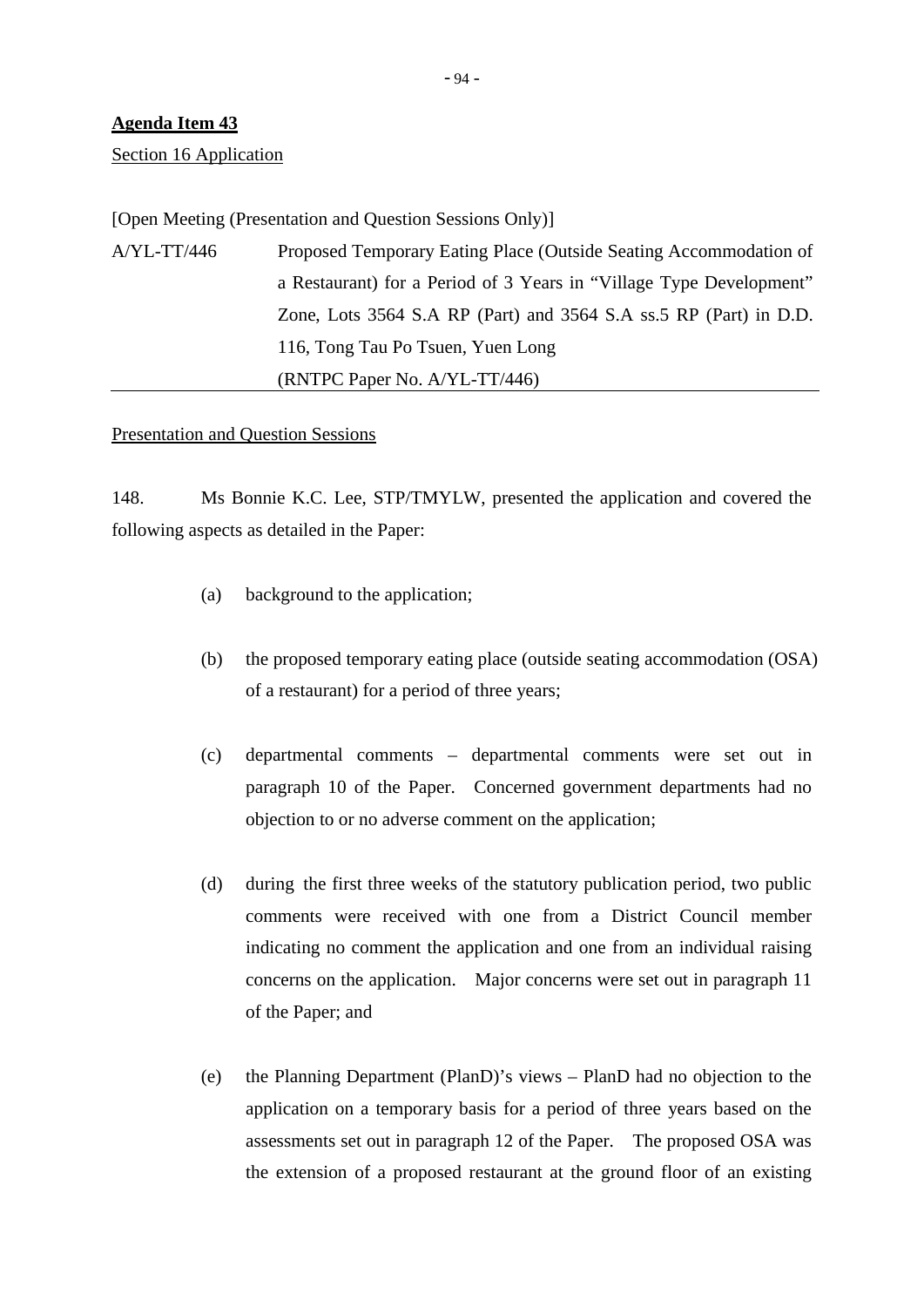New Territories Exempted House adjacent to the application site (the site) and there was no Small House application approved or under processing at the site. Approval of the application on a temporary basis would not jeopardize the long-term planning intention of the "Village Type Development" zone. The applied use was not incompatible with the surrounding uses. The application was in line with the Town Planning Board Guidelines No. 15A in that the applied use was located at the fringe of Tong Tau Po Tsuen abutting Tai Shu Ha Road East and would unlikely cause inconvenience to the nearby residents. The applied use would unlikely cause significant adverse environmental hygiene, traffic, drainage, fire safety, sewerage and environmental impacts on the surrounding areas in view of its scale. No environmental complaint had been received in the past three years. Regarding the public comment raising concerns, the comments of government departments and planning assessments above were relevant.

149. Members had no question on the application.

### Deliberation Session

150. After deliberation, the Committee decided to approve the application on a temporary basis for a period of 3 years until 16.11.2021, on the terms of the application as submitted to the Town Planning Board (TPB) and subject to the following conditions:

- "(a) no operation between 10:00 p.m. and 11:00 a.m., as proposed by the applicant, is allowed on the site during the planning approval period;
- (b) no car parking, as proposed by the applicant, is allowed on the site during the planning approval period;
- (c) no filling/excavation of land, as proposed by the applicant, is allowed on the site during the planning approval period;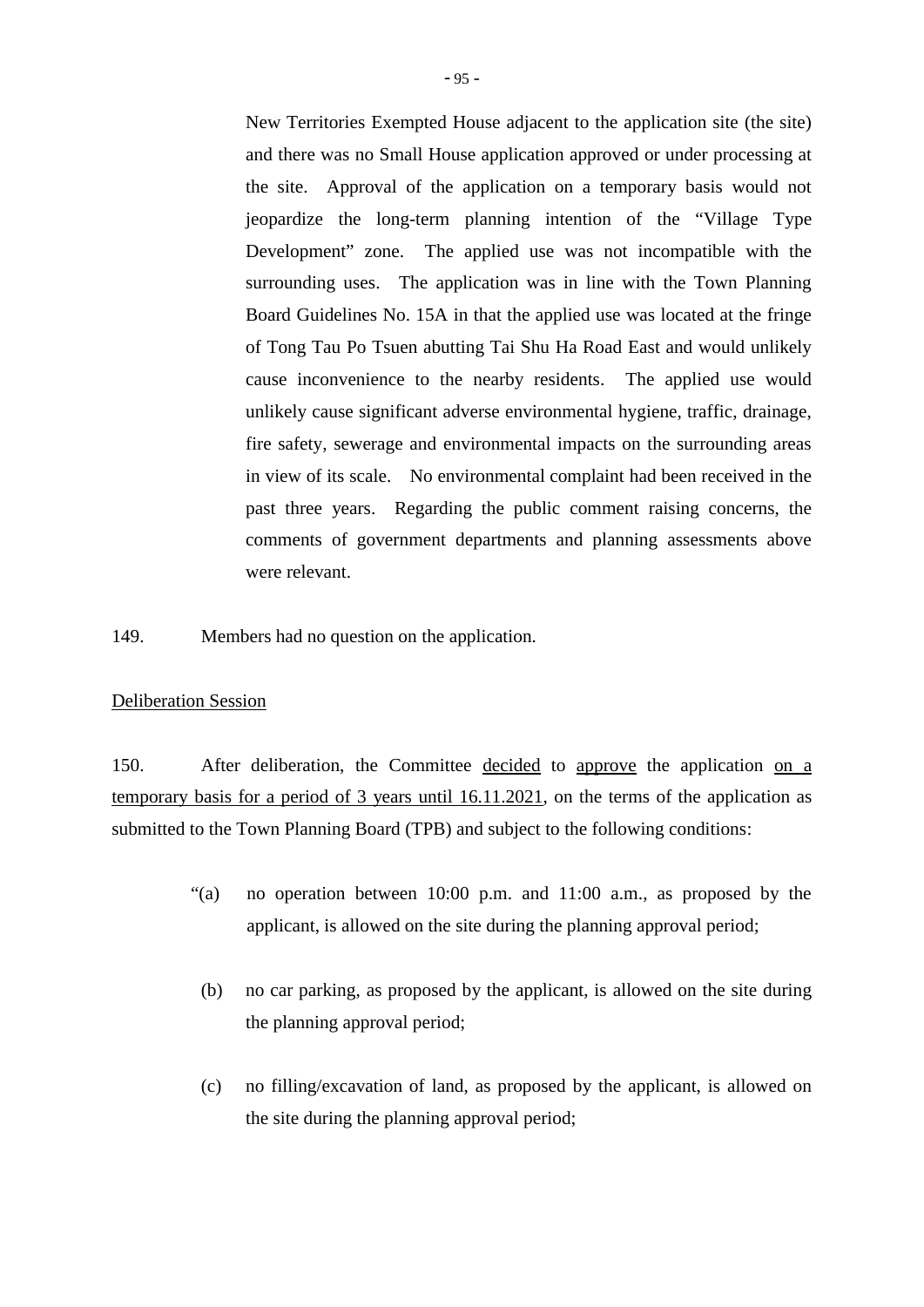- (d) the submission of a drainage proposal within 6 months from the date of planning approval to the satisfaction of the Director of Drainage Services or of the TPB by 16.5.2019;
- (e) the implementation of the drainage proposal within 9 months from the date of planning approval to the satisfaction of the Director of Drainage Services or of the TPB by 16.8.2019;
- (f) in relation to (e) above, the implemented drainage facilities shall be maintained at all times during the planning approval period;
- (g) the submission of fire service installations proposal within 6 months from the date of planning approval to the satisfaction of the Director of Fire Services or of the TPB by 16.5.2019;
- (h) in relation to (g) above, the implementation of fire service installations proposal within 9 months from the date of planning approval to the satisfaction of the Director of Fire Services or of the TPB by  $16.8.2019$ ;
- (i) if any of the above planning conditions (a), (b), (c) or (f) is not complied with during the planning approval period, the approval hereby given shall cease to have effect and shall be revoked immediately without further notice; and
- (i) if any of the above planning conditions  $(d)$ ,  $(e)$ ,  $(g)$  or  $(h)$  is not complied with by the specified date, the approval hereby given shall cease to have effect and shall on the same date be revoked without further notice."

151. The Committee also agreed to advise the applicant to note the advisory clauses as set out at Appendix IV of the Paper.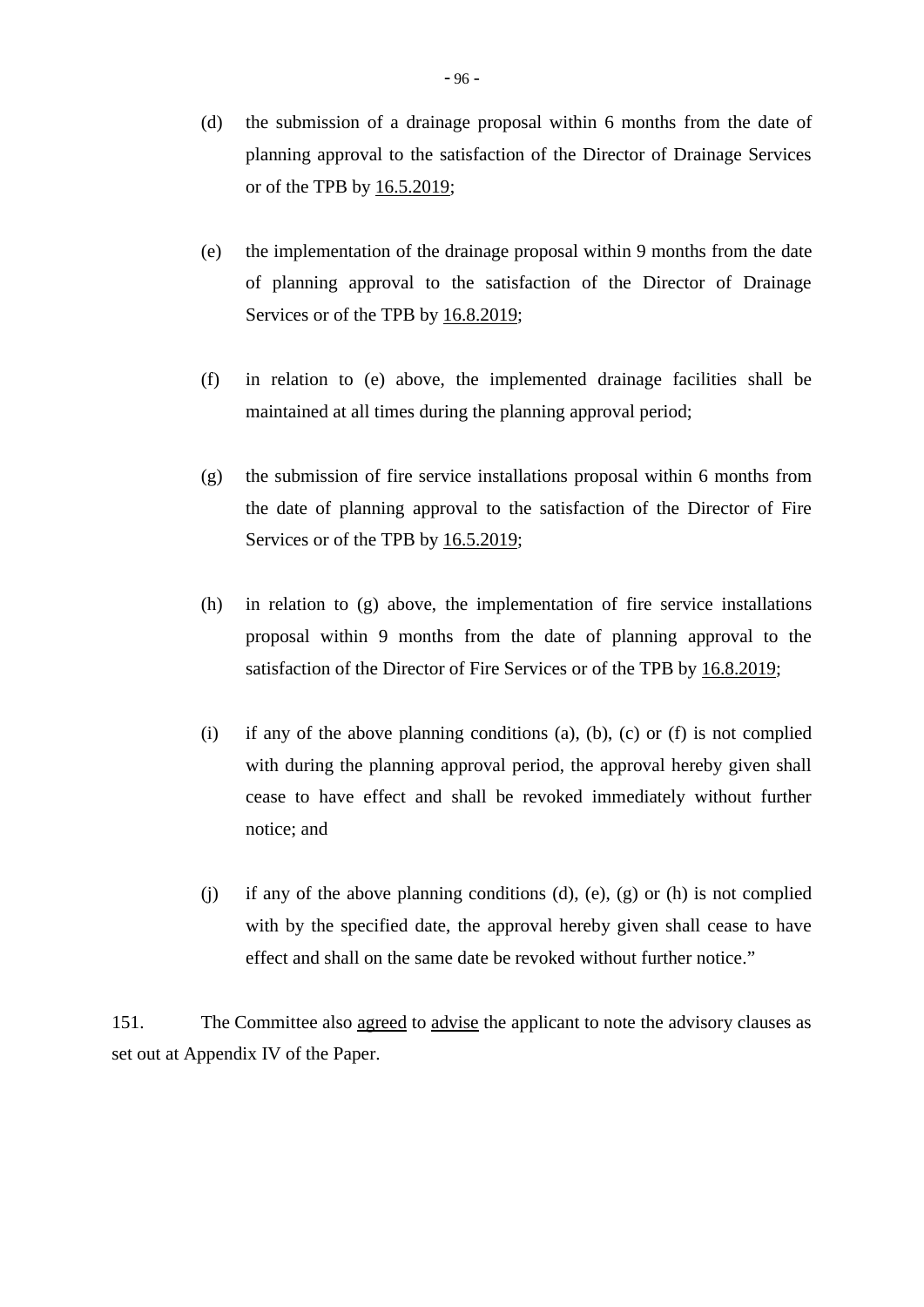Section 16 Application

[Open Meeting]

A/YL-TYST/903 Proposed Temporary Public Vehicle Park for Private Car and Light Goods Vehicle for a Period of 3 Years in "Village Type Development" Zone, Lots 2681 S.A&S.B (Part), 2682 (Part) and 2683 (Part) in D.D. 120, Lam Hau Tsuen, Yuen Long (RNTPC Paper No. A/YL-TYST/903A)

152. The Committee noted that the applicant's representative requested on 30.10.2018 deferment of the consideration of the application for two months in order to allow time to prepare further information to address further comments of the Transport Department (TD). It was the second time that the applicant requested deferment of the application. Since the last deferment, the applicant had submitted further information to address the comments of TD.

153. After deliberation, the Committee decided to defer a decision on the application as requested by the applicant pending the submission of further information from the applicant. The Committee agreed that the application should be submitted for its consideration within two months from the date of receipt of further information from the applicant. If the further information submitted by the applicant was not substantial and could be processed within a shorter time, the application could be submitted to an earlier meeting for the Committee's consideration. The Committee also agreed to advise the applicant that two months were allowed for preparation of the submission of further information. Since it was the second deferment and a total of four months had been allowed for preparation of the submission of further information, no further deferment would be granted unless under very special circumstances.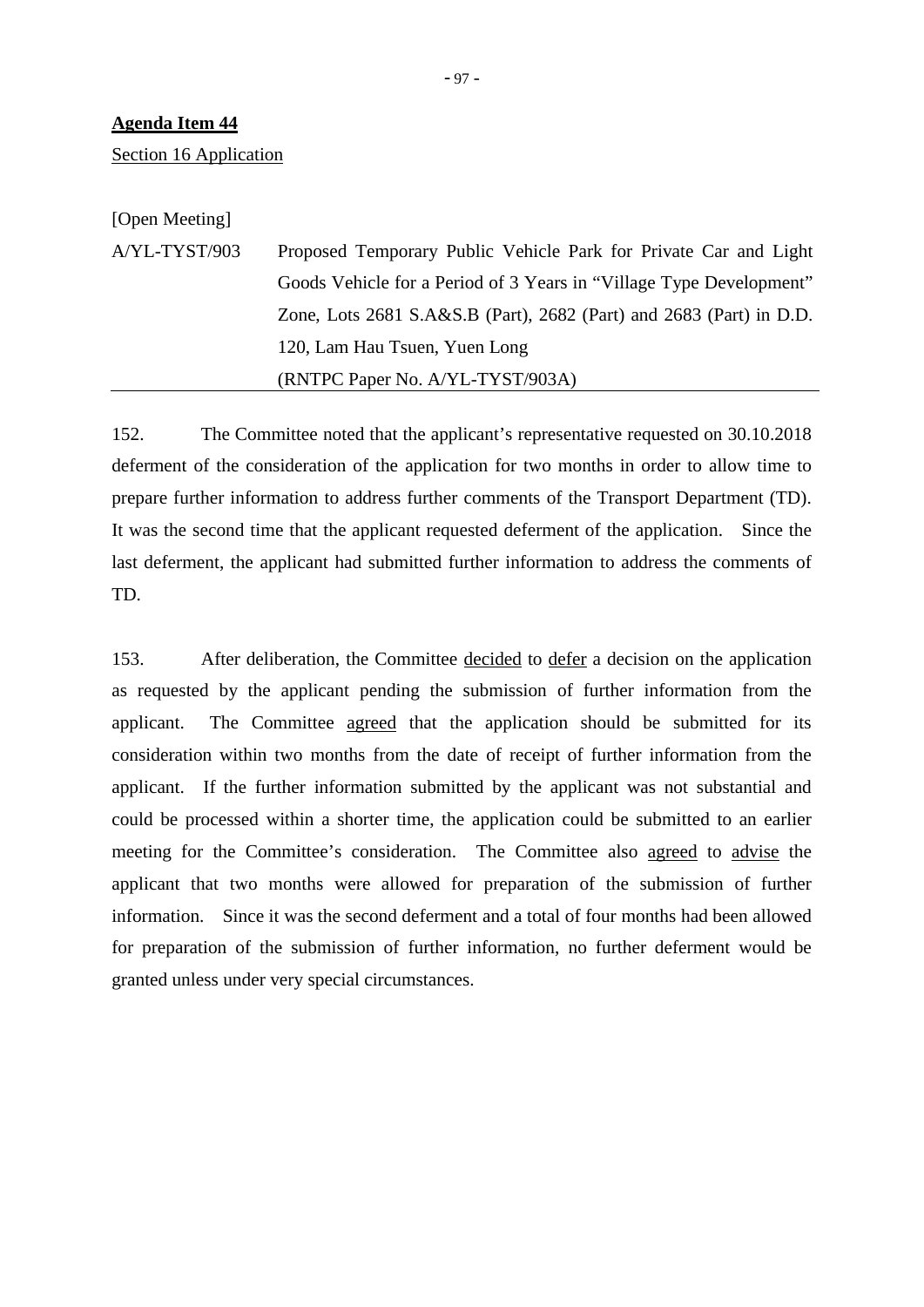Section 16 Application

[Open Meeting (Presentation and Question Sessions Only)]

A/YL-TYST/913 Temporary Logistics Centre for a Period of 3 Years in "Industrial (Group D)" Zone, Lots 1092 S.A, 1819 (Part) and 2008 S.H RP (Part) in D.D. 121 and Adjoining Government Land, Tong Yan San Tsuen, Yuen Long (RNTPC Paper No. A/YL-TYST/913A)

## Presentation and Question Sessions

154. Ms Bonnie K.C. Lee, STP/TMYLW, presented the application and covered the following aspects as detailed in the Paper:

- (a) background to the application;
- (b) the temporary logistics centre for a period of three years;
- (c) departmental comments departmental comments were set out in paragraph 10 of the Paper. The Director of Environmental Protection (DEP) did not support the application as there were sensitive receivers of residential structures to the south and south-east of the application site (the site) and the applied use would cause traffic of heavy vehicles and environmental nuisance was expected. Other concerned government departments had no objection to or no adverse comment on the application;
- (d) during the first three weeks of the statutory publication period, two public comments objecting to the application were received from a Yuen Long District Council member and an individual. Major objection grounds were set out in paragraph 11 of the Paper; and
- (e) the Planning Department (PlanD)'s views PlanD had no objection to the application on a temporary basis for a period of three years based on the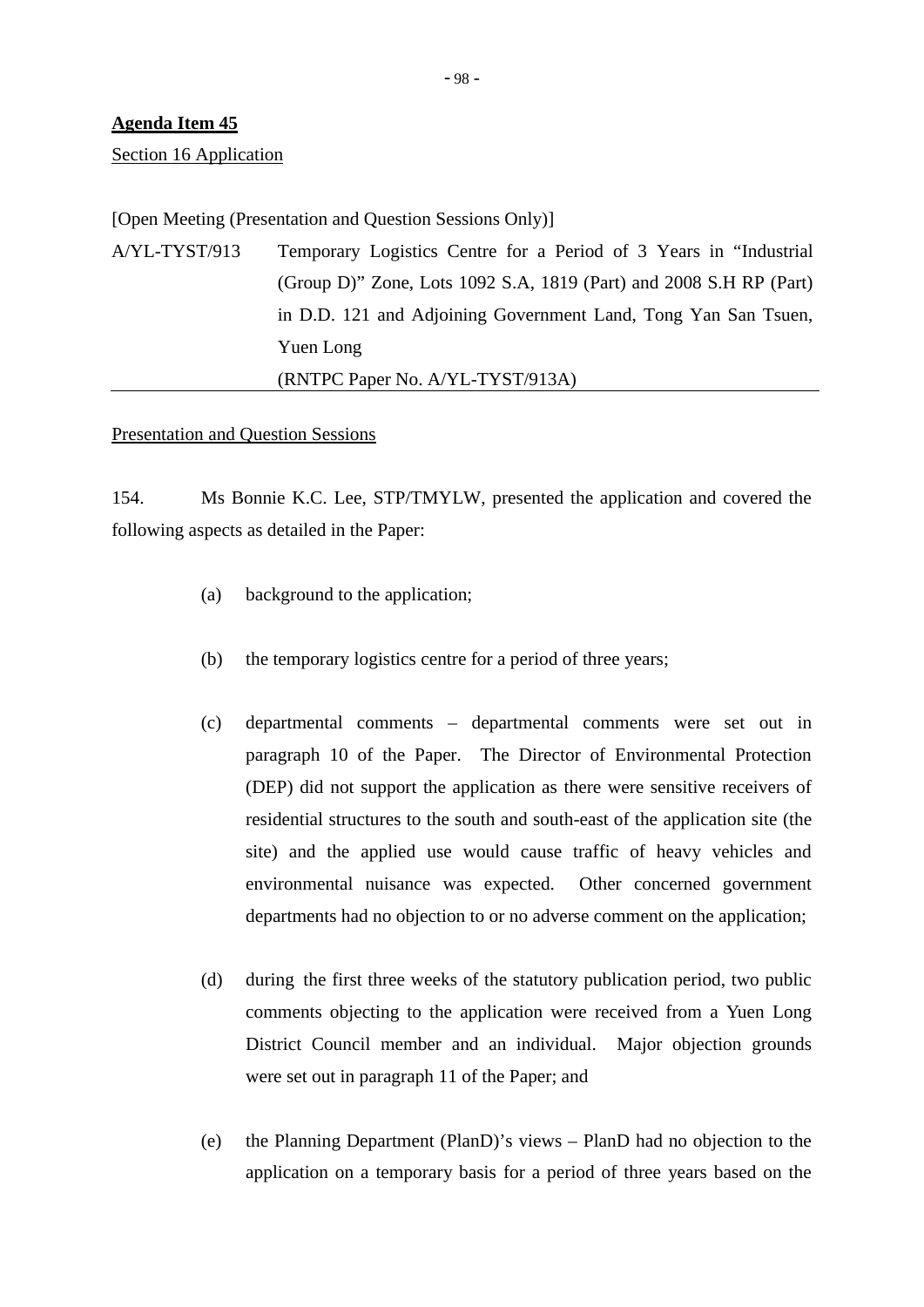assessments set out in paragraph 12 of the Paper. The applied use was not in conflict with the "Industrial (Group D)" ("I(D)") zone and was not incompatible with the surrounding uses in the subject "I(D)" zone. Whilst the site fell within an area zoned "Other Specified Uses" annotated "Storage Use 1" and an area shown as 'Road' on the Recommended Outline Development Plan of Yuen Long South, the Chief Engineer/Cross-boundary Infrastructure and Development, PlanD and the Project Manager (New Territories West), Civil Engineering and Development Department had no objection to the application. Approval of the application on a temporary basis would not jeopardize the long-term development of the area. The applied use was generally in line with the Town Planning Board Guidelines No. 13E in that the site fell within Category 1 areas. Though DEP did not support the application, there was no environmental complaint concerning the site received in the past three years. Relevant approval conditions had been recommended to address the concerns on the possible environmental nuisance or the technical requirements of other concerned government departments. Previous approvals for the similar use had been granted and approval of the application was in line with the Committee's previous decisions. Whilst the two previously approved applications were revoked due to non-compliance with approval conditions, the subject application was submitted by a different applicant and the applicant had submitted relevant technical proposals. However, the site condition and proposed layout of the site under the current application were similar to those under the previously revoked planning permissions and the site had not been cleared before the submission of the current application. Sympathetic consideration might be given to the subject application but shorter compliance period were recommended in order to closely monitor the progress of compliance with approval conditions. Regarding the adverse public comments, the comments of government departments and planning assessments above were relevant.

155. Members had no question on the application.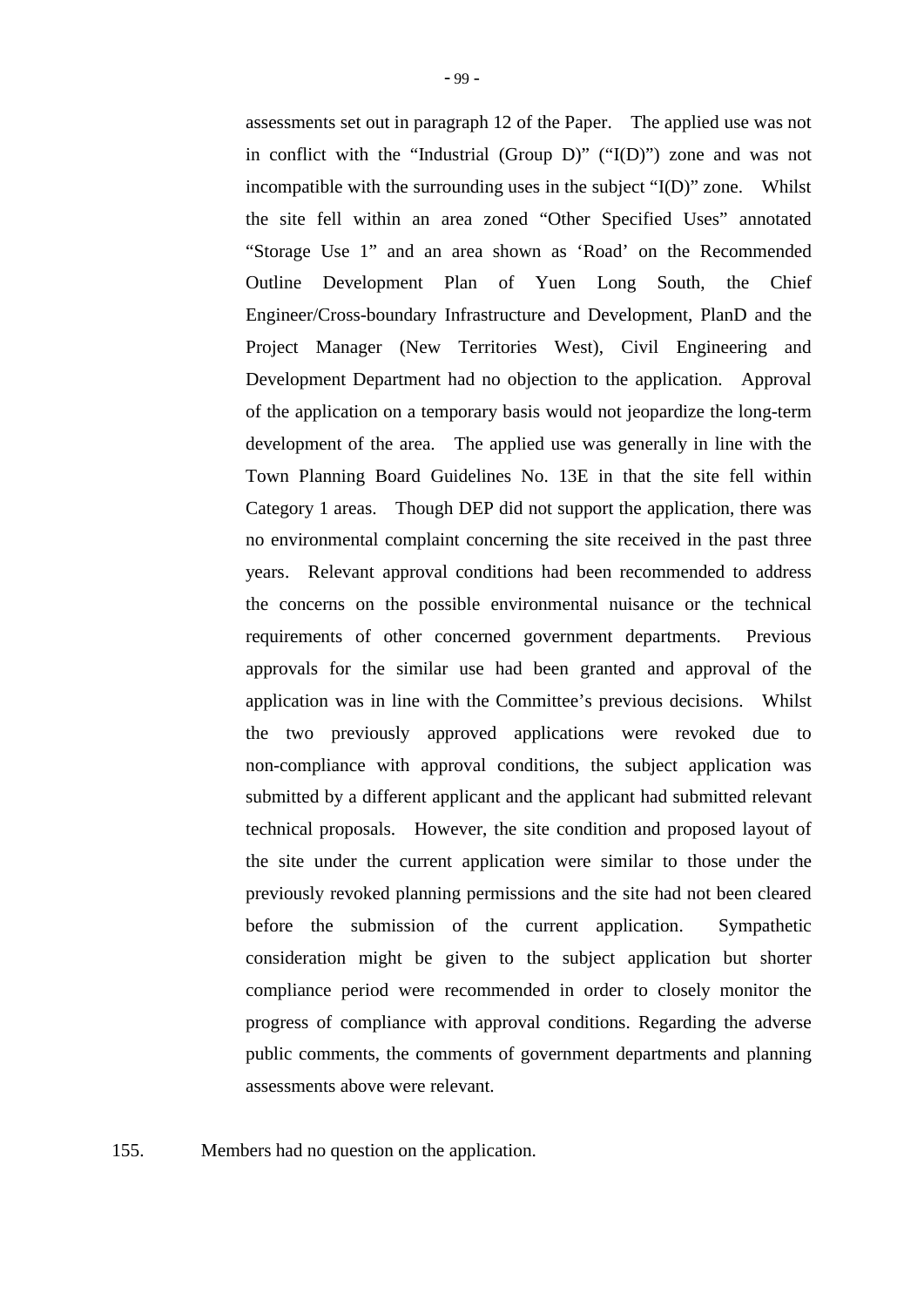## Deliberation Session

156. Members noted that the previous planning approvals were revoked due to non-compliance with approval conditions, and 'logistics centre' was regarded as 'cargo handling and forwarding facility (container freight station, logistics centre only)' use, which was a Column 2 use within "I(D)" zone.

157. After deliberation, the Committee decided to approve the application on a temporary basis for a period of 3 years until 16.11.2021, on the terms of the application as submitted to the Town Planning Board (TPB) and subject to the following conditions:

- "(a) no operation between 9:00 p.m. and 7:00 a.m., as proposed by the applicant, is allowed on the site during the planning approval period;
- (b) no operation on Sundays and public holidays, as proposed by the applicant, is allowed on the site during the planning approval period;
- (c) a "SLOW" road marking shall be painted on Tong Yan San Tsuen Road, as proposed by the applicant, at any time during the planning approval period;
- (d) a lookout man at the site access shall be provided when vehicles leave the site, as proposed by the applicant, at any time during the planning approval period;
- (e) no vehicles other than medium/heavy goods vehicles, as defined in the Road Traffic Ordinance are allowed to be parked/stored on or enter/exit the site, as proposed by the applicant, at any time during the planning approval period;
- (f) no vehicle is allowed to queue back to or reverse onto/from public road at any time during the planning approval period;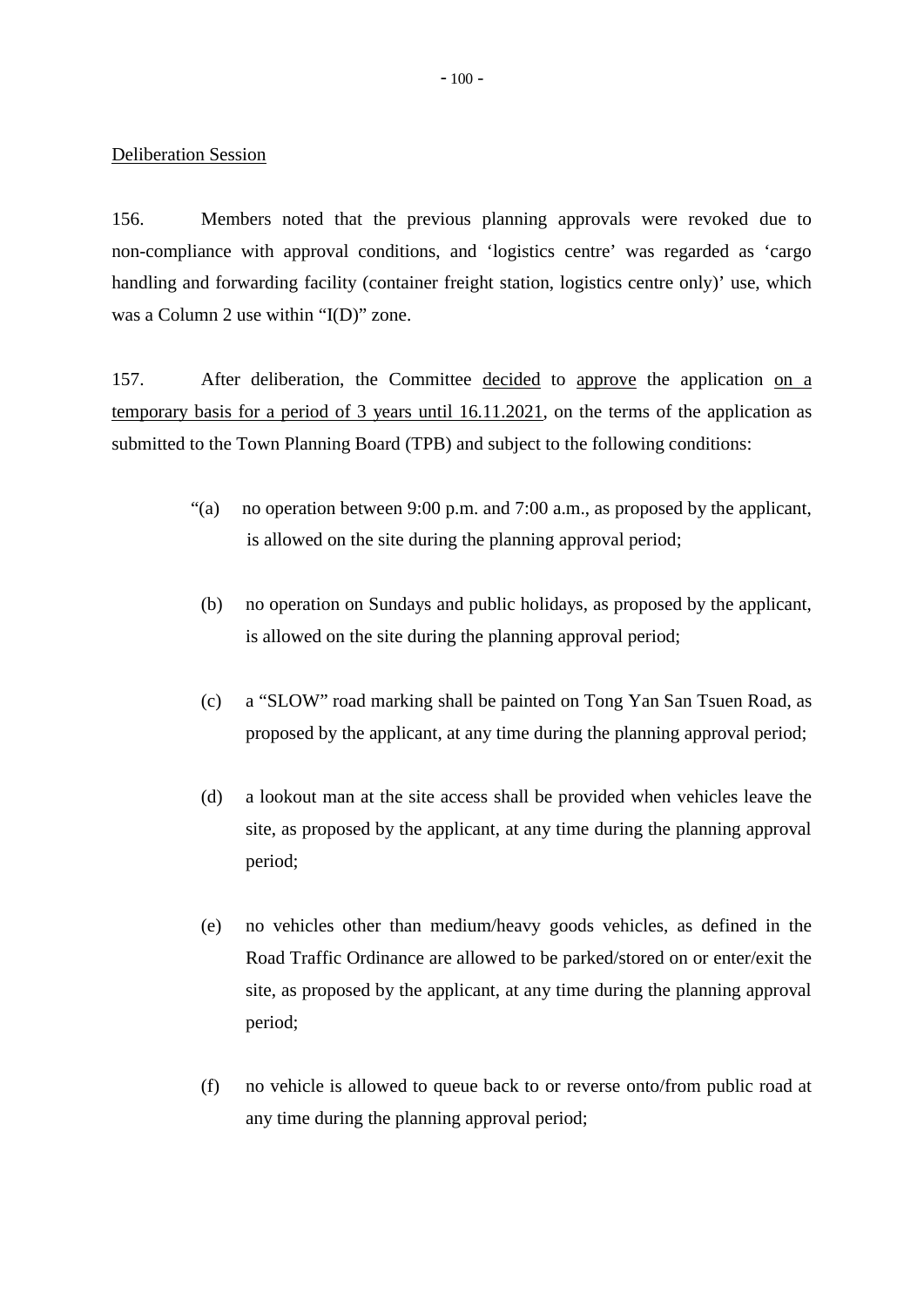- (g) the existing boundary fencing on site shall be maintained at all times during the planning approval period;
- (h) the existing trees and landscape planting on the site shall be maintained at all times during the planning approval period;
- (i) the implementation of the accepted drainage proposal within 6 months from the date of planning approval to the satisfaction of the Director of Drainage Services or of the TPB by 16.5.2019;
- (j) in relation to (i) above, the implemented drainage facilities on the site shall be maintained at all times during the planning approval period;
- (k) the implementation of the accepted fire service installations proposal within 6 months from the date of planning approval to the satisfaction of the Director of Fire Services or of the TPB by 16.5.2019;
- (l) if any of the above planning conditions (a), (b), (c), (d), (e), (f), (g), (h) or (j) is not complied with during the planning approval period, the approval hereby given shall cease to have effect and shall be revoked immediately without further notice; and
- (m) if any of the above planning conditions (i) or (k) is not complied with by the specified date, the approval hereby given shall cease to have effect and shall on the same date be revoked without further notice."

158. The Committee also agreed to advise the applicant to note the advisory clauses as set out at Appendix V of the Paper.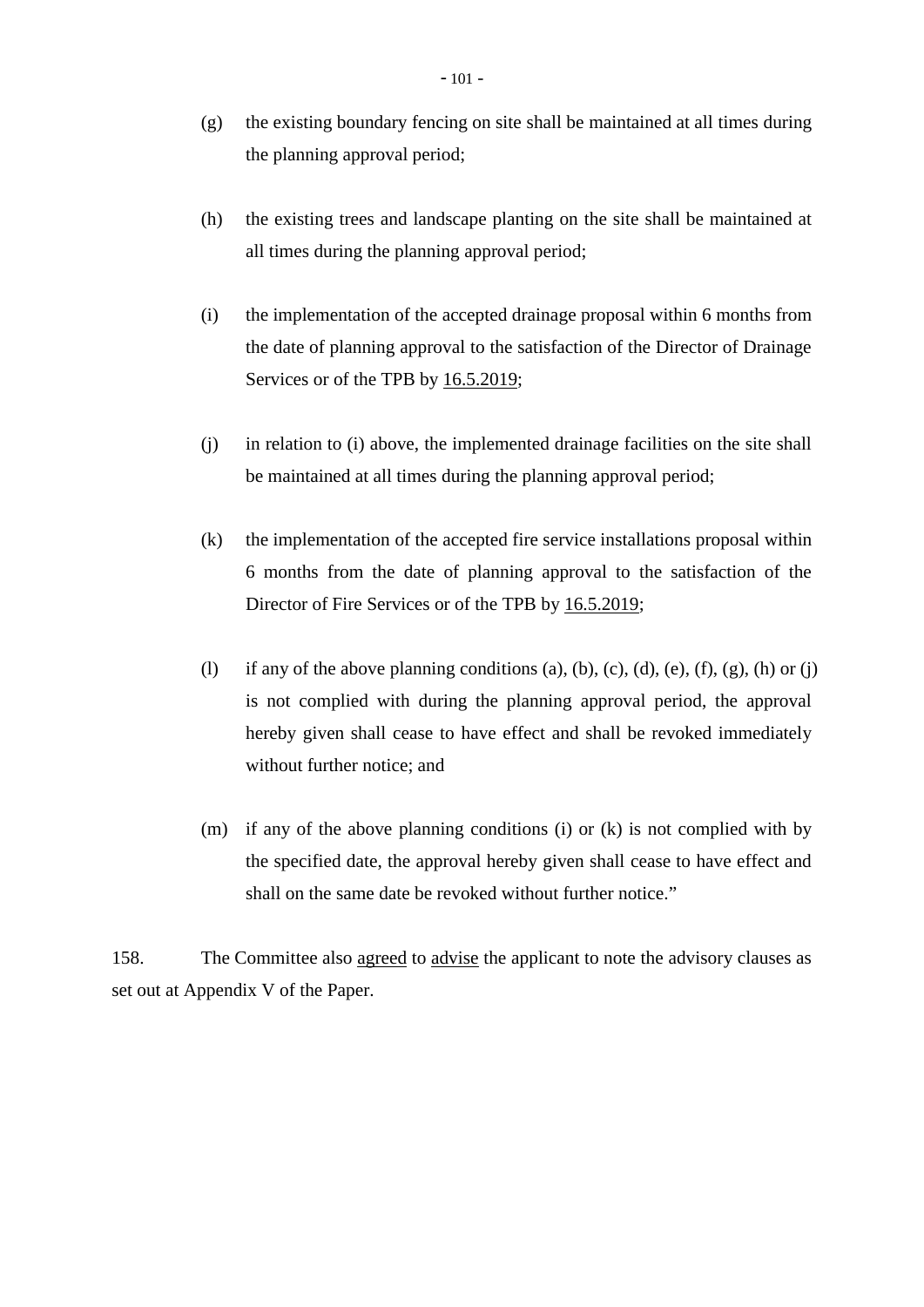Section 16 Application

## [Open Meeting (Presentation and Question Sessions Only)]

A/YL-TYST/924 Proposed Temporary Plant Nursery and Shop and Services (Retail Shop for Plants) for a Period of 3 Years in "Residential (Group C)" and "Undetermined" Zones, Lots 1319, 1320 S.A, 1320 RP, 1321 S.A, 1321 S.B, 1322 (Part) and 1323 (Part) in D.D. 119, Tong Yan San Tsuen, Yuen Long (RNTPC Paper No. A/YL-TYST/924)

## Presentation and Question Sessions

159. Ms Bonnie K.C. Lee, STP/TMYLW, presented the application and covered the following aspects as detailed in the Paper:

- (a) background to the application;
- (b) the proposed temporary plant nursery and shop and services (retail shop for plants) for a period of three years;
- (c) departmental comments departmental comments were set out in paragraph 9 of the Paper. The Director of Agriculture, Fisheries and Conservation (DAFC) had no adverse comment on the application provided that the applicant would follow the commitments in the application, including setting back of the proposed tree in order not to generate direct conflict with the preserved bamboo clumps to the south-west of the application site (the site), scheduling all site formation and construction works (including fencing/hoarding, filling/excavation of land, installation of drainage facilities and erection of structures within the site as well as planting of new trees along the site periphery) outside the breeding season of ardeids (i.e. from March to August inclusive). Other concerned government departments had no objection to or no adverse comment on the application;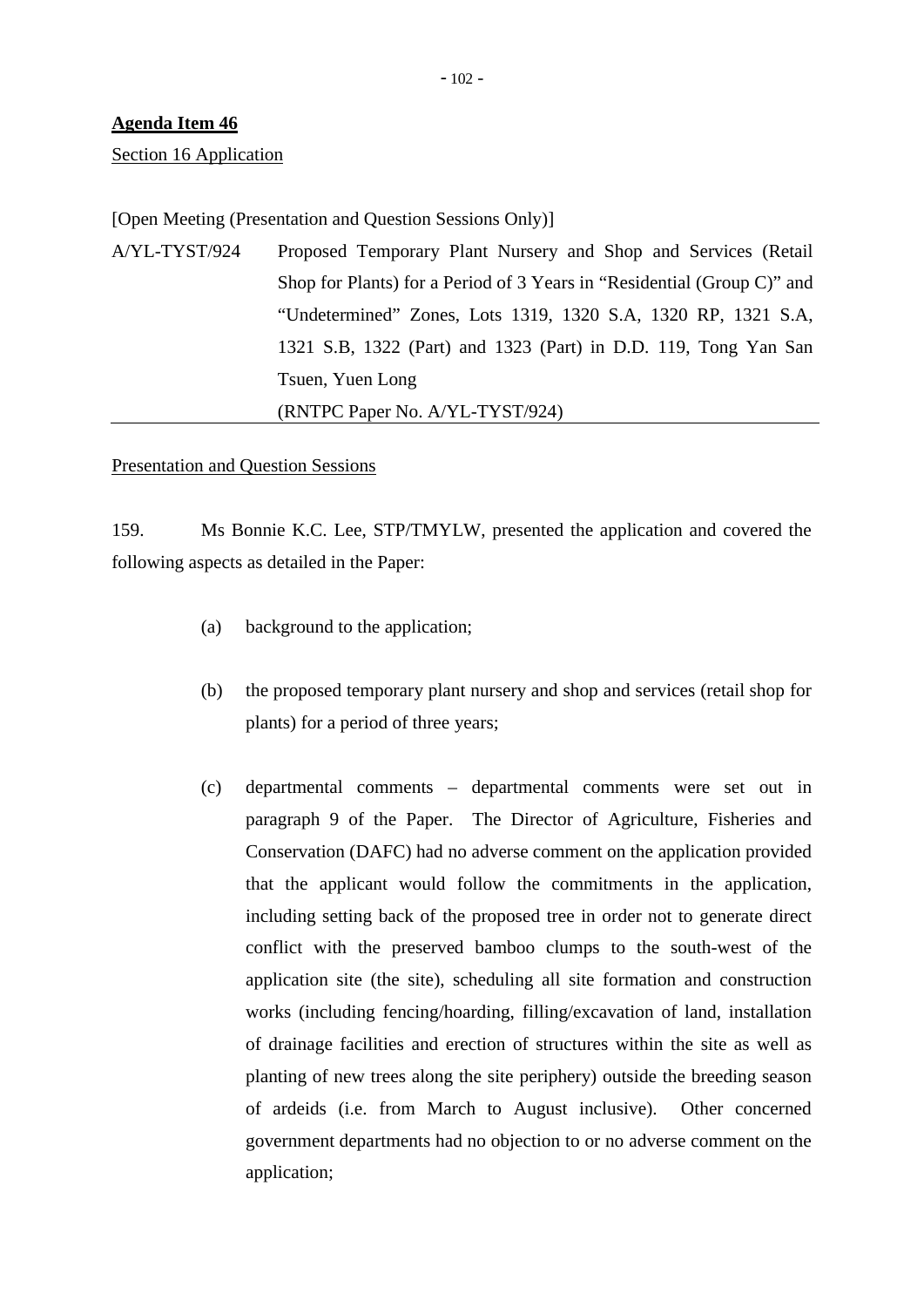- (d) during the first three weeks of the statutory publication period, two public comments were received with one from an land owner of a surrounding lot objecting to the application and one from an individual raising concerns on the application. Major objection grounds and concerns were set out in paragraph 10 of the Paper; and
- (e) the Planning Department (PlanD)'s views PlanD had no objection to the application on a temporary basis for a period of three years based on the assessments set out in paragraph 11 of the Paper. Though the applied use was not in line with the planning intention of the "Residential (Group C)"  $("R(C)")$  zone, approval of the application on a temporary basis would not frustrate the long-term planning intention of the "R(C)" zone and the applied use was not incompatible with the surrounding uses. Though an active egretry was located immediately adjacent to the site, the applicant had proposed measures, including restricting the operation hours of the applied use, preserving the existing bamboo clumps, setting back of the proposed trees near the bamboo clumps and scheduling the site formation and construction works outside the breeding season of ardeids. DAFC had no adverse comment on the application and the aforementioned measures*.* Significant adverse environmental, traffic, landscape and drainage impacts on the surrounding areas were not envisaged. Relevant approval conditions had been recommended to minimize any potential nuisance or to address the technical requirements of the concerned departments. Two previous applications for proposed temporary hydroponics farm and the same applied use at the site and similar applications for various shop and services use in the same " $R(C)$ " zone had been approved by the Committee and approval of the application was in line with the Committee's previous decisions. The previously approved planning applications submitted by the same applicant were revoked due to non-compliance with approval condition(s). Notwithstanding, the applicant had submitted relevant technical proposals for the subject application. Sympathetic consideration might be given to the application but shorter compliance periods on the approval conditions were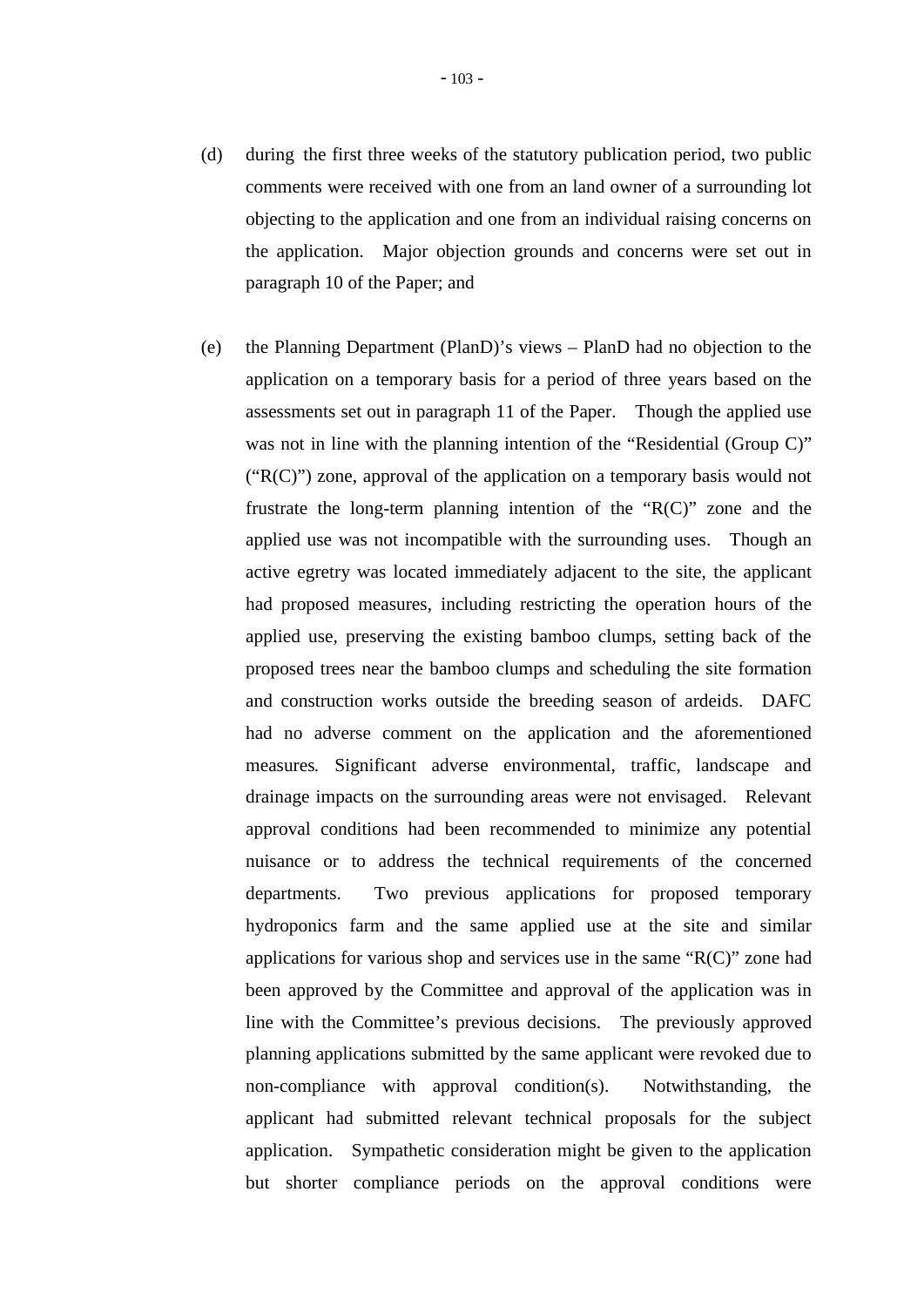recommended to closely monitor the progress of compliance. Regarding the adverse public comments, the comments of government departments and planning assessments above were relevant.

- 160. A Member raised the following questions:
	- (a) noting from Plan A-2 of the Paper that there was an egretry in the vicinity of the site, whether DAFC and the Director of Environmental Protection (DEP) had raised any comment on the interface issue; and
	- (b) whether there was any interface issue between the applied use and the mitigation measures for the egretry in the Environmental Impact Assessment (EIA) report for the "Planning and Engineering Study for Housing Sites in Yuen Long South (YLS) – Investigation" endorsed by the Advisory Council on the Environment.
- 161. Ms Bonnie K.C. Lee, STP/TMYLW, made the following responses:
	- (a) the egretry was located to the immediate south-west of the site. Both DAFC and DEP had no adverse comment on the application. The applicant had also proposed some mitigation measures, including restricting the operation hours of the applied use; preserving the existing bamboo clumps; setting back of the proposed trees near the bamboo clumps; and scheduling the site formation and construction works outside the breeding season of ardeids. Relevant approval conditions had been recommended should the application be approved; and
	- (b) DEP was consulted on the subject application and did not raise comment in respect of the concerned EIA report.

## Deliberation Session

162. Members noted that an egretry was located to the immediate south-west of the site, and two specific approval conditions had been imposed for the previously approved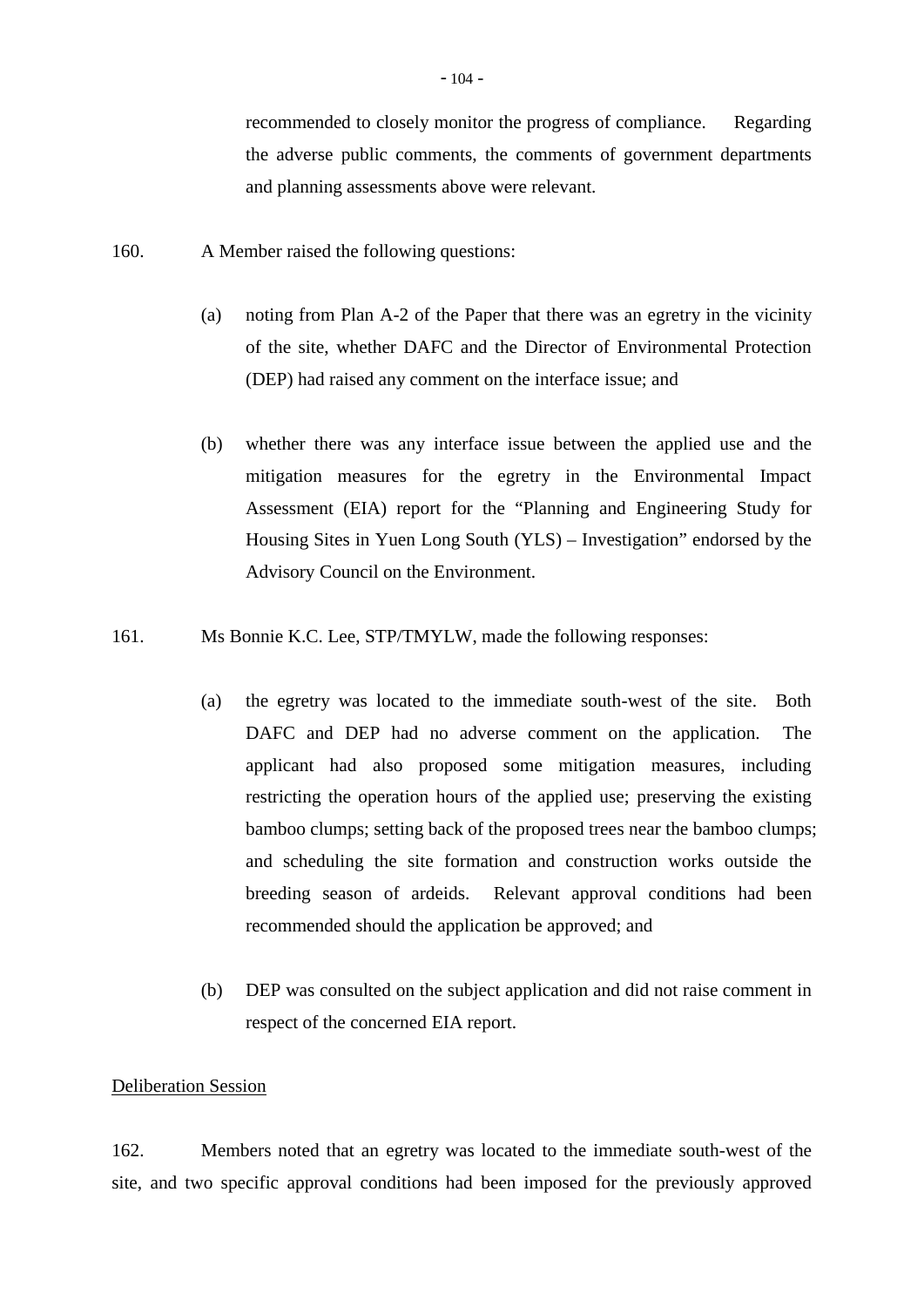application for the same use, i.e. (i) preserving the existing bamboo clumps at the southwestern corner of the site; and (ii) no site formation and construction works were allowed on the site at any time within the breeding season of ardeids from March to August inclusive in order to protect the egretry nearby. The previous planning approval was revoked due to non-compliance with the aforementioned approval condition (ii). It was noted that the same two approval conditions had been recommended for the subject application to the satisfaction of DAFC.

163. After deliberation, the Committee decided to approve the application on a temporary basis for a period of 3 years until 16.11.2021, on the terms of the application as submitted to the Town Planning Board (TPB) and subject to the following conditions:

- "(a) no operation between 5:00 p.m. to 9:00 a.m., as proposed by the applicant, is allowed on the site during the approval period;
- (b) no medium and heavy goods vehicles exceeding 5.5 tonnes, including container tractors/trailers, as defined in the Road Traffic Ordinance are allowed to be parked/stored on or enter/exit the site, as proposed by the applicant, at any time during the planning approval period;
- (c) no workshop activities, as proposed by the applicant, shall be carried out on the site at any time during the planning approval period;
- (d) the existing bamboos clumps at the southwestern corner of the site shall be preserved at all times during the planning approval period to the satisfaction of the Director of Agriculture, Fisheries and Conservation or of the TPB;
- (e) no site formation and construction works (including fencing/hoarding, filling/excavation of land, installation of drainage facilities and erection of structures within the site as well as planting of new trees along the site periphery), are allowed on the site at any time within the breeding season of ardeids from March to August inclusive in order to protect the egretry nearby to the satisfaction of the Director of Agriculture, Fisheries and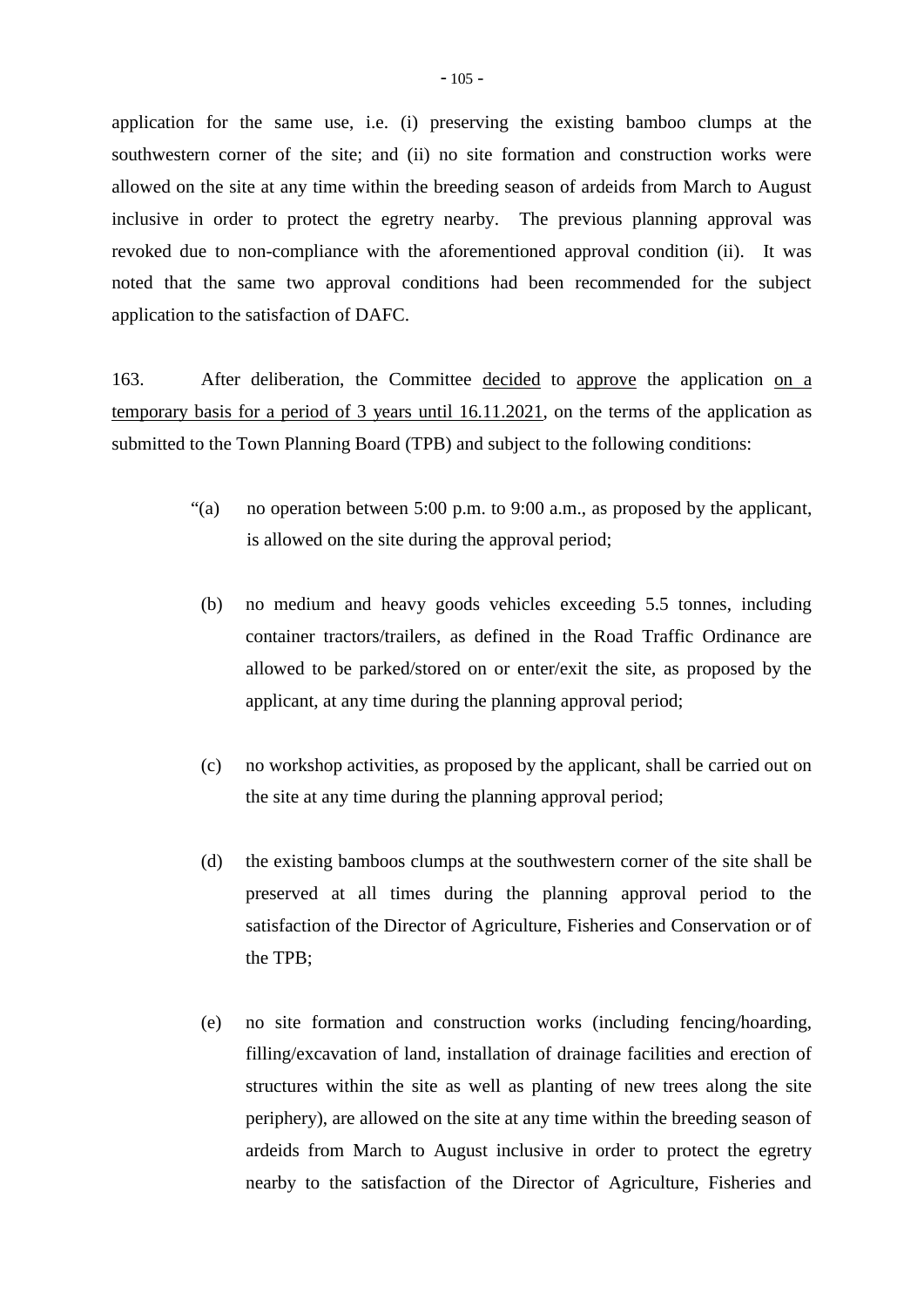Conservation or of the TPB;

- (f) no vehicle is allowed to queue back to or reverse onto/from the public road at any time during the planning approval period;
- (g) the provision of boundary fence on the site within 3 months from the date of planning approval to the satisfaction of the Director of Planning or of the TPB by 16.2.2019;
- (h) the submission of a revised drainage proposal within 3 months from the date of planning approval to the satisfaction of the Director of Drainage Services or of the TPB by 16.2.2019;
- (i) in relation to (h) above, the implementation of the revised drainage proposal within 6 months from the date of planning approval to the satisfaction of the Director of Drainage Services or of the TPB by 16.5.2019;
- (j) in relation to (i) above, the implemented drainage facilities shall be maintained at all times during the planning approval period;
- (k) the existing trees and landscape planting on the site shall be maintained at all times during the planning approval period;
- (l) the submission of a revised fire service installations proposal within 3 months from the date of planning approval to the satisfaction of the Director of Fire Services or of the TPB by 16.2.2019;
- (m) in relation to (l) above, the implementation of the fire service installations proposal within 6 months from the date of planning approval to the satisfaction of the Director of Fire Services or of the TPB by 16.5.2019;
- (n) if any of the above planning conditions (a), (b), (c), (d), (e), (f), (j) or (k) is not complied with during the planning approval period, the approval hereby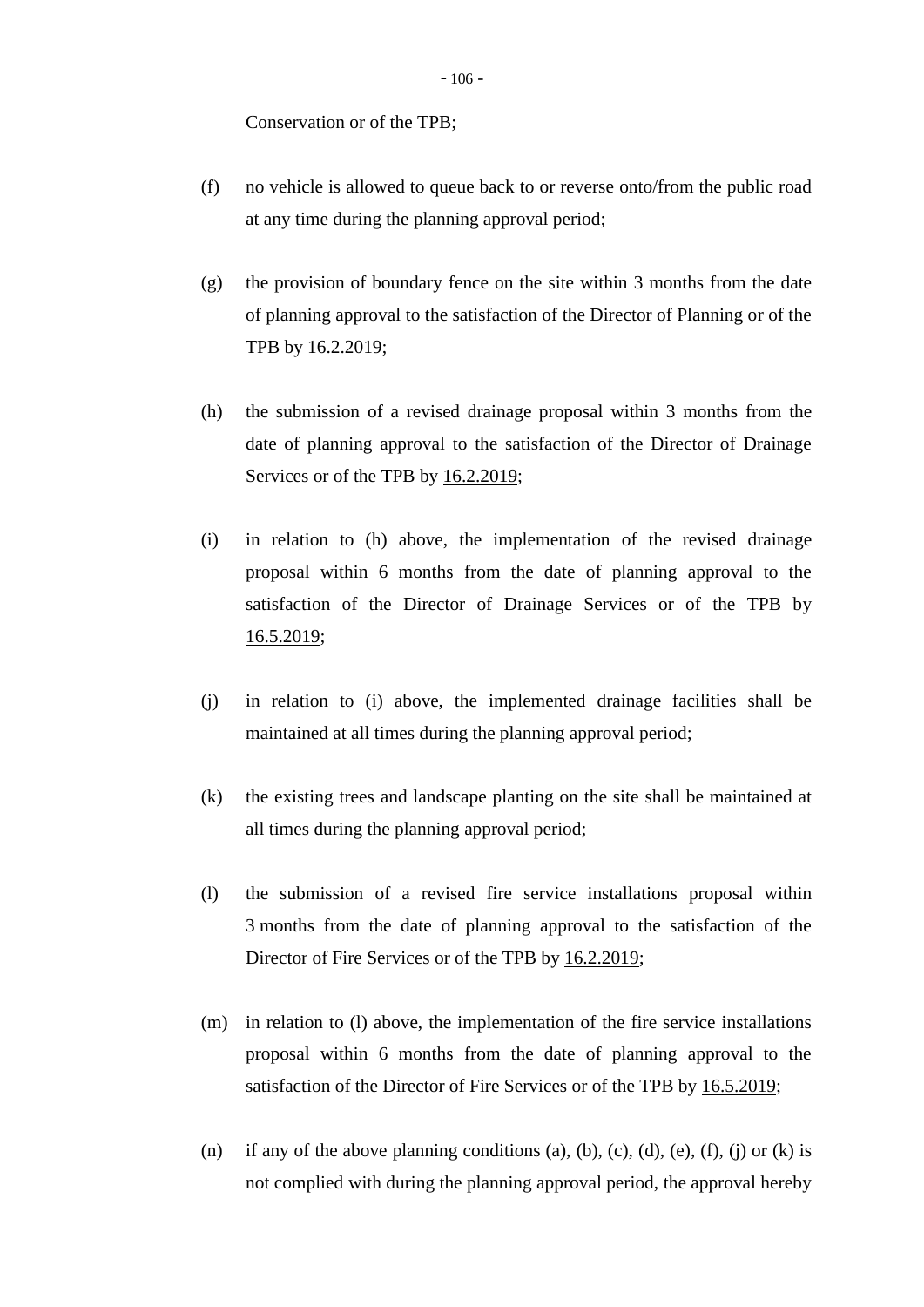given shall cease to have effect and shall be revoked immediately without further notice; and

(o) if any of the above planning conditions (g), (h), (i), (l) or (m) is not complied with by the above specified date, the approval hereby given shall cease to have effect and shall on the same date be revoked without further notice"

164. The Committee also agreed to advise the applicant to note the advisory clauses as set out at Appendix VI of the Paper.

## **Agenda Item 47**

Section 16 Application

[Open Meeting (Presentation and Question Sessions Only)]

A/YL-TYST/925 Temporary Open Storage of Building and Recycling Materials, Construction Machinery and Used Electrical/Electronic Appliances with Ancillary Packaging Activities for a Period of 3 Years in "Undetermined" Zone, Lots 2722 RP, 2724 (Part), 2727 (Part), 2728, 2729, 2730, 2731, 2732, 2733, 2734 RP (Part), 2735 (Part), 2736 RP (Part), 2737 RP (Part) and 2738 (Part) in D.D. 120 and Lots 1678 RP, 1679 RP, 1681 RP, 1682 (Part), 1683 (Part), 1684 (Part), 1685, 1686, 1687, 1688, 1689, 1690, 1691 (Part), 1692 and 1693 in D.D. 121, Tong Yan San Tsuen, Yuen Long (RNTPC Paper No. A/YL-TYST/925)

Presentation and Question Sessions

165. Ms Bonnie K.C. Lee, STP/TMYLW, presented the application and covered the following aspects as detailed in the Paper:

(a) background to the application;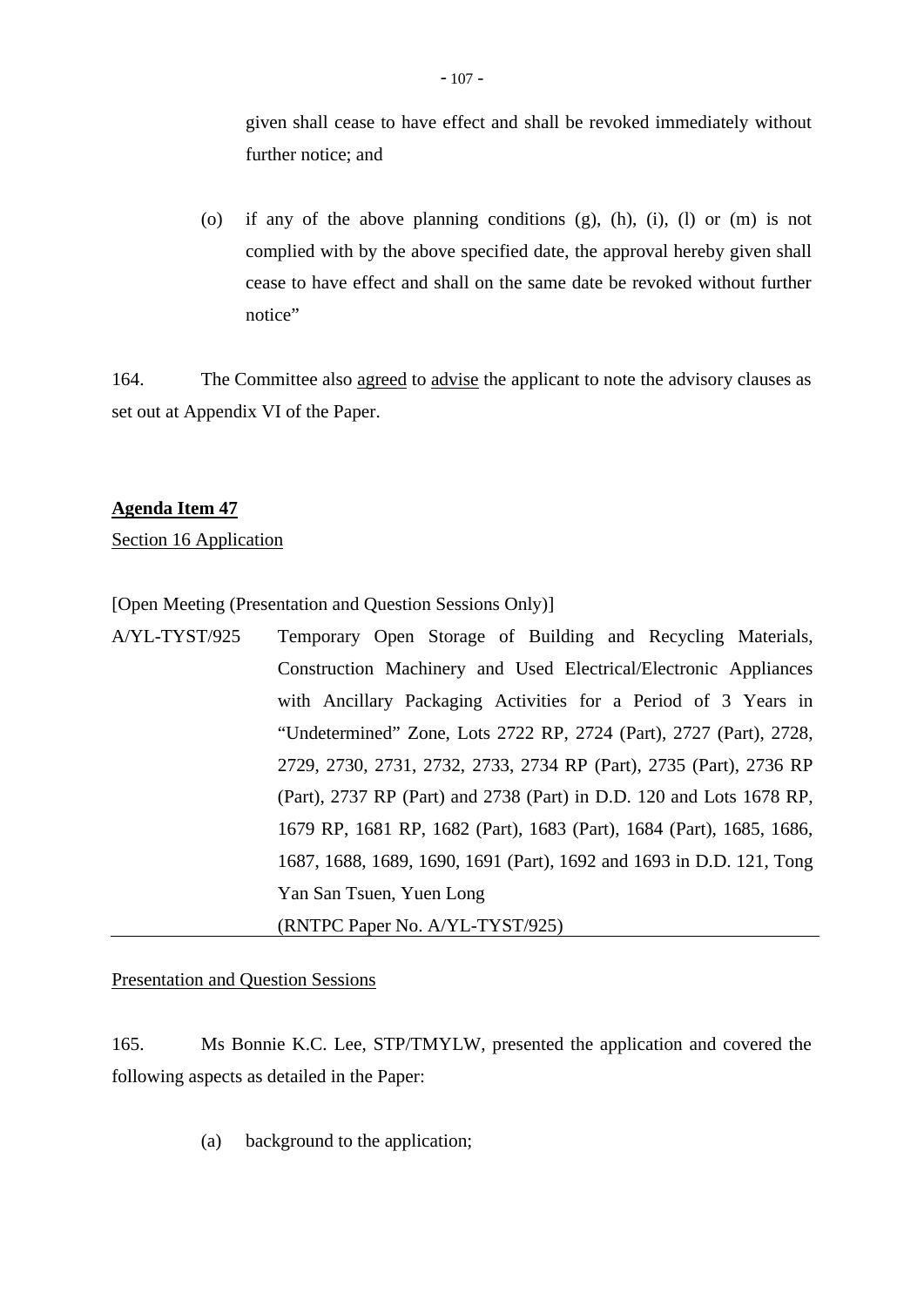- (c) departmental comments departmental comments were set out in paragraph 10 of the Paper. The Director of Environmental Protection (DEP) did not support the application as there were sensitive receivers of residential use in the vicinity and the development would cause traffic of heavy vehicles and environmental nuisance was expected. The Project Manager (West), Civil Engineering and Development Department (PM(W), CEDD) advised that the majority of the application site (the site) fell within the boundary of Stage 1 Work of the Yuen Long South (YLS) development and land clearance of the site was planned to commence in Q3 of 2021 to meet the target first population intake by Q1 of 2028, and objected to the application unless the period of the applied use was granted till September 2021 only. Other concerned government departments had no objection to or no adverse comment on the application;
- (d) no public comment was received during the first three weeks of the statutory publication period; and
- (e) the Planning Department (PlanD)'s views PlanD had no objection to the application on a temporary basis for a period of three years based on the assessments set out in paragraph 12 of the Paper. The applied use was not in conflict with the planning intention of the "Undetermined" zone which was generally intended for open storage use. While the site fell within an area zoned "Special Residential – Public Rental Housing (with Commercial)", "Local Open Space" and an area shown as 'Road' on the Recommended Outline Development Plan of YLS and the Chief Engineer/Cross-boundary Infrastructure and Development, PlanD had no objection to the application. In view of the programme of the YLS development, PM(W), CEDD would not object to the application if the period of the applied use was granted till September 2021 only. The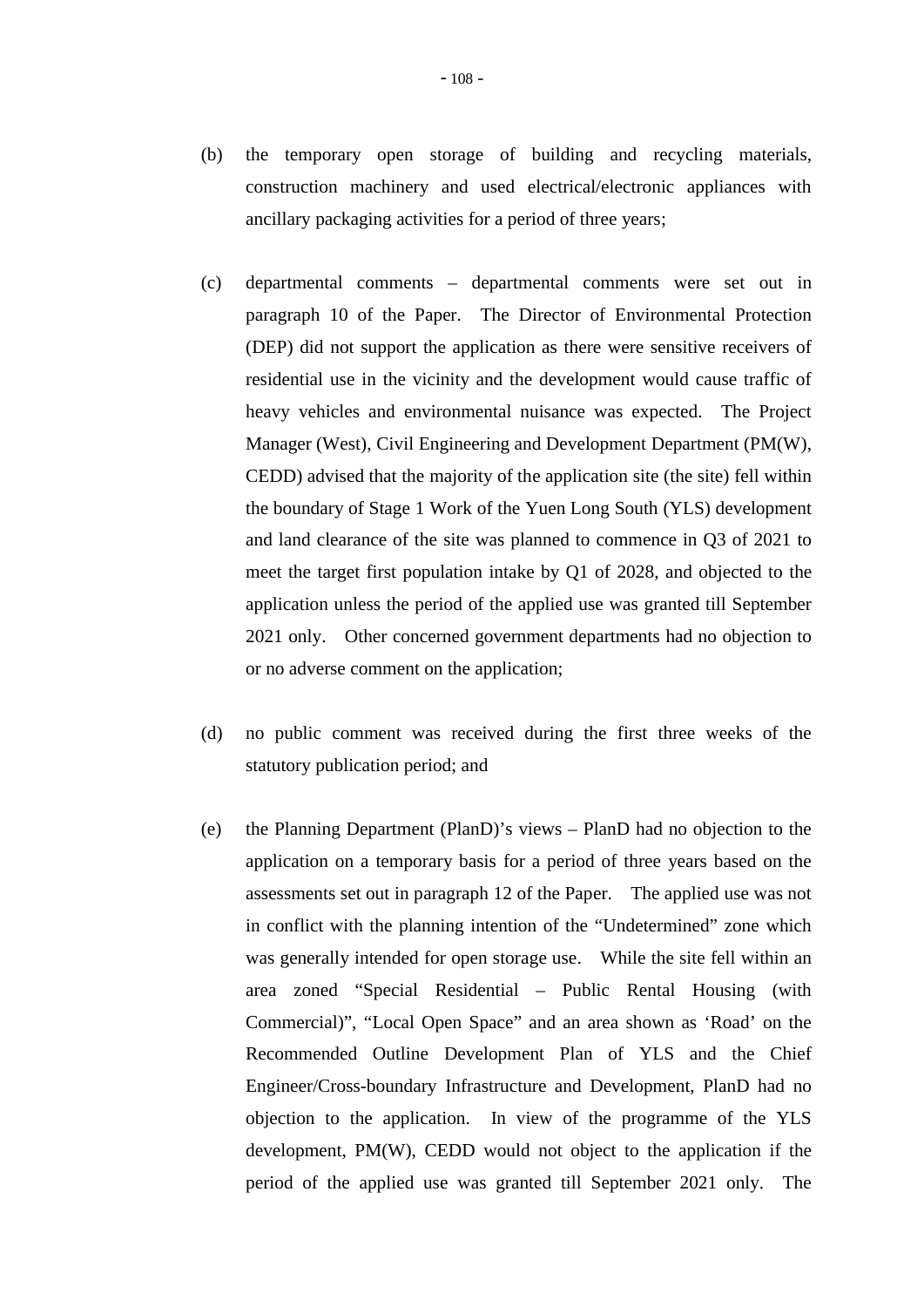District Lands Officer/Yuen Long also advised that the programme of land resumption would follow the project programme notwithstanding the validity period of the planning permission. Approval of the application on a temporary basis would not jeopardize the long-term development of the area and the applicant would be advised that the land might be resumed by the government at any time during the planning approval period. The applied use was not incompatible with the surrounding areas comprising similar uses. The application was generally in line with the Town Planning Board Guidelines No. 13E in that the site fell within Category 1 areas. Though DEP did not support the application, relevant approval conditions had been recommended to address the concerns on possible environmental nuisance or the technical requirements of other government departments. The previous application for the site and a number of similar applications in the vicinity had been approved by the Committee. Approval of the application was in line with the Committee's previous decisions.

166. Members had no question on the application.

## Deliberation Session

167. After deliberation, the Committee decided to approve the application on a temporary basis for a period of 3 years until 16.11.2021, on the terms of the application as submitted to the Town Planning Board (TPB) and subject to the following conditions:

- "(a) no operation between 7:00 p.m. and 7:00 a.m., as proposed by the applicant, is allowed on the site during the planning approval period;
	- (b) no operation on Sundays and public holidays, as proposed by the applicant, is allowed on the site during the planning approval period;
- (c) no dismantling, repairing, cleansing or other workshop activities, except ancillary packaging activities, as proposed by the applicant, are allowed on the site at any time during the planning approval period;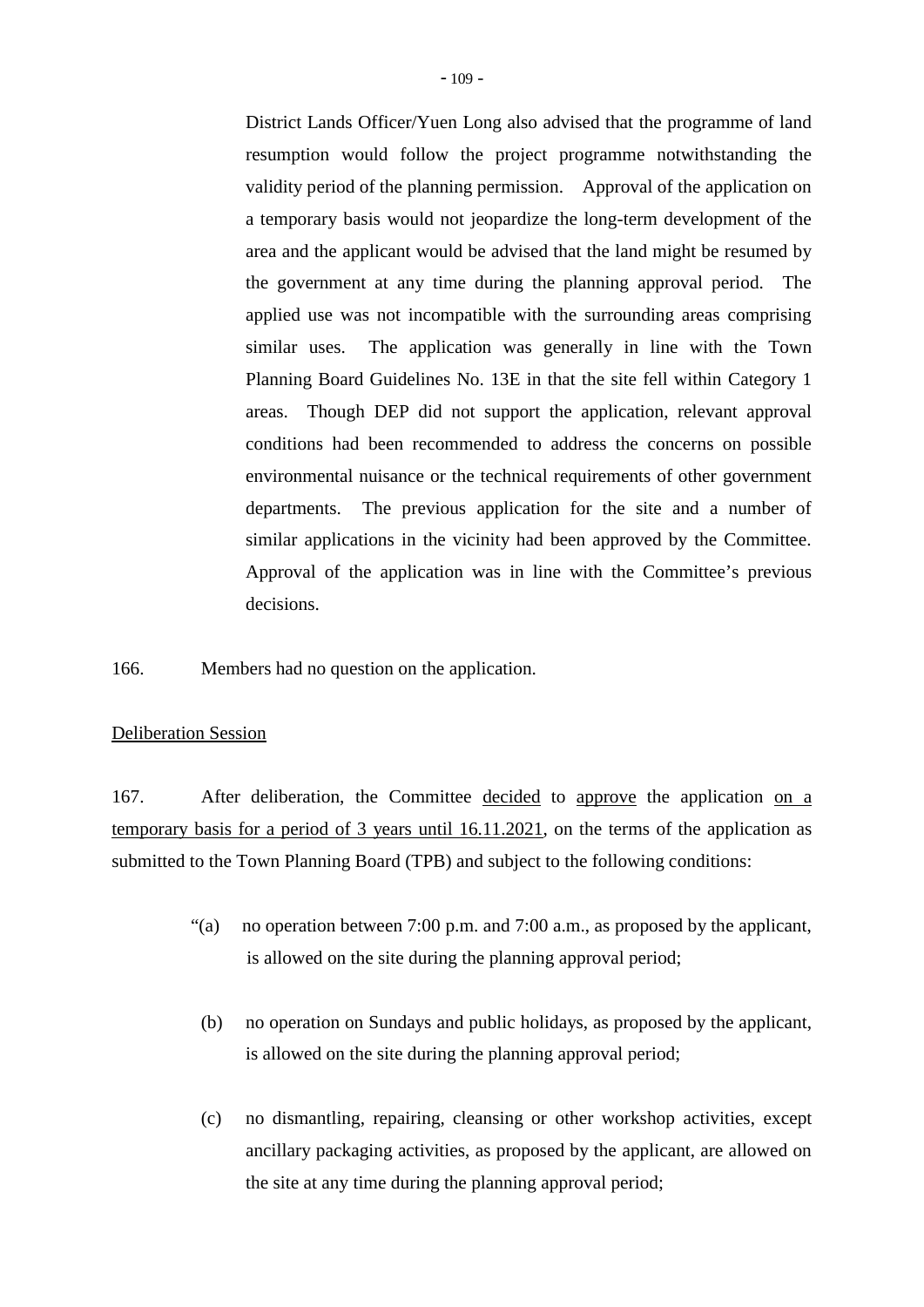- (d) no storage or handling (including loading and unloading) of used electrical appliances, computer/electronic parts (including cathode-ray tubes) or any other types of electronic waste, as proposed by the applicant, is allowed outside the concrete-paved covered structures on the site at any time during the planning approval period;
- (e) no dusty operation including cutting, grinding and polishing, as proposed by the applicant, is allowed to be carried out at the open area of the site;
- (f) no vehicle is allowed to queue back to or reverse onto/from public road at any time during the planning approval period;
- (g) the existing trees and landscape planting on the site shall be maintained at all times during the planning approval period;
- (h) the existing drainage facilities on the site shall be maintained at all times during the planning approval period;
- (i) the provision of boundary fence on the site within 6 months from the date of planning approval to the satisfaction of the Director of Planning or of the TPB by 16.5.2019;
- (j) the submission of a condition record of the existing drainage facilities on the site within 3 months from the date of planning approval to the satisfaction of the Director of Drainage Services or of the TPB by 16.2.2019;
- (k) the provision of fire extinguisher(s) with valid fire certificate (FS 251) within 6 weeks from the date of planning approval to the satisfaction of the Director of Fire Services or of the TPB by 28.12.2018;
- (l) the submission of a fire service installations proposal within 6 months from the date of planning approval to the satisfaction of the Director of Fire